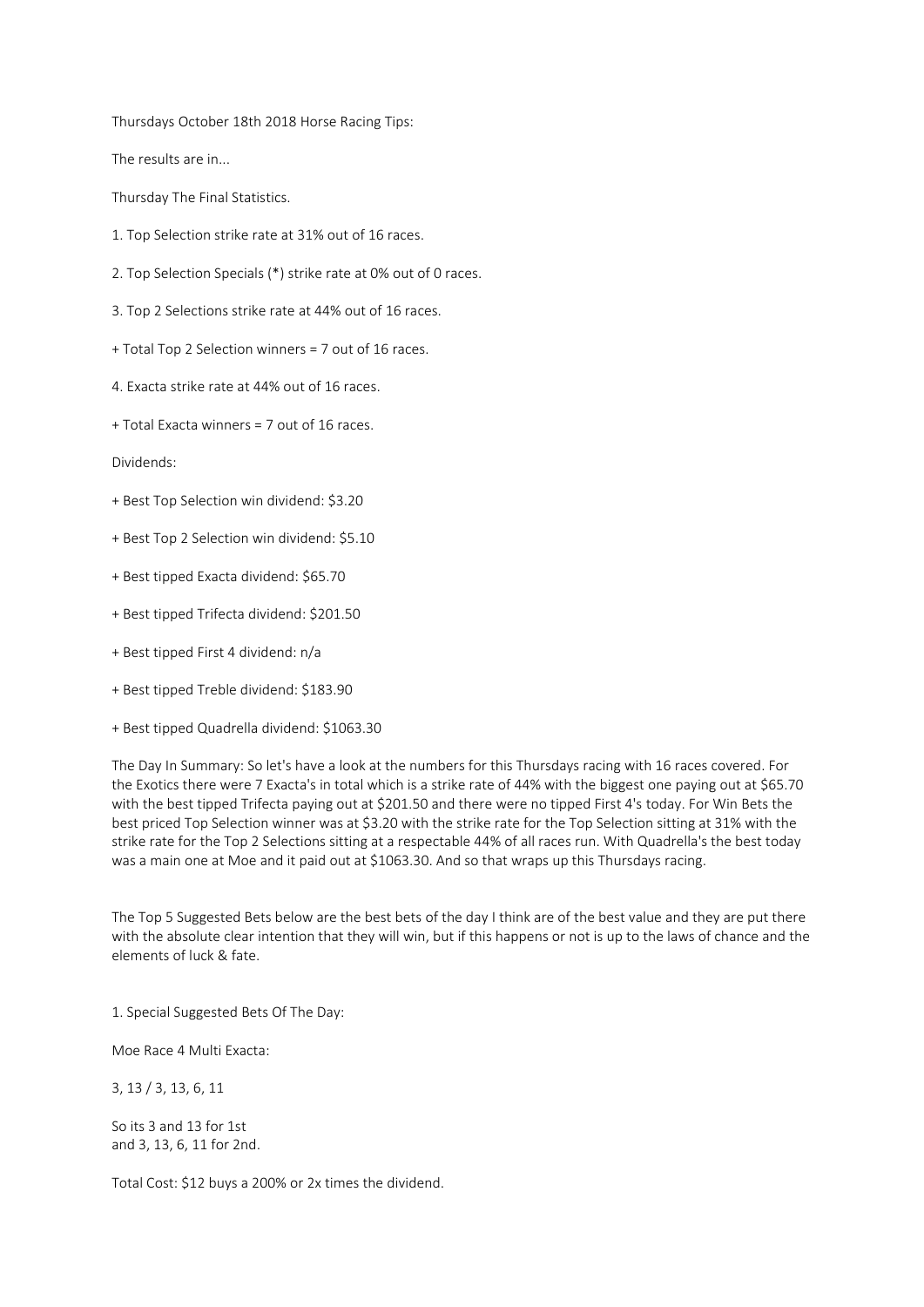2. Where The Money Is: Those runners which stand out as being well supported early.

Simply nothing to report today.

3. Best Longshot's Of The Day:

Simply nothing to report today.

4. Best Multi Bet Of The Day:

Simply nothing to report today.

5. Best Quaddie Of The Day:

Moe Quadrella:

Race 6: (P) 4, 2, 12, 10 Race 7: (P) 1, 6, 4, 9 Race 8: (P) 3, 1, 9, 8 Race 9: (P) 13, 6, 9, 12

Total Cost: \$13 buys a 5% share of the dividend.

Final Result - A winner and paid out at \$1063.30 for 100%

Thursdays Predicted Betting Outlook:

Thursdays predicted betting outlook is Not available today.

Today's Race Tips:

Key Notes:

(\*) Denotes "Special" so the Top Selection should really win.

(P) Denotes "Predictable" so overall race has a Higher Probability of success within the given 4 selections.

(O) Denotes an "Open" Race with many possibilities so Uncertain Of Outcome within selections.

Moe Race Tips:

Race 1: (P) 2, 5, 3, 4 - 2nd, 3rd and 4th - Loss Race 2: (P) 11, 6, 4, 10 - 4th - Loss Race 3: (P) 11, 13, 10, 8 - 2nd and 4th - Loss Race 4: (P) 3, 13, 6, 11 - Winner (2) \$4.60 Race 5: (P) 8, 2, 1, 10 - Winner (1) \$3.20 Exacta \$11.80 Trifecta \$76.60 Race 6: (P) 4, 2, 12, 10 - Winner (4) \$4.10 Race 7: (P) 1, 6, 4, 9 - Winner (1) \$2.70 Exacta \$6.90 Race 8: (P) 3, 1, 9, 8 - Winner (1) \$2.50 Exacta \$16.60 Trifecta \$74.80 Race 9: (P) 13, 6, 9, 12 - Winner (3) \$17.80 Exacta \$65.70 Treble \$183.90 Quadrella \$1063.30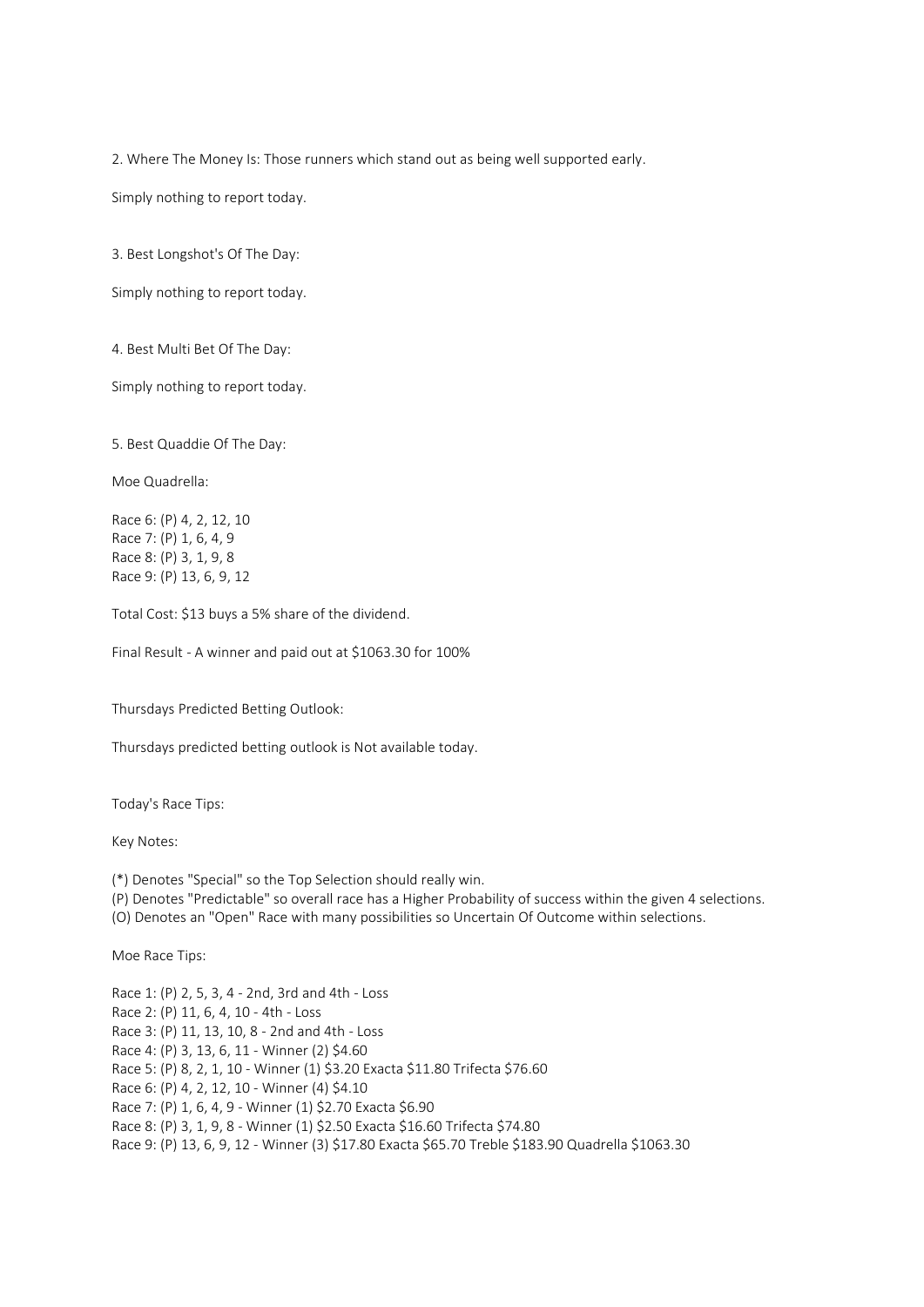Mackay Race Tips:

Race 1: (P) 2, 3, 6, 1 - Winner (1) \$1.60 Exacta \$8.60 Race 2: (P) 6, 3, 7, 4 - 2nd and 3rd - Loss Race 3: (P) 1, 3, 7, 6 - 2nd, 3rd and 4th - Loss Race 4: (P) 1, 6, 2, 3 - Winner (1) \$1.60 Race 5: (P) 9, 3, 8, 4 - Winner (2) \$5.10 Exacta \$37.80 Trifecta \$201.50 Race 6: (P) 6, 9, 2, 1 - Winner (4) \$7.10 Exacta \$30.10 Trifecta \$89.00 Race 7: (P) 5, 6, 9, 1 - 2nd and 4th - Loss

Happy Valley Tips:

R1 #2, 1, 6, 4 R2 #5, 1, 7, 10 R3 #1, 4, 6, 2 R4, #2, 1, 6, 8 R5 #3, 9, 4, 5 R6 #7, 1, 4, 5 R8 #4, 8, 9, 6

The Hong Kong selections are provided by a friend of the website Steve Hiddlestone and are not counted in the final stats for the day as they are provided separate to what we offer.

Thursdays October 11th 2018 Horse Racing Tips:

The results are in...

Thursday The Final Statistics.

1. Top Selection strike rate at 38% out of 32 races.

2. Top Selection Specials (\*) strike rate at 50% out of 2 races.

3. Top 2 Selections strike rate at 75% out of 32 races.

+ Total Top 2 Selection winners = 24 out of 32 races.

4. Exacta strike rate at 59% out of 32 races.

+ Total Exacta winners = 19 out of 32 races.

Dividends:

+ Best Top Selection win dividend: \$5.20

+ Best Top 2 Selection win dividend: \$7.10

+ Best tipped Exacta dividend: \$43.00

+ Best tipped Trifecta dividend: \$147.00

+ Best tipped First 4 dividend: \$151.80

+ Best tipped Treble dividend: \$180.70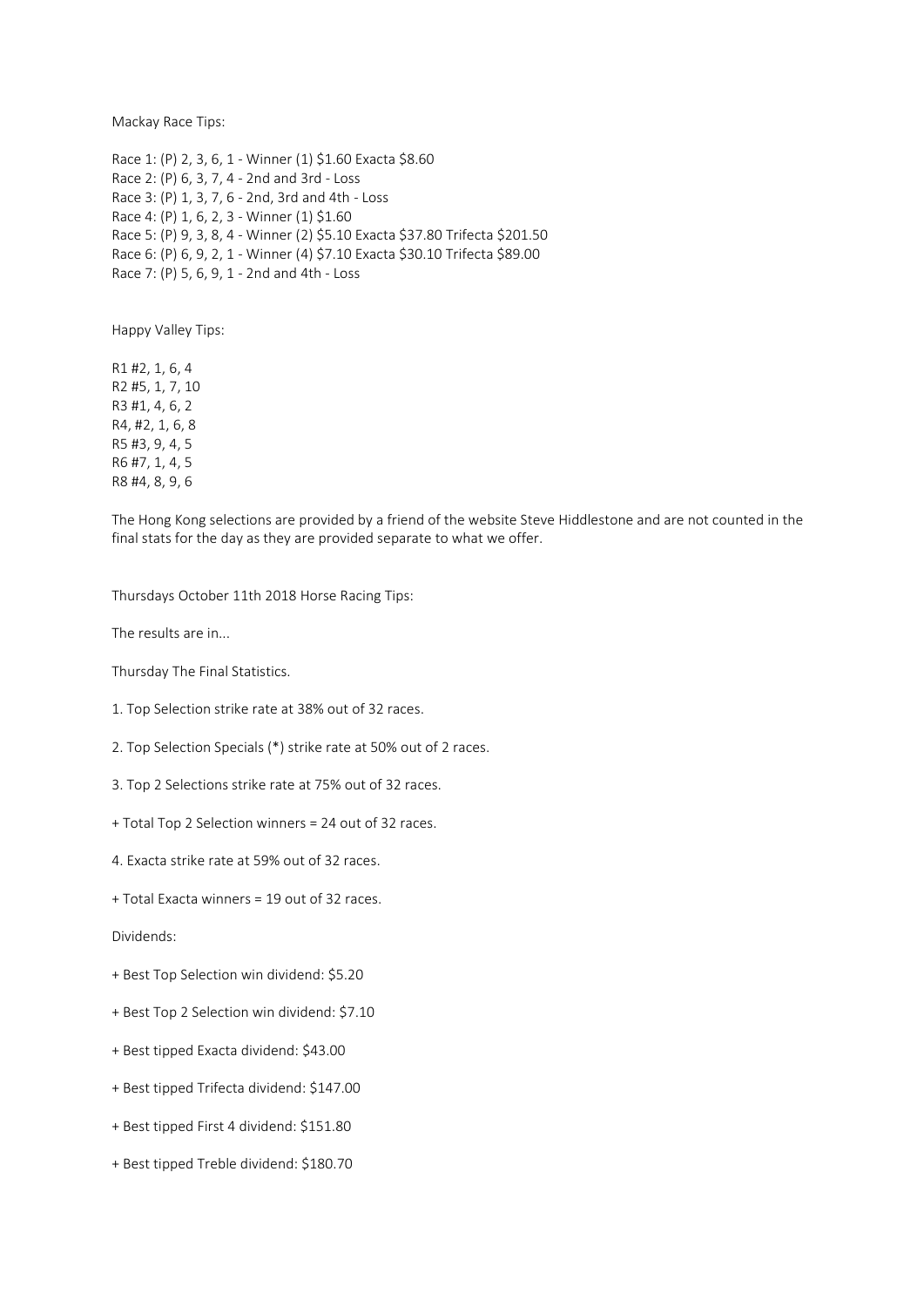+ Best tipped Quadrella dividend: \$1487.80

The Day In Summary: So let's have a look at the numbers for this Thursdays racing with 32 races covered. For the Exotics there were 19 Exacta's in total which is a strike rate of 59% with the biggest one paying out at \$43.00 with the best tipped Trifecta paying out at \$147.00 and the best tipped First 4 paid out at \$151.80. For Win Bets the best priced Top Selection winner was at \$5.20 with the strike rate for the Top Selection sitting at 38% with the strike rate for the Top 2 Selections sitting at a respectable 75% of all races run. With Quadrella's the best today was an main one at Wyong and it paid out at \$1487.80. And so that wraps up this Thursdays racing.

The Top 5 Suggested Bets below are the best bets of the day I think are of the best value and they are put there with the absolute clear intention that they will win, but if this happens or not is up to the laws of chance and the elements of luck & fate.

1. Special Suggested Bets Of The Day:

Wyong Race 2 Multi Exacta:

2, 1 / 2, 1, 7, 3

So its 2 and 1 for 1st and 2, 1, 7, 3 for 2nd.

Total Cost: \$12 buys a 200% share or 2x times the dividend.

Wyong Race 7 Banker Exacta:

1 / 10, 11, 6

So its 1 for 1st and 10, 11, 6 for 2nd.

Total Cost: \$12 buys a 400% share or 4x times the dividend.

2. Where The Money Is: Those runners which stand out as being well supported early.

Simply nothing to report today.

3. Best Longshot's Of The Day:

York Race 4 No 4 Mixed Grill at \$71.00 and the form on this one is pretty awful but someone has had an OK early bet on this one for the win and not for the place which is unusual. It might be nothing so I would recommend only a very small eachway bet on this one and just hope for the best.

4. Best Multi Bet Of The Day:

All bets are for the PLACE.

This is a bit of an outside chance and may be worth the risk.

Wyong Race 7 No 11 | Race 8 No 3

Suggested Bet: \$10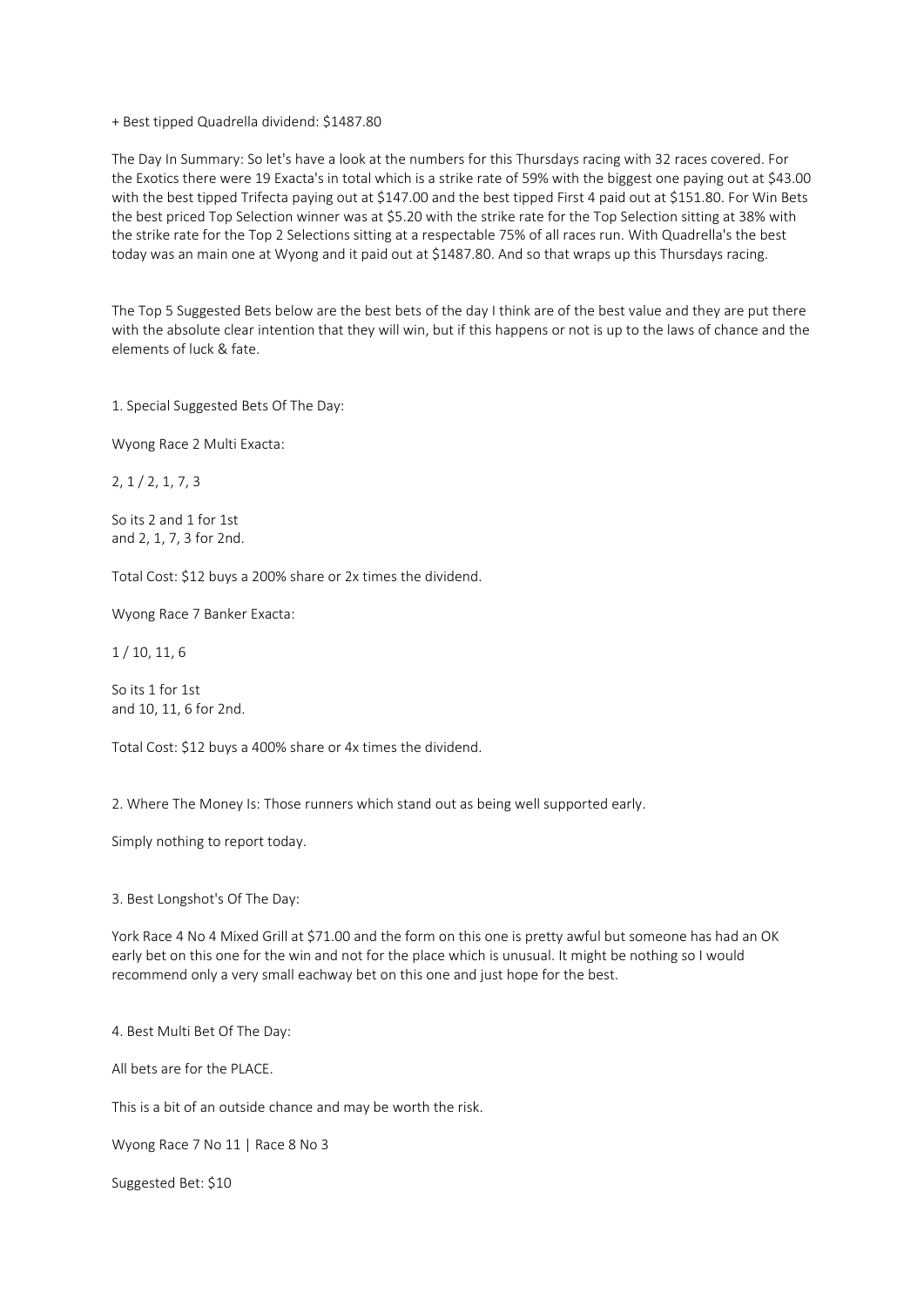5. Best Quaddie Of The Day:

Mornington Quadrella:

Race 5: (P) 5, 9, 3, 1 Race 6: (P) 3, 4, 5, 6 Race 7: (P) 9, 8, 7, 2 Race 8: (P) 4, 2, 5, 9

Total Cost: \$13 buys a 5% share of the dividend.

Final Result - A winner and paid out at \$1053.90 for 100%

Thursdays Predicted Betting Outlook:

Thursdays predicted betting outlook is Not available today.

Today's Race Tips:

Key Notes:

(\*) Denotes "Special" so the Top Selection should really win.

(P) Denotes "Predictable" so overall race has a Higher Probability of success within the given 4 selections.

(O) Denotes an "Open" Race with many possibilities so Uncertain Of Outcome within selections.

Wyong Race Tips:

Race 1: (\*) 7, 3, 2, 6 - Winner (1) \$1.70 Race 2: (P) 2, 1, 7, 3 - Winner (2) \$1.50 Exacta \$6.20 Race 3: (P) 7, 3, 1, 2 - Winner (1) \$3.10 Exacta \$25.30 Trifecta \$33.40 First 4 \$75.80 Race 4: (P) 1, 4, 2, 9 - Winner (1) \$4.20 Exacta \$13.30 Trifecta \$31.70 First 4 \$150.80 Early Quadrella \$31.80 Race 5: (P) 3, 11, 4, 10 - Winner (2) \$6.90 Race 6: (P) 4, 2, 6, 1 - Winner (1) \$5.20 Race 7: (P) 1, 10, 11, 6 - Winner (1) \$2.40 Race 8: (P) 1, 9, 8, 3 - Winner (1) \$5.00 Exacta \$16.20 Treble \$58.70 Quadrella \$1487.80

Mornington Race Tips:

Race 1: (P) 1, 5, 6, 2 - Winner (2) \$4.10 Exacta \$16.80 Race 2: (P) 2, 5, 6, 9 - Winner (3) \$4.50 Exacta \$10.70 Trifecta \$14.80 Race 3: (P) 8, 10, 14, 15 - Winner (1) \$3.70 Exacta \$13.40 Race 4: (P) 2, 6, 7, 3 - Winner (2) \$7.10 Exacta \$41.60 Trifecta \$147.00 Early Quadrella \$545.80 Race 5: (P) 5, 9, 3, 1 - Winner (4) \$6.60 Exacta \$33.20 Race 6: (P) 3, 4, 5, 6 - Winner (4) \$6.10 Exacta \$26.60 Race 7: (P) 9, 8, 7, 2 - Winner (1) \$3.00 Exacta \$14.90 Trifecta \$32.90 Race 8: (P) 4, 2, 5, 9 - Winner (3) \$5.10 Exacta \$24.20 Trifecta \$68.60 First 4 \$151.80 Treble \$180.70 Quad \$1053.90

Rockhampton Race Tips:

Race 1: (P) 5, 7, 1, 6 - Winner (2) \$6.30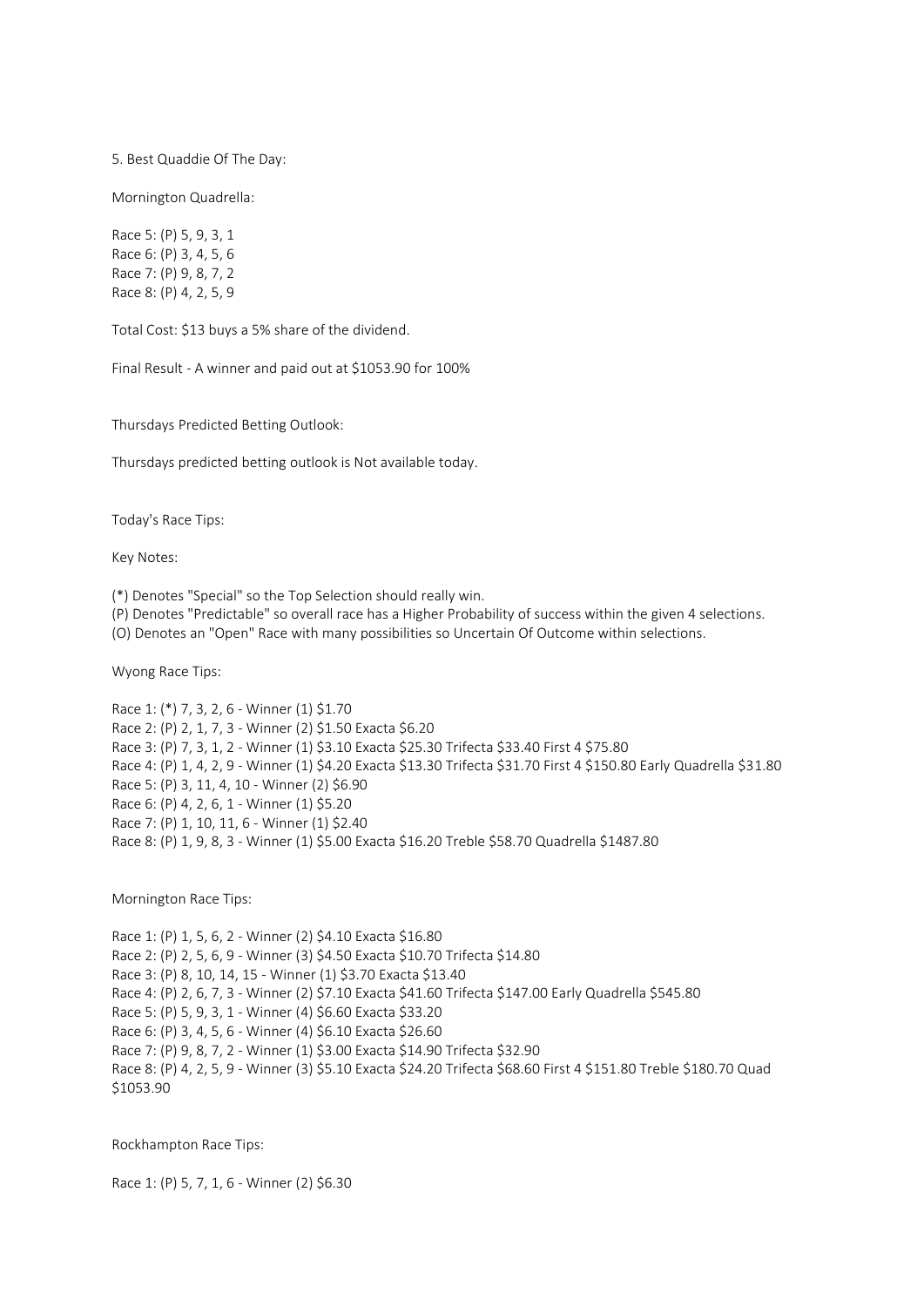Race 2: (P) 2, 5, 4, 3 - Winner (1) \$2.60 Race 3: (\*) 1, 5, 4, 6 - Winner (2) \$4.80 Exacta \$7.60 Trifecta \$22.20 Race 4: (P) 3, 11, 10, 7 - Winner (2) \$4.70 Exacta \$43.00 Early Quadrella \$712.10 Race 5: (P) 2, 1, 5, 3 - Winner (2) \$2.10 Race 6: (P) 5, 7, 9, 3 - Winner (4) \$7.90 Race 7: (P) 6, 1, 2, 4 - Winner (2) \$2.30 Treble \$109.50 Quadrella \$550.90

York Race Tips:

Race 1: (P) 4, 7, 5, 1 - Winner (1) \$2.00 Exacta \$5.90 Trifecta \$18.10 Race 2: (P) 8, 1, 5, 7 - Winner (1) \$1.50 Exacta \$4.10 Trifecta \$14.30 Race 3: (P) 8, 1, 7, 2 - 3rd - Loss Race 4: (P) 9, 1, 4, 10 - Winner (1) \$2.80 Exacta \$13.00 Trifecta \$31.10 Race 5: (P) 5, 9, 3, 7 - Winner (2) \$3.70 Exacta \$19.10 Trifecta \$85.40 Race 6: (P) 1, 2, 4, 7 - Winner (2) \$3.90 Race 7: (P) 7, 10, 9, 4 - Winner (3) \$8.10 Race 8: (P) 4, 7, 8, 9 - Winner (2) \$6.00 Exacta \$39.10 Race 9: (P) 4, 5, 8, 6 - Loss

Thursdays October 4th 2018 Horse Racing Tips:

The results are in...

Thursday The Final Statistics.

- 1. Top Selection strike rate at 39% out of 31 races.
- 2. Top Selection Specials (\*) strike rate at 80% out of 5 races.
- 3. Top 2 Selections strike rate at 45% out of 31 races.
- + Total Top 2 Selection winners = 14 out of 31 races.
- 4. Exacta strike rate at 71% out of 31 races.
- + Total Exacta winners = 22 out of 31 races.

Dividends:

- + Best Top Selection win dividend: \$5.60
- + Best Top 2 Selection win dividend: \$5.60
- + Best tipped Exacta dividend: \$76.60
- + Best tipped Trifecta dividend: \$440.60
- + Best tipped First 4 dividend: \$124.00
- + Best tipped Treble dividend: \$60.80
- + Best tipped Quadrella dividend: \$320.00

The Day In Summary: So let's have a look at the numbers for this Thursdays racing with 31 races covered. For the Exotics there were 22 Exacta's in total which is a strike rate of 71% with the biggest one paying out at \$76.60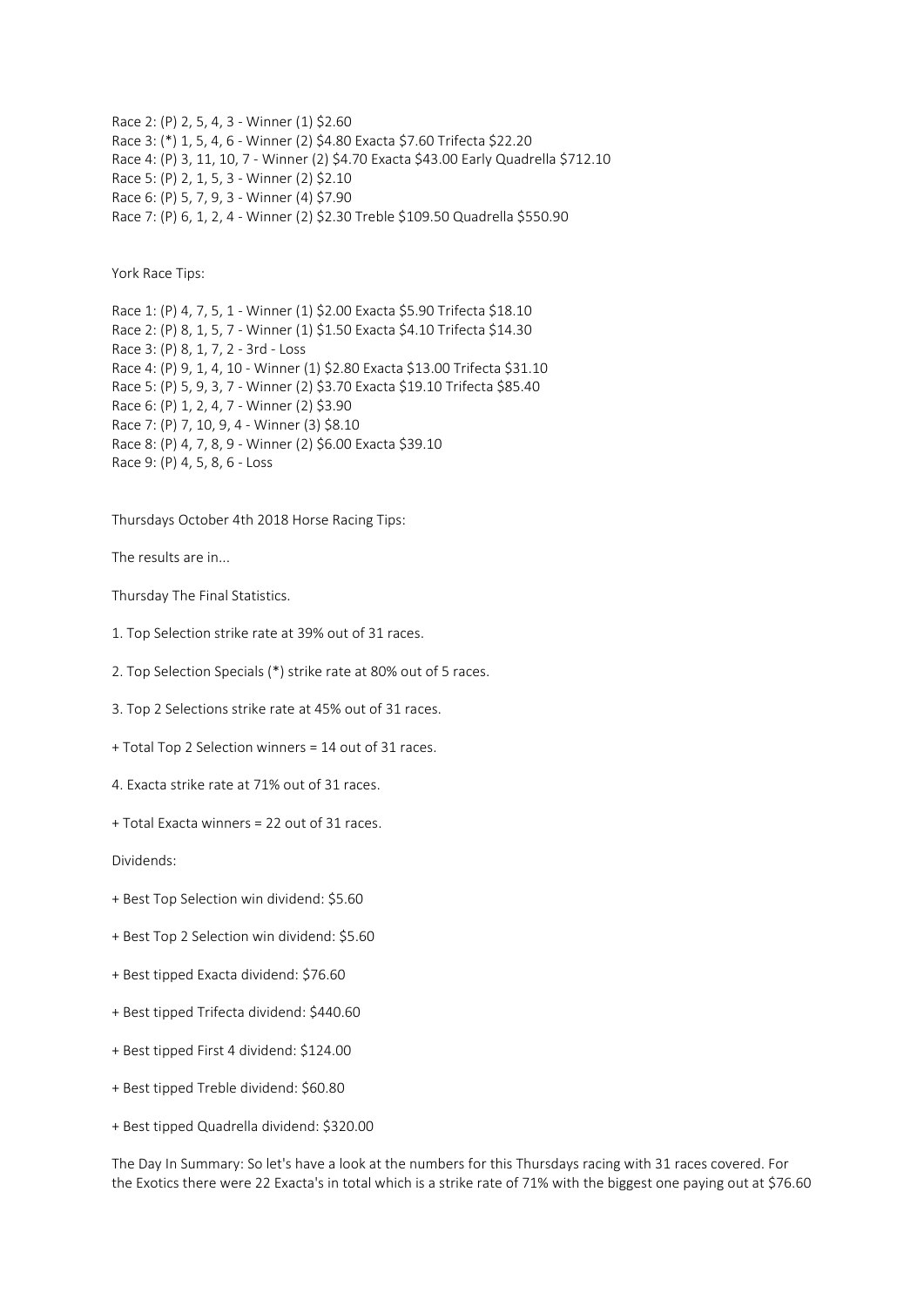with the best tipped Trifecta paying out at \$440.60 and the best tipped First 4 paid out at \$124.00. For Win Bets the best priced Top Selection winner was at \$5.60 with the strike rate for the Top Selection sitting at 39% with the strike rate for the Top 2 Selections sitting at a respectable 45% of all races run. With Quadrella's the best today was an early one at Wangaratta and it paid out at \$320.00. And so that wraps up this Thursdays racing.

The Top 5 Suggested Bets below are the best bets of the day I think are of the best value and they are put there with the absolute clear intention that they will win, but if this happens or not is up to the laws of chance and the elements of luck & fate.

1. Special Suggested Bets Of The Day:

Wangaratta Race 1 Multi Exacta:

2, 10 / 2, 10, 7, 8

So its 2 and 10 for 1st and 2, 10, 7, 8 for 2nd.

Total Cost: \$12 buys a 200% share of the dividend.

2. Where The Money Is: Those runners which stand out as being well supported early.

Townsville Race 3 No 6 Real Warrior at \$7.00 and there has been a good push for this one early in betting so hopefully the money is right on track with this one today.

3. Best Longshot's Of The Day:

Wangaratta Race 7 No 11 Tax Evader at \$16.00 and someone is really keen on this one early in betting so really might be worth a closer look today.

Final Result - Finished a game 2nd.

Townsville Race 8 No 2 Magnormous at \$18.00 and this in another one at the long odds which has attracted some early betting interest so might be worth a watch here today.

Final Result - Finished a good 3rd after leading.

4. Best Multi Bet Of The Day:

All bets are for the PLACE.

Wangaratta Race 6 No 7 | Race 7 No 11 | Race 8 No 9

Suggested Bet: \$10

Final Result - A winner and paid out at \$91.00 for \$10

5. Best Quaddie Of The Day:

Wangaratta Quadrella: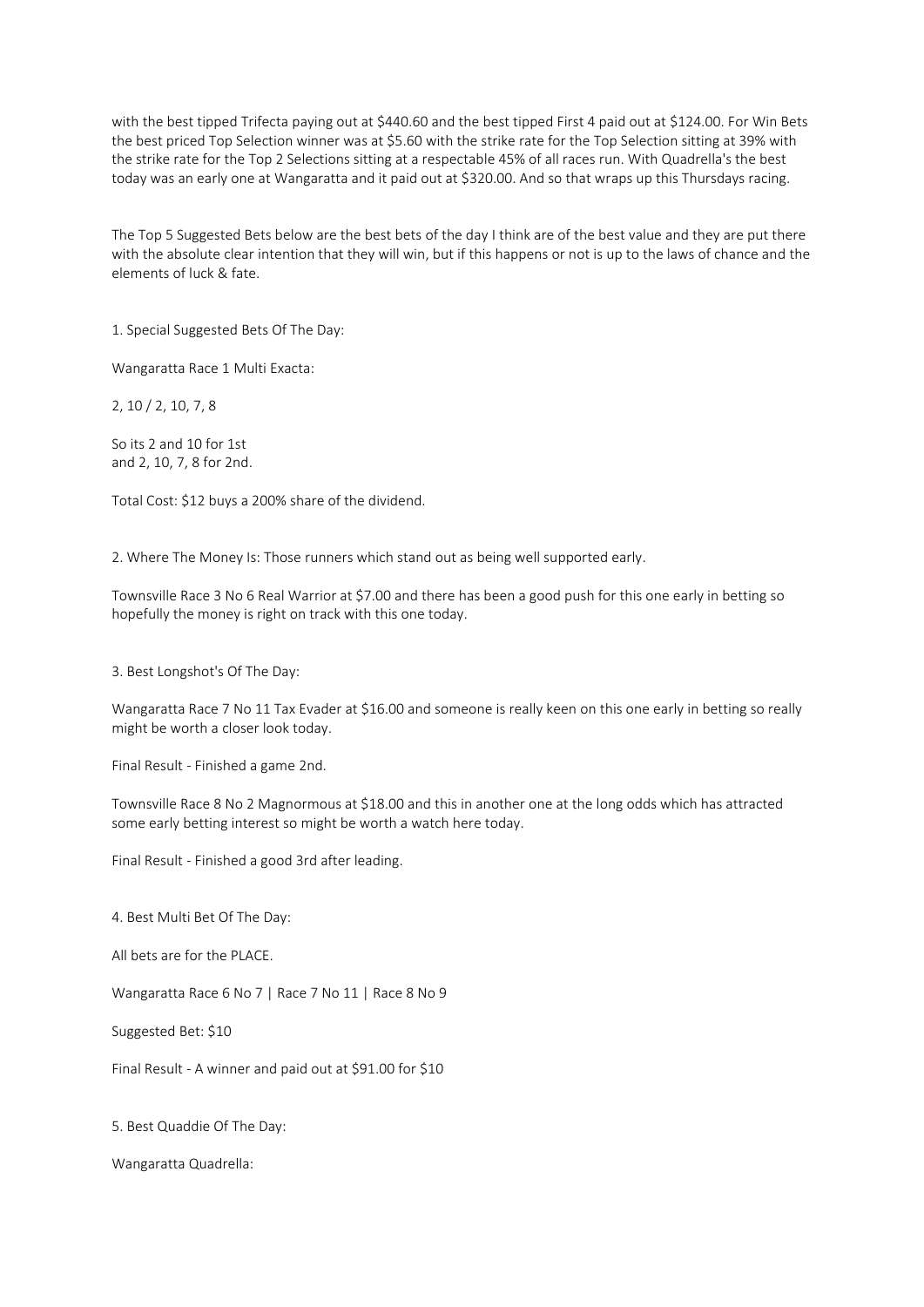Race 5: (P) 7, 4, 3, 6 Race 6: (P) 7, 10, 8, 2 Race 7: (P) 11, 4, 10, 9 Race 8: (P) 9, 10, 4, 14

Total Cost: \$13 buys a 5% share of the dividend.

Thursdays Predicted Betting Outlook:

Thursdays predicted betting outlook is Not available today.

Today's Race Tips:

Key Notes:

(\*) Denotes "Special" so the Top Selection should really win.

(P) Denotes "Predictable" so overall race has a Higher Probability of success within the given 4 selections.

(O) Denotes an "Open" Race with many possibilities so Uncertain Of Outcome within selections.

Gosford Race Tips:

Race 1: (P) 1, 5, 3, 4 - Winner (1) \$2.10 Exacta \$6.60 Trifecta \$33.00 Race 2: (\*) 1, 4, 2, 6 - Winner (1) \$1.80 Exacta \$5.80 Race 3: (\*) 8, 1, 5, 9 - Winner (1) \$1.20 Exacta \$9.80 Trifecta \$58.00 First 4 \$90.40 Race 4: (P) 4, 3, 8, 5 - 2nd, 3rd and 4th - Loss Race 5: (\*) 3, 5, 8, 1 - Winner (1) \$1.20 Exacta \$3.00 Trifecta \$6.30 Race 6: (\*) 11, 3, 9, 6 - Winner (1) \$1.30 Exacta \$4.90 Trifecta \$30.10 Race 7: (P) 7, 2, 5, 3 - Winner (4) \$7.20 Exacta \$21.30 Race 8: (P) 2, 7, 11, 5 - Winner (4) \$4.30 Exacta \$19.20 Treble \$60.80 Quadrella \$85.40

Townsville Race Tips:

Race 1: (P) 5, 2, 7, 8 - Winner (1) \$1.90 Exacta \$14.10 Race 2: (P) 2, 6, 9, 3 - Winner (1) \$1.70 Exacta \$9.70 Trifecta \$28.50 First 4 \$84.00 Race 3: (\*) 6, 7, 8, 5 - Winner (4) \$6.10 Exacta \$28.40 Trifecta \$62.50 Race 4: (P) 8, 1, 7, 3 - Winner (4) \$4.50 Exacta \$33.50 Early Quadrella \$131.50 Race 5: (P) 2, 3, 6, 4 - Winner (4) \$4.90 Exacta \$12.90 Race 6: (P) 1, 3, 4, 10 - 2nd and 4th - Loss Race 7: (P) 7, 2, 8, 4 - 3rd and 4th - Loss Race 8: (P) 2, 5, 6, 3 - 2nd and 3rd - Loss

Wangaratta Race Tips:

Race 1: (P) 2, 10, 7, 8 - Winner (4) \$3.10 Exacta \$11.00 Race 2: (P) 11, 9, 3, 7 - Winner (1) \$3.00 Exacta \$17.20 Trifecta \$65.90 Race 3: (P) 11, 13, 14, 2 - Winner (1) \$3.00 Exacta \$4.80 Race 4: (P) 13, 3, 14, 11 - Winner (3) \$9.50 Exacta \$70.00 Trifecta \$216.80 Early Quadrella \$320.00 Race 5: (P) 7, 4, 3, 6 - Winner (1) \$4.30 Exacta \$8.10 Race 6: (P) 7, 10, 8, 2 - Winner (1) \$5.60 Exacta \$42.80 Trifecta \$43.60 Race 7: (P) 11, 4, 10, 9 - Winner (2) \$4.20 Exacta \$76.60 Trifecta \$440.60 Race 8: (P) 9, 10, 4, 14 - 2nd - Loss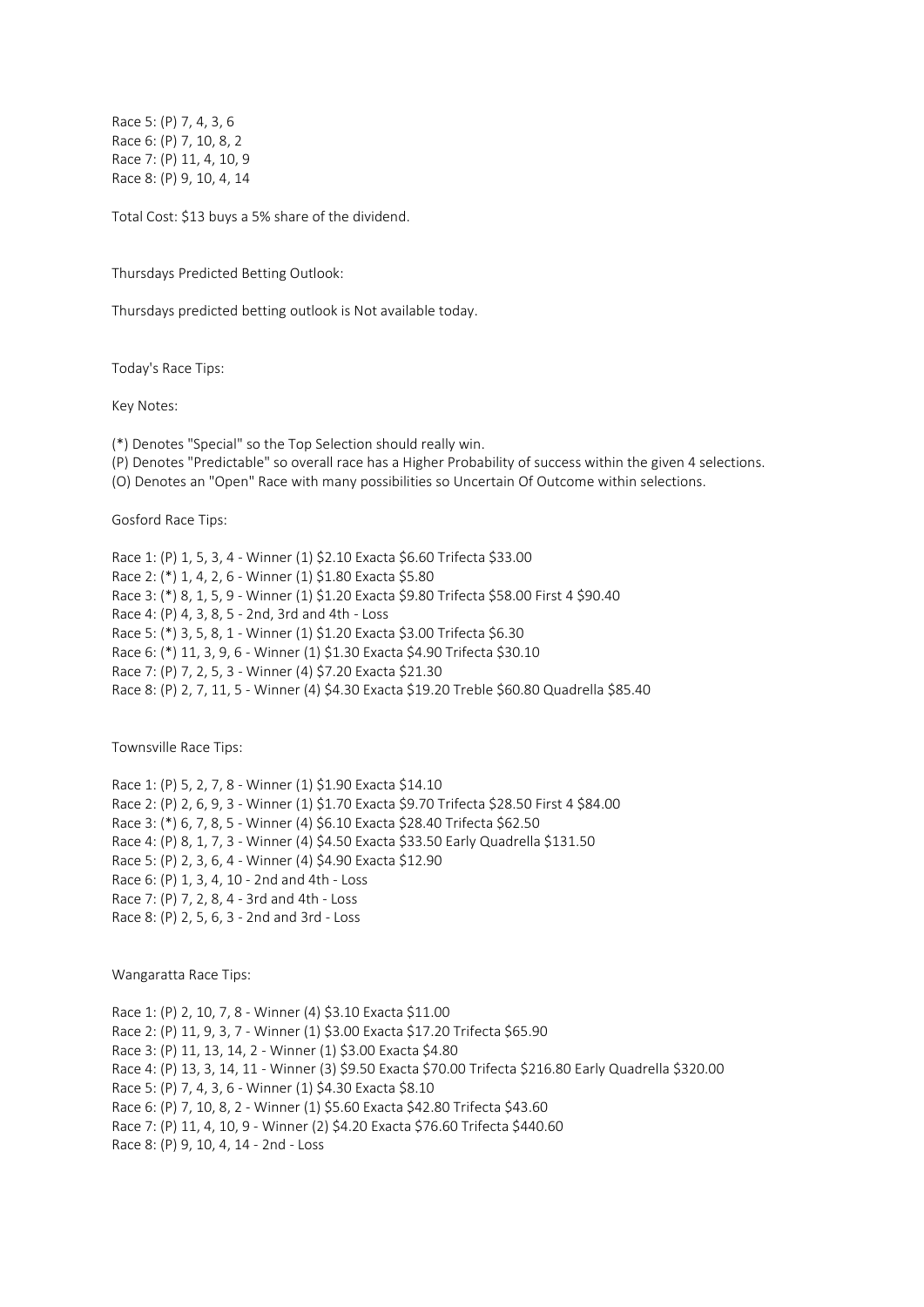Geraldton Race Tips:

Race 1: (P) 4, 6, 1, 3 - Winner (4) \$10.20 Exacta \$33.70 Trifecta \$131.80 First 4 \$124.00 Race 2: (P) 4, 2, 1, 6 - Winner (2) \$2.70 Exacta \$9.60 Race 3: (P) 4, 2, 8, 7 - Winner (1) \$2.70 Exacta \$6.40 Race 4: (P) 3, 10, 8, 7 - 2nd - Loss Race 5: (P) 2, 3, 1, 4 - 2nd and 3rd - Loss Race 6: (P) 1, 4, 2, 6 - 3rd and 4th - Loss Race 7: (P) 1, 9, 7, 3 - 2nd and 3rd - Loss

Thursdays September 27th 2018 Horse Racing Tips:

The results are in...

Thursday The Final Statistics.

- 1. Top Selection strike rate at 32% out of 31 races.
- 2. Top Selection Specials (\*) strike rate at 50% out of 2 races.
- 3. Top 2 Selections strike rate at 55% out of 31 races.
- + Total Top 2 Selection winners = 17 out of 31 races.
- 4. Exacta strike rate at 39% out of 31 races.
- + Total Exacta winners = 12 out of 31 races.

Dividends:

- + Best Top Selection win dividend: \$4.20
- + Best Top 2 Selection win dividend: \$9.70
- + Best tipped Exacta dividend: \$30.00
- + Best tipped Trifecta dividend: \$89.00
- + Best tipped First 4 dividend: \$101.00
- + Best tipped Quadrella dividend: \$1410.40

The Day In Summary: So let's have a look at the numbers for this Thursdays racing with 31 races covered. For the Exotics there were 12 Exacta's in total which is a strike rate of 39% with the biggest one paying out at \$30.00 with the best tipped Trifecta paying out at \$89.00 and the best tipped First 4 paid out at \$101.00. For Win Bets the best priced Top Selection winner was at \$4.20 with the strike rate for the Top Selection sitting at 32% with the strike rate for the Top 2 Selections sitting at a respectable 55% of all races run. With Quadrella's the best today was a main one at Hawkesbury and it paid out at \$1410.40. And so that wraps up this Thursdays racing.

The Top 5 Suggested Bets below are the best bets of the day I think are of the best value and they are put there with the absolute clear intention that they will win, but if this happens or not is up to the laws of chance and the elements of luck & fate.

1. Special Suggested Bets Of The Day: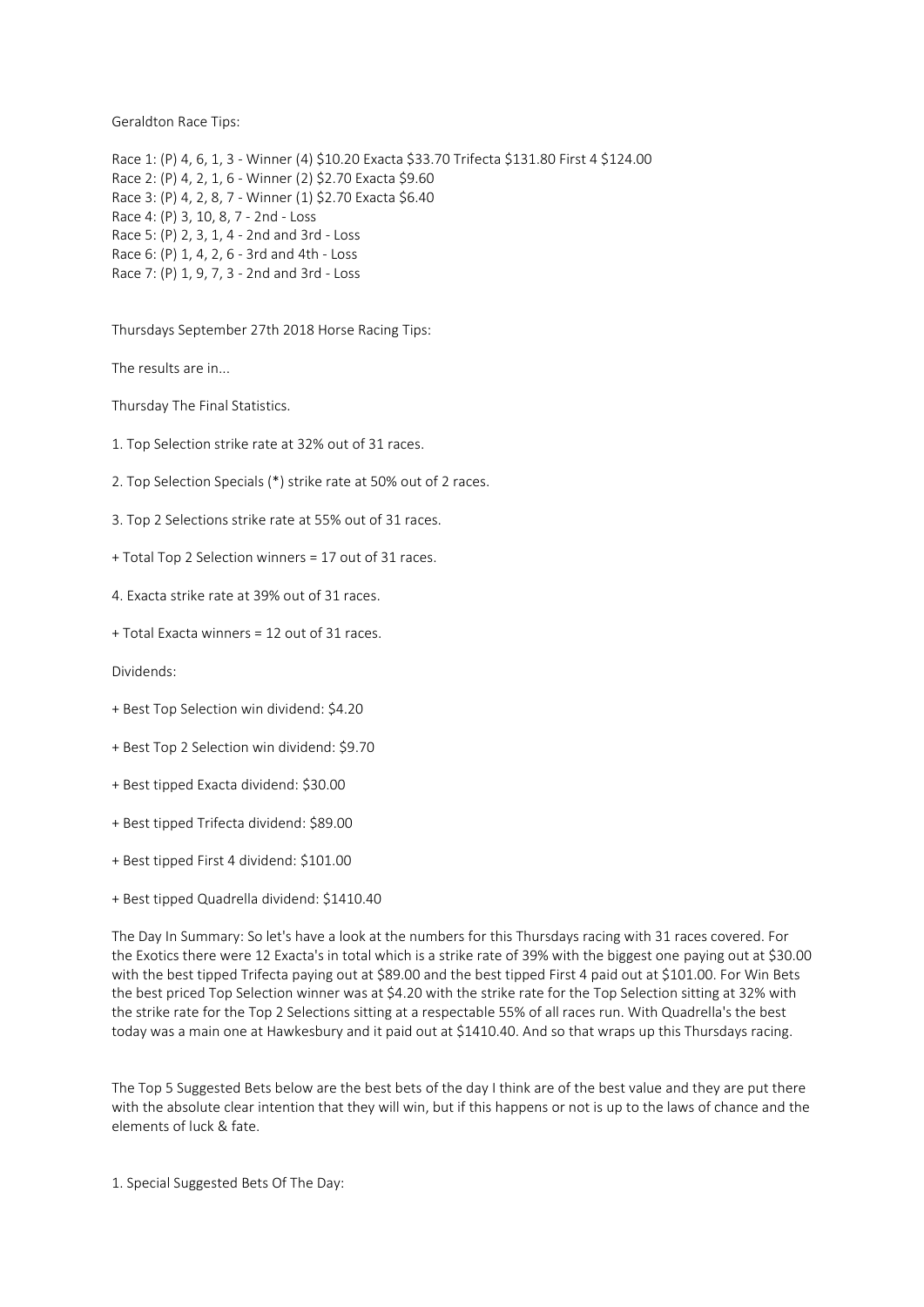Dalby Race 2 Multi Exacta:

2, 5 / 2, 5, 6, 1

So its 2 and 5 for 1st and 2, 5, 6, 1 for 2nd.

Total Cost: \$12 buys a 200% share of the dividend.

Final Result - A Win and paid out at \$24.60 for 200%

Dalby Race 6 Multi Exacta:

3, 5 / 3, 5, 11, 13

So its 3 and 5 for 1st and 3, 5, 11, 13 for 2nd.

Total Cost: \$12 buys a 200% share of the dividend.

2. Where The Money Is: Those runners which stand out as being well supported early.

Armidale Race 6 No 10 Blinkin Legend at \$12.00 and there is just a little bit of support early for this one so may be worth a small eachway bet at the odds on offer.

3. Best Longshot's Of The Day:

Simply nothing to report today.

4. Best Multi Bet Of The Day:

All bets are for the PLACE.

Armidale Race 6 No 10 | Race 7 No 8

Suggested Bet: \$10

5. Best Quaddie Of The Day:

Bendigo Quadrella:

Race 6: (P) 10, 3, 1, 4 Race 7: (P) 5, 15, 6, 8 Race 8: (P) 14, 1, 5, 11 Race 9: (P) 3, 4, 9, 2

Total Cost: \$13 buys a 5% share of the dividend.

Thursdays Predicted Betting Outlook:

Thursdays predicted betting outlook is Not available today.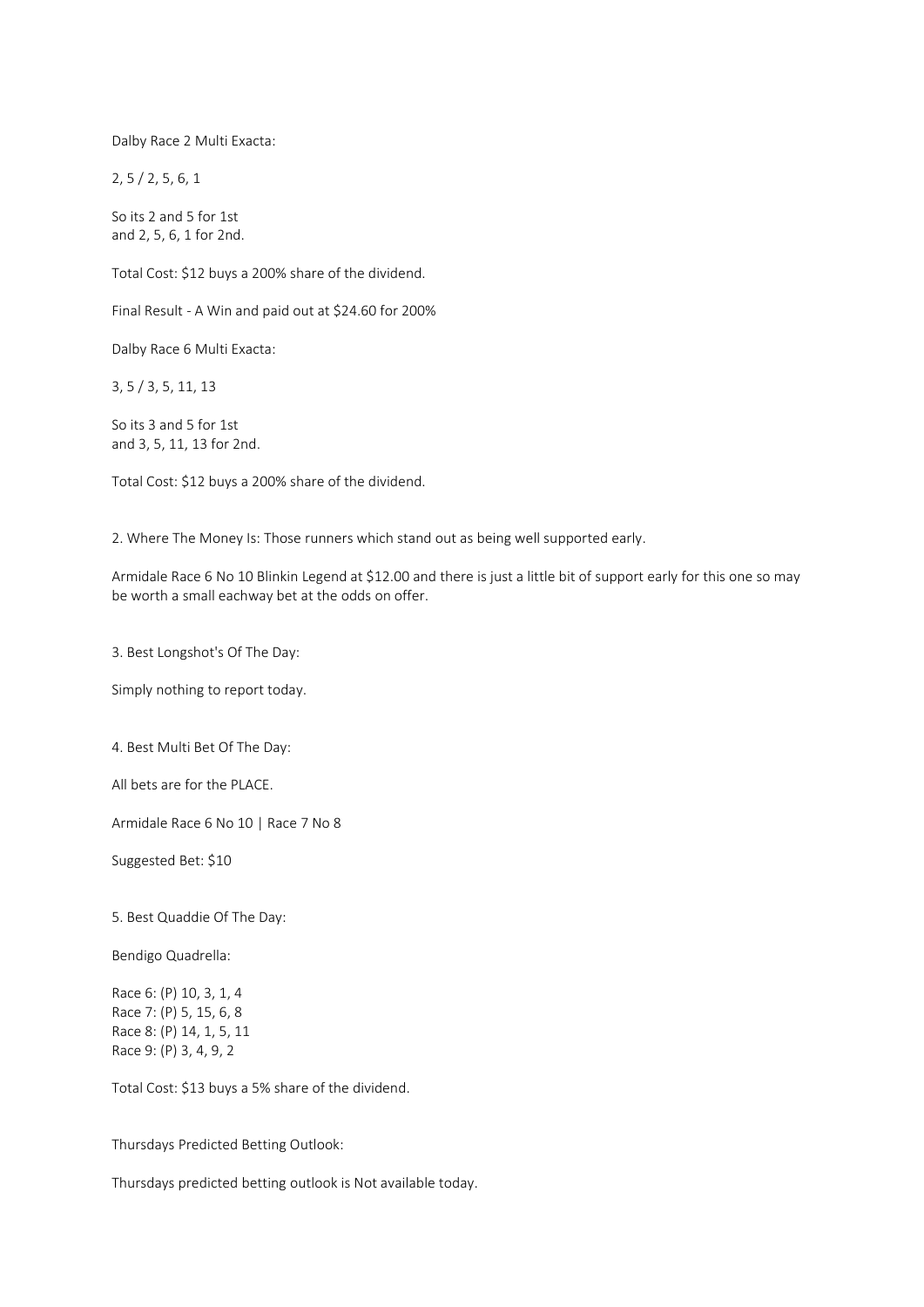Today's Race Tips:

Key Notes:

(\*) Denotes "Special" so the Top Selection should really win.

(P) Denotes "Predictable" so overall race has a Higher Probability of success within the given 4 selections.

(O) Denotes an "Open" Race with many possibilities so Uncertain Of Outcome within selections.

Bendigo Race Tips:

Race 1: (\*) 7, 13, 6, 1 - Winner (1) \$1.40 Race 2: (P) 12, 8, 14, 11 - Winner (3) \$6.80 Exacta \$25.80 Race 3: (P) 11, 8, 14, 15 - Winner (3) \$2.70 Exacta \$9.60 Trifecta \$29.30 Race 4: (P) 14, 5, 3, 10 - Winner (1) \$2.50 Exacta \$30.00 Race 5: (P) 8, 5, 3, 4 - 2nd and 4th - Loss Race 6: (P) 10, 3, 1, 4 - Winner (1) \$2.50 Race 7: (P) 5, 15, 6, 8 - Winner (3) \$5.20 Exacta \$18.50 Race 8: (P) 14, 1, 5, 11 - 2nd - Loss Race 9: (P) 3, 4, 9, 2 - Winner (4) \$7.30

Hawkesbury Race Tips:

Race 1: (P) 2, 1, 3, 5 - Winner (1) \$1.80 Exacta \$2.80 Trifecta \$5.40 First 4 \$5.60 Race 2: (P) 8, 7, 2, 5 - Winner (2) \$2.30 Exacta \$10.50 Trifecta \$18.00 Race 3: (P) 1, 3, 2, 4 - Winner (2) \$2.80 Exacta \$13.40 Trifecta \$12.80 First 4 \$36.20 Race 4: (P) 6, 3, 2, 4 - Winner (1) \$1.90 Exacta \$9.10 Trifecta \$48.50 First 4 \$101.00 Early Quadrella \$48.20 Race 5: (P) 11, 7, 1, 5 - Winner (2) \$2.50 Exacta \$16.30 Race 6: (O) 3, 4, 6, 7 - Winner (4) \$9.20 Race 7: (P) 10, 6, 2, 3 - Winner (1) \$3.90 Race 8: (P) 3, 10, 4, 7 - Winner (2) \$8.70 Quadrella \$1410.40

Dalby Race Tips:

Race 1: (P) 6, 1, 5, 3 - Winner (3) \$6.30 Race 2: (P) 2, 5, 6, 1 - Winner (2) \$1.90 Exacta \$12.30 Trifecta \$25.50 First 4 \$61.60 Race 3: (P) 3, 1, 2, 5 - Winner (2) \$3.50 Exacta \$9.60 Race 4: (\*) 9, 7, 4, 8 - 2nd, 3rd and 4th - Loss Race 5: (P) 1, 4, 3, 8 - Winner (3) \$5.10 Race 6: (P) 3, 5, 11, 13 - 2nd and 4th - Loss Race 7: (P) 9, 5, 1, 4 - 2nd and 4th - Loss

Armidale Race Tips:

Race 1: (P) 1, 7, 3, 5 - Winner (2) \$9.70 Race 2: (P) 3, 1, 4, 5 - Winner (1) \$2.90 Race 3: (O) 12, 16, 11, 7 - Winner (1) \$4.20 Exacta \$15.90 Trifecta \$89.00 Race 4: (P) 4, 8, 1, 6 - 2nd and 3rd - Loss Race 5: (P) 3, 10, 1, 9 - Winner (1) \$1.70 Race 6: (P) 10, 5, 8, 1 - 3rd - Loss Race 7: (P) 8, 11, 10, 3 - Winner (1) \$3.80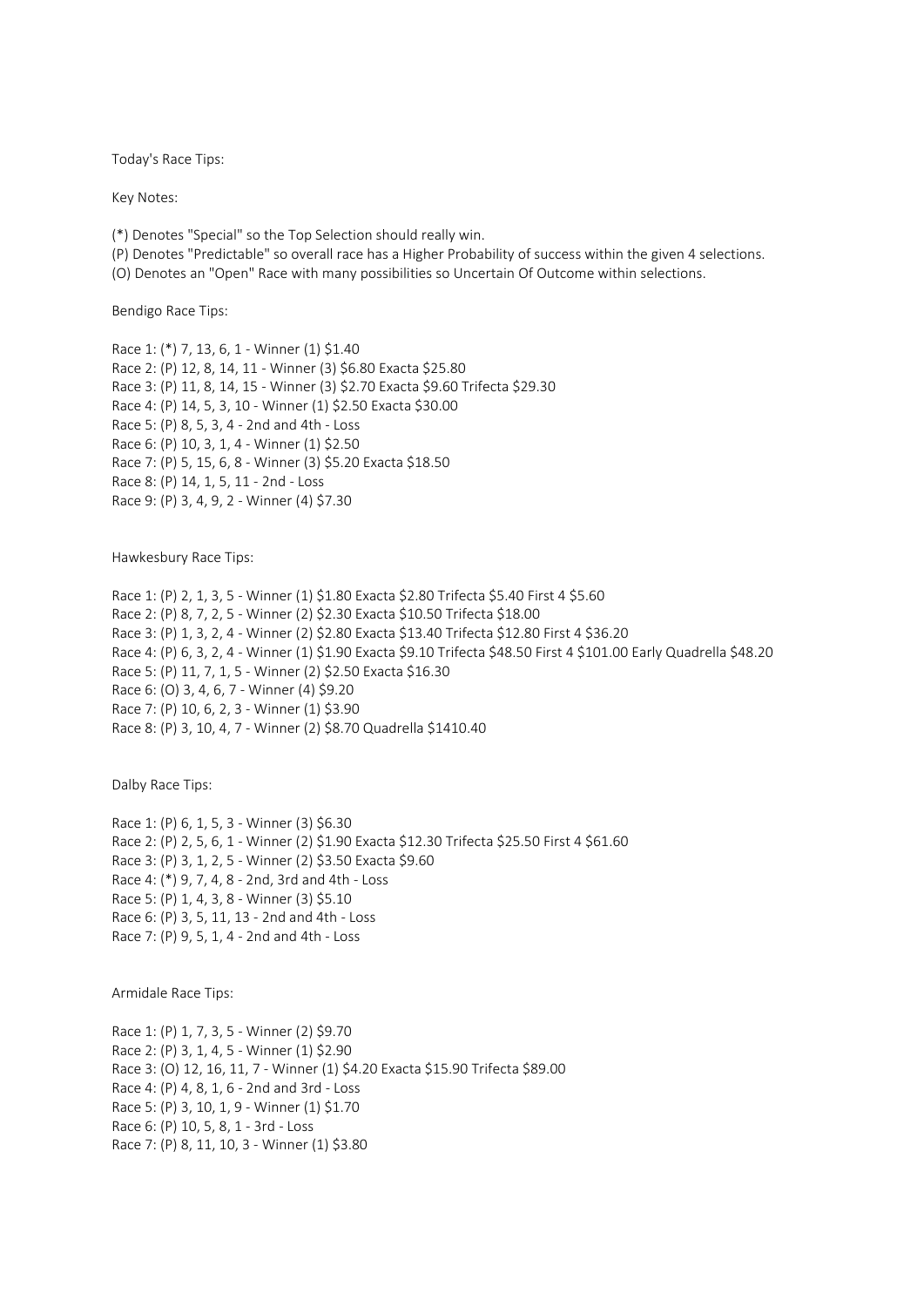Thursdays September 20th 2018 Horse Racing Tips:

The results are in...

Thursday The Final Statistics.

- 1. Top Selection strike rate at 34% out of 32 races.
- 2. Top Selection Specials (\*) strike rate at 50% out of 2 races.
- 3. Top 2 Selections strike rate at 63% out of 32 races.
- + Total Top 2 Selection winners = 20 out of 32 races.
- 4. Exacta strike rate at 38% out of 32 races.
- + Total Exacta winners = 12 out of 32 races.

Dividends:

- + Best Top Selection win dividend: \$3.60
- + Best Top 2 Selection win dividend: \$5.30
- + Best tipped Exacta dividend: \$39.00
- + Best tipped Trifecta dividend: \$126.20
- + Best tipped First 4 dividend: \$250.40
- + Best tipped Quadrella dividend: \$373.10

The Day In Summary: So let's have a look at the numbers for this Thursdays racing with 32 races covered. For the Exotics there were 12 Exacta's in total which is a strike rate of 38% with the biggest one paying out at \$39.00 with the best tipped Trifecta paying out at \$126.20 and the best tipped First 4 paid out at \$250.40. For Win Bets the best priced Top Selection winner was at \$3.60 with the strike rate for the Top Selection sitting at 34% with the strike rate for the Top 2 Selections sitting at a respectable 63% of all races run. With Quadrella's the best today was a main one at Lismore and it paid out at \$373.10. And so that wraps up this Thursdays racing.

The Top 5 Suggested Bets below are the best bets of the day I think are of the best value and they are put there with the absolute clear intention that they will win, but if this happens or not is up to the laws of chance and the elements of luck & fate.

1. Special Suggested Bets Of The Day:

Sale Race 3 Multi Exacta:

5, 7 / 5, 7, 12, 1

So its 5 and 7 for 1st and 5, 7, 12, 1 for 2nd.

Total Cost: \$12 buys a 200% share of the dividend.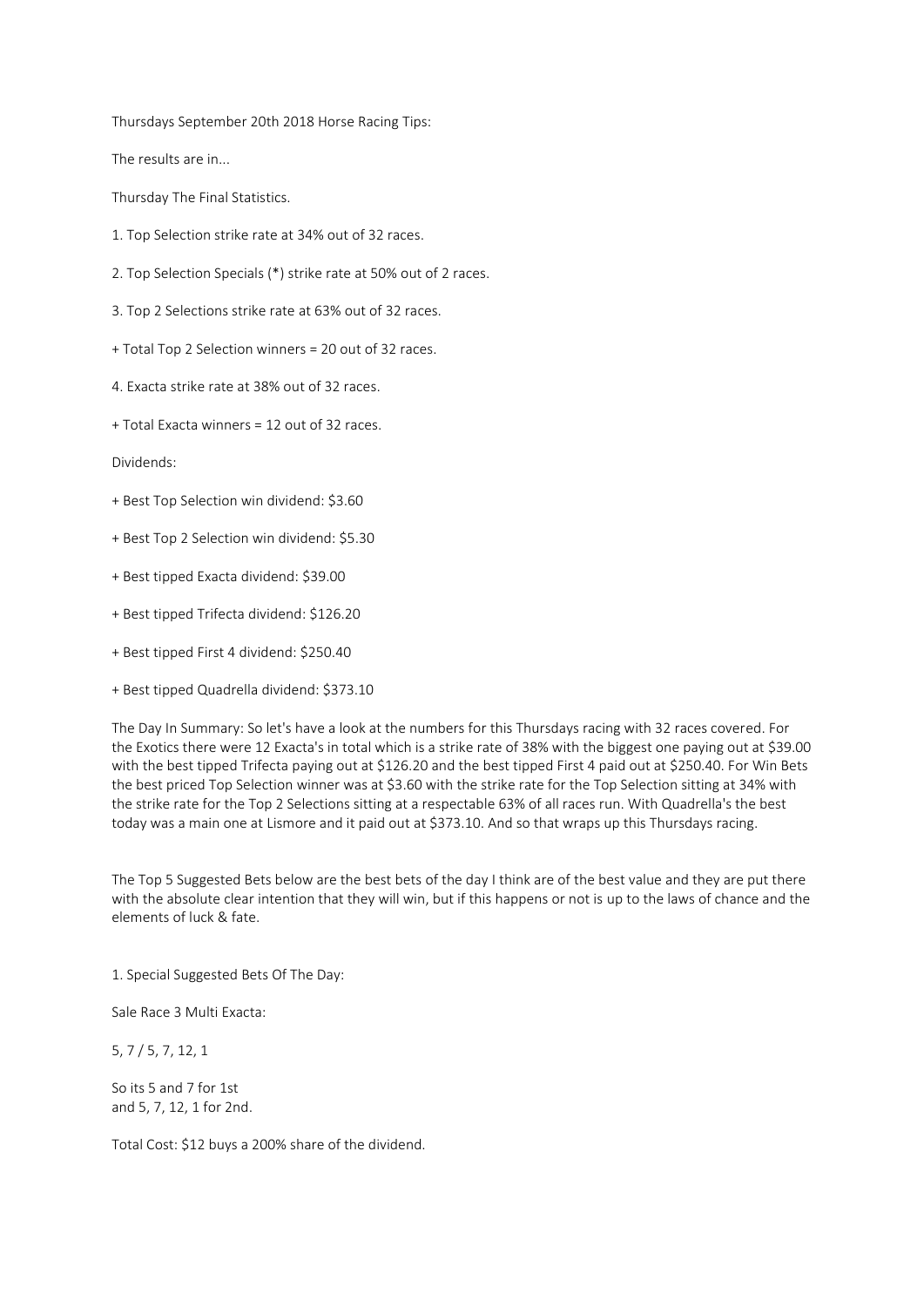2. Where The Money Is: Those runners which stand out as being well supported early.

Simply nothing to report today.

3. Best Longshot's Of The Day:

Simply nothing to report today.

4. Best Multi Bet Of The Day:

Simply nothing to report today.

5. Best Quaddie Of The Day:

Sale Quadrella:

Race 6: (P) 5, 9, 3, 2 Race 7: (P) 4, 2, 6, 14 Race 8: (P) 7, 2, 10, 6 Race 9: (P) 10, 11, 15, 5

Total Cost: \$13 buys a 5% share of the dividend.

Thursdays Predicted Betting Outlook:

Thursdays predicted betting outlook Not available today.

Today's Race Tips:

Key Notes:

(\*) Denotes "Special" so the Top Selection should really win.

(P) Denotes "Predictable" so overall race has a Higher Probability of success within the given 4 selections.

(O) Denotes an "Open" Race with many possibilities so Uncertain Of Outcome within selections.

Lismore Race Tips:

Race 1: (P) 12, 13, 5, 1 - Winner (1) \$1.80 Exacta \$7.20 Race 2: (O) 2, 8, 14, 4 - 3rd - Loss Race 3: (O) 3, 7, 8, 1 - 2nd and 4th - Loss Race 4: (P) 4, 3, 2, 5 - Winner (2) \$2.60 Exacta \$11.80 Race 5: (P) 10, 1, 9, 8 - Winner (1) \$2.50 Exacta \$39.00 Trifecta \$126.20 Race 6: (P) 2, 5, 8, 9 - Winner (1) \$3.50 Race 7: (P) 10, 12, 15, 1 - Winner (4) \$5.30 Race 8: (P) 5, 11, 7, 12 - Winner (1) \$3.50 Quadrella \$373.10 - L/S NO 5

Sale Race Tips:

Race 1: (P) 6, 2, 12, 11 - Winner (1) \$3.30 Race 2: (P) 16, 13, 8, 9 - Winner (3) \$5.20 Race 3: (P) 5, 7, 12, 1 - 2nd - Loss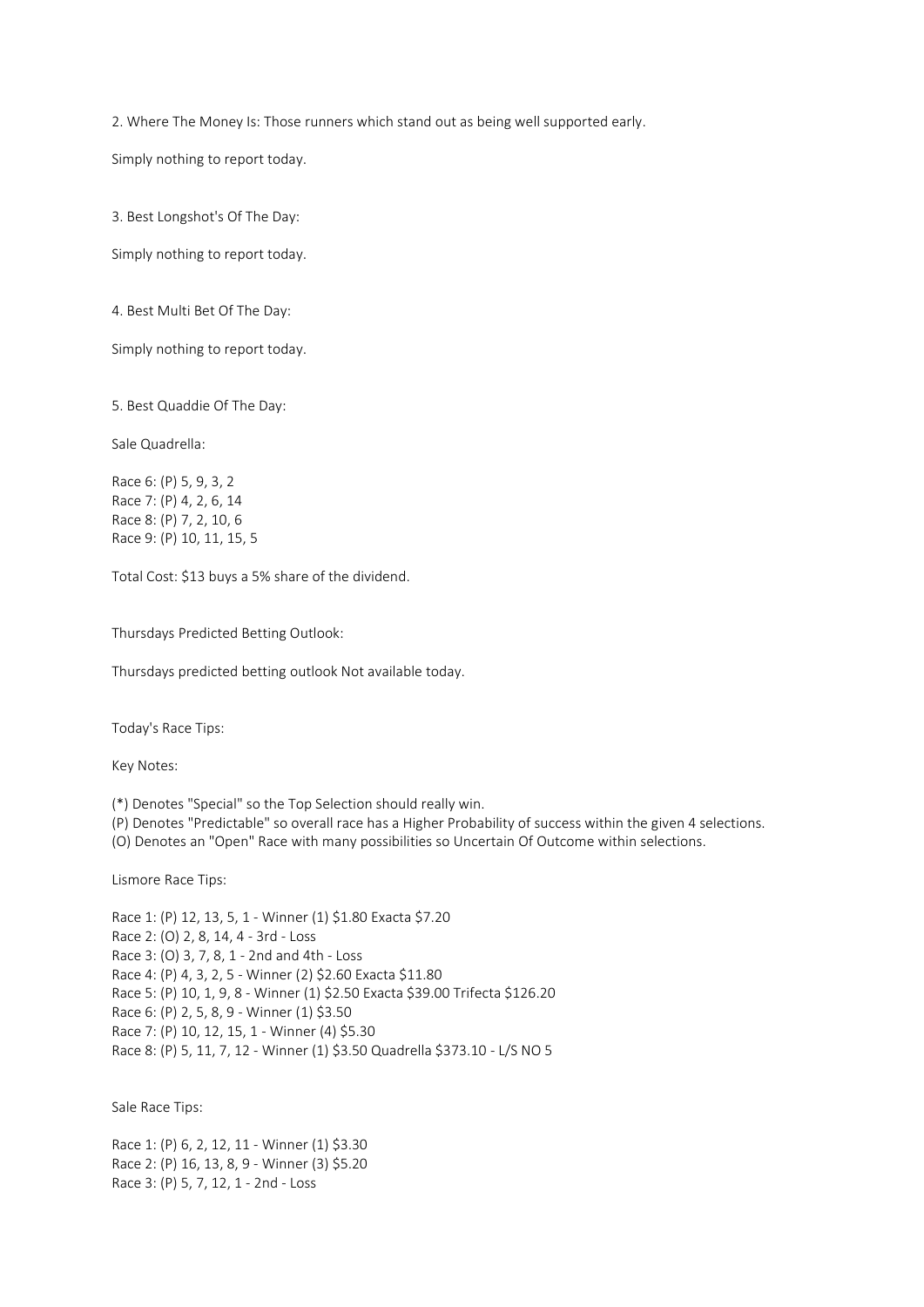Race 4: (P) 15, 12, 2, 14 - Winner (2) \$5.30 Exacta \$37.00 Race 5: (P) 6, 1, 5, 4 - Winner (1) \$3.50 Exacta \$14.30 Trifecta \$58.50 Race 6: (P) 5, 9, 3, 2 - Winner (3) \$5.10 Exacta \$33.20 Race 7: (P) 4, 2, 6, 14 - Winner (1) \$3.60 Race 8: (P) 7, 2, 10, 6 - Winner (2) \$4.60 Exacta \$32.40 Trifecta \$103.80 Race 9: (P) 10, 11, 15, 5 - 3rd - Loss

Hawkesbury Race Tips:

Race 1: (\*) 4, 1, 5, 2 - Winner (2) \$3.30 Exacta \$33.30 Trifecta \$77.30 First 4 \$250.40 Race 2: (P) 5, 6, 3, 2 - Winner (1) \$2.10 Exacta \$5.80 Trifecta \$12.60 First 4 \$23.00 Race 3: (P) 4, 3, 9, 8 - Winner (1) \$3.20 Race 4: (P) 1, 2, 3, 6 - Winner (2) \$2.20 Exacta \$13.30 Trifecta \$16.20 Early Quadrella \$68.90 Race 5: (P) 5, 9, 11, 12 - Winner (2) \$2.60 Race 6: (P) 3, 1, 7, 4 - 2nd, 3rd and 4th - Loss Race 7: (P) 6, 5, 8, 7 - 2nd and 3rd - Loss Race 8: (P) 6, 8, 9, 10 - Winner (2) \$4.70

Rockhampton Race Tips:

Race 1: (\*) 4, 2, 1, 6 - Winner (1) \$1.90 Race 2: (P) 1, 4, 3, 2 - 3rd and 4th - Loss Race 3: (P) 1, 3, 11, 2 - Winner (2) \$2.50 Exacta \$5.10 Trifecta \$43.80 Race 4: (P) 4, 5, 6, 8 - Winner (1) \$2.80 Exacta \$4.20 Race 5: (P) 2, 4, 3, 9 - 2nd, 3rd and 4th - Loss Race 6: (P) 9, 6, 4, 11 - Winner (2) \$5.30 Race 7: (P) 2, 10, 6, 5 - Winner (4) \$3.50

Thursdays September 13th 2018 Horse Racing Tips:

The results are in...

Thursday The Final Statistics.

- 1. Top Selection strike rate at 38% out of 34 races.
- 2. Top Selection Specials (\*) strike rate at 100% out of 4 races.
- 3. Top 2 Selections strike rate at 50% out of 34 races.
- + Total Top 2 Selection winners = 17 out of 34 races.
- 4. Exacta strike rate at 47% out of 34 races.
- + Total Exacta winners = 16 out of 34 races.

Dividends:

- + Best Top Selection win dividend: \$3.80
- + Best Top 2 Selection win dividend: \$14.20
- + Best tipped Exacta dividend: \$37.90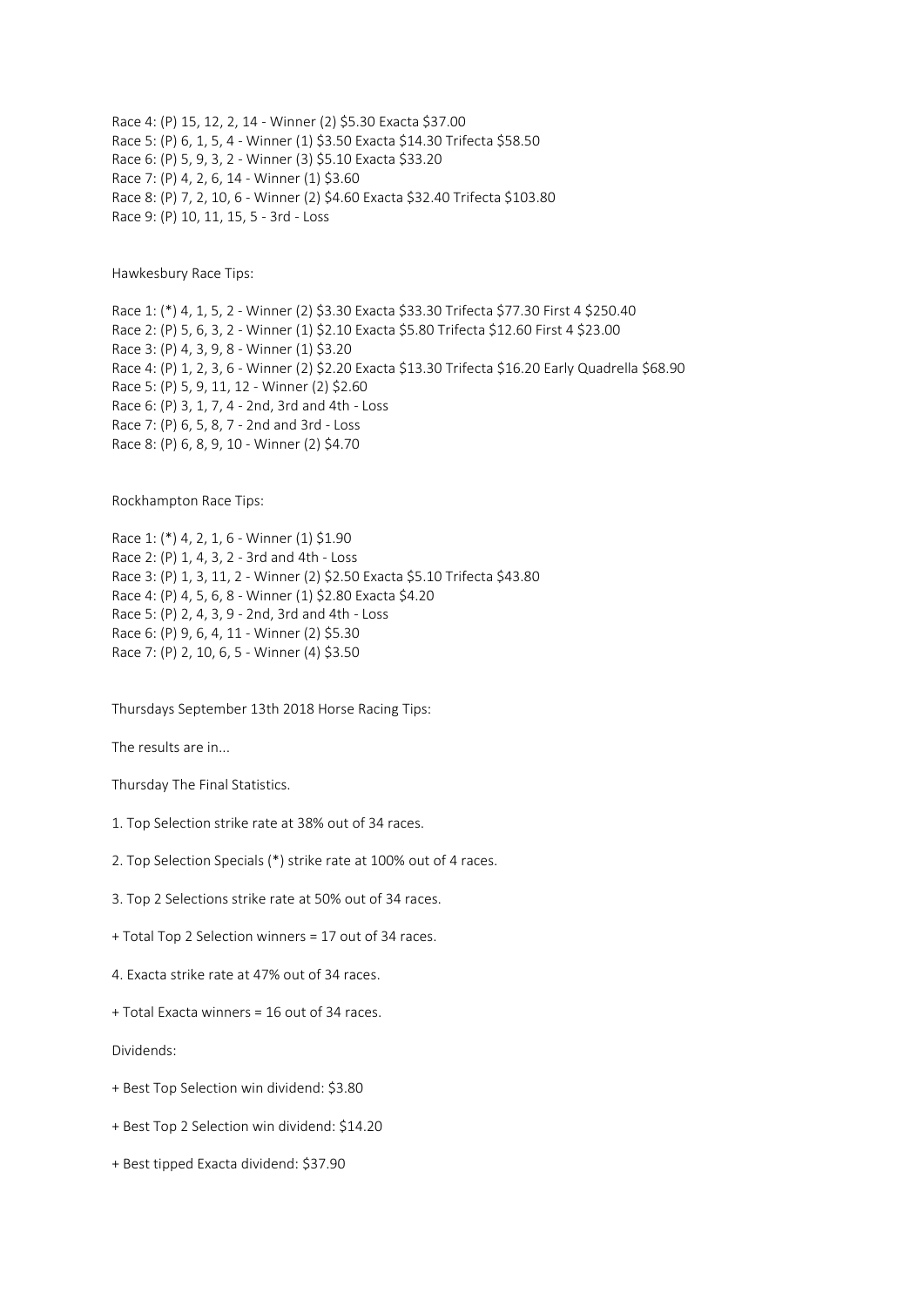- + Best tipped Trifecta dividend: \$316.90
- + Best tipped First 4 dividend: \$853.60
- + Best tipped Quadrella dividend: \$98.00

The Day In Summary: So let's have a look at the numbers for this Thursdays racing with 34 races covered. For the Exotics there were 16 Exacta's in total which is a strike rate of 47% with the biggest one paying out at \$37.90 with the best tipped Trifecta paying out at \$316.90 and the best tipped First 4 paid out at \$853.60. For Win Bets the best priced Top Selection winner was at \$3.80 with the strike rate for the Top Selection sitting at 38% with the strike rate for the Top 2 Selections sitting at a respectable 50% of all races run. With Quadrella's the best today was a main one at Northam and it paid out at \$98.00. And so that wraps up this Thursdays racing.

The Top 5 Suggested Bets below are the best bets of the day I think are of the best value and they are put there with the absolute clear intention that they will win, but if this happens or not is up to the laws of chance and the elements of luck & fate.

1. Special Suggested Bets Of The Day:

Mornington Race 2 Multi Exacta:

12, 6 / 12, 6, 7, 1

So its 12 and 6 for 1st and 12, 6, 7, 1 for 2nd.

Total Cost: \$12 buys a 200% share of the dividend.

Northam Race 3 Banker Exacta:

9 / 2, 6, 8

So its 9 for 1st and 2, 6, 8 for 2nd.

Total; Cost: \$12 buys a 400% share of the dividend.

Final Result - A winner and paid out at \$28.40 for 400%

2. Where The Money Is: Those runners which stand out as being well supported early.

Simply nothing to report today.

3. Best Longshot's Of The Day:

Simply nothing to report today.

4. Best Multi Bet Of The Day:

Simply nothing to report today.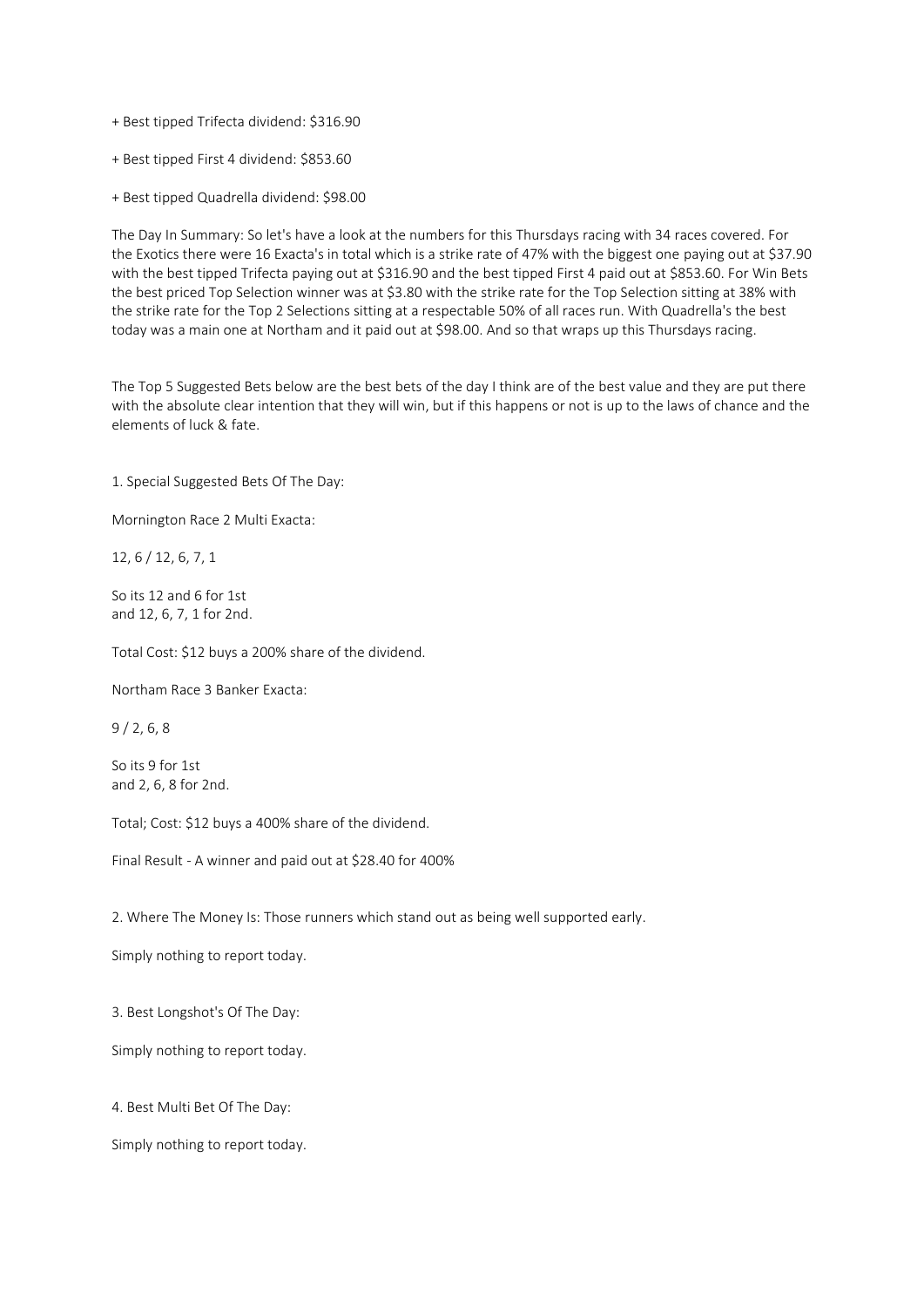5. Best Quaddie Of The Day:

Mornington Quadrella:

Race 5: (P) 2, 8, 6, 3 Race 6: (P) 3, 9, 10, 5 Race 7: (P) 4, 5, 1, 2 Race 8: (P) 11, 1, 10, 4

Total Cost: \$13 buys a 5% share of the dividend.

Thursdays Predicted Betting Outlook:

Thursdays predicted betting outlook Not available today.

Today's Race Tips:

Key Notes:

(\*) Denotes "Special" so the Top Selection should really win.

- (P) Denotes "Predictable" so overall race has a Higher Probability of success within the given 4 selections.
- (O) Denotes an "Open" Race with many possibilities so Uncertain Of Outcome within selections.

Rockhampton Race Tips:

```
Race 1: (P) 1, 2, 3, 5 - Winner (4) $6.60 Exacta $37.90 Trifecta $75.90 First 4 $175.60
Race 2: (*) 2, 1, 5, 3 - Winner (1) $1.30
Race 3: (P) 2, 7, 1, 3 - Winner (1) $2.20 Exacta $6.20
Race 4: (P) 4, 3, 5, 1 - Winner (1) $3.20 Exacta $17.90 Trifecta $49.10 Early Quadrella $93.70
Race 5: (*) 1, 8, 13, 10 - Winner (1) $2.70 Exacta $7.70 Trifecta $29.30
Race 6: (P) 1, 5, 3, 2 - Winner (1) $1.70 Exacta $2.80
Race 7: (P) 3, 4, 7, 5 - Winner (2) $4.00 Quadrella $58.00
```
Northam Race Tips:

```
Race 1: (P) 7, 6, 8, 2 - Winner (1) $1.70 Exacta $3.00
Race 2: (P) 9, 1, 4, 6 - 3rd and 4th - Loss
Race 3: (*) 9, 2, 6, 8 - Winner (1) $1.20 Exacta $7.10 Trifecta $33.60
Race 4: (P) 6, 4, 2, 1 - Winner (3) $6.30 Exacta $28.00 Trifecta $161.90 First 4 $312.40
Race 5: (P) 7, 5, 9, 6 - Winner (1) $2.80
Race 6: (P) 8, 2, 9, 5 - Winner (1) $1.90 Exacta $3.40 Trifecta $12.30 First 4 $77.20
Race 7: (P) 4, 2, 1, 3 - Winner (1) $2.90 Exacta $13.20 Trifecta $39.60
Race 8: (*) 3, 5, 9, 2 - Winner (1) $1.50
Race 9: (P) 4, 5, 2, 1 - Winner (3) $5.90 Exacta $30.90 Quadrella $98.00
```
Grafton Race Tips:

Race 1: (P) 1, 11, 10, 16 - Winner (2) \$5.30 Exacta \$30.20 Trifecta \$316.90 First 4 \$853.60 Race 2: (P) 2, 10, 13, 9 - 3rd and 4th - Loss Race 3: (O) 4, 1, 10, 11 - 2nd - Loss Race 4: (P) 4, 3, 11, 10 - 2nd - Loss Race 5: (P) 2, 10, 13, 4 - 2nd and 3rd - Loss Race 6: (P) 2, 3, 4, 6 - Winner (1) \$3.40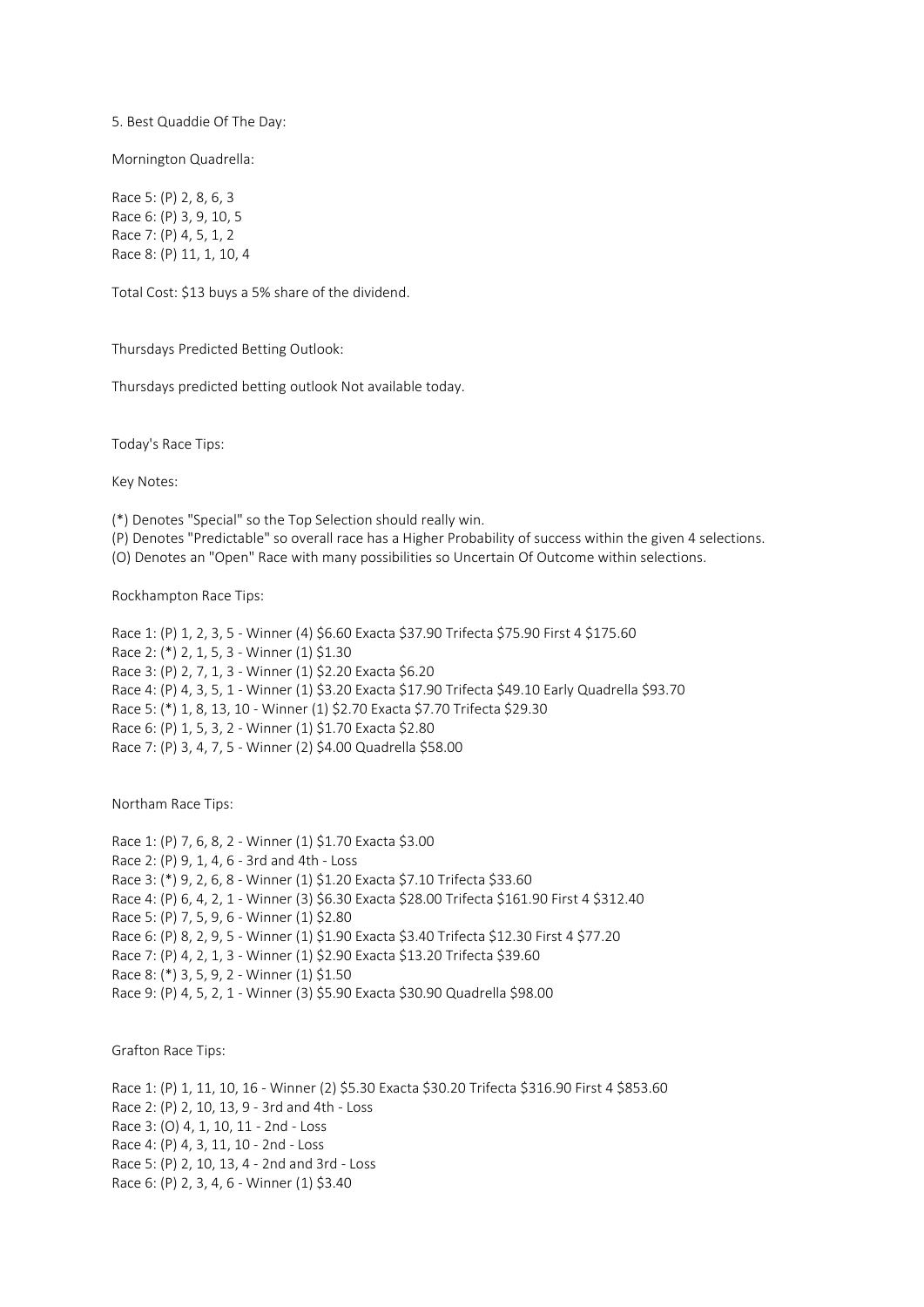Race 7: (P) 5, 9, 13, 2 - Winner (2) \$14.20 Race 8: (P) 6, 11, 1, 7 - 2nd - Loss Race 9: (P) 9, 12, 11, 17 - Winner (1) \$3.80 Exacta \$37.70 Trifecta \$208.40 Race 10: (O) 7, 3, 12, 13 - 2nd and 3rd - Loss

Mornington Race Tips:

Race 1: (P) 8, 10, 3, 5 - Winner (3) \$2.40 - L/S NO 5 Race 2: (P) 12, 6, 7, 1 - 2nd, 3rd and 4th - Loss Race 3: (P) 9, 11, 10, 1 - Winner (2) \$3.90 Exacta \$25.80 Race 4: (P) 8, 7, 3, 6 - Winner (3) \$3.10 Exacta \$12.80 Race 5: (P) 2, 8, 6, 3 - Winner (3) \$6.20 Race 6: (P) 3, 9, 10, 5 - 3rd - Loss Race 7: (P) 4, 5, 1, 2 - Winner (3) \$3.30 Exacta \$25.00 Trifecta \$48.00 Race 8: (P) 11, 1, 10, 4 - 3rd and 4th - Loss

Thursdays September 6th 2018 Horse Racing Tips:

The results are in...

Thursday The Final Statistics.

- 1. Top Selection strike rate at 29% out of 31 races.
- 2. Top Selection Specials (\*) strike rate at 0% out of 1 races.
- 3. Top 2 Selections strike rate at 55% out of 31 races.
- + Total Top 2 Selection winners = 17 out of 31 races.
- 4. Exacta strike rate at 39% out of 31 races.
- + Total Exacta winners = 12 out of 31 races.

Dividends:

- + Best Top Selection win dividend: \$8.20
- + Best Top 2 Selection win dividend: \$10.70
- + Best tipped Exacta dividend: \$56.50
- + Best tipped Trifecta dividend: \$175.90
- + Best tipped First 4 dividend: n/a
- + Best tipped Quadrella dividend: \$1363.20

The Day In Summary: So let's have a look at the numbers for this Thursdays racing with 31 races covered. For the Exotics there were 12 Exacta's in total which is a strike rate of 39% with the biggest one paying out at \$56.50 with the best tipped Trifecta paying out at \$175.90 and there were no tipped First 4's today. For Win Bets the best priced Top Selection winner was at \$8.20 with the strike rate for the Top Selection sitting at 29% with the strike rate for the Top 2 Selections sitting at a respectable 55% of all races run. With Quadrella's the best today was a main one at Kilcoy and it paid out at \$1363.20. And so that wraps up this Thursdays racing.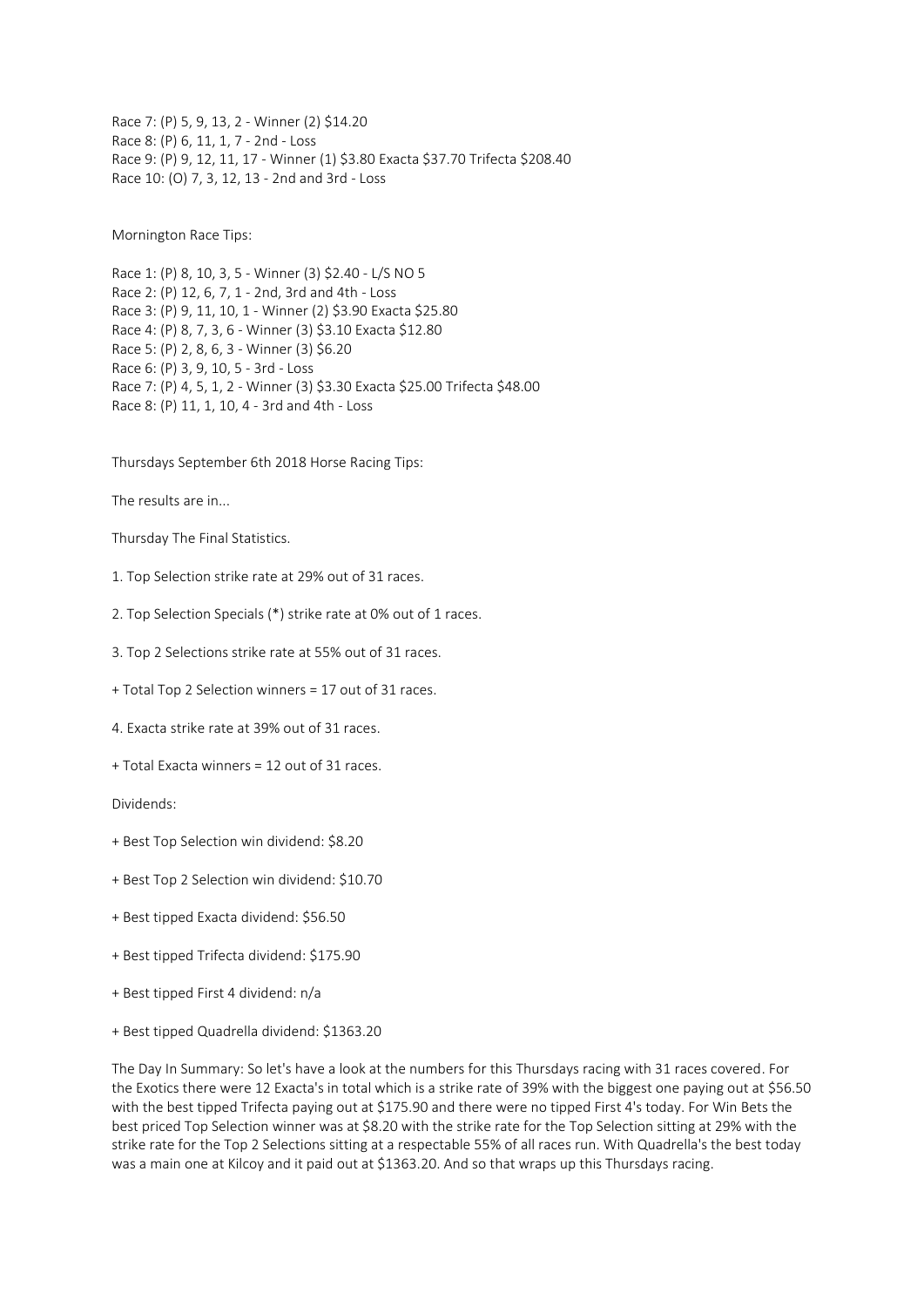The Top 5 Suggested Bets below are the best bets of the day I think are of the best value and they are put there with the absolute clear intention that they will win, but if this happens or not is up to the laws of chance and the elements of luck & fate.

1. Special Suggested Bets Of The Day:

Echuca Race 4 Multi Exacta:

9, 6 / 9, 6, 4, 5

So its 9 and 6 for 1st and 9, 6, 4, 5 for 2nd.

Total Cost: \$12 buys a 200% share of the dividend.

Final Result - A small loss as won but only paid out at \$10.40 for 200%

2. Where The Money Is: Those runners which stand out as being well supported early.

Nothing to report today.

3. Best Longshot's Of The Day:

Nothing to report today.

4. Best Multi Bet Of The Day:

Nothing to report today.

5. Best Quaddie Of The Day:

Echuca Quadrella:

Race 5: (P) 6, 7, 2, 9 Race 6: (P) 3, 10, 5, 8 Race 7: (P) 10, 7, 9, 4 Race 8: (P) 11, 13, 12, 14

Total Cost: \$13 buys a 5% share of the dividend.

Thursdays Predicted Betting Outlook:

Thursdays predicted betting outlook is Not available today.

Today's Race Tips:

Key Notes:

(\*) Denotes "Special" so the Top Selection should really win.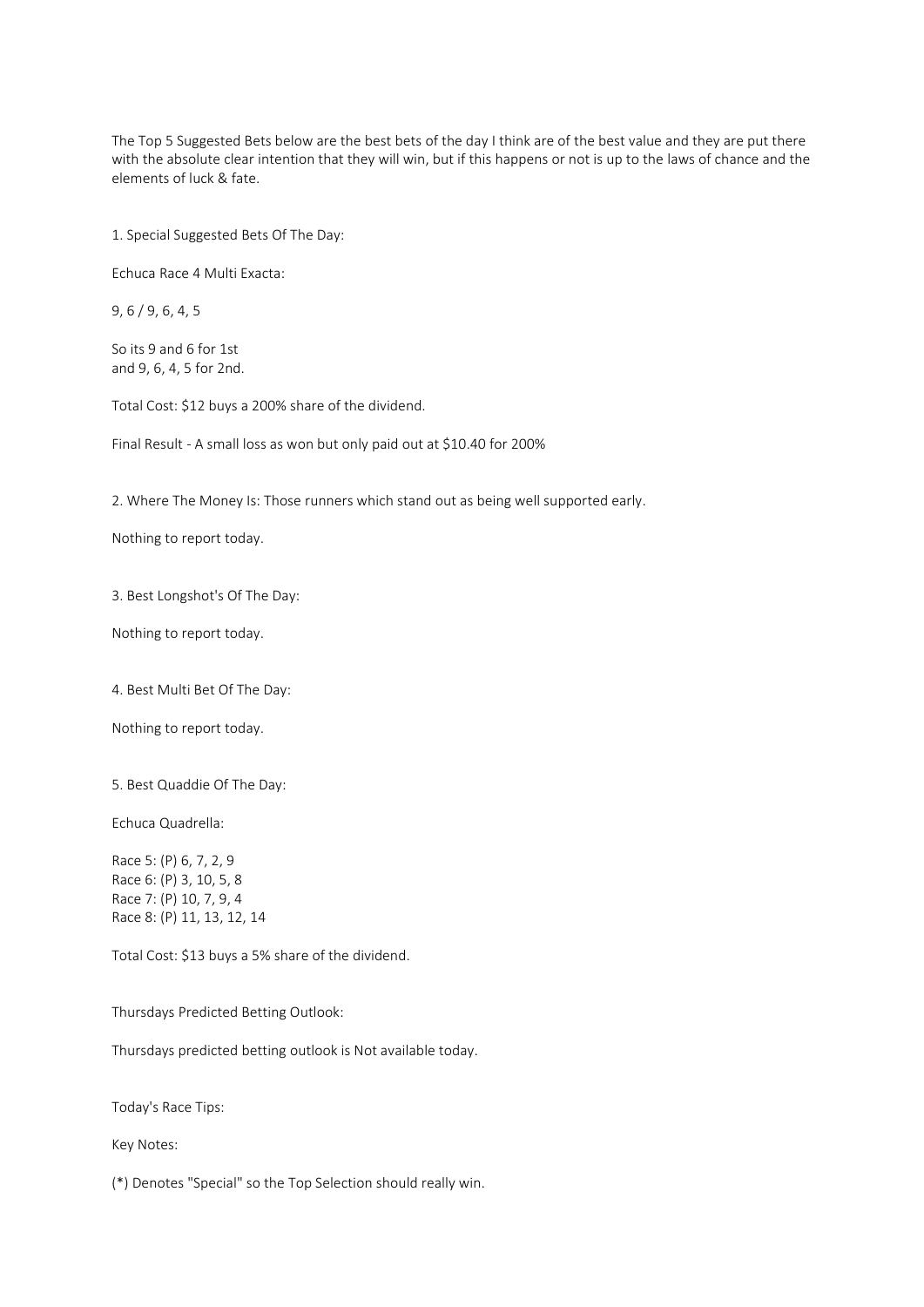(P) Denotes "Predictable" so overall race has a Higher Probability of success within the given 4 selections. (O) Denotes an "Open" Race with many possibilities so Uncertain Of Outcome within selections.

Gosford Race Tips:

Race 1: (P) 5, 7, 2, 8 - Winner (1) \$1.60 Exacta \$4.30 Race 2: (P) 1, 9, 3, 6 - Winner (2) \$3.40 Race 3: (P) 2, 7, 5, 6 - 2nd, 3rd and 4th - Loss Race 4: (P) 2, 8, 6, 1 - Winner (2) \$3.60 Race 5: (P) 2, 7, 6, 3 - Winner (3) \$3.60 Race 6: (\*) 2, 11, 8, 9 - 2nd and 3rd - Loss Race 7: (P) 3, 9, 4, 2 - 2nd and 4th - Loss Race 8: (O) 13, 12, 8, 3 - Winner (2) \$5.00

Kilcoy Race Tips:

Race 1: (P) 6, 1, 8, 3 - Winner (1) \$2.20 Exacta \$5.50 Trifecta \$20.80 Race 2: (P) 7, 1, 11, 9 - Winner (2) \$3.20 Race 3: (P) 4, 8, 11, 1 - Winner (3) \$5.10 Race 4: (P) 2, 7, 3, 4 - Winner (4) \$6.70 Exacta \$16.20 Trifecta \$175.90 Early Quadrella \$441.60 Race 5: (P) 4, 13, 8, 12 - Winner (1) \$5.70 Race 6: (P) 2, 1, 3, 13 - Winner (3) \$8.00 Race 7: (P) 5, 7, 4, 2 - Winner (1) \$4.60 Quadrella \$1363.20

Echuca Race Tips:

Race 1: (P) 3, 9, 12, 2 - 2nd - Loss Race 2: (P) 9, 1, 3, 13 - Winner (2) \$5.20 Exacta \$27.60 Race 3: (P) 12, 1, 9, 13 - 2nd - Loss Race 4: (P) 9, 6, 4, 5 - Winner (1) \$2.00 Exacta \$5.20 Trifecta \$21.60 Race 5: (P) 6, 7, 2, 9 - 3rd and 4th - Loss Race 6: (P) 3, 10, 5, 8 - Winner (1) \$8.20 Exacta \$28.10 Trifecta \$110.00 Race 7: (P) 10, 7, 9, 4 - 2nd - Loss Race 8: (P) 11, 13, 12, 14 - Winner (2) \$10.00 Exacta \$56.50 Trifecta \$150.20

Northam Race Tips:

Race 1: (P) 1, 2, 8, 3 - Winner (2) \$4.30 Exacta \$19.60 Trifecta \$45.60 Race 2: (P) 5, 9, 6, 1 - Winner (4) \$3.10 Exacta \$11.80 Race 3: (P) 6, 4, 8, 2 - Winner (3) \$4.10 Exacta \$15.70 Race 4: (P) 9, 7, 3, 6 - Winner (1) \$4.10 Exacta \$11.30 Early Quadrella \$635.40 - L/S No 9 Race 5: (P) 2, 7, 11, 1 - Winner (2) \$10.70 Race 6: (P) 5, 2, 6, 7 - Winner (1) \$3.20 Race 7: (P) 3, 5, 4, 1 - Winner (1) \$2.00 Exacta \$9.10 Trifecta \$22.80 Race 8: (P) 2, 4, 6, 1 - 2nd and 3rd - Loss

Thursdays August 30th 2018 Horse Racing Tips:

The results are in...

Thursday The Final Statistics.

1. Top Selection strike rate at 35% out of 31 races.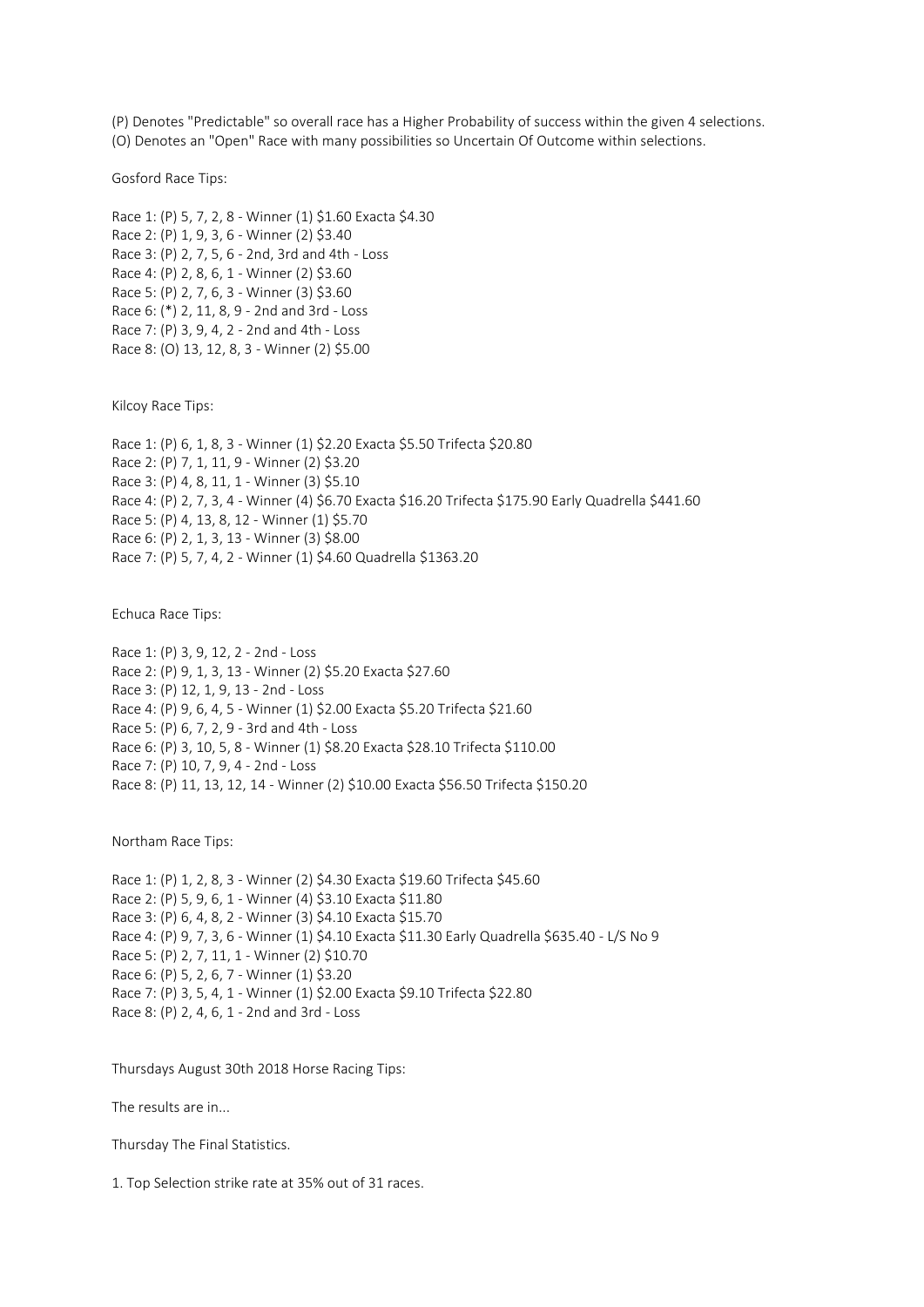2. Top Selection Specials (\*) strike rate at 67% out of 3 races.

- 3. Top 2 Selections strike rate at 58% out of 31 races.
- + Total Top 2 Selection winners = 18 out of 31 races.
- 4. Exacta strike rate at 32% out of 31 races.
- + Total Exacta winners = 10 out of 31 races.

Dividends:

- + Best Top Selection win dividend: \$8.60
- + Best Top 2 Selection win dividend: \$8.60
- + Best tipped Exacta dividend: \$24.40
- + Best tipped Trifecta dividend: \$153.00
- + Best tipped First 4 dividend: \$1693.20
- + Best tipped Quadrella dividend: \$1470.40

The Day In Summary: So let's have a look at the numbers for this Thursdays racing with 31 races covered. For the Exotics there were 10 Exacta's in total which is a strike rate of 32% with the biggest one paying out at \$24.40 with the best tipped Trifecta paying out at \$153.00 and the best tipped First 4 paid out at \$1693.20. For Win Bets the best priced Top Selection winner was at \$8.60 with the strike rate for the Top Selection sitting at 35% with the strike rate for the Top 2 Selections sitting at a respectable 58% of all races run. With Quadrella's the best today was a main one at Wagga and it paid out at \$1470.40. And so that wraps up this Thursdays racing.

The Top 5 Suggested Bets below are the best bets of the day I think are of the best value and they are put there with the absolute clear intention that they will win, but if this happens or not is up to the laws of chance and the elements of luck & fate.

1. Special Suggested Bets Of The Day:

Moe Race 5 Banker Exacta:

11 / 1, 3, 16

So its 11 for 1st and 1, 3, 16 for 2nd.

Total Cost: \$12 buys a 400% share of the dividend.

Final Result - A winner and paid out at \$50.40 for 400%

2. Where The Money Is: Those runners which stand out as being well supported early.

Nothing to report today.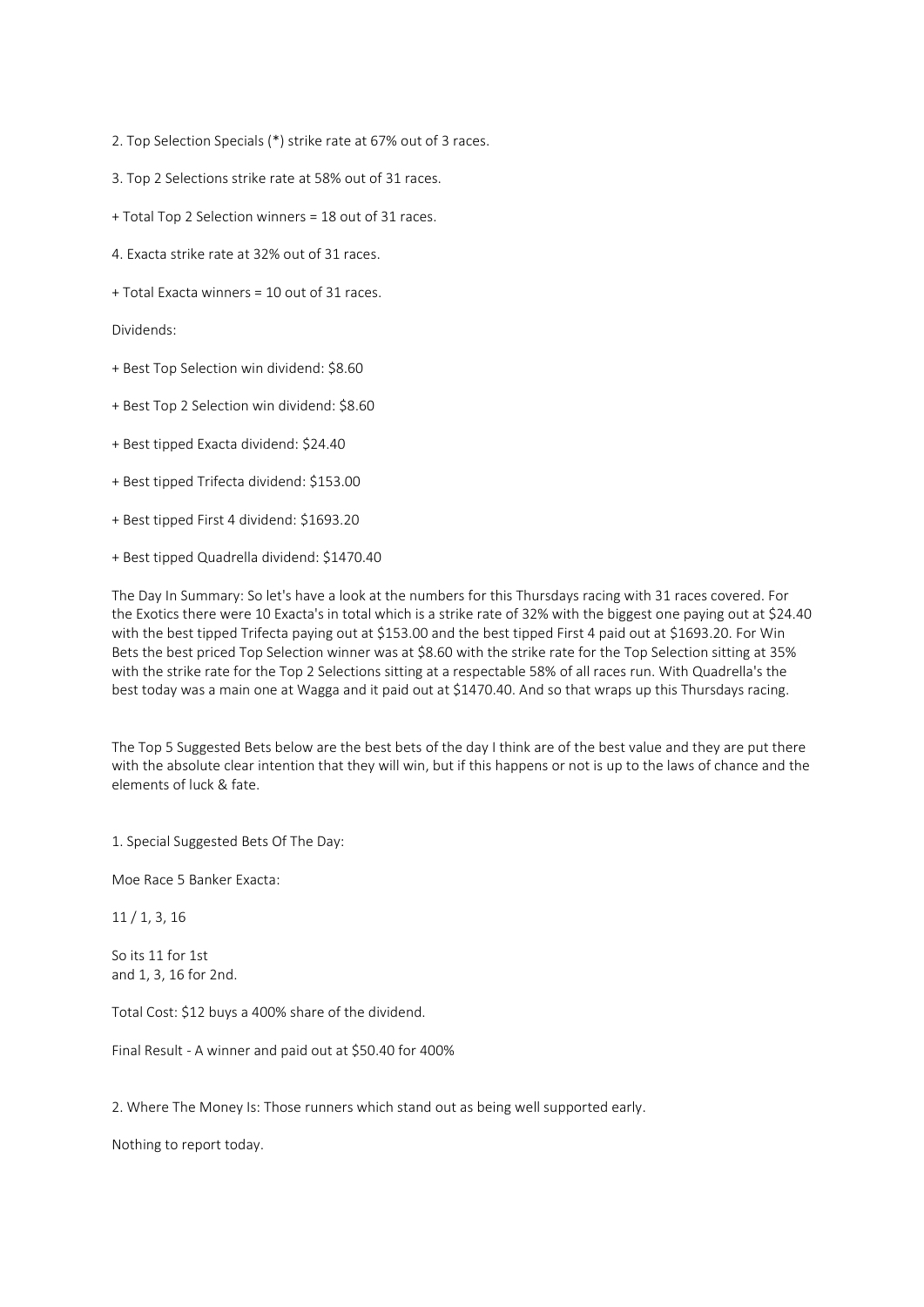3. Best Longshot's Of The Day:

Nothing to report today.

4. Best Multi Bet Of The Day:

Nothing to report today.

5. Best Quaddie Of The Day:

Moe Quadrella:

Race 6: (P) 9, 4, 1, 3 Race 7: (P) 6, 8, 3, 12 Race 8: (P) 7, 15, 8, 12 Race 9: (P) 10, 15, 4, 8

Total Cost: \$13 buys a 5% share of the dividend.

Thursdays Predicted Betting Outlook:

Moe and the early money for the 1st 3 races is Good and there are some very good chances engaged here early so prospects are decent here with races 4 onward's the early money is Good and again there are some very strong chances engaged on this card so there is plenty of open potential here today so quite keen. Wagga and the early money for this entire meeting is Good and there is value here today but that also means luck will be needed but there is potential just take it as steady as she goes though. Rockhampton and the early money for the 1st 3 races is Good and there are some decent chances involved here early but it is rockhampton so tread a little bit cautiously with races 4 onward's the early money is OK to Good and to be fair there are some decent chances but I am always wary of rockhampton so tread a little cautiously as well. And finally Belmont and the early money is Low so take this meeting on trust so hopeful but not 100% confident.

Today's Race Tips:

Key Notes:

(\*) Denotes "Special" so the Top Selection should really win.

(P) Denotes "Predictable" so overall race has a Higher Probability of success within the given 4 selections.

(O) Denotes an "Open" Race with many possibilities so Uncertain Of Outcome within selections.

Moe Race Tips:

Race 1: (P) 11, 9, 7, 5 - 2nd and 3rd - Loss Race 2: (P) 1, 11, 9, 12 - Winner (1) \$2.10 Exacta \$14.70 Race 3: (P) 6, 9, 8, 2 - 2nd, 3rd and 4th - Loss Race 4: (P) 8, 13, 6, 12 - Winner (4) \$4.90 Exacta \$16.10 Trifecta \$34.10 Race 5: (\*) 11, 1, 3, 16 - Winner (1) \$1.50 Exacta \$12.60 Trifecta \$24.40 First 4 \$91.80 Race 6: (P) 9, 4, 1, 3 - Winner (3) \$4.60 Race 7: (P) 6, 8, 3, 12 - 3rd and 4th - Loss Race 8: (P) 7, 15, 8, 12 - Winner (1) \$3.40 Race 9: (P) 10, 15, 4, 8 - Winner (3) \$2.80

Wagga Race Tips: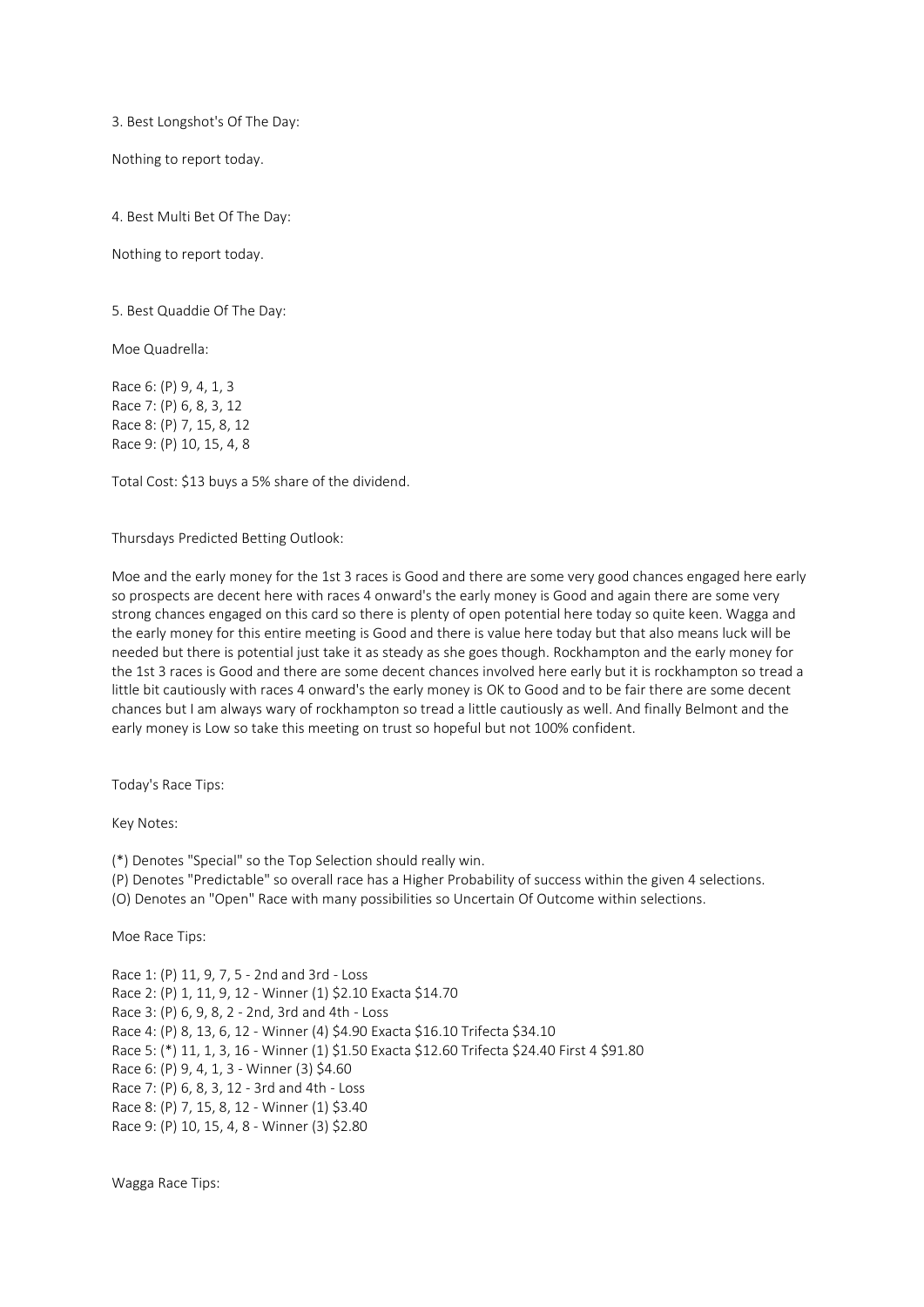Race 1: (P) 1, 3, 5, 12 - Winner (2) \$5.10 Race 2: (P) 11, 14, 3, 8 - Winner (1) \$3.90 Race 3: (O) 4, 2, 3, 12 - Winner (1) \$6.20 Race 4: (P) 10, 14, 12, 7 - 2nd - Loss Race 5: (P) 2, 3, 9, 14 - Winner (2) \$5.30 Race 6: (P) 1, 8, 2, 9 - Winner (2) \$4.60 Exacta \$15.30 Race 7: (P) 6, 2, 1, 11 - Winner (1) \$3.30 Race 8: (O) 9, 5, 1, 7 - Winner (1) \$8.60 Quadrella \$1470.40

Rockhampton Race Tips:

Race 1: (P) 1, 2, 3, 4 - Winner (2) \$6.50 Race 2: (P) 5, 7, 6, 2 - Winner (2) \$3.10 Exacta \$17.80 Race 3: (P) 1, 5, 2, 8 - 2nd, 3rd and 4th - Loss Race 4: (O) 2, 4, 12, 11 - Loss Race 5: (P) 1, 8, 4, 12 - Winner (1) \$2.30 Exacta \$8.40 Race 6: (P) 2, 5, 7, 1 - Winner (1) \$3.60 Race 7: (O) 9, 10, 1, 12 - Winner (2) \$2.90 Exacta \$19.60 Trifecta \$153.00 First 4 \$1693.20

Belmont Race Tips:

Race 1: (P) 8, 5, 4, 7 - Winner (4) \$3.90 Exacta \$9.30 Race 2: (\*) 1, 2, 4, 3 - Winner (3) \$4.30 Exacta \$9.00 Race 3: (P) 3, 1, 2, 7 - 3rd and 4th - Loss Race 4: (\*) 1, 9, 8, 2 - Winner (1) \$2.10 Race 5: (P) 11, 3, 12, 4 - Winner (2) \$7.60 Exacta \$24.40 Race 6: (P) 1, 7, 6, 4 - Winner (1) \$1.80 Race 7: (P) 3, 10, 1, 12 - Loss

Thursdays August 23rd 2018 Horse Racing Tips:

The results are in...

Thursday The Final Statistics.

- 1. Top Selection strike rate at 27% out of 30 races.
- 2. Top Selection Specials (\*) strike rate at 50% out of 2 races.
- 3. Top 2 Selections strike rate at 40% out of 30 races.
- + Total Top 2 Selection winners = 12 out of 30 races.
- 4. Exacta strike rate at 33% out of 30 races.
- + Total Exacta winners = 10 out of 30 races.

Dividends:

- + Best Top Selection win dividend: \$4.50
- + Best Top 2 Selection win dividend: \$10.50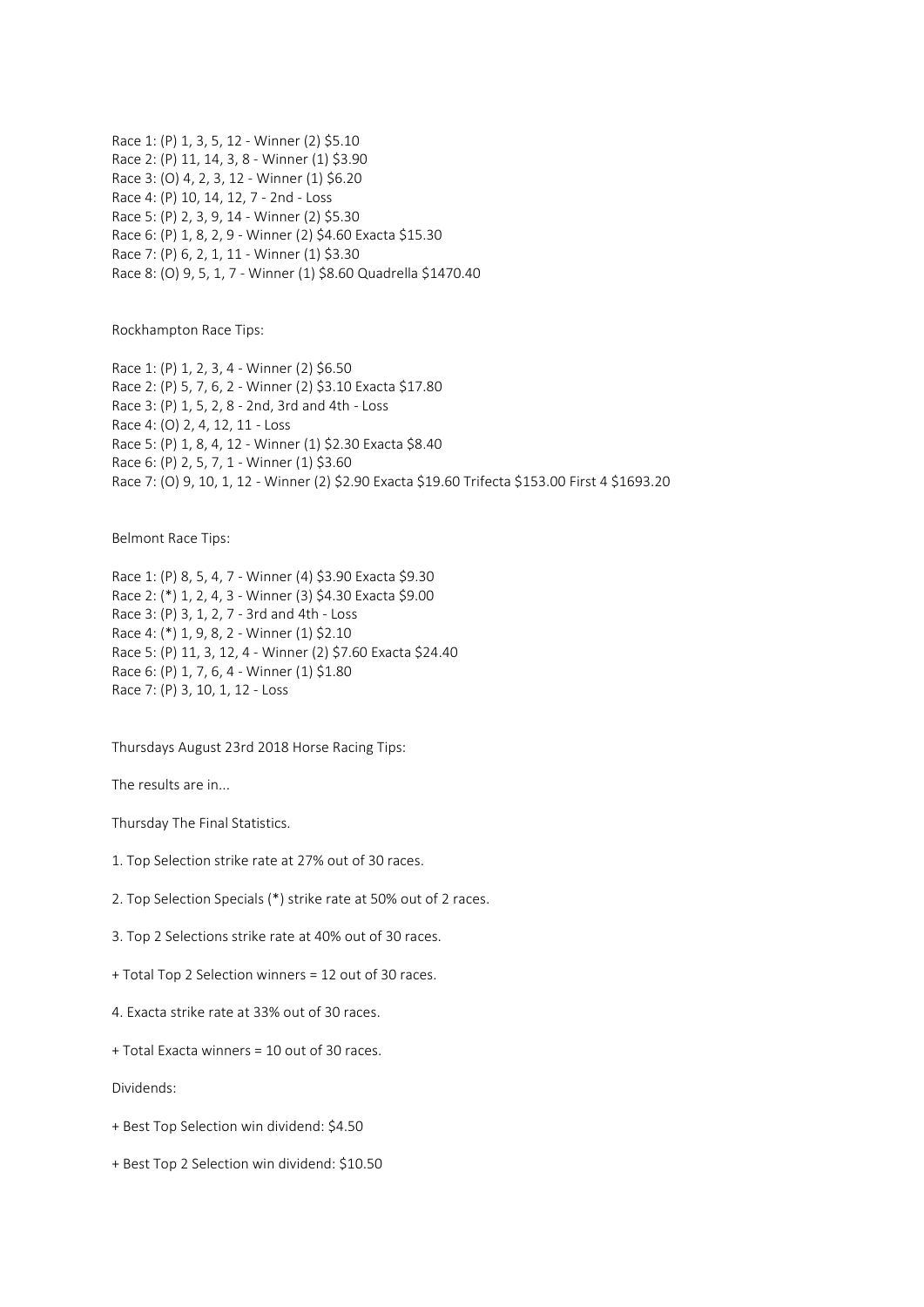+ Best tipped Exacta dividend: \$51.00

+ Best tipped Trifecta dividend: \$192.80

+ Best tipped First 4 dividend: \$71.80

+ Best tipped Quadrella dividend: \$325.50

The Day In Summary: So let's have a look at the numbers for this Thursdays racing with 30 races covered. For the Exotics there were 10 Exacta's in total which is a strike rate of 33% with the biggest one paying out at \$51.00 with the best tipped Trifecta paying out at \$192.80 and the best tipped First 4 paid out at \$71.80. For Win Bets the best priced Top Selection winner was at \$4.50 with the strike rate for the Top Selection sitting at 27% with the strike rate for the Top 2 Selections sitting at a respectable 40% of all races run. With Quadrella's the best today was an early one at Warrnambool and it paid out at \$325.50. And so that wraps up this Thursdays racing.

The Top 5 Suggested Bets below are the best bets of the day I think are of the best value and they are put there with the absolute clear intention that they will win, but if this happens or not is up to the laws of chance and the elements of luck & fate.

1. Special Suggested Bets Of The Day:

Hawkesbury Race 6 Banker Exacta:

6 / 14, 7, 9

So its 6 for 1st and 14, 7, 9 for 2nd.

Total Cost: \$12 buys a 400% share of the dividend.

Final Result - A winner and paid out at \$43.20 for 400%

2. Where The Money Is: Those runners which stand out as being well supported early.

Nothing to report today.

3. Best Longshot's Of The Day:

Nothing to report today.

4. Best Multi Bet Of The Day:

Nothing to report today.

5. Best Quaddie Of The Day:

Warrnambool Quadrella:

Race 5: (P) 5, 8, 7, 4 Race 6: (P) 7, 3, 6, 5 Race 7: (P) 3, 2, 5, 10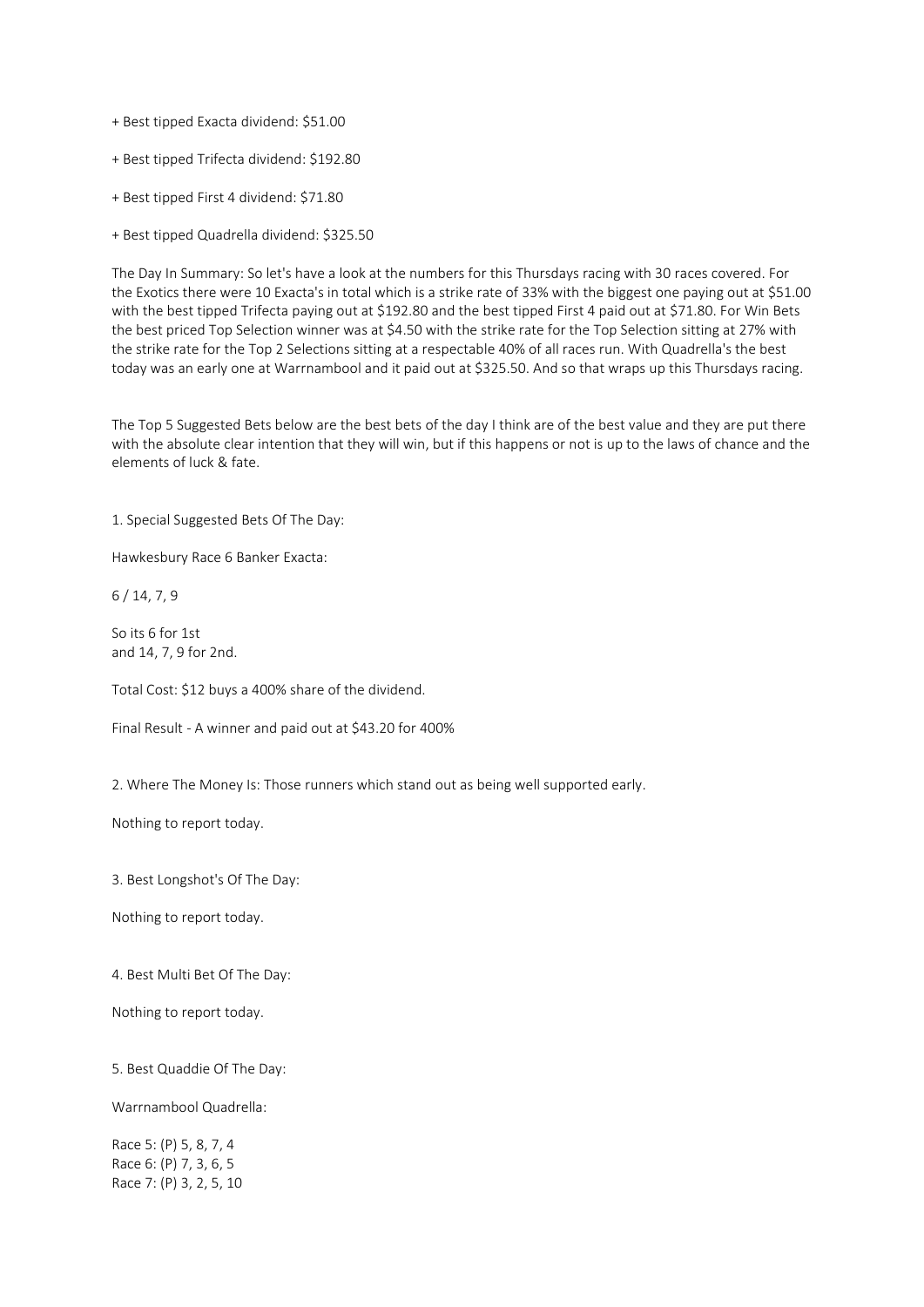Race 8: (P) 3, 1, 9, 8

Total Cost: \$13 buys a 5% share of the dividend.

Thursdays Predicted Betting Outlook:

Hawkesbury and the early money for the 1st 3 races is Good and races 1 & 2 look pretty much predictable with race 3 marked as predictable but a little open so luck will be needed with races 4 onward's the early money is Good and there really are some decent chances engaged in these races so very hopeful at this stage. Warrnambool and the early money for the 1st 3 races is Good and there is value here early so hopefully the right amount of luck will show up with races 4 onward's again the early money is Good and again there is value here in these races so hopeful of an interesting afternoon but an element of luck will be needed. Rockhampton and the early money for the 1st 3 races is OK and the top selections look the best options here early with races 4 onward's the early money is again OK and it is fair to say there are some good chances engaged here this afternoon so the day is not without hope. And finally Pinjarra and the early money is Low so the best advice I can give is to take this meeting on trust using quite a deal of earnest caution.

Today's Race Tips:

Key Notes:

(\*) Denotes "Special" so the Top Selection should really win.

(P) Denotes "Predictable" so overall race has a Higher Probability of success within the given 4 selections.

(O) Denotes an "Open" Race with many possibilities so Uncertain Of Outcome within selections.

Hawkesbury Race Tips:

Race 1: (P) 1, 2, 3, 4 - 3rd and 4th - Loss Race 2: (P) 2, 1, 4, 6 - Winner (1) \$2.00 Exacta \$5.30 Trifecta \$6.80 First 4 \$9.00 Race 3: (P) 6, 10, 3, 7 - Winner (1) \$3.70 Exacta \$49.90 Trifecta \$192.80 Race 4: (P) 10, 5, 7, 4 - Winner (1) \$3.90 Exacta \$15.20 Trifecta \$50.50 Race 5: (P) 11, 9, 5, 1 - Winner (1) \$4.50 Race 6: (\*) 6, 14, 7, 9 - Winner (1) \$1.60 Exacta \$10.80 Race 7: (P) 5, 3, 15, 8 - 2nd and 3rd - Loss Race 8: (P) 4, 5, 7, 2 - Winner (4) \$7.00

Warrnambool Race Tips:

Race 1: (P) 12, 1, 5, 8 - Winner (1) \$2.90 Race 2: (P) 3, 6, 4, 12 - Winner (2) \$10.50 Race 3: (P) 8, 4, 6, 2 - Winner (2) \$2.00 Race 4: (P) 11, 6, 13, 14 - Winner (3) \$3.70 Early Quadrella \$325.50 Race 5: (P) 5, 8, 7, 4 - 2nd and 4th - Loss Race 6: (P) 7, 3, 6, 5 - Winner (4) \$3.10 Exacta \$8.20 Race 7: (P) 3, 2, 5, 10 - Winner (1) \$3.50 Exacta \$29.90 Trifecta \$192.60 Race 8: (P) 3, 1, 9, 8 - 2nd - Loss

Rockhampton Race Tips:

Race 1: (\*) 1, 2, 3, 4 - Winner (3) \$8.40 Exacta \$25.80 Trifecta \$37.40 First 4 \$71.80 Race 2: (P) 6, 3, 1, 5 - 2nd and 3rd - Loss Race 3: (P) 3, 1, 4, 2 - Winner (4) \$7.10 Exacta \$51.00 Trifecta \$55.40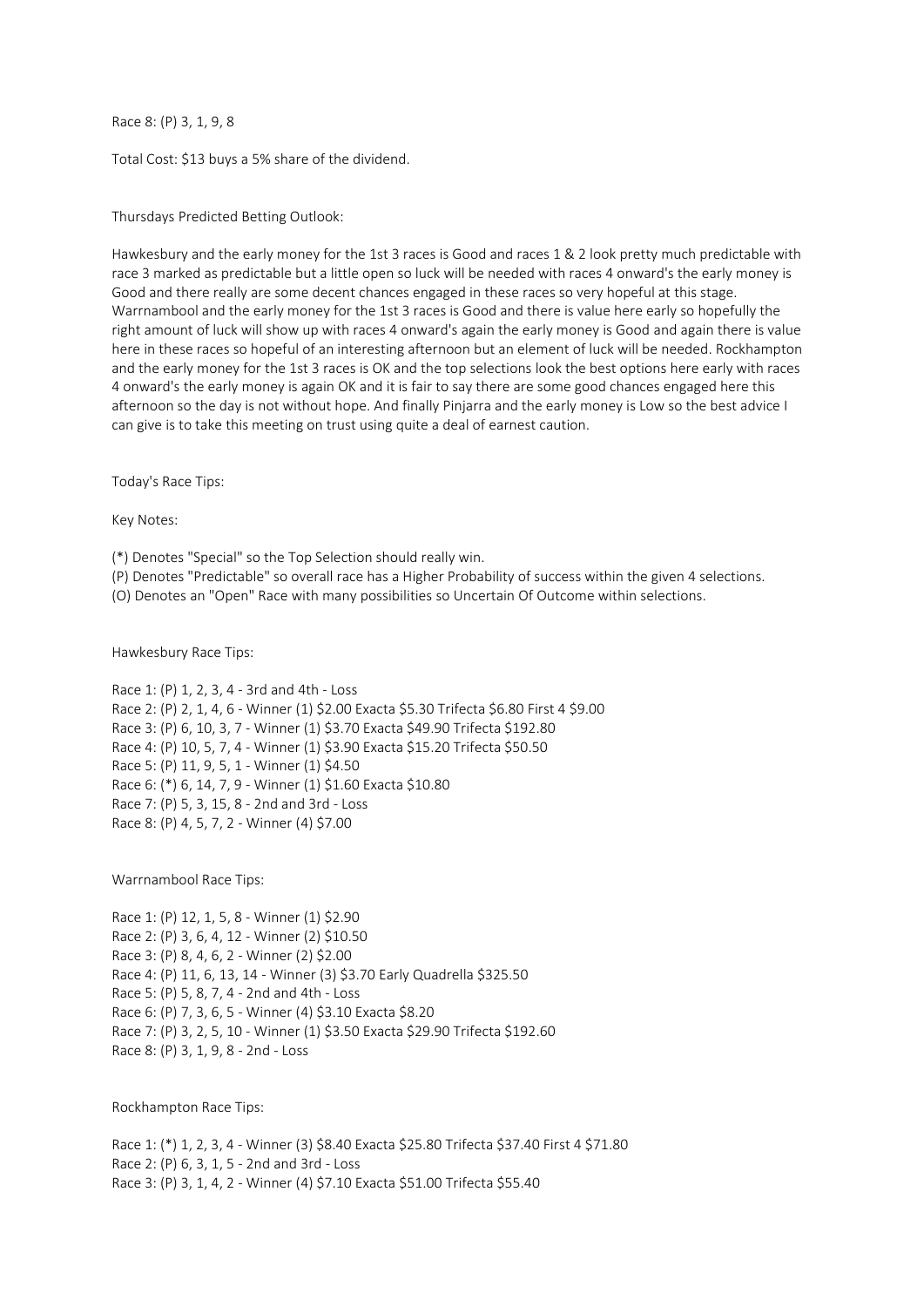Race 4: (P) 2, 4, 11, 12 - 2nd, 3rd and 4th - Loss Race 5: (P) 6, 4, 8, 3 - Winner (2) \$7.40 Race 6: (P) 3, 6, 9, 4 - Winner (4) \$4.10 Exacta \$17.70 Trifecta \$64.20 Race 7: (P) 3, 10, 5, 2 - Winner (2) \$1.80

Pinjarra Race Tips:

Race 1: (P) 9, 10, 3, 11 - Winner (4) \$14.20 Exacta \$49.00 Race 2: (P) 7, 8, 9, 4 - Winner (1) \$2.50 Race 3: (P) 2, 1, 6, 12 - 2nd and 4th - Loss Race 4: (P) 9, 2, 8, 3 - 2nd and 3rd - Loss Race 5: (P) 6, 7, 5, 2 - 3rd and 4th - Loss Race 6: (P) 6, 2, 7, 10 - 2nd - Loss Race 7: (O) 9, 6, 4, 10 - 3rd and 4th - Loss

Thursdays August 16th 2018 Horse Racing Tips:

The results are in...

Thursday The Final Statistics.

- 1. Top Selection strike rate at 25% out of 32 races.
- 2. Top Selection Specials (\*) strike rate at 50% out of 4 races.
- 3. Top 2 Selections strike rate at 38% out of 32 races.
- + Total Top 2 Selection winners = 12 out of 32 races.
- 4. Exacta strike rate at 31% out of 32 races.
- + Total Exacta winners = 10 out of 32 races.

Dividends:

- + Best Top Selection win dividend: \$6.70
- + Best Top 2 Selection win dividend: \$6.70
- + Best tipped Exacta dividend: \$29.20
- + Best tipped Trifecta dividend: \$85.00
- + Best tipped First 4 dividend: \$53.00
- + Best tipped Quadrella dividend: \$149.00

The Day In Summary: So let's have a look at the numbers for this Thursdays racing with 32 races covered. For the Exotics there were 10 Exacta's in total which is a strike rate of 31% with the biggest one paying out at \$29.20 with the best tipped Trifecta paying out at \$85.00 and the best tipped First 4 paid out at \$53.00. For Win Bets the best priced Top Selection winner was at \$6.70 with the strike rate for the Top Selection sitting at 25% with the strike rate for the Top 2 Selections sitting at a respectable 38% of all races run. With Quadrella's the best today was an early one at Townsville and it paid out at \$149.00. And so that wraps up this Thursdays racing.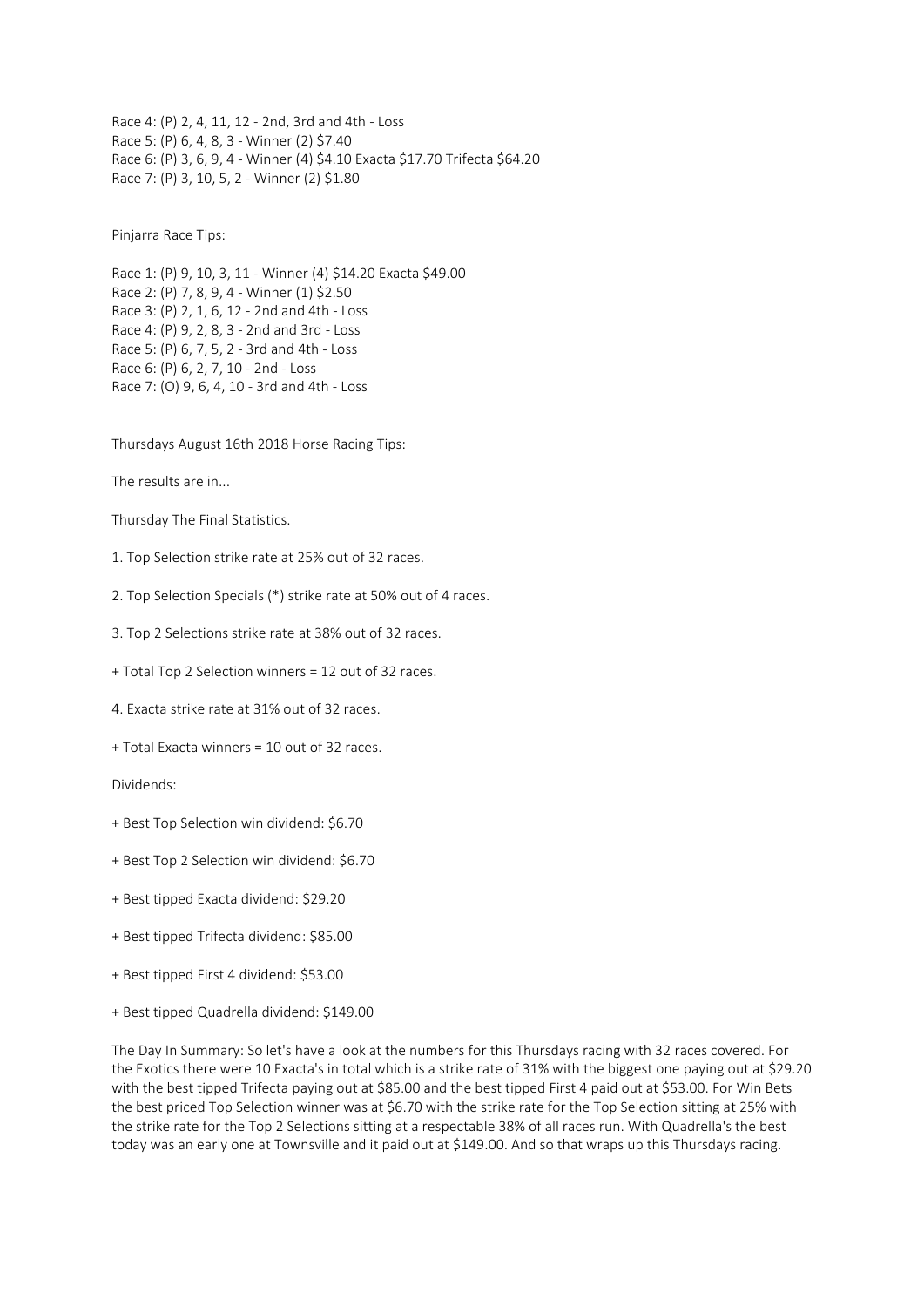The Top 5 Suggested Bets below are the best bets of the day I think are of the best value and they are put there with the absolute clear intention that they will win, but if this happens or not is up to the laws of chance and the elements of luck & fate.

1. Special Suggested Bets Of The Day:

Townsville Race 1 Banker Exacta:

 $6/4.1.9$ 

So its 6 for 1st and 4, 1, 9 for 2nd.

Total Cost: \$12 buys a 400% share of the dividend.

2. Where The Money Is: Those runners which stand out as being well supported early.

Nothing to report today.

3. Best Longshot's Of The Day:

Nothing to report today.

4. Best Multi Bet Of The Day:

Nothing to report today.

5. Best Quaddie Of The Day:

Sale Quadrella:

Race 7: (P) 9, 2, 3, 7 Race 8: (P) 4, 5, 7, 2 Race 9: (P) 10, 3, 6, 13 Race 10: (O) 15, 8, 14, 12

Total Cost: \$13 buys a 5% share of the dividend.

Thursdays Predicted Betting Outlook:

Sale and the early money for the 1st 3 races is Good and these races look fairly predictable and there is value here so hopefully it will be a good start to the day with races 4 onward's the early money is Good and there are some excellent chances in these races so quite optimistic about today's chances at this point in time.. Newcastle and the early money for the 1st 3 races is OK and these races do look predictable so hopefully a great start here with the right luck with races 4 onward's the early money is OK and there is value in these races but a little luck will be needed so hopeful but a little cautious as well. Townsville and the early money for the 1st 3 races is OK and these races again look predictable but a touch of luck will be needed but as always hopeful with races 4 onward's the early money is OK but I would advise caution as you go as these races seems a little tricky so hopeful but cautious. And finally Northam and the early money is Low but on the upside there are some very strong chances engaged here this afternoon so there is hope.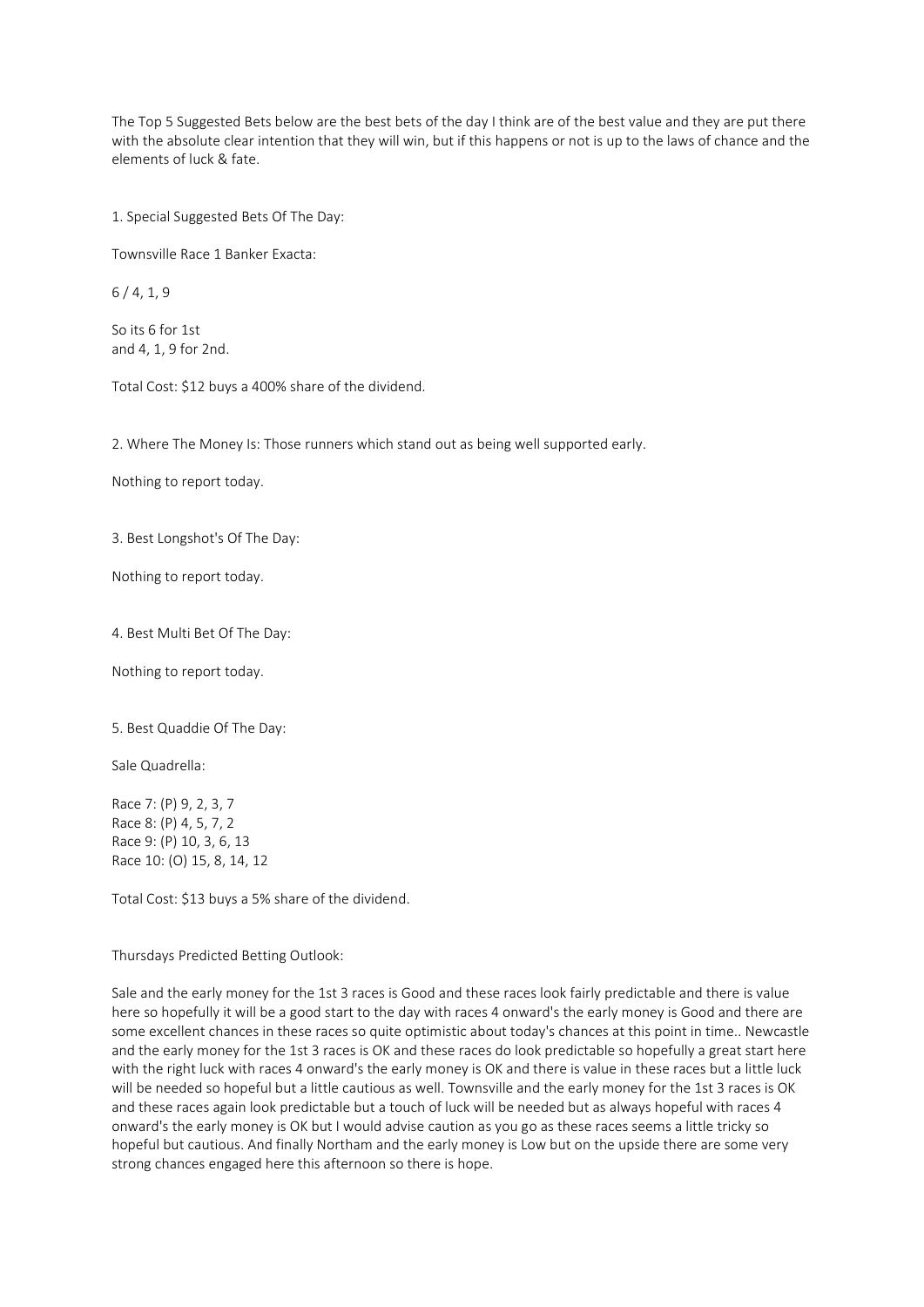Today's Race Tips:

Key Notes:

(\*) Denotes "Special" so the Top Selection should really win.

(P) Denotes "Predictable" so overall race has a Higher Probability of success within the given 4 selections.

(O) Denotes an "Open" Race with many possibilities so Uncertain Of Outcome within selections.

Sale Race Tips:

Race 1: (\*) 2, 7, 1, 5 - Winner (1) \$1.70 Exacta \$8.30 Trifecta \$26.80 Race 2: (P) 8, 10, 7, 9 - Winner (1) \$6.70 Exacta \$27.50 Race 3: (P) 8, 11, 7, 1 - Winner (1) \$3.60 Race 4: (P) 9, 11, 6, 12 - Winner (3) \$5.40 Exacta \$11.70 Race 5: (P) 12, 7, 2, 1 - 2nd - Loss Race 6: (P) 7, 1, 3, 2 - Winner (1) \$3.40 Race 7: (P) 9, 2, 3, 7 - 2nd and 3rd - Loss Race 8: (P) 4, 5, 7, 2 - Winner (3) \$4.80 Race 9: (P) 10, 3, 6, 13 - Winner (2) \$4.60 Race 10: (O) 15, 8, 14, 12 - 2nd - Loss

Newcastle Race Tips:

Race 1: (P) 3, 4, 2, 7 - Winner (4) \$7.30 Race 2: (\*) 6, 3, 1, 2 - Winner (3) \$5.40 Exacta \$21.50 Race 3: (P) 1, 4, 7, 11 - 2nd, 3rd and 4th - Loss Race 4: (P) 1, 2, 7, 5 - Winner (1) \$2.10 Exacta \$5.40 Race 5: (P) 6, 9, 8, 7 - 2nd and 4th - Loss Race 6: (P) 3, 11, 6, 8 - Winner (3) \$3.80 Race 7: (P) 9, 8, 4, 6 - Winner (2) \$1.90 Race 8: (P) 1, 2, 9, 4 - Winner (3) \$4.40

Townsville Race Tips:

Race 1: (\*) 6, 4, 1, 9 - Winner (3) \$4.00 Race 2: (P) 5, 3, 4, 1 - Winner (1) \$2.00 Exacta \$5.80 Trifecta \$15.50 First 4 \$53.00 Race 3: (P) 4, 6, 5, 1 - Winner (3) \$3.50 Exacta \$11.70 Race 4: (P) 1, 3, 5, 4 - Winner (2) \$3.20 Early Quadrella \$149.00 Race 5: (P) 7, 2, 9, 8 - Winner (4) \$3.50 Race 6: (P) 1, 5, 4, 6 - 2nd, 3rd and 4th - Loss Race 7: (P) 6, 4, 10, 3 - Loss

Northam Race Tips:

Race 1: (P) 6, 1, 7, 3 - Winner (4) \$13.70 Race 2: (P) 1, 2, 6, 3 - Winner (2) \$3.50 Race 3: (\*) 11, 6, 10, 5 - Winner (1) \$1.20 Race 4: (P) 2, 6, 5, 9 - 2nd and 4th - Loss Race 5: (P) 5, 9, 12, 7 - Winner (4) \$4.80 Exacta \$29.20 Race 6: (P) 3, 4, 1, 7 - Winner (1) \$4.30 Exacta \$18.20 Race 7: (P) 3, 4, 6, 8 - Winner (3) \$9.30 Exacta \$25.20 Trifecta \$85.00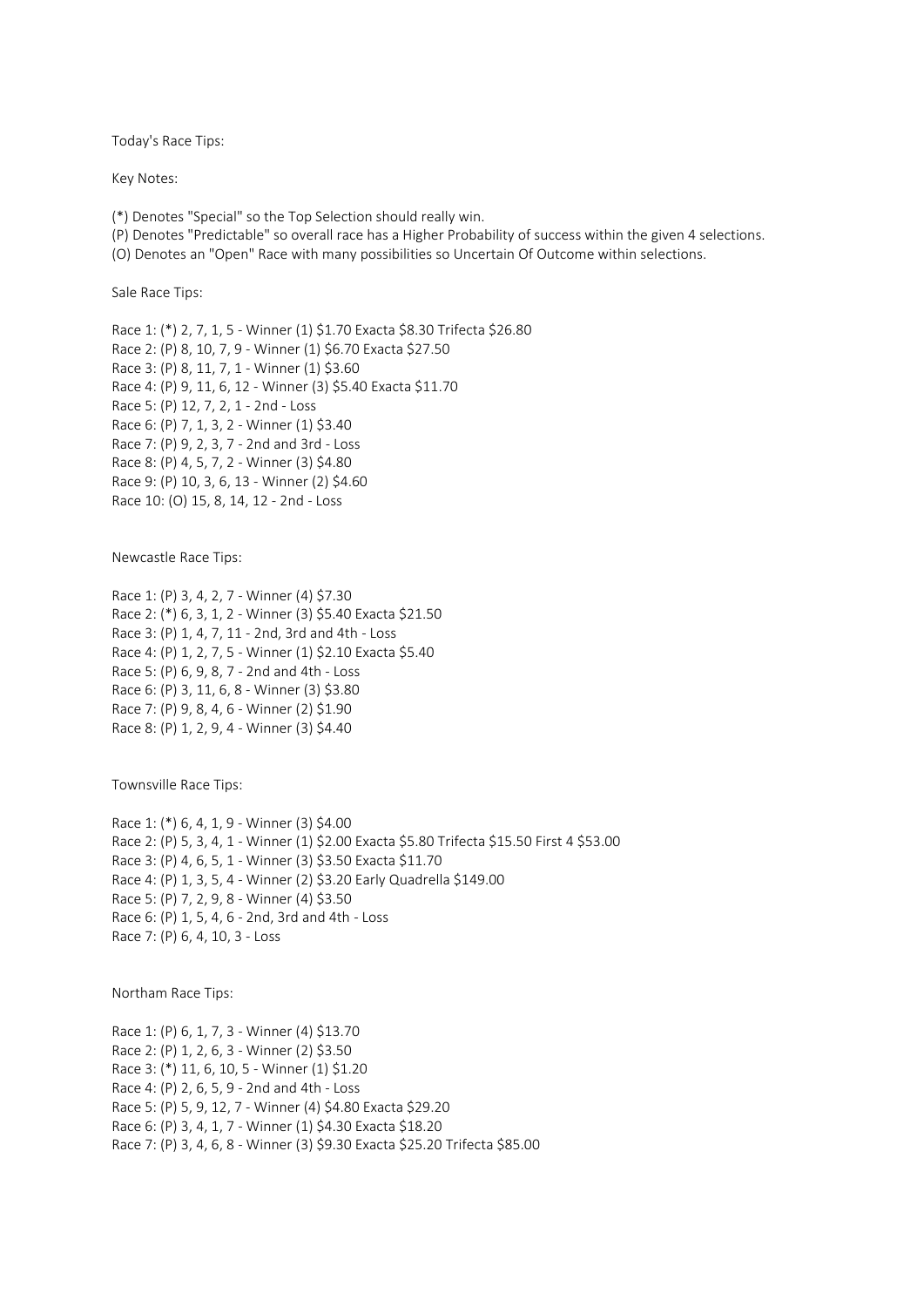Thursdays August 9th 2018 Horse Racing Tips:

The results are in...

Thursday The Final Statistics.

- 1. Top Selection strike rate at 41% out of 41 races.
- 2. Top Selection Specials (\*) strike rate at 80% out of 5 races.
- 3. Top 2 Selections strike rate at 56% out of 41 races.
- + Total Top 2 Selection winners = 23 out of 41 races.
- 4. Exacta strike rate at 56% out of 41 races.
- + Total Exacta winners = 23 out of 41 races.

Dividends:

- + Best Top Selection win dividend: \$6.10
- + Best Top 2 Selection win dividend: \$7.80
- + Best tipped Exacta dividend: \$163.00
- + Best tipped Trifecta dividend: \$90.40
- + Best tipped First 4 dividend: \$98.20
- + Best tipped Quadrella dividend: \$224.70

The Day In Summary: So let's have a look at the numbers for this Thursdays racing with 41 races covered. For the Exotics there were 23 Exacta's in total which is a strike rate of 56% with the biggest one paying out at \$163.00 with the best tipped Trifecta paying out at \$90.40 and the best tipped First 4 paid out at \$98.20. For Win Bets the best priced Top Selection winner was at \$6.10 with the strike rate for the Top Selection sitting at 41% with the strike rate for the Top 2 Selections sitting at a respectable 56% of all races run. With Quadrella's the best today was an early one at Kembla Grange and it paid out at \$224.70. And so that wraps up this Thursdays racing.

The Top 5 Suggested Bets below are the best bets of the day I think are of the best value and they are put there with the absolute clear intention that they will win, but if this happens or not is up to the laws of chance and the elements of luck & fate.

1. Special Suggested Bets Of The Day:

Pinjarra Race 2 Banker Exacta:

9 / 5, 6, 2

So its 9 for 1st and 5, 6, 2 for 2nd.

Total Cost: \$12 buys a 400% share of the dividend.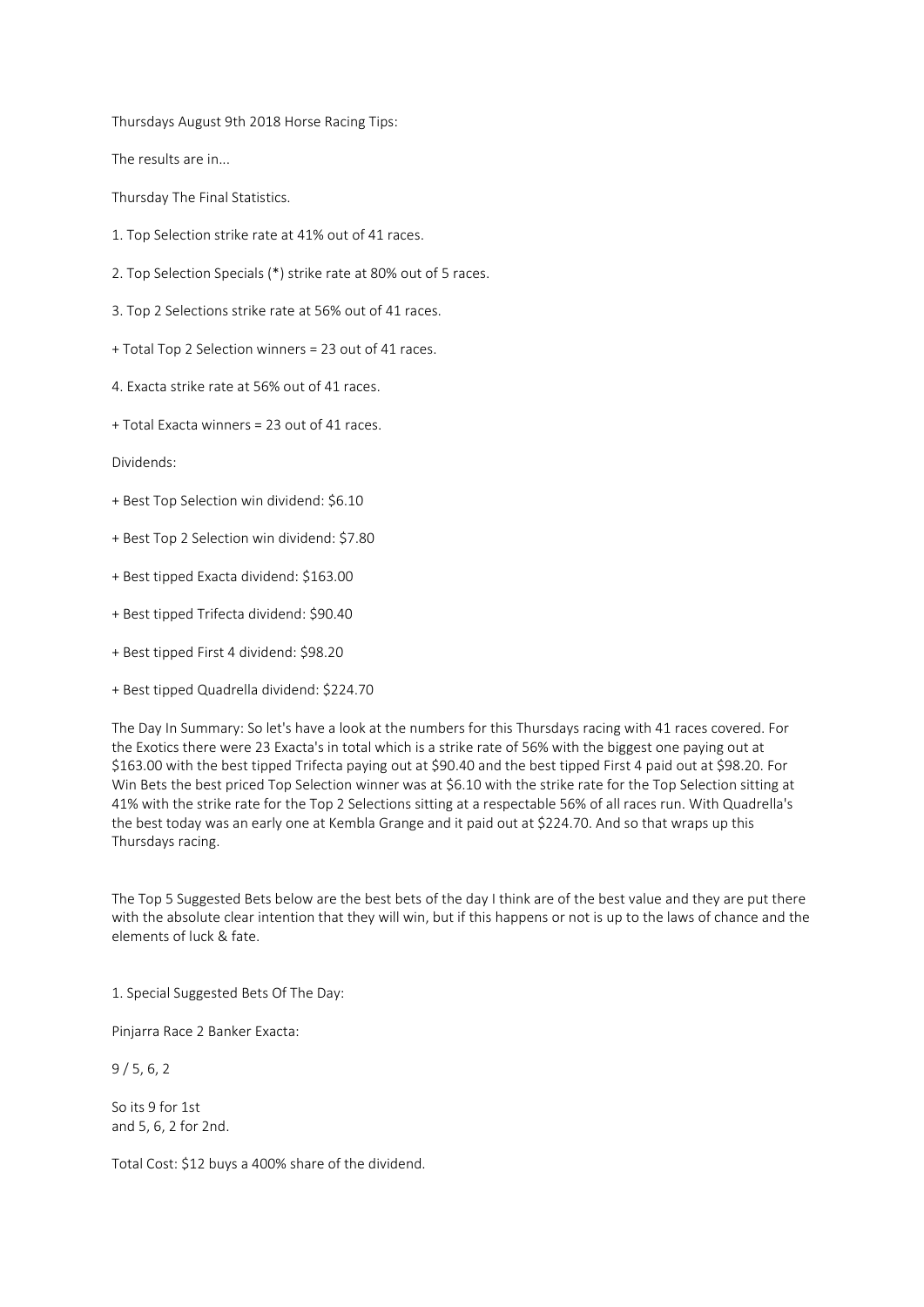2. Where The Money Is: Those runners which stand out as being well supported early.

Warrnambool Race 8 No 14 Casa De Lago at \$6.00 and this one has attracted someones attention early in betting so might be worth a watch today.

3. Best Longshot's Of The Day:

Nothing to report today.

4. Best Multi Bet Of The Day:

All bets are for the PLACE.

Warrnambool Race 8 No 14 | Race 9 No 11

Suggested Bet: \$10

5. Best Quaddie Of The Day:

Warrnambool Quadrella:

Race 6: (P) 3, 4, 2, 1 Race 7: (P) 8, 2, 9, 1 Race 8: (P) 14, 3, 4, 12 Race 9: (P) 11, 2, 8, 3

Total Cost: \$13 buys a 5% share of the dividend.

## 6. Bryan Guy Tips:

Prominent horse trainer who has a great strike rate and these are his best runners today. Bryan regularly publishes his best runners for the day on social media and if he posts I will report them here as they are definitely worth following as the man has a real talent for training good winners at great prices. If you want Bryan to train a horse for you he can be contacted on LinkedIn.

Will be posted right here if available for today...

## Thursdays Predicted Betting Outlook:

Kembla Grange and the early money for the 1st 3 races is OK and these races really do look predictable so hopefully a good start to the day can be achieved here with races 4 onward's the early money is OK and these races are all marked as predictable so hopeful of some good outcomes. Warrnambool and the early money for the 1st 3 races is Good and the 1st 2 races look predictable and there is value here but luck will be needed with race 3 it looks certain hopefully with races 4 onward's the early money is Good and there does look to be value in these races so plenty of optimism at this point. Rockhampton and the early money for the 1st 3 races is Low but even so there races look easy touch wood with races 4 onward's the early money is OK and there are some decent hope engaged in these races so there is hope. Taree and the early money for the 1st 3 races is Low but on the upside these early races don't look that difficult hopefully with races 4 onward's the early money is Good and there are some nice chances in these races so hopes are high at Taree of all places. Pinjarra and the early money for the 1st 3 races is OK and there are some good chances engaged here early so very hopeful with races 4 onward's the early money is Low so take these races on trust so hopeful but a little cautious at the same time.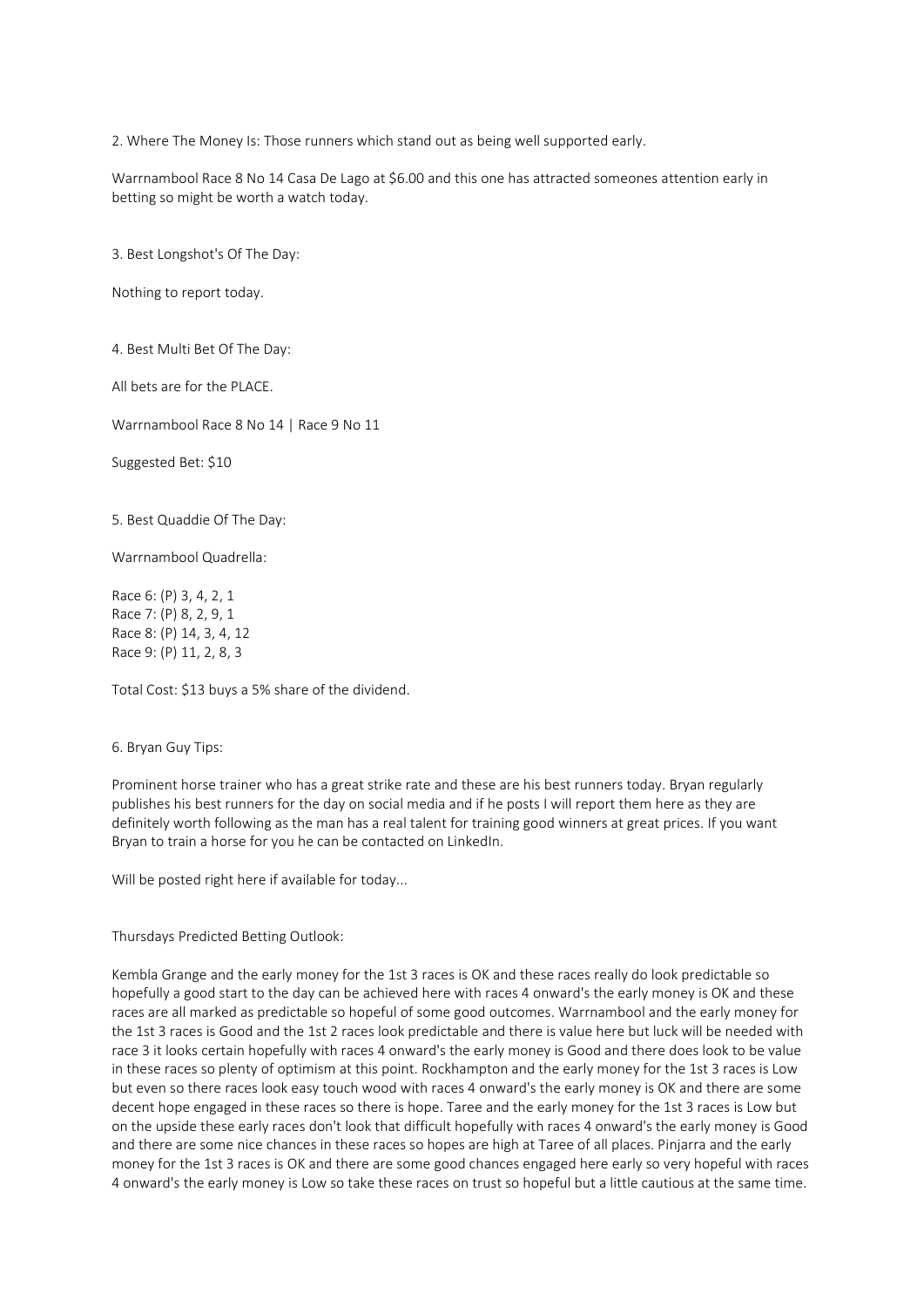Today's Race Tips:

Key Notes:

(\*) Denotes "Special" so the Top Selection should really win.

(P) Denotes "Predictable" so overall race has a Higher Probability of success within the given 4 selections.

(O) Denotes an "Open" Race with many possibilities so Uncertain Of Outcome within selections.

Kembla Grange Race Tips:

Race 1: (P) 3, 7, 1, 4 - Winner (4) \$10.30 Exacta \$163.00 Race 2: (P) 3, 2, 5, 8 - Winner (1) \$2.10 Exacta \$8.30 Trifecta \$38.60 First 4 \$98.20 Race 3: (P) 3, 5, 9, 4 - Winner (2) \$1.80 Exacta \$3.60 Trifecta \$9.70 Race 4: (P) 8, 5, 6, 1 - Winner (2) \$2.70 Early Quadrella \$224.70 Race 5: (P) 2, 5, 7, 6 - Winner (1) \$2.60 Exacta \$7.00 Trifecta \$16.60 Race 6: (P) 3, 7, 5, 6 - Winner (1) \$1.80 Exacta \$5.50 Race 7: (P) 2, 6, 1, 4 - Winner (1) \$2.50 Exacta \$10.30 Race 8: (P) 10, 8, 1, 11 - Winner (1) \$4.90 Exacta \$46.60 Quadrella \$92.60

Warrnambool Race Tips:

Race 1: (P) 4, 3, 5, 1 - Winner (4) \$3.10 Exacta \$18.60 Race 2: (P) 8, 11, 6, 2 - Winner (2) \$4.20 Race 3: (\*) 8, 1, 12, 6 - Winner (1) \$1.50 Exacta \$3.30 Trifecta \$10.40 First 4 \$30.80 Race 4: (P) 1, 4, 7, 2 - 2nd, 3rd and 4th - Loss Race 5: (P) 12, 7, 1, 8 - 3rd and 4th - Loss Race 6: (P) 3, 4, 2, 1 - 2nd - Loss Race 7: (P) 8, 2, 9, 1 - 2nd, 3rd and 4th - Loss Race 8: (P) 14, 3, 4, 12 - 4th - Loss Race 9: (P) 11, 2, 8, 3 - Winner (3) \$8.10 Exacta \$44.80

Taree Race Tips:

Race 1: (P) 1, 7, 2, 10 - Winner (2) \$5.30 Exacta \$15.00 Trifecta \$90.40 Race 2: (P) 1, 6, 7, 4 - Winner (1) \$2.50 Exacta \$12.20 Trifecta \$17.30 Race 3: (P) 8, 4, 3, 6 - Winner (2) \$7.80 Exacta \$14.60 Trifecta \$50.40 Race 4: (P) 3, 10, 4, 1 - Winner (4) \$3.10 Early Quadrella \$174.00 Race 5: (P) 6, 1, 3, 2 - 2nd and 3rd - Loss Race 6: (P) 7, 8, 4, 5 - 2nd and 3rd - Loss Race 7: (P) 7, 9, 3, 5 - Winner (1) \$6.10 Exacta \$32.20

Rockhampton Race Tips:

Race 1: (P) 3, 4, 1, 2 - Winner (1) \$1.60 Exacta \$4.80 Trifecta \$7.50 First 4 \$22.20 Race 2: (\*) 4, 1, 6, 3 - Winner (1) \$1.30 Exacta \$2.00 Race 3: (P) 1, 3, 5, 4 - Winner (1) \$1.90 Exacta \$3.30 Trifecta \$19.50 Race 4: (P) 2, 7, 4, 1 - Winner (3) \$3.10 Exacta \$19.50 Trifecta \$27.10 Early Quadrella \$20.40 Race 5: (P) 4, 7, 1, 10 - 2nd and 3rd - Loss Race 6: (\*) 3, 4, 1, 8 - Winner (1) \$1.80 Exacta \$5.10 Race 7: (P) 4, 9, 1, 7 - Winner (1) \$1.70 Exacta \$6.20 Trifecta \$55.80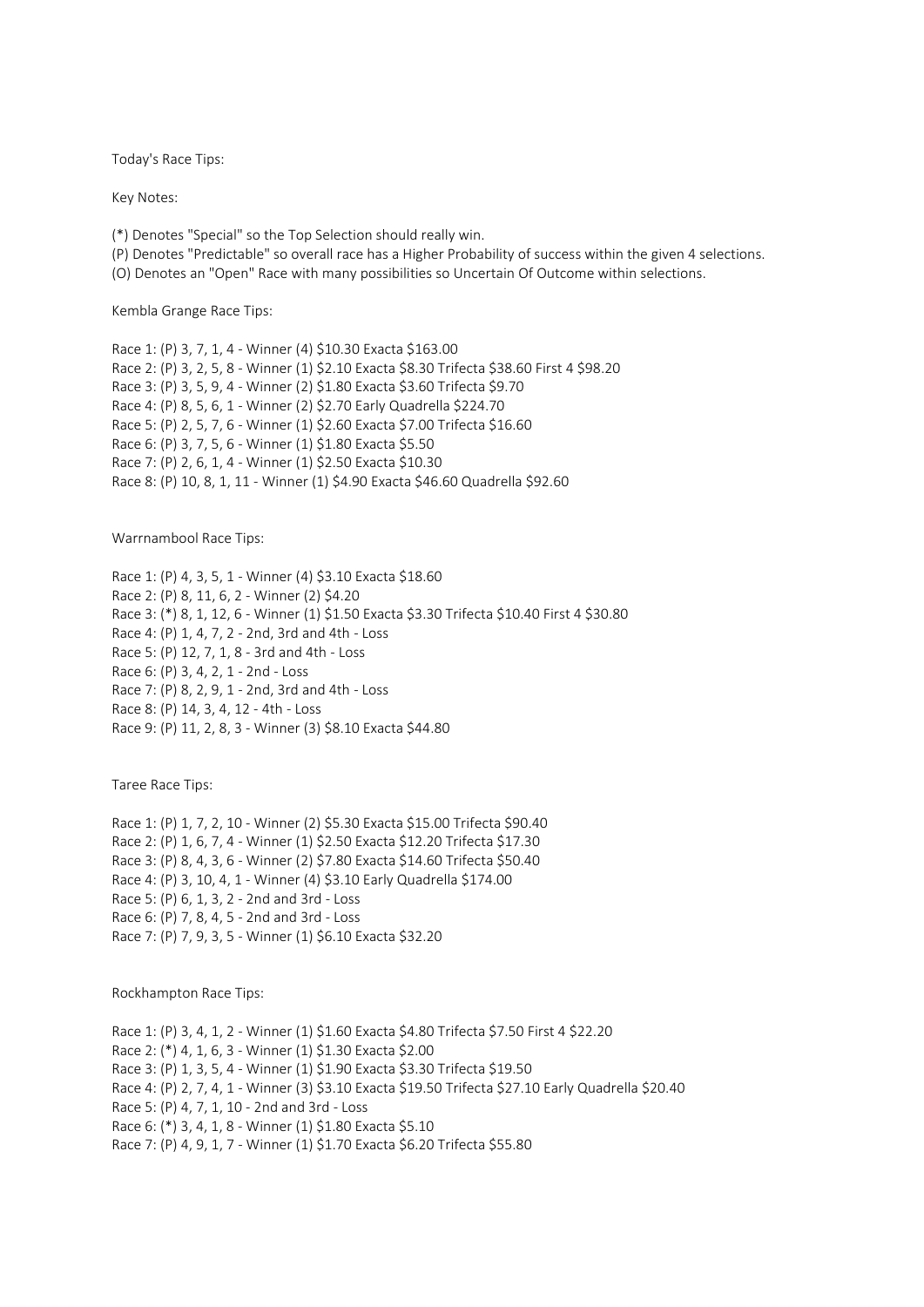Pinjarra Race Tips:

Race 1: (P) 1, 10, 9, 6 - Winner (2) \$5.40 Race 2: (\*) 9, 5, 6, 2 - 3rd - Loss Race 3: (P) 3, 12, 10, 4 - Winner (3) \$5.10 Race 4: (\*) 5, 8, 9, 2 - Winner (1) \$1.50 Exacta \$5.00 Race 5: (P) 8, 9, 10, 4 - 4th - Loss Race 6: (P) 2, 4, 1, 9 - Winner (1) \$2.30 Race 7: (P) 5, 1, 2, 8 - Winner (1) \$2.30 Exacta \$21.50 Race 8: (P) 9, 1, 2, 4 - Winner (1) \$3.50 Exacta \$11.20 Trifecta \$36.10 Race 9: (P) 6, 11, 12, 7 - 2nd and 4th - Loss Race 10: (O) 7, 12, 2, 8 - 4th - Loss

Thursdays August 2nd 2018 Horse Racing Tips:

The results are in...

Thursday The Final Statistics.

1. Top Selection strike rate at 29% out of 38 races.

2. Top Selection Specials (\*) strike rate at 66% out of 6 races.

3. Top 2 Selections strike rate at 47% out of 38 races.

- + Total Top 2 Selection winners = 18 out of 38 races.
- 4. Exacta strike rate at 47% out of 38 races.
- + Total Exacta winners = 18 out of 38 races.

Dividends:

- + Best Top Selection win dividend: \$4.90
- + Best Top 2 Selection win dividend: \$5.30
- + Best tipped Exacta dividend: \$119.60
- + Best tipped Trifecta dividend: \$105.20
- + Best tipped First 4 dividend: \$372.40
- + Best tipped Quadrella dividend: \$160.70

The Day In Summary: So let's have a look at the numbers for this Thursdays racing with 38 races covered. For the Exotics there were 18 Exacta's in total which is a strike rate of 47% with the biggest one paying out at \$119.60 with the best tipped Trifecta paying out at \$105.20 and the best tipped First 4 paid out at \$372.40. For Win Bets the best priced Top Selection winner was at \$4.90 with the strike rate for the Top Selection sitting at 29% with the strike rate for the Top 2 Selections sitting at a respectable 47% of all races run. With Quadrella's the best today was an early one at Pakenham and it paid out at \$160.70. And so that wraps up this Thursdays racing.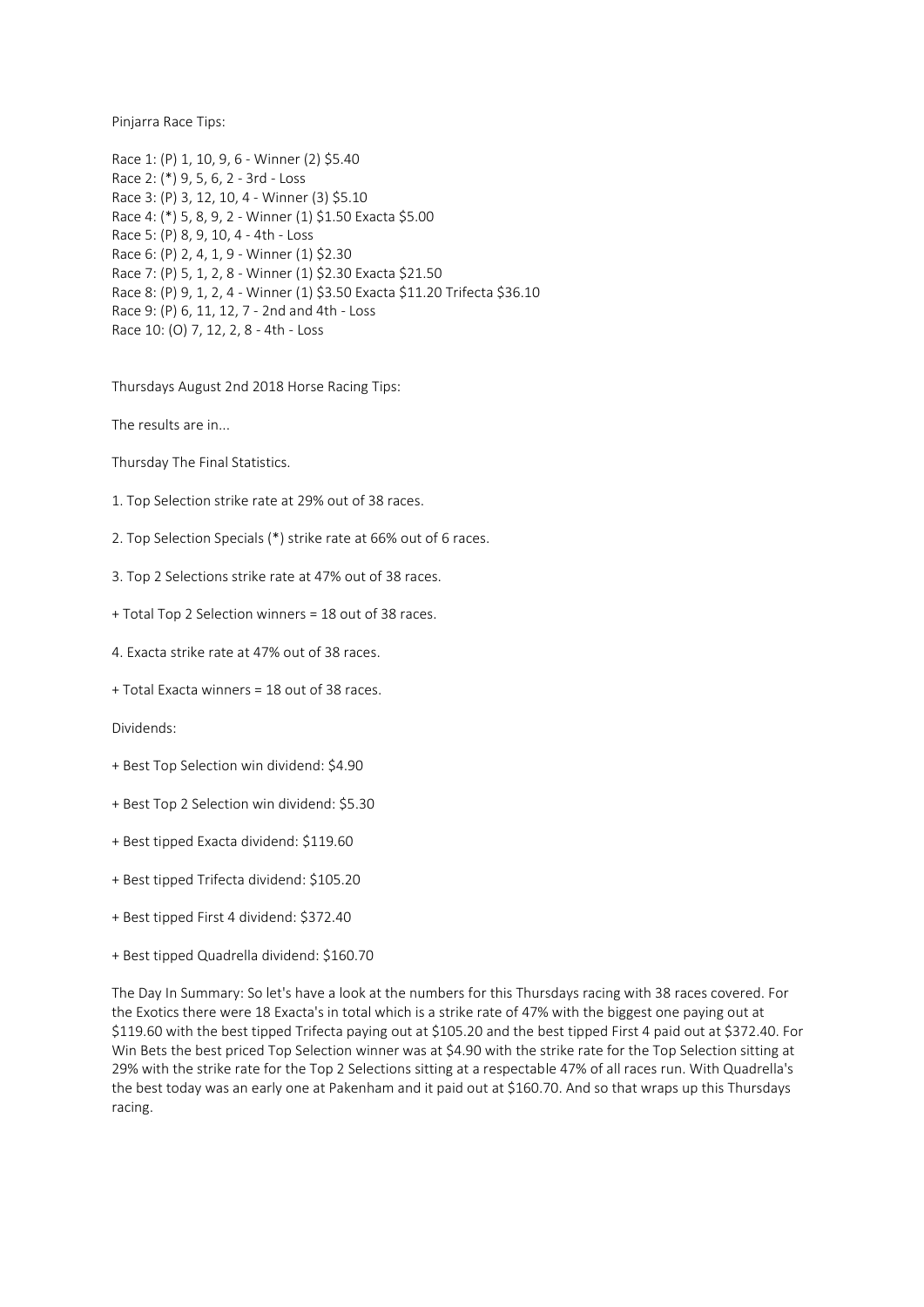The Top 5 Suggested Bets below are the best bets of the day I think are of the best value and they are put there with the absolute clear intention that they will win, but if this happens or not is up to the laws of chance and the elements of luck & fate.

1. Special Suggested Bets Of The Day:

Hawkesbury Race 3 Banker Exacta:

2 / 4, 10, 6

So its 2 for 1st and 4, 10, 6 for 2nd.

Total Cost: \$12 buys a 400% share of the dividend.

2. Where The Money Is: Those runners which stand out as being well supported early.

Pakenham Race 8 No 3 Misty Rock at \$7.00 and there is significant support for this one early in betting and is 2nd up from a spell today so might be worth a look.

3. Best Longshot's Of The Day:

Nothing to report today.

4. Best Multi Bet Of The Day:

Nothing to report today.

5. Best Quaddie Of The Day:

Coffs Harbour Quadrella:

Race 5: (P) 4, 3, 8, 6 Race 6: (P) 3, 9, 13, 10 Race 7: (P) 7, 12, 1, 11 Race 8: (P) 5, 3, 1, 16

Total Cost: \$13 buys a 5% share of the dividend.

6. Bryan Guy Tips:

Prominent horse trainer who has a great strike rate and these are his best runners today. Bryan regularly publishes his best runners for the day on social media and if he posts I will report them here as they are definitely worth following as the man has a real talent for training good winners at great prices. If you want Bryan to train a horse for you he can be contacted on LinkedIn.

Will be posted right here if available for today...

Thursdays Predicted Betting Outlook: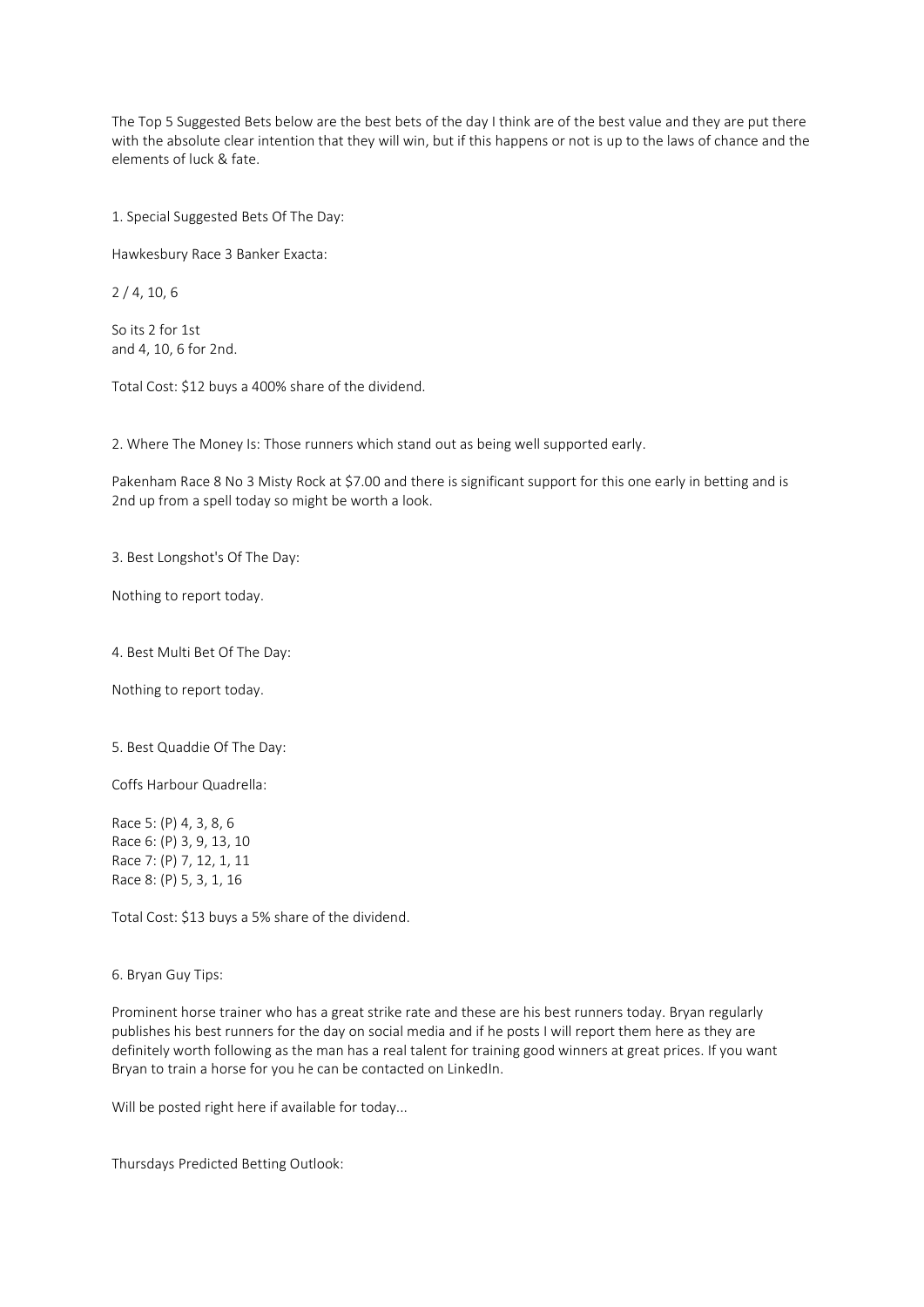Hawkesbury and the early money for the 1st 3 races is Low but even so these races do not look difficult so hopefully it will simply be a good start to this meeting with races 4 onward's the early money is Good and there are some positive chances engaged in these races so it is a meeting with a little interest. Coffs Harbour and the early money for the 1st 3 races is Fair with race 1 looking pretty predictable with a question mark on race 2 as this one looks open and luck will be needed and race 3 looks predictable but a little tricky at the same time with races 4 onward's the early money is Good and these look like predictable races with a bit of value mixed in so quite keen on this program at this time and it will be interesting to see what happens. Rockhampton and the early money for the 1st 3 races is barely OK but the favored runners do look the best chances here early and I really don't think there will be many surprises here with races 4 onward's the early money is OK and these races look reasonable but a little bit of luck is going to be needed so hopeful but cautious here today. Pakenham and the early money for the 1st 3 races is Good and these races look pretty much predictable so hopefully we can get off to a good start here today with races 4 onward's the early money is Good and there are plenty of solid chances engaged so this meeting does have a little interest. And finally Northam and the early money is Low so the best advice I can give is to take this meeting on trust using some caution.

Today's Race Tips:

Key Notes:

(\*) Denotes "Special" so the Top Selection should really win.

(P) Denotes "Predictable" so overall race has a Higher Probability of success within the given 4 selections.

(O) Denotes an "Open" Race with many possibilities so Uncertain Of Outcome within selections.

Hawkesbury Race Tips:

Race 1: (\*) 5, 3, 6, 1 - Winner (1) \$1.50 Exacta \$2.10 Race 2: (P) 3, 2, 5, 1 - Winner (4) \$8.60 Exacta \$30.00 Trifecta \$32.00 First 4 \$75.20 Race 3: (\*) 2, 4, 10, 6 - 2nd and 3rd - Loss Race 4: (P) 2, 9, 8, 10 - Winner (1) \$2.60 Race 5: (P) 1, 8, 5, 2 - Winner (2) \$5.30 Exacta \$19.80 Trifecta \$102.40 Race 6: (P) 5, 4, 6, 1 - Winner (1) \$4.90 Race 7: (P) 13, 3, 4, 5 - Winner (1) \$1.50 Exacta \$13.60 Trifecta \$34.50 Race 8: (\*) 4, 10, 6, 3 - Winner (1) \$2.10 Quadrella \$84.40

Coffs Harbour Race Tips:

Race 1: (P) 1, 8, 2, 13 - 2nd, 3rd and 4th - Loss Race 2: (O) 1, 10, 6, 14 - 3rd - Loss Race 3: (P) 3, 7, 4, 11 - Winner (2) \$3.10 Exacta \$7.80 Race 4: (P) 3, 1, 4, 15 - 4th - Loss Race 5: (P) 4, 3, 8, 6 - Winner (4) \$16.60 Exacta \$119.60 Race 6: (P) 3, 9, 13, 10 - 2nd - Loss Race 7: (P) 7, 12, 1, 11 - Winner (4) \$9.60 Exacta \$54.50 Race 8: (P) 5, 3, 1, 16 - Winner (3) \$2.60 Exacta \$13.70 Trifecta \$55.40 First 4 \$372.40

Rockhampton Race Tips:

Race 1: (P) 5, 3, 4, 1 - Winner (4) \$7.00 Exacta \$17.00 Race 2: (\*) 6, 8, 3, 2 - Winner (1) \$2.00 Exacta \$4.40 Race 3: (P) 4, 6, 2, 3 - 2nd - Loss Race 4: (P) 2, 1, 5, 6 - Winner (1) \$2.10 Exacta \$13.50 Race 5: (P) 8, 5, 4, 9 - 2nd and 3rd - Loss Race 6: (O) 8, 3, 1, 7 - Winner (4) \$5.60 Exacta \$21.30 Trifecta \$105.20 Race 7: (O) 4, 1, 2, 6 - 3rd - Loss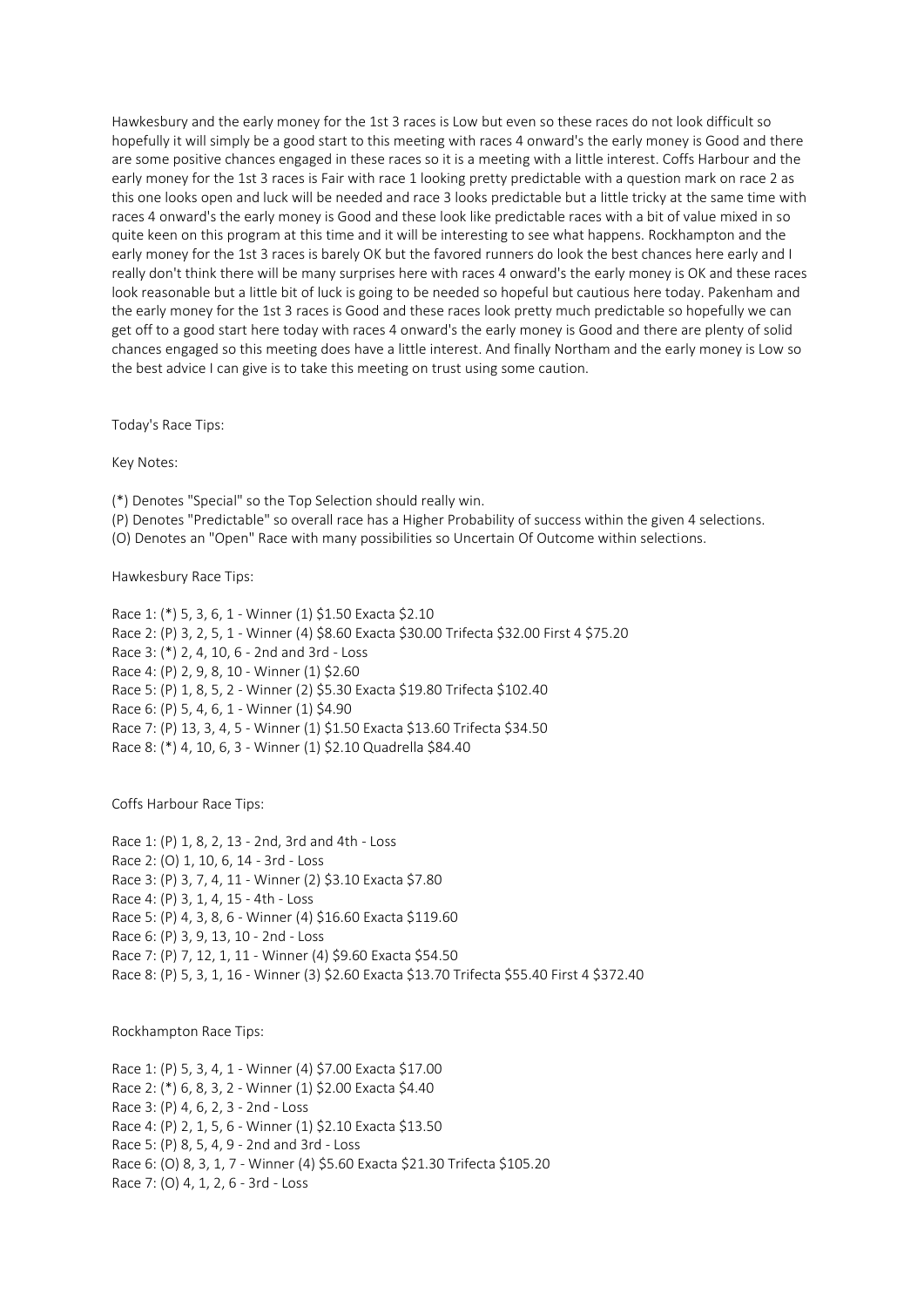Pakenham Race Tips:

Race 1: (P) 4, 7, 2, 3 - Winner (1) \$2.90 Race 2: (\*) 6, 3, 10, 7 - Winner (4) \$8.90 Exacta \$31.80 Trifecta \$69.20 First 4 \$283.20 Race 3: (P) 3, 11, 4, 9 - Winner (2) \$2.90 Race 4: (\*) 1, 6, 4, 3 - Winner (1) \$1.70 Exacta \$6.10 Early Quadrella \$160.70 Race 5: (P) 2, 5, 3, 7 - Winner (3) \$2.10 Exacta \$4.20 Trifecta \$6.90 First 4 \$29.00 Race 6: (P) 3, 9, 5, 4 - 2nd and 4th - Loss Race 7: (O) 3, 8, 4, 10 - Winner (2) \$3.70 Exacta \$13.30 Race 8: (P) 3, 8, 1, 6 - Winner (2) \$3.10

Northam Race Tips:

Race 1: (\*) 1, 8, 9, 2 - 3rd and 4th - Loss Race 2: (O) 5, 9, 1, 6 - 3rd and 4th - Loss Race 3: (P) 10, 4, 7, 1 - Winner (1) \$1.60 Exacta \$3.20 Trifecta \$54.90 First 4 \$161.80 Race 4: (P) 11, 3, 12, 8 - Winner (2) \$3.50 Race 5: (P) 2, 5, 4, 8 - 2nd and 4th - Loss Race 6: (P) 1, 8, 6, 2 - Winner (2) \$5.10 Exacta \$24.50 Race 7: (\*) 1, 3, 5, 7 - Winner (1) \$1.80

Thursdays July 26th 2018 Horse Racing Tips:

The results are in...

Thursday The Final Statistics.

1. Top Selection strike rate at 22% out of 32 races.

2. Top 2 Selections strike rate at 44% out of 32 races.

+ Total Top 2 Selection winners = 14 out of 32 races.

3. Exacta strike rate at 38% out of 32 races.

+ Total Exacta winners = 12 out of 32 races.

Dividends:

- + Best Top Selection win dividend: \$6.40
- + Best Top 2 Selection win dividend: \$11.20
- + Best tipped Exacta dividend: \$42.30
- + Best tipped Trifecta dividend: \$136.70
- + Best tipped First 4 dividend: \$218.40
- + Best tipped Quadrella dividend: \$539.50

The Day In Summary: So let's have a look at the numbers for this Thursdays racing with 32 races covered. For the Exotics there were 12 Exacta's in total which is a strike rate of 38% with the biggest one paying out at \$42.30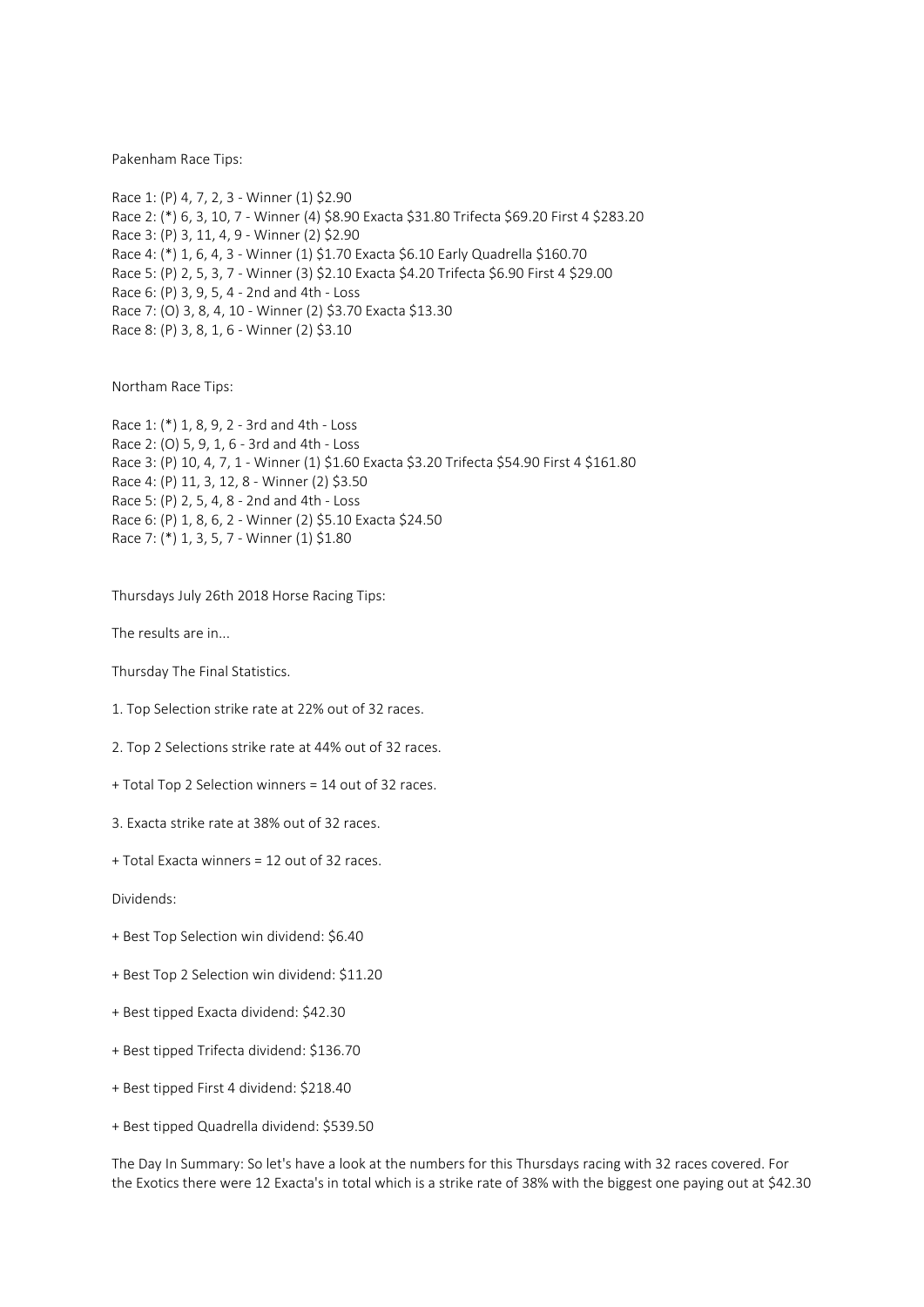with the best tipped Trifecta paying out at \$136.70 and the best tipped First 4 paid out at \$218.40. For Win Bets the best priced Top Selection winner was at \$6.40 with the strike rate for the Top Selection sitting at 22% with the strike rate for the Top 2 Selections sitting at a respectable 44% of all races run. With Quadrella's the best today was an early one at Kembla Grange and it paid out at \$539.50. And so that wraps up this Thursdays racing.

- The Top 5 Suggested Bets below are the best bets of the day I think are of the best value and they are put there with the absolute clear intention that they will win, but if this happens or not is up to the laws of chance and the elements of luck & fate.

1. Special Suggested Bets Of The Day:

Cranbourne Race 3 Banker Exacta:

9 / 10, 3, 1

So its 9 for 1st and 10, 3, 1 for 2nd.

Total Cost: \$12 buys a 400% share of the dividend.

Townsville Race 7 Banker Exacta:

2 / 7, 9, 4

So its 2 for 1st and 7, 9, 4 for 2nd.

Total Cost: \$12 buys a 400% share of the dividend.

2. Where The Money Is: Those runners which stand out as being well supported early.

Cranbourne Race 2 No 6 Saccharo at \$8.00 and someone is really keen on this one early in betting and is 1st up from a spell today so it might fire with luck.

Final Result - Finished 2nd

3. Best Longshot's Of The Day:

Kembla Grange Race 6 No 2 Captain Manering at \$21.00 and there is a bit of money for this one early at the odds so might be worth a small eachway bet as an interest in a fairly open type of race.

4. Best Multi Bet Of The Day:

All bets are for the PLACE.

Cranbourne Race 8 No 4 | Race 10 No 13

Suggested Bet: \$10

5. Best Quaddie Of The Day: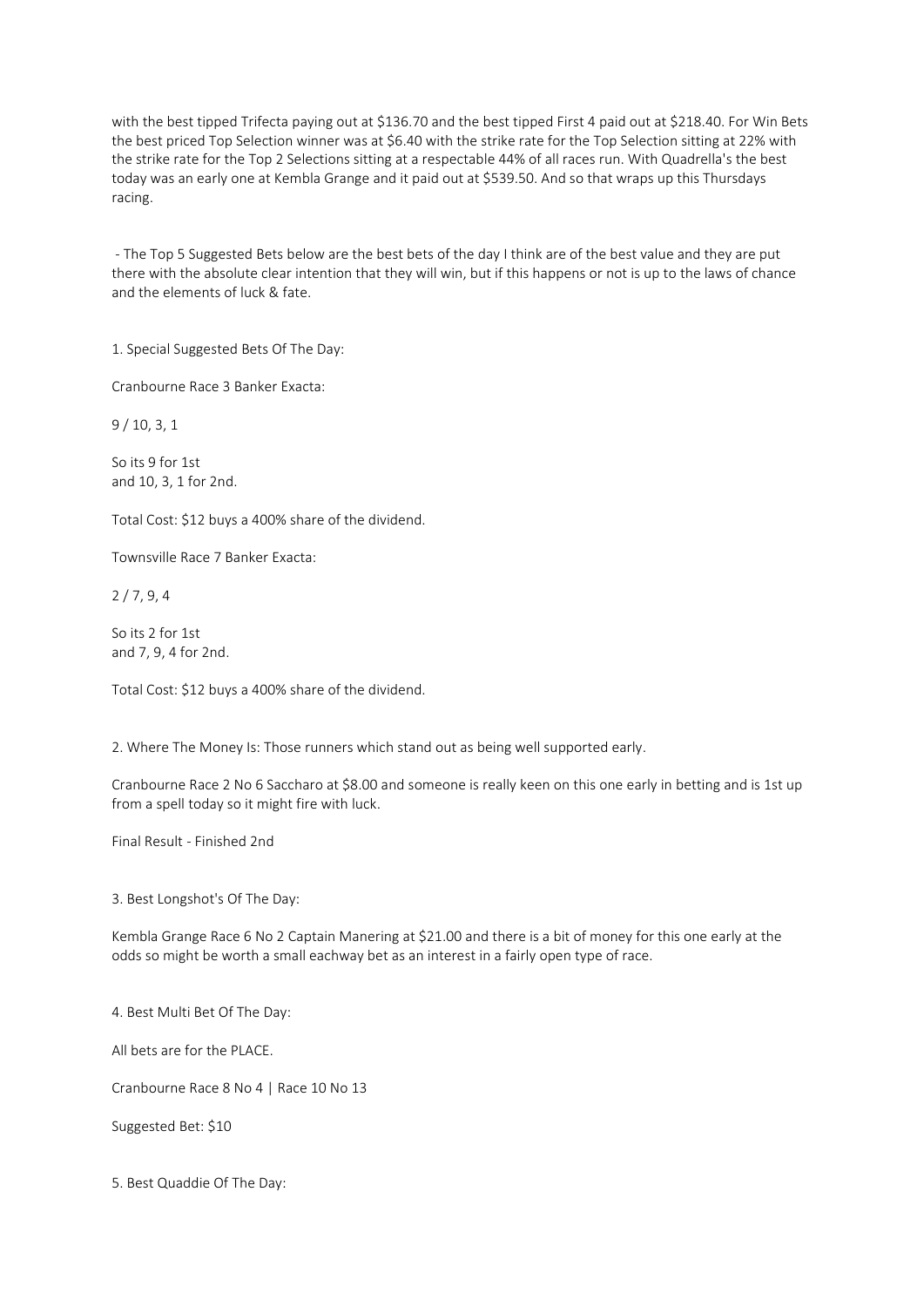Cranbourne Quadrella:

Race 7: (P) 3, 10, 16, 7 Race 8: (P) 4, 8, 5, 2 Race 9: (P) 7, 13, 1, 4 Race 10: (P) 13, 1, 14, 4

Total Cost: \$13 buys a 5% share of the dividend.

6. Bryan Guy Tips:

Prominent horse trainer who has a great strike rate and these are his best runners today. Bryan regularly publishes his best runners for the day on social media and if he posts I will report them here as they are definitely worth following as the man has a real talent for training good winners at great prices. If you want Bryan to train a horse for you he can be contacted on LinkedIn.

Will be posted right here if available for today...

Thursdays Predicted Betting Outlook:

Cranbourne and the early money for the 1st 3 race is Strong and these races do look quite predictable so hopefully we can get off to a great start with this program as the money says we are a chance with races 4 onward's the early money is Strong and there are plenty of positive hopes engaged on this program so feeling quite optimistic at this stage of betting. Kembla Grange and the early money for race 1 is Strong and this race looks pretty much easy or so I hope with race 2 the early money is Soft but one of the favored runners will win but which one and race 3 is strong and this race looks pretty much predictable with race 4 onward's the early money is Good and again there are some real positive chances engaged on this program so there is hope here today. Townsville and the early money for the 1st 3 races is Good but these are open type of races so luck will be needed to navigate them successfully with races 4 onward's the early money is Good and there are a mix of open and predictable races so there is value here with the right luck. And finally Pinjarra and the early money is Low but even so there are some positive chances engaged today so the best advice I can give is to take this meeting on trust using some measure of caution.

Today's Race Tips:

Key Notes:

(\*) Denotes "Special" so the Top Selection should really win.

(P) Denotes "Predictable" so overall race has a Higher Probability of success within the given 4 selections.

(O) Denotes an "Open" Race with many possibilities so Uncertain Of Outcome within selections.

Cranbourne Race Tips:

Race 1: (\*) 6, 3, 7, 9 - 2nd - Loss Race 2: (P) 6, 8, 4, 11 - Winner (2) \$4.60 Exacta \$25.10 Race 3: (P) 9, 10, 3, 1 - Loss Race 4: (P) 9, 8, 10, 14 - Winner (3) \$2.30 Race 5: (P) 6, 3, 2, 7 - Winner (1) \$3.70 Exacta \$16.00 Trifecta \$68.80 First 4 \$218.40 Race 6: (P) 12, 10, 4, 3 - Winner (2) \$3.30 Exacta \$15.60 Trifecta \$60.80 Race 7: (P) 3, 10, 16, 7 - 2nd and 3rd - Loss Race 8: (P) 4, 8, 5, 2 - 2nd and 4th - Loss Race 9: (P) 7, 13, 1, 4 - Winner (3) \$2.90 Exacta \$12.00 Race 10: (P) 13, 1, 14, 4 - 2nd - Loss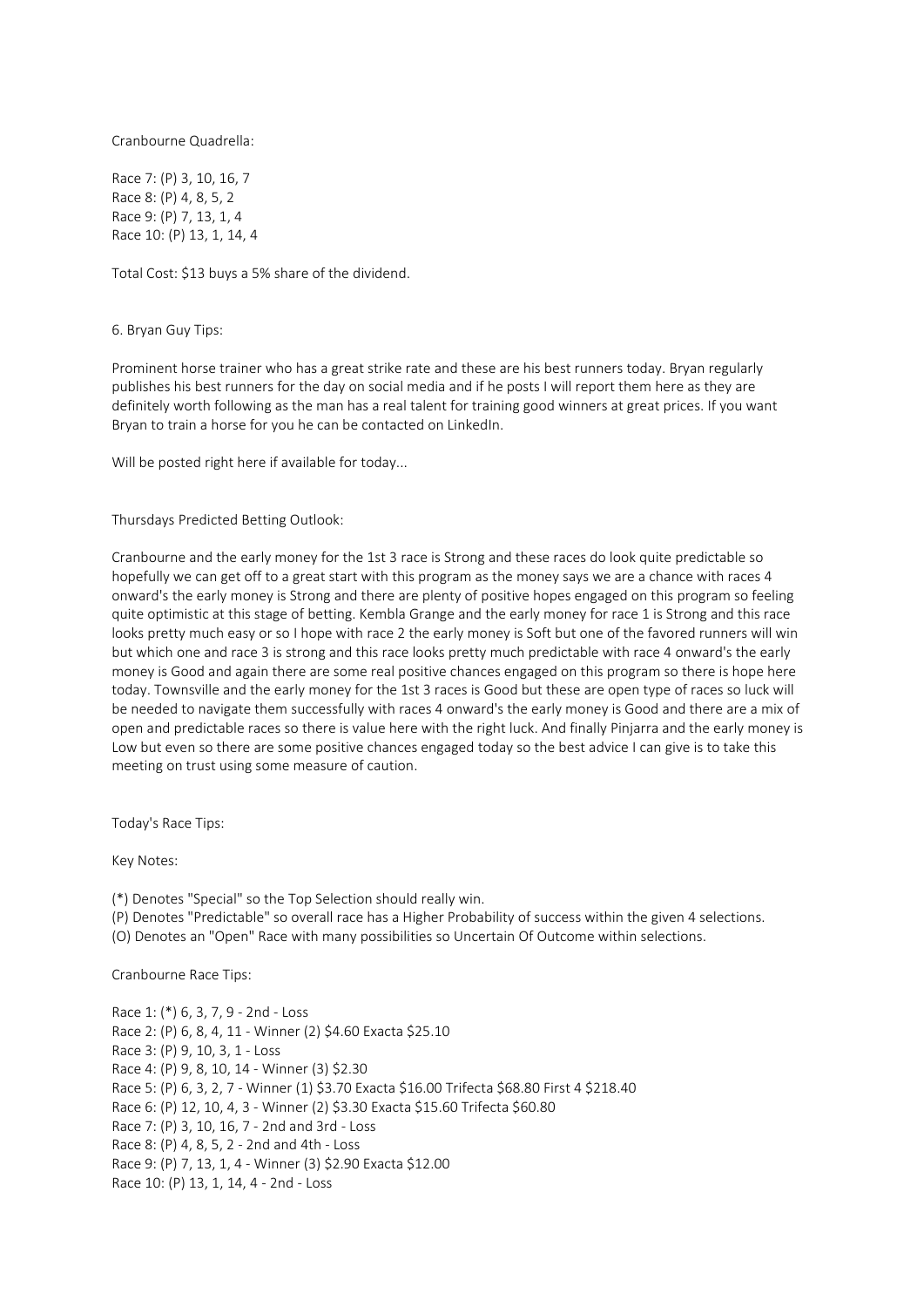Kembla Grange Race Tips:

Race 1: (\*) 3, 1, 2, 4 - Winner (2) \$4.30 Exacta \$8.80 Race 2: (P) 1, 3, 5, 6 - Winner (1) \$6.40 Exacta \$14.20 Trifecta \$45.70 Race 3: (P) 5, 1, 6, 2 - Winner (2) \$5.60 Exacta \$16.20 Race 4: (P) 7, 12, 8, 3 - Winner (2) \$2.80 Exacta \$11.40 Trifecta \$29.80 Early Quadrella \$539.50 Race 5: (P) 1, 7, 4, 11 - 2nd and 3rd - Loss Race 6: (O) 14, 2, 6, 17 - 2nd and 3rd - Loss Race 7: (P) 1, 2, 5, 4 - Winner (1) \$3.40 Race 8: (\*) 2, 6, 7, 11 - Winner (2) \$11.20 Exacta \$24.70 Trifecta \$117.20

Townsville Race Tips:

Race 1: (O) 11, 9, 10, 4 - 2nd and 4th - Loss Race 2: (O) 4, 11, 1, 5 - Winner (3) \$4.30 Race 3: (O) 2, 4, 3, 6 - 3rd and 4th - Loss Race 4: (O) 6, 7, 9, 5 - 4th - Loss Race 5: (P) 5, 12, 6, 9 - Winner (1) \$2.30 Exacta \$8.00 Race 6: (P) 2, 1, 6, 8 - 2nd, 3rd and 4th - Loss Race 7: (P) 2, 7, 9, 4 - Loss

Pinjarra Race Tips:

Race 1: (\*) 8, 9, 4, 11 - Winner (1) \$1.50 Race 2: (P) 2, 1, 9, 4 - Winner (3) \$8.90 Race 3: (P) 7, 2, 6, 1 - Winner (2) \$9.60 Exacta \$42.30 Trifecta \$136.70 Race 4: (P) 3, 8, 10, 9 - 2nd, 3rd and 4th - Loss Race 5: (O) 11, 8, 3, 7 - 3rd - Loss Race 6: (P) 1, 4, 6, 8 - Winner (1) \$3.40 Exacta \$11.00 Race 7: (P) 6, 7, 2, 11 - Winner (1) \$2.30

Thursdays July 19th 2018 Horse Racing Tips:

The results are in...

Thursday The Final Statistics.

1. Top Selection strike rate at 41% out of 39 races.

2. Top 2 Selections strike rate at 54% out of 39 races.

+ Total Top 2 Selection winners = 21 out of 39 races.

3. Exacta strike rate at 46% out of 39 races.

+ Total Exacta winners = 18 out of 39 races.

Dividends:

+ Best Top Selection win dividend: \$3.40

+ Best Top 2 Selection win dividend: \$5.50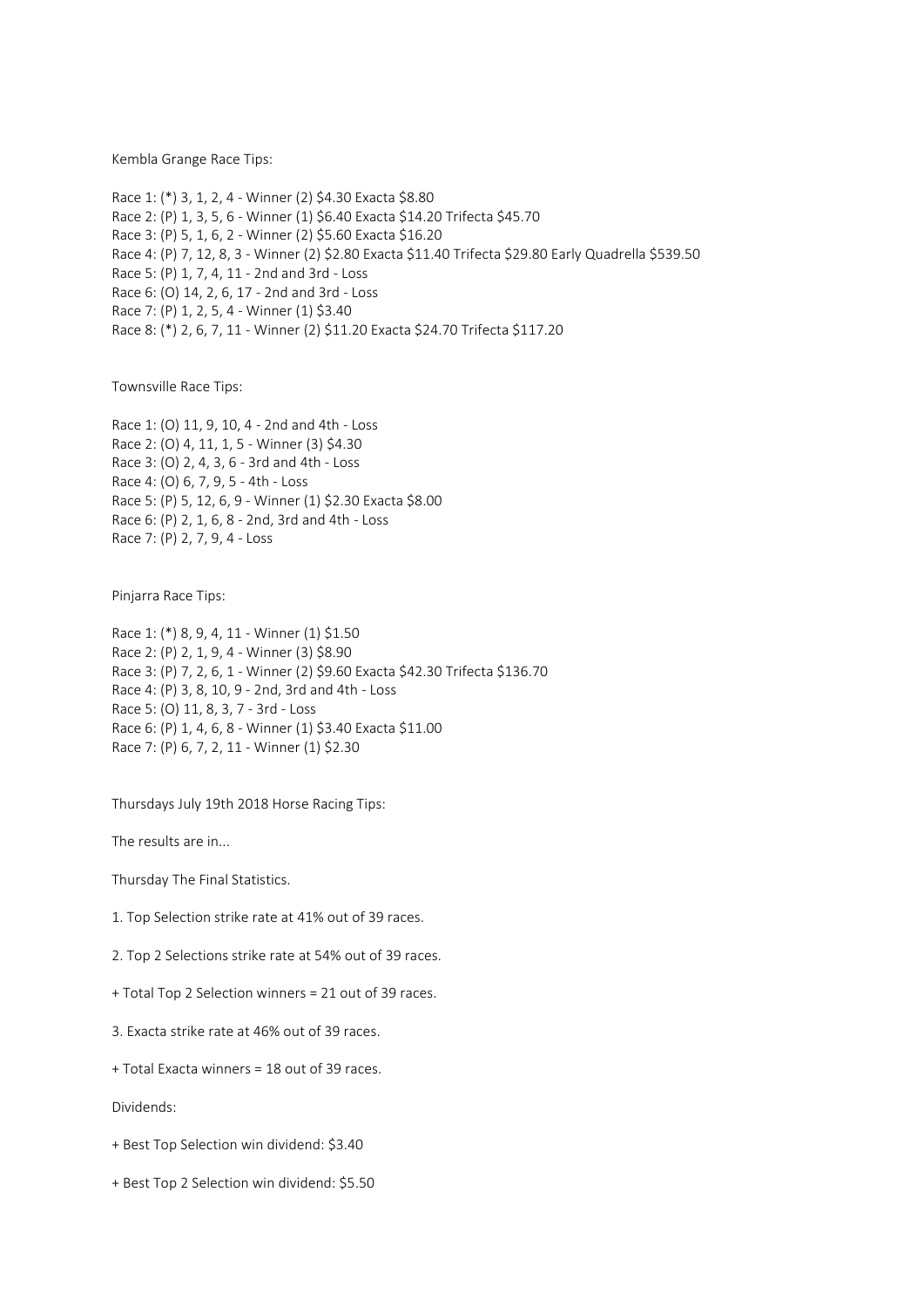+ Best tipped Exacta dividend: \$94.10

+ Best tipped Trifecta dividend: \$276.40

+ Best tipped First 4 dividend: \$130.60

+ Best tipped Quadrella dividend: \$143.70

The Day In Summary: So let's have a look at the numbers for this Thursdays racing with 39 races covered. For the Exotics there were 18 Exacta's in total which is a strike rate of 46% with the biggest one paying out at \$94.10 with the best tipped Trifecta paying out at \$276.40 and the best tipped First 4 paid out at \$130.60. For Win Bets the best priced Top Selection winner was at \$3.40 with the strike rate for the Top Selection sitting at 41% with the strike rate for the Top 2 Selections sitting at a respectable 54% of all races run. With Quadrella's the best today was a main one at Gosford and it paid out at \$143.70. And so that wraps up this Thursdays racing.

- The Top 5 Suggested Bets below are the best bets of the day I think are of the best value and they are put there with the absolute clear intention that they will win, but if this happens or not is up to the laws of chance and the elements of luck & fate.

1. Special Suggested Bets Of The Day:

Echuca Race 2 Multi Exacta:

7, 9 / 7, 9, 3, 2

So its 7 and 9 for 1st and 7, 9, 3, 2 for 2nd.

Total Cost: \$12 buys a 200% share of the dividend.

Final Result - A small loss as won and only paid out at \$10.40 for 200%

2. Where The Money Is: Those runners which stand out as being well supported early.

Echuca Race 7 No 2 Nahema at \$7.00 and there is support for this one early at the odds in a very open race so might be worth a play.

3. Best Longshot's Of The Day:

Nothing to report today.

4. Best Multi Bet Of The Day:

Nothing to report today.

5. Best Quaddie Of The Day:

Echuca Quadrella:

Race 7: (O) 2, 12, 3, 8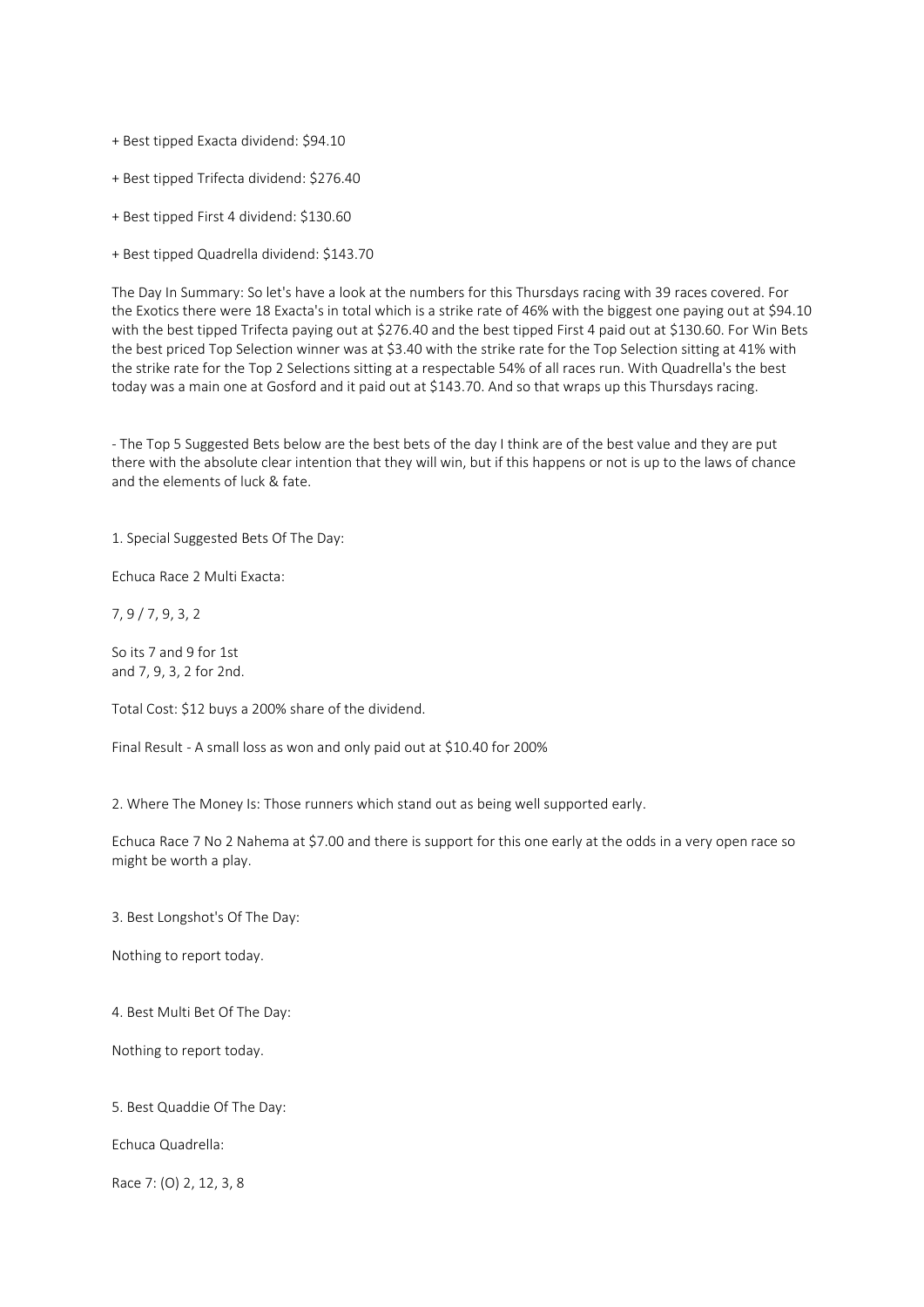Race 8: (\*) 3, 1, 5, 13 Race 9: (P) 4, 1, 8, 11 Race 10: (P) 11, 17, 9, 7

Total Cost: \$13 buys a 5% share of the dividend.

6. Bryan Guy Tips: Prominent horse trainer who has a great strike rate and these are his best runners today. Bryan regularly publishes his best runners for the day on social media and if he posts I will report them here as they are definately worth following as the man has a real talent for training good winners at great prices. If you want Bryan to train a horse for you he can be contacted here on LinkedIn.

Will be posted right here if available for today.

Thursdays Predicted Betting Outlook:

Echuca and the early money for the 1st 3 races is just OK and race 1 looks really open so luck will be needed with races 2 & 3 they look far more predictable so hopes are high here with races 4 onward's the early money is Good and yes there are some positive chances engaged on these later races so it should be a meeting of interest hopefully. Gosford and the early money for the 1st 3 races is Low but even so these races do look predictable so hopes are a little high and hopefully this is justified with races 4 onward's the early money is just OK but these races do look pretty much predictable although luck will be needed so hopefully but not overally ecstatic. Gatton and the early money for the 1st 3 races is barely OK but even so these races do look pretty predictable so there is some hope here early with races 4 onward's the early money is just OK but on the upside these races do look predictable so there might be hope here. Moree and the early money for the 1st 3 races is just OK and race 1 is a very open affair so a lot of luck will be needed here with races 2 & 3 these races look much more predictable but still an element of good fortune will be needed with races 4 onward's the early money is barley OK and most of these races are open so luck will be needed. And finally Northam and the early money is Low but there are still some strong prospects engaged so there are possibilities so watch this meeting and take on trust.

Today's Race Tips:

Key Notes:

(\*) Denotes "Special" so the Top Selection should really win.

(P) Denotes "Predictable" so overall race has a Higher Probability of success within the given 4 selections.

(O) Denotes an "Open" Race with many possibilities so Uncertain Of Outcome within selections.

Echuca Race Tips:

Race 1: (O) 12, 16, 5, 11 - 4th - Loss Race 2: (P) 7, 9, 3, 2 - Winner (1) \$3.20 Exacta \$5.20 Race 3: (P) 10, 8, 7, 6 - Winner (2) \$2.70 Exacta \$11.40 Trifecta \$24.90 First 4 \$86.60 Race 4: (P) 8, 7, 10, 2 - Winner (1) \$1.70 Exacta \$6.00 Trifecta \$12.40 First 4 \$67.00 Race 5: (\*) 11, 9, 6, 10 - Winner (1) \$1.90 Exacta \$41.60 Trifecta \$295.50 Race 6: (P) 11, 13, 3, 6 - Winner (1) \$3.00 Early Quadrella \$47.60 Race 7: (O) 2, 12, 3, 8 - 4th - Loss Race 8: (\*) 3, 1, 5, 13 - Winner (2) \$5.50 Race 9: (P) 4, 1, 8, 11 - 3rd - Loss Race 10: (P) 11, 17, 9, 7 - 2nd and 3rd - Loss

Gosford Race Tips: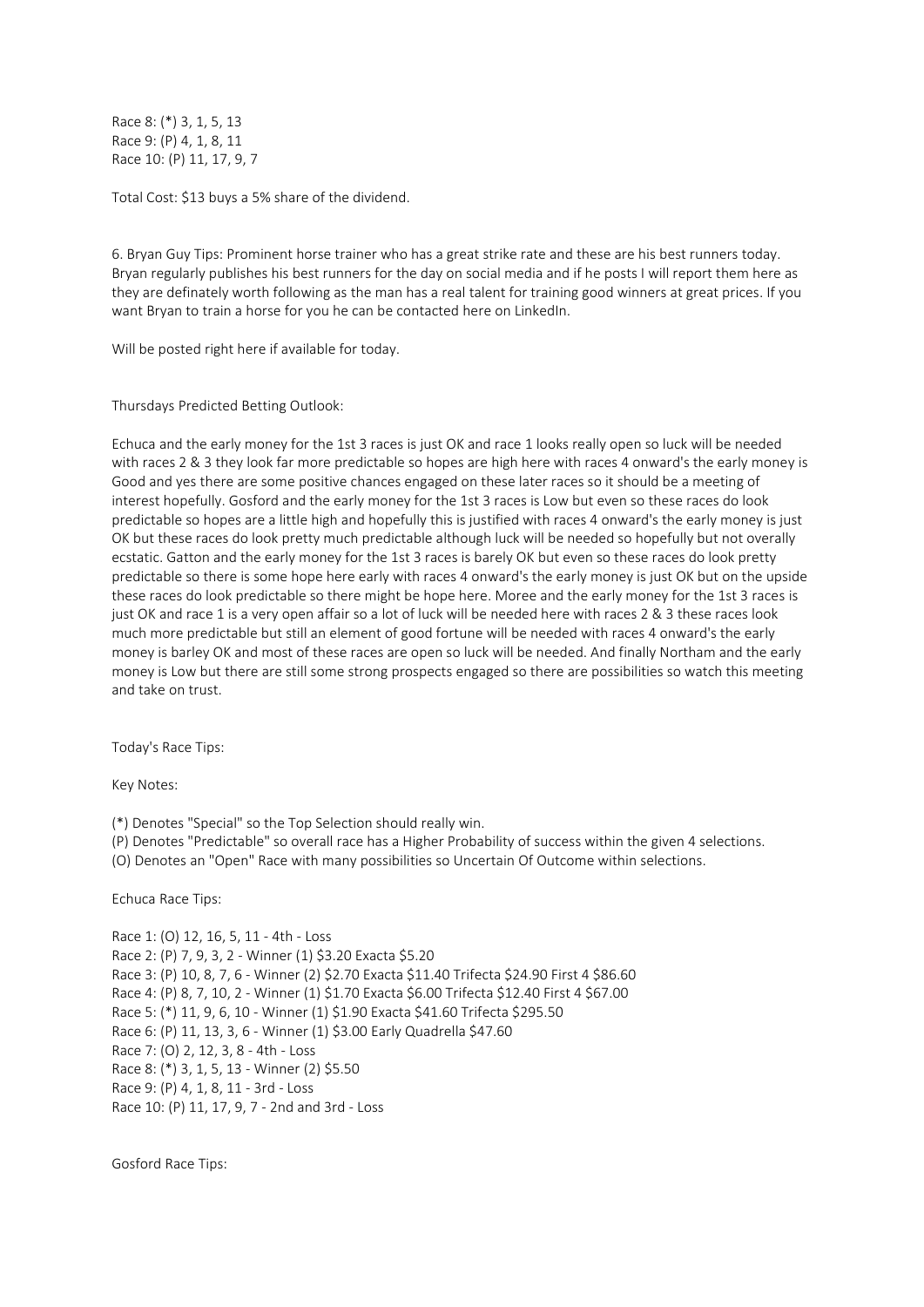Race 1: (P) 6, 7, 3, 1 - 2nd, 3rd and 4th - Loss Race 2: (P) 4, 5, 7, 3 - Winner (3) \$3.60 Exacta \$15.90 Trifecta \$47.50 Race 3: (P) 2, 3, 5, 1 - Winner (3) \$2.70 Race 4: (P) 3, 7, 8, 4 - Winner (4) \$4.00 Race 5: (P) 3, 4, 6, 5 - Winner (1) \$3.40 Exacta \$17.10 Trifecta \$34.70 First 4 \$130.60 Race 6: (P) 5, 2, 3, 7 - Winner (2) \$4.50 Exacta \$12.90 Race 7: (P) 4, 3, 8, 5 - Winner (2) \$4.40 Exacta \$19.30 Race 8: (P) 7, 8, 12, 6 - Winner (1) \$1.80 Quadrella \$143.70

Gatton Race Tips:

Race 1: (P) 5, 4, 3, 7 - Winner (1) \$1.80 Exacta \$9.60 Trifecta \$8.80 First 4 \$18.60 Race 2: (P) 5, 4, 2, 6 - Winner (1) \$2.50 Exacta \$4.30 Race 3: (P) 9, 4, 5, 11 - Winner (1) \$2.20 Race 4: (P) 3, 2, 6, 1 - Winner (2) \$3.40 Exacta \$7.30 Early Quadrella \$52.70 Race 5: (P) 6, 5, 1, 8 - Winner (1) \$2.90 Race 6: (P) 1, 2, 3, 9 - Winner (1) \$2.70 Race 7: (P) 1, 2, 5, 6 - Winner (1) \$1.60 Exacta \$9.60 Trifecta \$38.60 Quadrella \$58.70

Moree Race Tips:

Race 1: (O) 9, 11, 4, 8 - 3rd - Loss Race 2: (P) 3, 14, 9, 4 - 3rd - Loss Race 3: (P) 5, 9, 8, 1 - Winner (3) \$5.60 Race 4: (P) 4, 9, 5, 3 - Winner (3) \$5.50 Exacta \$21.80 Race 5: (O) 1, 8, 6, 4 - Winner (3) \$9.00 Exacta \$27.60 Trifecta \$276.40 Race 6: (O) 11, 2, 10, 3 - Loss Race 7: (O) 12, 11, 6, 2 - Winner (3) \$7.00 Exacta \$94.10

Northam Race Tips:

Race 1: (P) 5, 7, 6, 3 - Winner (1) \$2.10 Race 2: (P) 1, 8, 9, 7 - Winner (1) \$1.90 Exacta \$5.80 Race 3: (P) 2, 1, 5, 7 - Winner (1) \$2.60 Exacta \$4.50 Trifecta \$26.90 First 4 \$32.20 Race 4: (O) 5, 9, 11, 4 - 2nd and 4th - Loss Race 5: (P) 10, 12, 3, 2 - Winner (3) \$5.20 Exacta \$31.10 Trifecta \$64.30 Race 6: (P) 2, 3, 1, 10 - Winner (1) \$1.90 Race 7: (P) 1, 4, 3, 8 - 2nd and 4th - Loss

Thursdays July 12th 2018 Horse Racing Tips:

The results are in...

Thursday The Final Statistics.

1. Top Selection strike rate at 24% out of 41 races.

2. Top 2 Selections strike rate at 46% out of 41 races.

+ Total Top 2 Selection winners = 19 out of 41 races.

3. Exacta strike rate at 49% out of 41 races.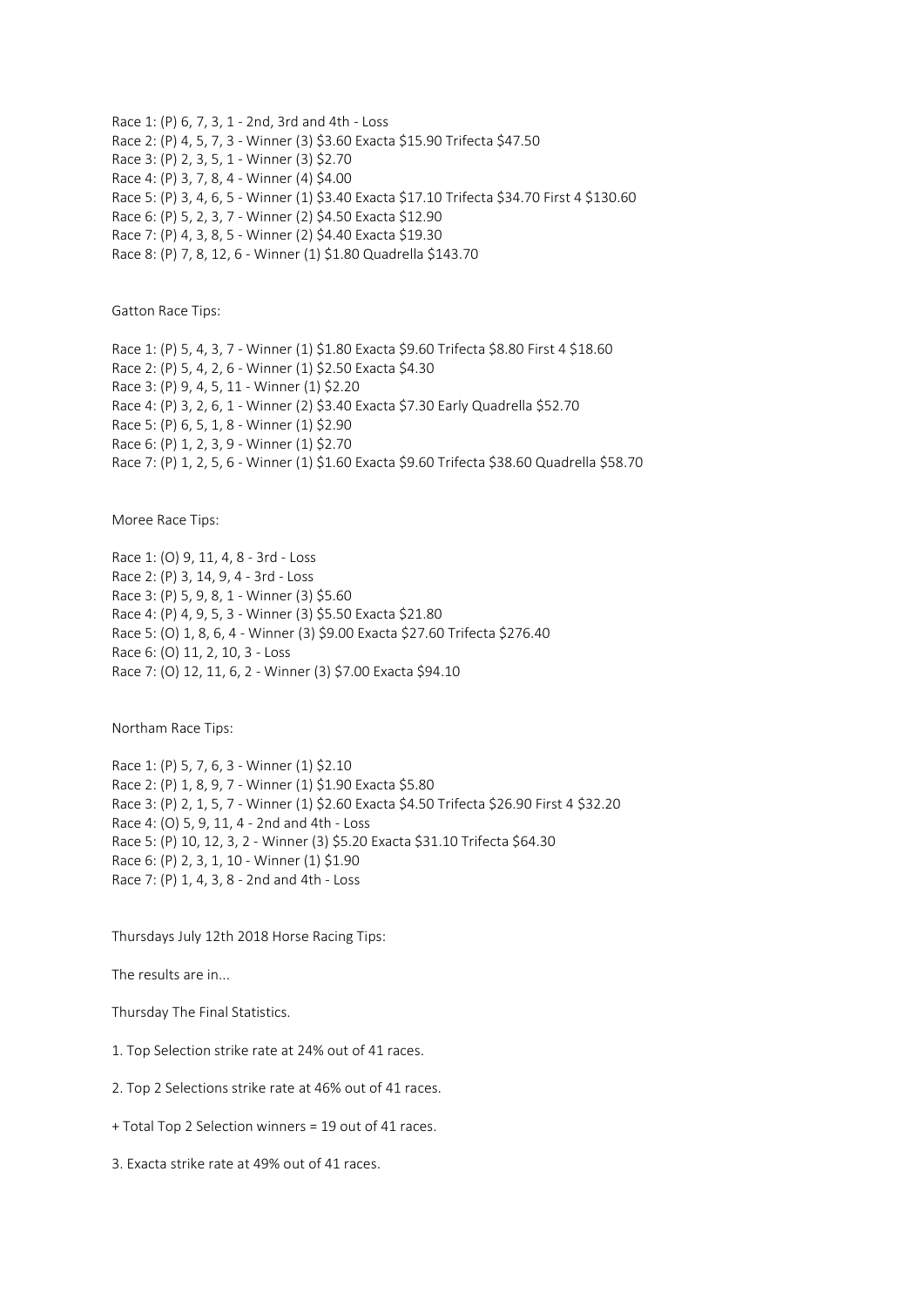+ Total Exacta winners = 20 out of 41 races.

Dividends:

- + Best Top Selection win dividend: \$5.20
- + Best Top 2 Selection win dividend: \$7.50
- + Best tipped Exacta dividend: \$114.50
- + Best tipped Trifecta dividend: \$341.70
- + Best tipped First 4 dividend: \$5.20
- + Best tipped Quadrella dividend: \$4950.70

The Day In Summary: So let's have a look at the numbers for this Thursdays racing with 41 races covered. For the Exotics there were 20 Exacta's in total which is a strike rate of 49% with the biggest one paying out at \$114.50 with the best tipped Trifecta paying out at \$341.70 and the best tipped First 4 paid out at \$5.20. For Win Bets the best priced Top Selection winner was at \$5.20 with the strike rate for the Top Selection sitting at 24% with the strike rate for the Top 2 Selections sitting at a respectable 46% of all races run. With Quadrella's the best today was an early one at Grafton and it paid out at \$4950.70. And so that wraps up this Thursdays racing.

- The Top 5 Suggested Bets below are the best bets of the day I think are of the best value and they are put there with the absolute clear intention that they will win, but if this happens or not is up to the laws of chance and the elements of luck & fate.

1. Special Suggested Bets Of The Day:

Kembla Grange Race 2 Banker Exacta:

4 / 8, 10, 5

So its 4 for 1st and 8, 10, 5 for 2nd.

Total Cost: \$12 buys a 400% share of the dividend.

2. Where The Money Is: Those runners which stand out as being well supported early.

Grafton Race 6 No 11 Another Sin at \$6.00 and someone seems to be really keen on this one early in betting so might well be worth a close watch today.

3. Best Longshot's Of The Day:

Nothing to report today.

4. Best Multi Bet Of The Day:

Nothing to report today.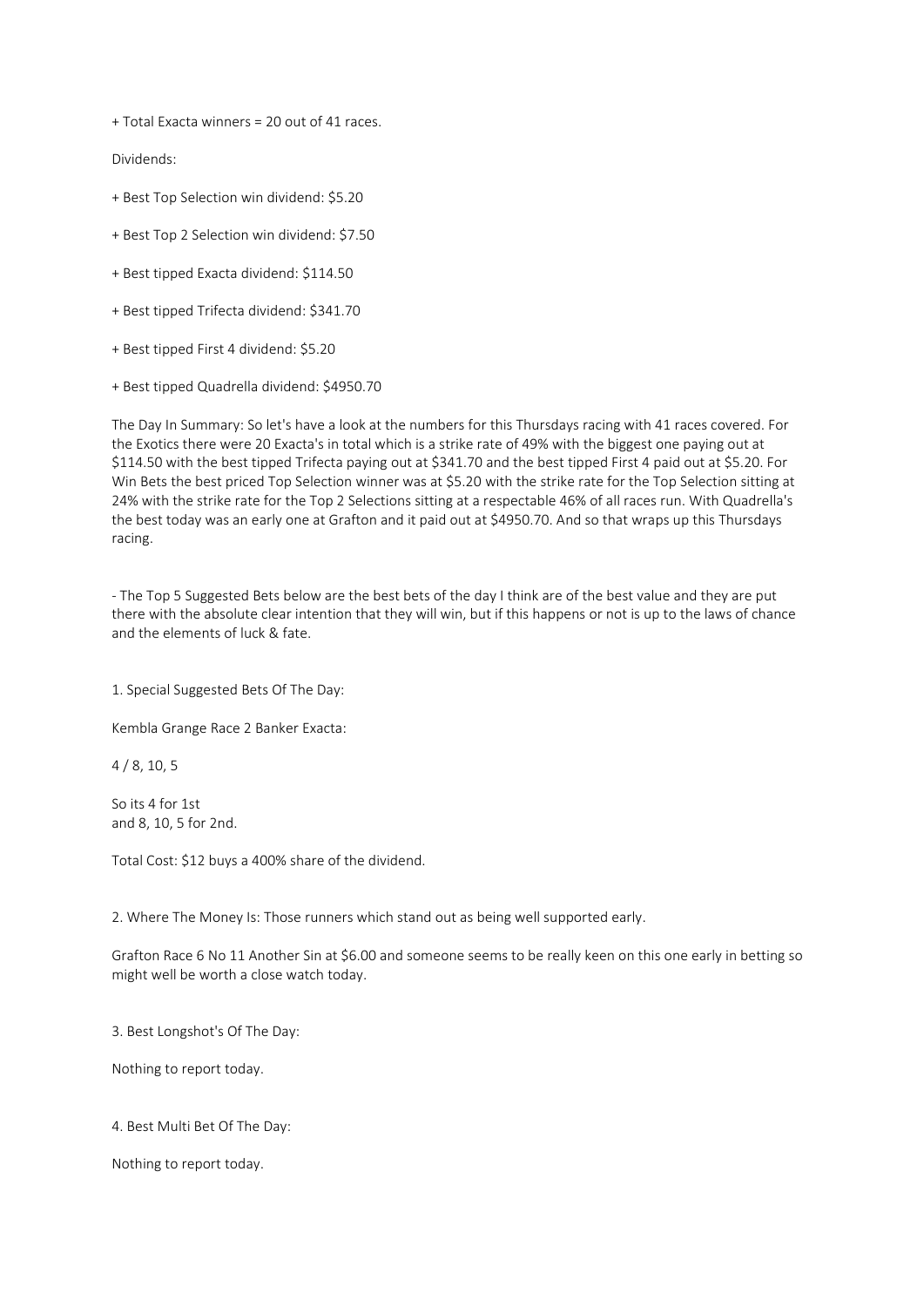5. Best Quaddie Of The Day:

Sale Quadrella:

Race 5: (P) 5, 1, 7, 8 Race 6: (P) 2, 3, 7, 4 Race 7: (P) 12, 1, 7, 8 Race 8: (P) 3, 7, 2, 14

Total Cost: \$13 buys a 5% share of the dividend.

6. Bryan Guy Tips: Prominent horse trainer who has a great strike rate and these are his best runners today. Bryan regularly publishes his best runners for the day on social media and if he posts I will report them here as they are definately worth following as the man has a real talent for training good winners at great prices. If you want Bryan to train a horse for you he can be contacted here on LinkedIn.

Will be posted right here if available for today.

Thursdays Predicted Betting Outlook:

Kembla Grange and the early money for the 1st 2 races is OK and race 1 looks to be fought out between the favored runners with race 2 looking really obvious unless something really goes wrong with race 3 the early money is OK and again this looks to be favored runners race so no real surprises hopefully with races 4 onward's the early money is OK and there are possibilities with today's card with a little luck required so hopeful but a little cautious at the same time. Grafton and the early money for the 1st race is strong and this race looks to be fought out between the favored runners so no surprises suggested here with race 2 the early money is strong and again favored results is expected so again a prediction for no real surprises with race 3 the early money is very good and this does look a predictable race with the right luck with races 4 onward's the early money is strong and there does look to be real potential with this card so hopeful of the best today. Sale and the early money for the 1st 3 races is strong and the 1st 3 races looks predictable and do offer value but a little luck is needed and race 3 looks fairly well predictable unless something horrible goes wrong with races 4 onward's the early money is good and there is real hope with these later races with value between the lines so very hopeful with just a note of caution. Dalby and the early money for the 1st 3 races is Low so take these races on trust races 4 onward's the early money is Low so again take these races on trust. And finally Pinjarra and the early money is Low so the best advice I can give is to take this meeting on trust using some certain level of caution moving forward.

Today's Race Tips:

Key Notes:

(\*) Denotes "Special" so the Top Selection should really win.

(P) Denotes "Predictable" so overall race has a Higher Probability of success within the given 4 selections.

(O) Denotes an "Open" Race with many possibilities so Uncertain Of Outcome within selections.

Kembla Grange Race Tips:

Race 1: (P) 3, 5, 2, 7 - Winner (2) \$2.10 Exacta \$14.70 Trifecta \$45.80 Race 2: (\*) 4, 8, 10, 5 - 3rd and 4th - Loss Race 3: (P) 3, 2, 7, 1 - Winner (1) \$2.10 Exacta \$7.90 Trifecta \$20.70 Race 4: (P) 5, 1, 8, 2 - 2nd and 3rd - Loss Race 5: (P) 4, 6, 3, 5 - Winner (3) \$2.60 Exacta \$7.90 Race 6: (O) 1, 3, 8, 7 - Winner (4) \$5.00 Exacta \$23.70 Trifecta \$117.80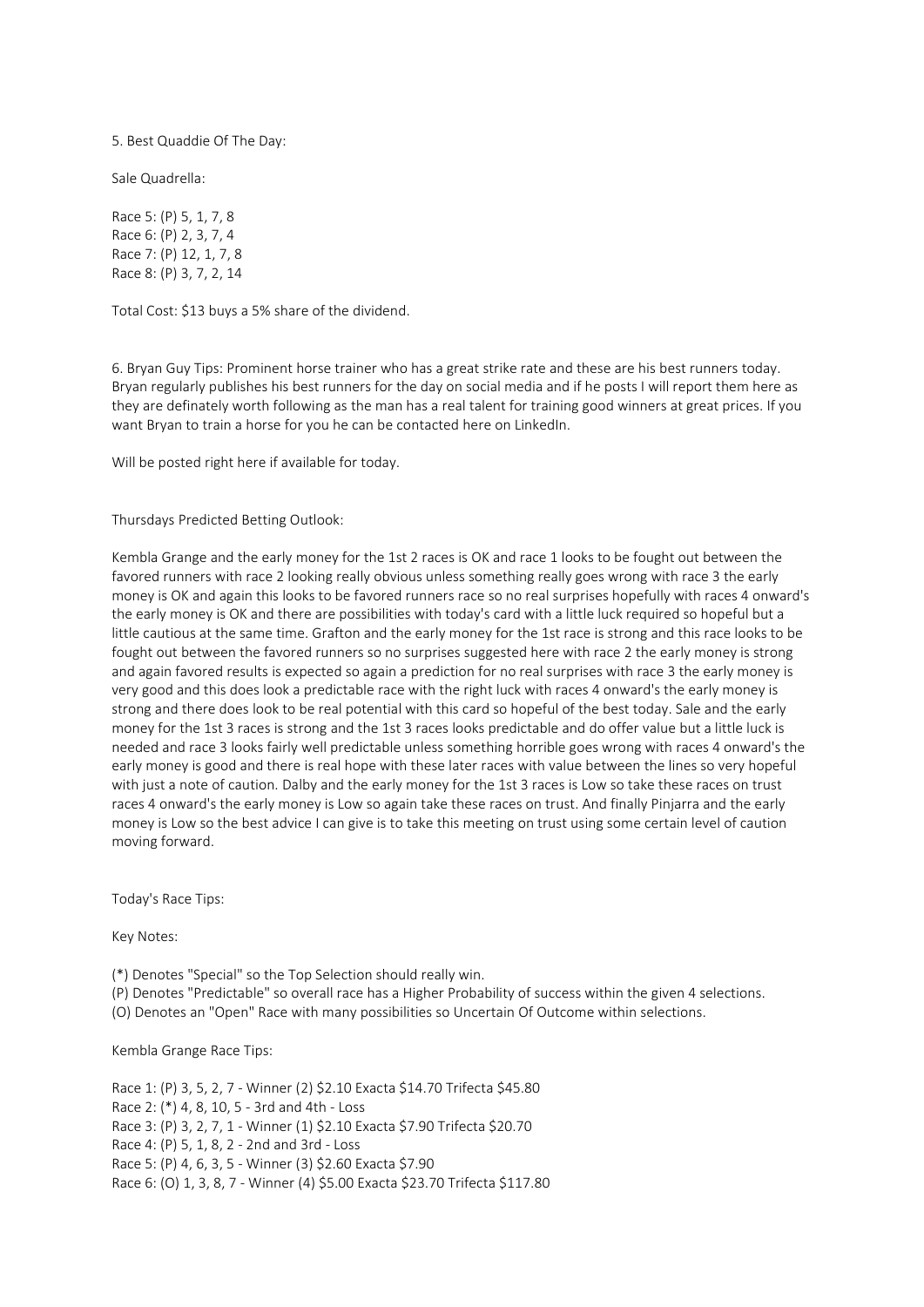Race 7: (P) 8, 9, 4, 10 - Winner (3) \$4.50 Exacta \$9.10 Race 8: (P) 7, 1, 3, 2 - Winner (3) \$6.20 Quadrella \$403.80

Grafton Race Tips:

Race 1: (P) 5, 3, 11, 8 - Winner (3) \$5.70 Exacta \$13.50 Race 2: (P) 8, 16, 4, 11 - Winner (4) \$15.40 Exacta \$114.50 Race 3: (P) 12, 5, 6, 3 - Winner (3) \$3.60 Exacta \$19.50 Race 4: (\*) 2, 5, 6, 12 - Winner (3) \$8.50 Exacta \$66.30 Early Quadrella \$4950.70 Race 5: (P) 2, 6, 3, 4 - Winner (2) \$4.10 Race 6: (P) 11, 3, 6, 8 - Winner (2) \$3.20 Race 7: (P) 4, 11, 2, 8 - Winner (1) \$4.30 Race 8: (P) 5, 12, 6, 8 - Winner (2) \$7.50 Quadrella \$887.40

Sale Race Tips:

Race 1: (P) 9, 10, 11, 3 - Winner (1) \$4.60 Race 2: (P) 2, 7, 10, 8 - Winner (3) \$9.60 Race 3: (\*) 1, 3, 12, 11 - Winner (1) \$1.50 Exacta \$11.50 Trifecta \$41.40 Race 4: (P) 4, 7, 2, 1 - Winner (2) \$2.00 Exacta \$4.10 Trifecta \$14.10 Early Quadrella \$328.60 Race 5: (P) 5, 1, 7, 8 - Winner (4) \$5.80 Exacta \$28.10 Race 6: (P) 2, 3, 7, 4 - 2nd and 4th - Loss Race 7: (P) 12, 1, 7, 8 - Winner (2) \$3.40 Race 8: (P) 3, 7, 2, 14 - Winner (2) \$3.40 Exacta \$10.90

Dalby Race Tips:

Race 1: (P) 1, 5, 3, 4 - Winner (1) \$2.30 Exacta \$3.70 Trifecta \$5.30 First 4 \$5.20 Race 2: (P) 3, 2, 5, 1 - Winner (4) \$7.90 Race 3: (O) 4, 2, 3, 5 - Winner (1) \$4.70 Exacta \$22.20 Race 4: (P) 2, 1, 6, 4 - Winner (1) \$3.40 Exacta \$13.30 Trifecta \$49.20 Early Quadrella \$313.80 Race 5: (\*) 4, 5, 9, 3 - 2nd, 3rd and 4th - Loss Race 6: (P) 5, 6, 10, 4 - Winner (4) \$4.00 Exacta \$28.40 Race 7: (O) 3, 4, 10, 8 - Winner (2) \$3.80

Pinjarra Race Tips:

Race 1: (P) 2, 9, 7, 3 - Winner (4) \$8.50 Race 2: (P) 1, 7, 8, 6 - Winner (4) \$9.30 Exacta \$17.30 Trifecta \$341.70 Race 3: (P) 4, 2, 10, 11 - Winner (1) \$3.00 Race 4: (O) 8, 12, 11, 4 - 3rd - Loss Race 5: (O) 6, 13, 8, 16 - Winner (3) \$9.80 Race 6: (O) 9, 2, 5, 6 - Winner (1) \$5.20 Exacta \$12.20 Race 7: (P) 1, 3, 5, 4 - Winner (2) \$2.50 Exacta \$5.70 Race 8: (O) 5, 10, 6, 2 - 2nd and 3rd - Loss Race 9: (\*) 1, 2, 9, 8 - 2nd - Loss Race 10: (O) 3, 1, 8, 17 - Winner (1) \$5.20

Thursdays July 5th 2018 Horse Racing Tips:

The results are in...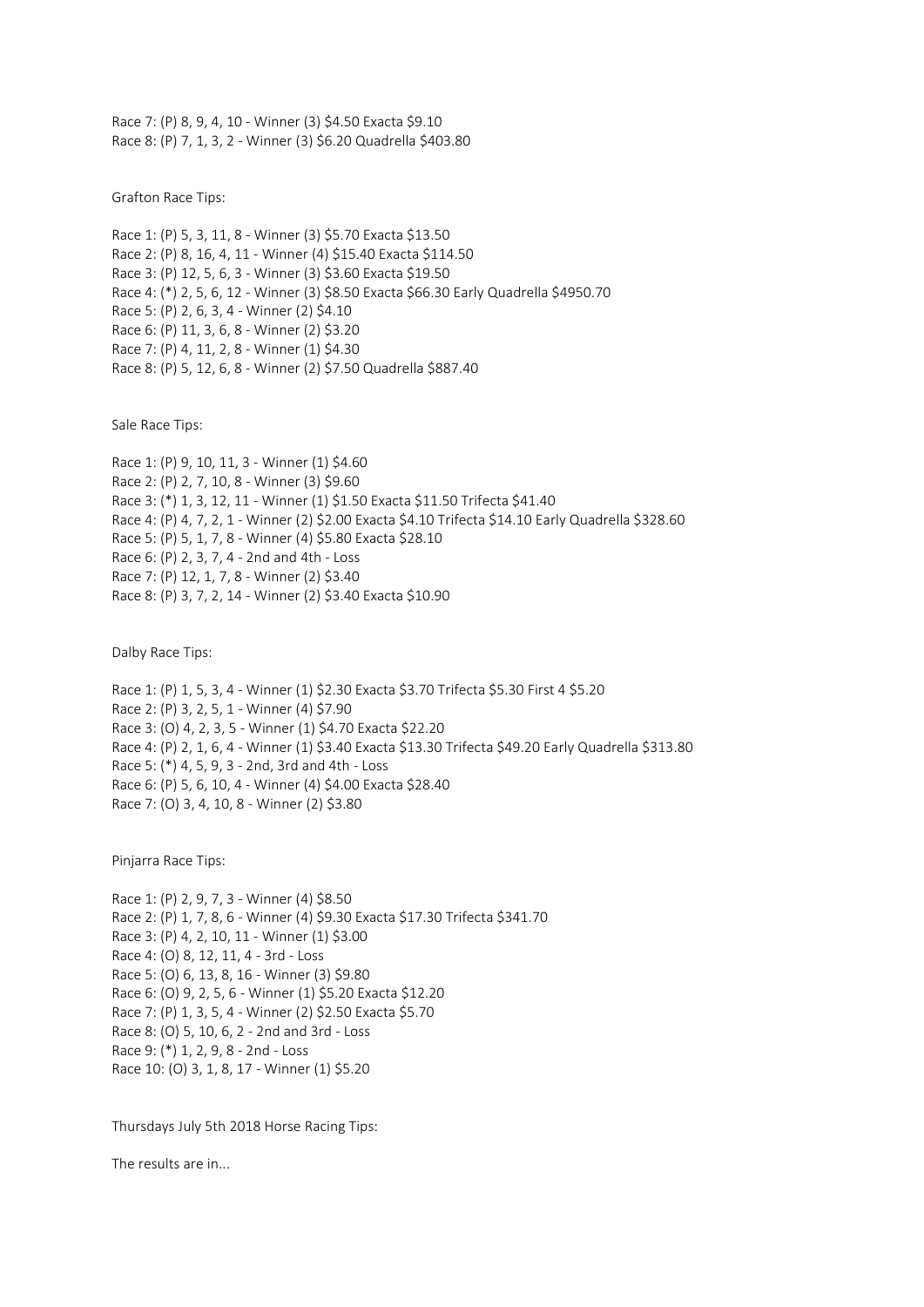Thursday The Final Statistics.

- 1. Top Selection strike rate at 22% out of 32 races.
- 2. Top 2 Selections strike rate at 41% out of 32 races.
- + Total Top 2 Selection winners = 13 out of 32 races.
- 3. Exacta strike rate at 38% out of 32 races.
- + Total Exacta winners = 12 out of 32 races.

Dividends:

- + Best Top Selection win dividend: \$6.90
- + Best Top 2 Selection win dividend: \$7.40
- + Best tipped Exacta dividend: \$109.30
- + Best tipped Trifecta dividend: \$378.10
- + Best tipped First 4 dividend: \$460.40
- + Best tipped Quadrella dividend: \$1048.70

The Day In Summary: So let's have a look at the numbers for this Thursdays racing with 32 races covered. For the Exotics there were 12 Exacta's in total which is a strike rate of 38% with the biggest one paying out at \$109.30 with the best tipped Trifecta paying out at \$378.10 and the best tipped First 4 paid out at \$460.40. For Win Bets the best priced Top Selection winner was at \$6.90 with the strike rate for the Top Selection sitting at 22% with the strike rate for the Top 2 Selections sitting at a respectable 41% of all races run. With Quadrella's the best today was an early one at Hawkesbury and it paid out at \$1048.70. And so that wraps up this Thursdays racing.

- The Top 5 Suggested Bets below are the best bets of the day I think are of the best value and they are put there with the absolute clear intention that they will win, but if this happens or not is up to the laws of chance and the elements of luck & fate.

1. Special Suggested Bets Of The Day:

Grafton Race 2 Multi Exacta:

7, 1 / 7, 1, 4, 10

So its 7 and 1 for 1st and 7, 1, 4, 10 for 2nd.

Total Cost: \$12 buys a 200% share of the dividend.

2. Where The Money Is: Those runners which stand out as being well supported early.

Cranbourne Race 10 No 10 Off Shores Pearl at \$7.00 and the is money around for this one early and this is a very open race so may have its chance today.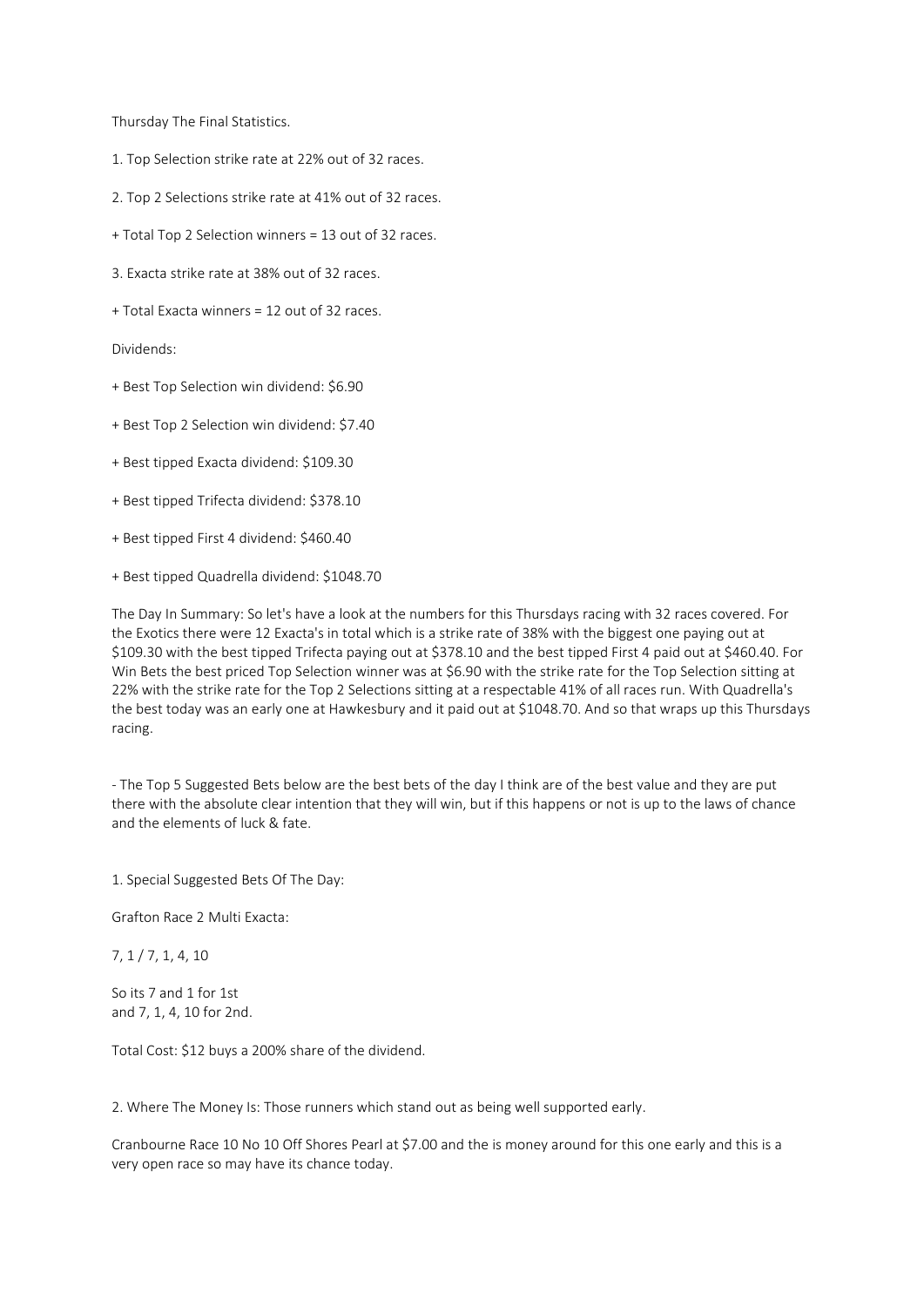Final Result - Finished 4th

3. Best Longshot's Of The Day:

Grafton Race 7 No 2 Chillin With Dylan at \$7.50 and there is a little support for this one early with might be worth a note in a very competitive race at the odds.

Final Result - A win as Finished 1st

4. Best Multi Bet Of The Day:

All bets are for the PLACE.

Cranbourne Race 7 No 7 | Race 10 No 10

Suggested Bet: \$10

5. Best Quaddie Of The Day:

Grafton Quadrella:

Race 4: (P) 5, 6, 4, 7 Race 5: (P) 8, 4, 3, 10 Race 6: (P) 7, 1, 4, 8 Race 7: (O) 2, 5, 7, 12

Total Cost: \$13 buys a 5% share of the dividend.

Final Result: A winner and paid out at \$516.90 for 100%

6. Bryan Guy Tips: Prominent horse trainer who has a great strike rate and these are his best runners today. Bryan regularly publishes his best runners for the day on social media and if he posts I will report them here as they are definately worth following as the man has a real talent for training good winners at great prices. If you want Bryan to train a horse for you he can be contacted here on LinkedIn.

The stable has the following runner today at Gatton.

Race 4 No 11: Watched at \$14.00 - Final result finished 2nd

Thursdays Predicted Betting Outlook:

Cranbourne and the early money for the 1st 3 races is OK and the 1st 2 races look really open so some level of luck will be needed with race 3 looking much more predictable with races 4 onward's the early money is good but there are some really open races on today's card so a certain level of good luck and fortune will be absolutely needed. Gatton and the early money for the 1st 3 races looks OK and they really do look easy races to pick so it should be a good start to the day with races 4 onward's the early money is OK and there is potential here so keep an eye on the Key Notes and move forward from there. Hawkesbury and the early money for the 1st race is good and it does look predictable so no upsets are predicted here with race 2 the early money is good and this is an open type of affair so a little luck will be required and race 3 the early money is just OK but this race does look pretty predictable with races 4 onward's the early money is just OK and a little luck will be needed to navigate this meeting successful so proceed with some caution. Grafton and the early money for the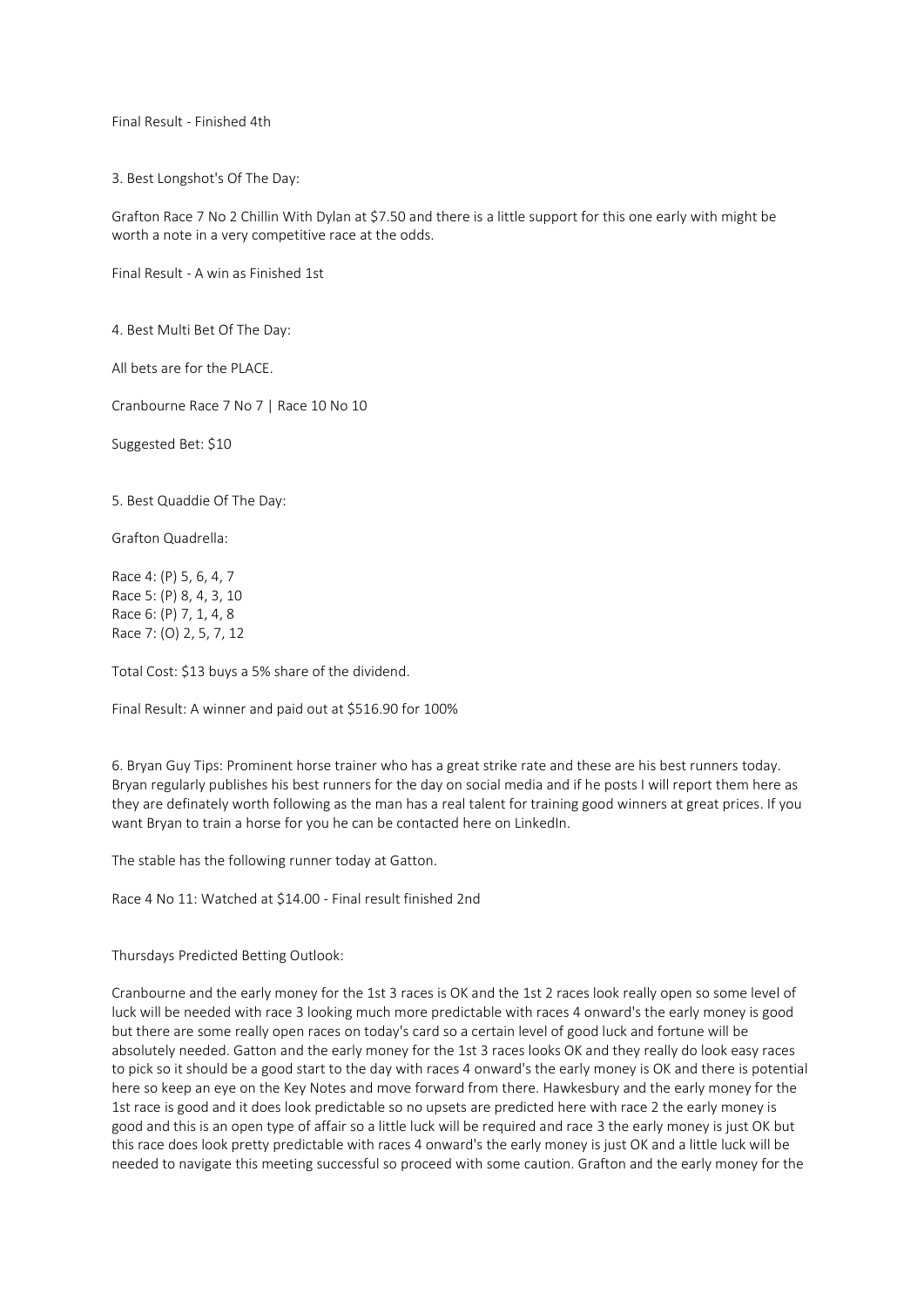entire meeting is OK and there does look to be some good chances on today's card so the program should be worth a watch as there may be value here.

Today's Race Tips:

Key Notes:

(\*) Denotes "Special" so the Top Selection should really win.

- (P) Denotes "Predictable" so overall race has a Higher Probability of success within the given 4 selections.
- (O) Denotes an "Open" Race with many possibilities so Uncertain Of Outcome within selections.

Cranbourne Race Tips:

Race 1: (O) 11, 10, 9, 13 - Winner (3) \$4.40 Race 2: (O) 8, 9, 10, 12 - 2nd and 3rd - Loss Race 3: (P) 11, 8, 10, 4 - Winner (2) \$6.00 Race 4: (P) 14, 3, 8, 1 - Winner (2) \$3.20 Race 5: (\*) 3, 2, 4, 7 - Winner (2) \$3.00 Exacta \$23.00 Trifecta \$127.50 Race 6: (O) 5, 2, 4, 10 - 3rd - Loss Race 7: (O) 7, 15, 1, 10 - 2nd and 4th - Loss Race 8: (O) 7, 11, 3, 15 - 2nd and 4th - Loss Race 9: (O) 8, 12, 2, 4 - 3rd - Loss Race 10: (O) 10, 4, 2, 1 - Winner (4) \$12.30

Hawkesbury Race Tips:

Race 1: (P) 1, 4, 6, 2 - Winner (4) \$5.30 Exacta \$20.80 Trifecta \$77.70 Race 2: (O) 1, 2, 4, 9 - Winner (3) \$6.10 Exacta \$18.10 Race 3: (P) 8, 4, 1, 5 - Winner (2) \$3.30 Exacta \$15.80 Race 4: (O) 10, 1, 4, 2 - Winner (4) \$4.80 Exacta \$35.00 Trifecta \$170.80 Early Quadrella \$1048.70 Race 5: (O) 1, 3, 4, 2 - Winner (2) \$7.40 Exacta \$49.80 Trifecta \$87.30 First 4 \$460.40 Race 6: (O) 1, 5, 6, 4 - 2nd, 3rd and 4th - Loss Race 7: (P) 1, 2, 8, 5 - Winner (4) \$8.50 Race 8: (O) 3, 6, 7, 10 - 2nd - Loss

Gatton Race Tips:

Race 1: (\*) 2, 8, 5, 4 - Winner (1) \$2.50 Exacta \$8.90 Race 2: (\*) 1, 5, 8, 7 - Winner (1) \$1.40 Race 3: (\*) 1, 3, 8, 10 - Winner (1) \$2.90 Race 4: (O) 1, 9, 3, 8 - Winner (1) \$5.30 Early Quadrella \$31.00 Race 5: (P) 8, 2, 1, 6 - Winner (1) \$6.10 Race 6: (P) 11, 1, 7, 3 - Winner (3) \$12.70 Exacta \$109.30 Trifecta \$205.00 Race 7: (O) 4, 5, 7, 6 - 2nd - Loss

Grafton Race Tips:

Race 1: (P) 7, 3, 12, 5 - Winner (4) \$6.00 Race 2: (P) 7, 1, 4, 10 - Winner (3) \$12.30 Exacta \$31.80 Trifecta \$378.10 Race 3: (\*) 1, 9, 5, 12 - 3rd - Loss Race 4: (P) 5, 6, 4, 7 - Winner (2) \$2.90 Exacta \$10.10 Race 5: (P) 8, 4, 3, 10 - Winner (3) \$2.40 Exacta \$6.80 Race 6: (P) 7, 1, 4, 8 - Winner (1) \$6.00 Exacta \$29.60 Trifecta \$156.80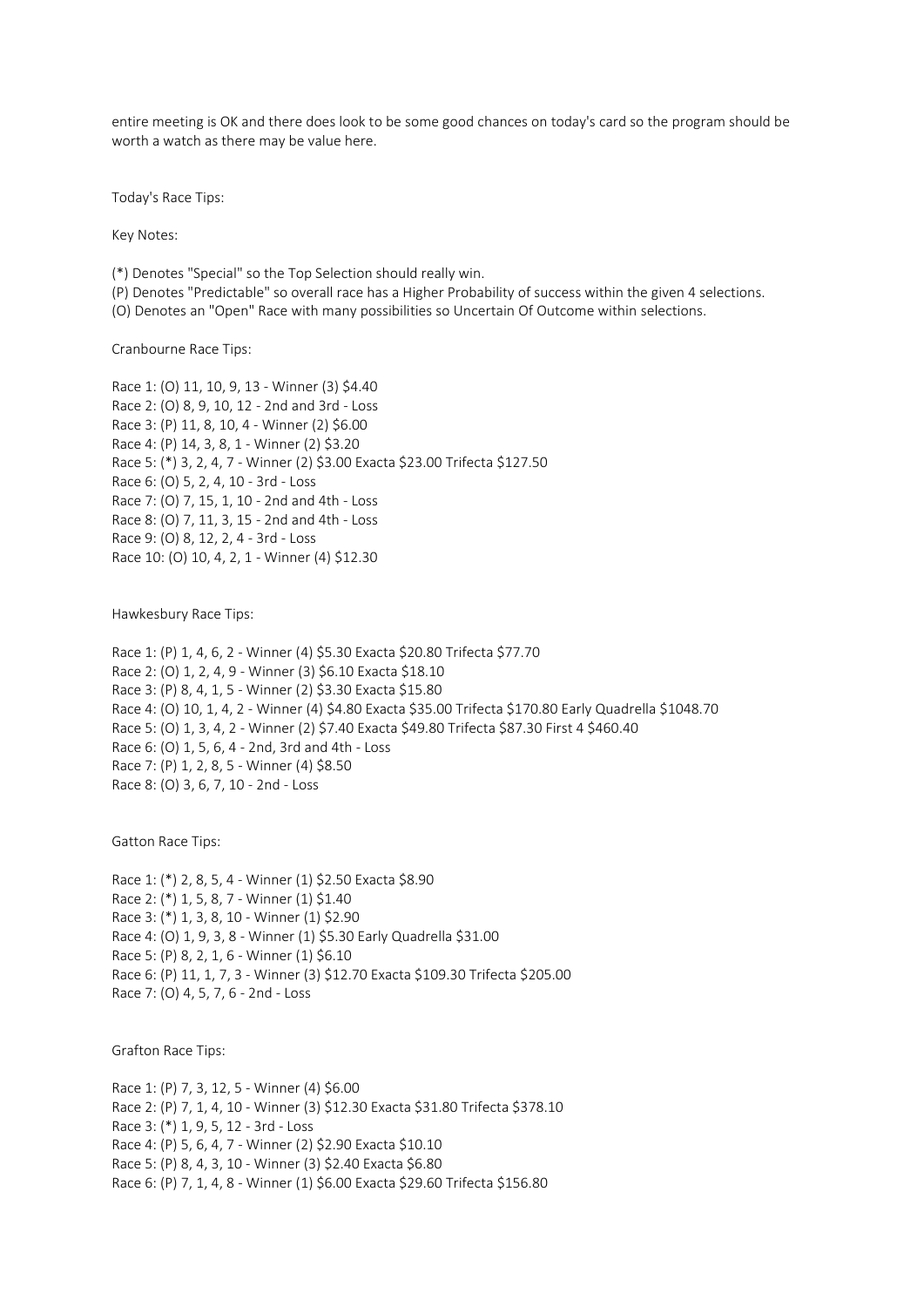Race 7: (O) 2, 5, 7, 12 - Winner (1) \$6.90 Quadrella \$516.90

Thursdays June 28th 2018 Horse Racing Tips:

The results are in...

Thursday The Final Statistics.

1. Top Selection strike rate at 24% out of 25 races.

2. Top 2 Selections strike rate at 40% out of 25 races.

+ Total Top 2 Selection winners = 10 out of 25 races.

3. Exacta strike rate at 40% out of 25 races.

+ Total Exacta winners = 10 out of 25 races.

Dividends:

+ Best Top Selection win dividend: \$4.00

+ Best Top 2 Selection win dividend: \$6.10

+ Best tipped Exacta dividend: \$55.20

+ Best tipped Trifecta dividend: \$78.10

+ Best tipped First 4 dividend: \$174.40

+ Best tipped Quadrella dividend: \$1162.60

The Day In Summary: So let's have a look at the numbers for this Thursdays racing with 25 races covered. For the Exotics there were 10 Exacta's in total which is a strike rate of 40% with the biggest one paying out at \$55.20 with the best tipped Trifecta paying out at \$78.10 and the best tipped First 4 paid out at \$174.40. For Win Bets the best priced Top Selection winner was at \$4.00 with the strike rate for the Top Selection sitting at 24% with the strike rate for the Top 2 Selections sitting at a respectable 40% of all races run. With Quadrella's the best today was a main one at Pinjarra and it paid out at \$1162.60. And so that wraps up this Thursdays racing.

- The Top 5 Suggested Bets below are the best bets of the day I think are of the best value and they are put there with the absolute clear intention that they will win, but if this happens or not is up to the laws of chance and the elements of luck & fate.

1. Special Suggested Bets Of The Day:

Townsville Race 3 Banker Exacta:

 $1/7, 3, 9$ 

So its 1 for 1st and 7, 3, 9 for 2nd.

Total Cost: \$12 buys a 400% share of the dividend.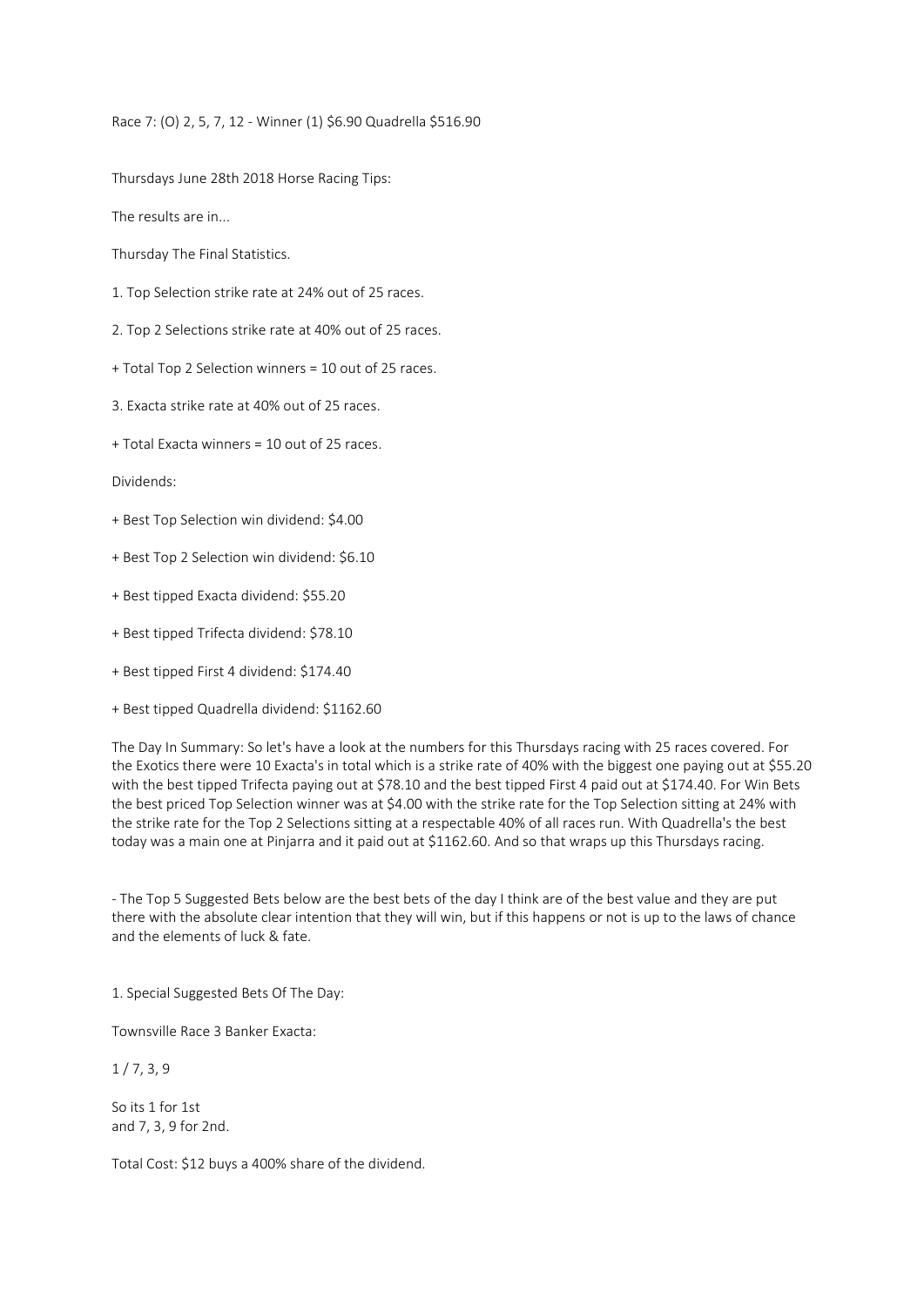Final Result - A win and paid out at \$41.60 for 400%

2. Where The Money Is: Those runners which stand out as being well supported early.

Townsville Race 6 No 11 Good Job Bro at \$11.00 and someone is really keen on this one early in betting so may be worth a closer watch than usual today.

3. Best Longshot's Of The Day:

Pakenham Race 8 No 8 Perfect Command at \$7.50 and there is noticeable support for this one which does bring it under a little attention today.

Final Result - Finished 4th

4. Best Multi Bet Of The Day:

Nothing to report today.

5. Best Quaddie Of The Day:

Townsville Quadrella:

Race 4: 2, 13, 4, 8 Race 5: 6, 5, 1, 11 Race 6: 11, 6, 7, 4 Race 7: 10, 4, 5, 9

Total Cost: \$13 buys a 5% share of the dividend.

6. Bryan Guy Tips: Prominent horse trainer who has a great strike rate and these are his best runners today. Bryan regularly publishes his best runners for the day on social media and if he posts I will report them here as they are defiantly worth following as the man has a real talent for training good winners at great prices. If you want Bryan to train a horse for you he can be contacted here on LinkedIn.

Will be posted right here if available for today.

## Thursdays Predicted Betting Outlook:

Pakenham and the early money for the 1st 3 races is good and these are hurdles races to start off the day but it is really hard to go past the favored runners here early as they honestly do look like the best chances so I am predicting a good start to the day at Pakenham with races 4 onward's the early money is strong and these are open races stacked with value so a little luck will be needed to navigate them successfully but these races will be worth watching. Townsville and the early money for the 1st 3 races is strong and punters are pointing straight towards a good start to the day and I hope they are right so viewing these early races with some sense of confidence with races 4 onward's the early money is strong and punters seem to be shopping for value and this reflects in today's selections so they are open races but hopefully winning ones with the right luck. And finally Pinjarra and the early money for the 1st 3 races is soft but the favored runners do really look like the best option here early with races 4 onward's the early money is soft and a touch of good luck is going to be needed so move forward with some caution with these races.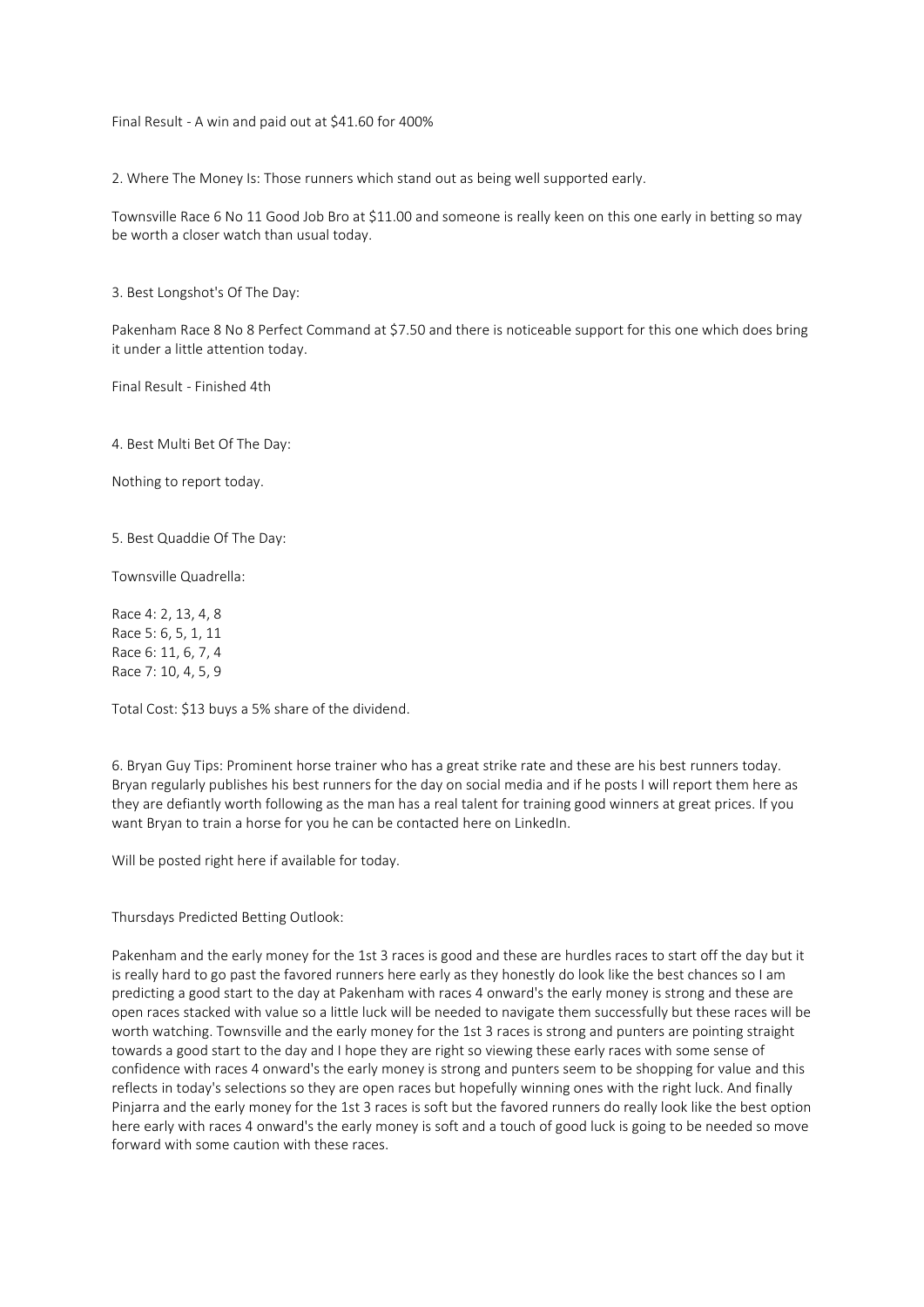Today's Race Tips:

(\*) Denotes Top Selection should win.

Pakenham Race Tips:

Race 1: 8, 4, 10, 2 - Winner (1) \$2.80 Race 2: 1, 3, 4, 2 - Winner (1) \$1.50 Exacta \$6.00 Trifecta \$23.50 First 4 \$41.60 Race 3: 1, 7, 2, 5 - Winner (2) \$4.40 Exacta \$24.70 Race 4: 3, 2, 9, 10 - 2nd - Loss Race 5: 3, 2, 8, 6 - Winner (4) \$8.70 Race 6: 4, 5, 8, 10 - Winner (3) \$14.10 Race 7: 1, 5, 10, 3 - 2nd - Loss Race 8: 8, 4, 12, 5 - Winner (4) \$6.90 Race 9: 4, 11, 8, 2 - Winner (4) \$2.10

Townsville Race Tips:

Race 1: 1, 3, 10, 7 - Winner (3) \$7.00 Exacta \$12.10 Trifecta \$68.40 First 4 \$174.40 Race 2: 3, 2, 8, 1 - Winner (2) \$2.20 Exacta \$14.00 Trifecta \$78.10 Race 3: 1, 7, 3, 9 - Winner (1) \$1.90 Exacta \$10.40 Trifecta \$55.20 Race 4: 2, 13, 4, 8 - 3rd - Loss Race 5: 6, 5, 1, 11 - Loss Race 6: 11, 6, 7, 4 - 3rd - Loss Race 7: 10, 4, 5, 9 - Winner (1) \$2.40

Pinjarra Race Tips:

Race 1: 7, 8, 4, 5 - Winner (3) \$7.20 Exacta \$28.50 Race 2: 4, 1, 3, 9 - Winner (3) \$4.10 Exacta \$9.30 Trifecta \$52.60 First 4 \$109.80 Race 3: 3, 8, 10, 2 - Winner (2) \$6.10 Exacta \$28.00 Trifecta \$62.80 Race 4: 9, 3, 8, 10 - 2nd and 3rd - Loss Race 5: 5, 7, 9, 15 - Winner (4) \$8.50 Exacta \$55.20 Race 6: 3, 5, 6, 9 - Winner (2) \$2.80 Race 7: 3, 1, 5, 9 - Winner (1) \$2.90 Race 8: 3, 10, 2, 9 - Winner (1) \$4.00 Exacta \$13.30 Race 9: 4, 1, 5, 6 - Winner (4) \$17.30 Quadrella \$1162.60

Thursdays June 21st 2018 Horse Racing Tips:

The results are in...

Thursday The Final Statistics.

1. Top Selection strike rate at 26% out of 34 races.

2. Top 2 Selections strike rate at 44% out of 34 races.

+ Total Top 2 Selection winners = 15 out of 34 races.

3. Exacta strike rate at 26% out of 34 races.

+ Total Exacta winners = 9 out of 34 races.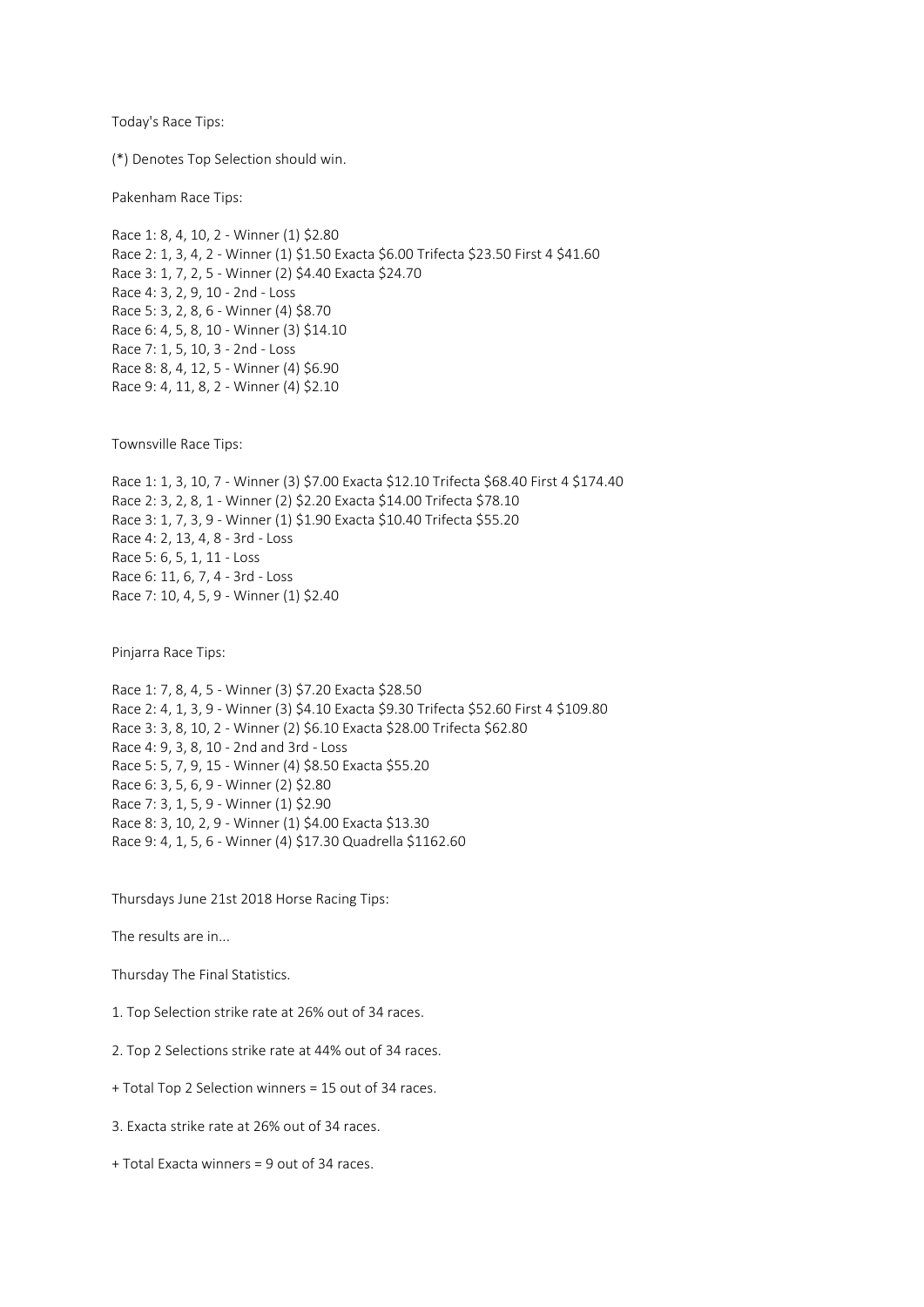## Dividends:

- + Best Top Selection win dividend: \$10.00
- + Best Top 2 Selection win dividend: \$10.00
- + Best tipped Exacta dividend: \$194.10
- + Best tipped Trifecta dividend: \$51.20
- + Best tipped First 4 dividend: \$122.60
- + Best tipped Quadrella dividend: \$445.10

The Day In Summary: So let's have a look at the numbers for this Thursdays racing with 34 races covered. For the Exotics there were 9 Exacta's in total which is a strike rate of 26% with the biggest one paying out at \$194.10 with the best tipped Trifecta paying out at \$51.20 and the best tipped First 4 paid out at \$122.60. For Win Bets the best priced Top Selection winner was at \$10.00 with the strike rate for the Top Selection sitting at 26% with the strike rate for the Top 2 Selections sitting at a respectable 44% of all races run. With Quadrella's the best today was a main one at Warrnambool and it paid out at \$445.10. And so that wraps up this Thursdays racing.

- The Top 5 Suggested Bets below are the best bets of the day I think are of the best value and they are put there with the absolute clear intention that they will win, but if this happens or not is up to the laws of chance and the elements of luck & fate.

1. Special Suggested Bets Of The Day:

Hawkesbury Race 3 Multi Exacta:

5, 1 / 5, 1, 6, 3

So its 5 and 1 for 1st and 5, 1, 6, 3 for 2nd.

Total Cost: \$12 buys a 200% share of the dividend.

2. Where The Money Is: Those runners which stand out as being well supported early.

Warrnambool Race 10 No 7 Silver Stratum at \$7.50 and there is interest in this one early as it looks for 3 wins in a row today so might play some part with the right luck.

Final Result - Finished 1st

3. Best Longshot's Of The Day:

Warrnambool Race 9 No 11 You Would Think at \$9.00 and someone is a little keen on this one early in betting so may be wortb a closer watch than normal.

Final Result - Finished 2nd.

4. Best Multi Bet Of The Day: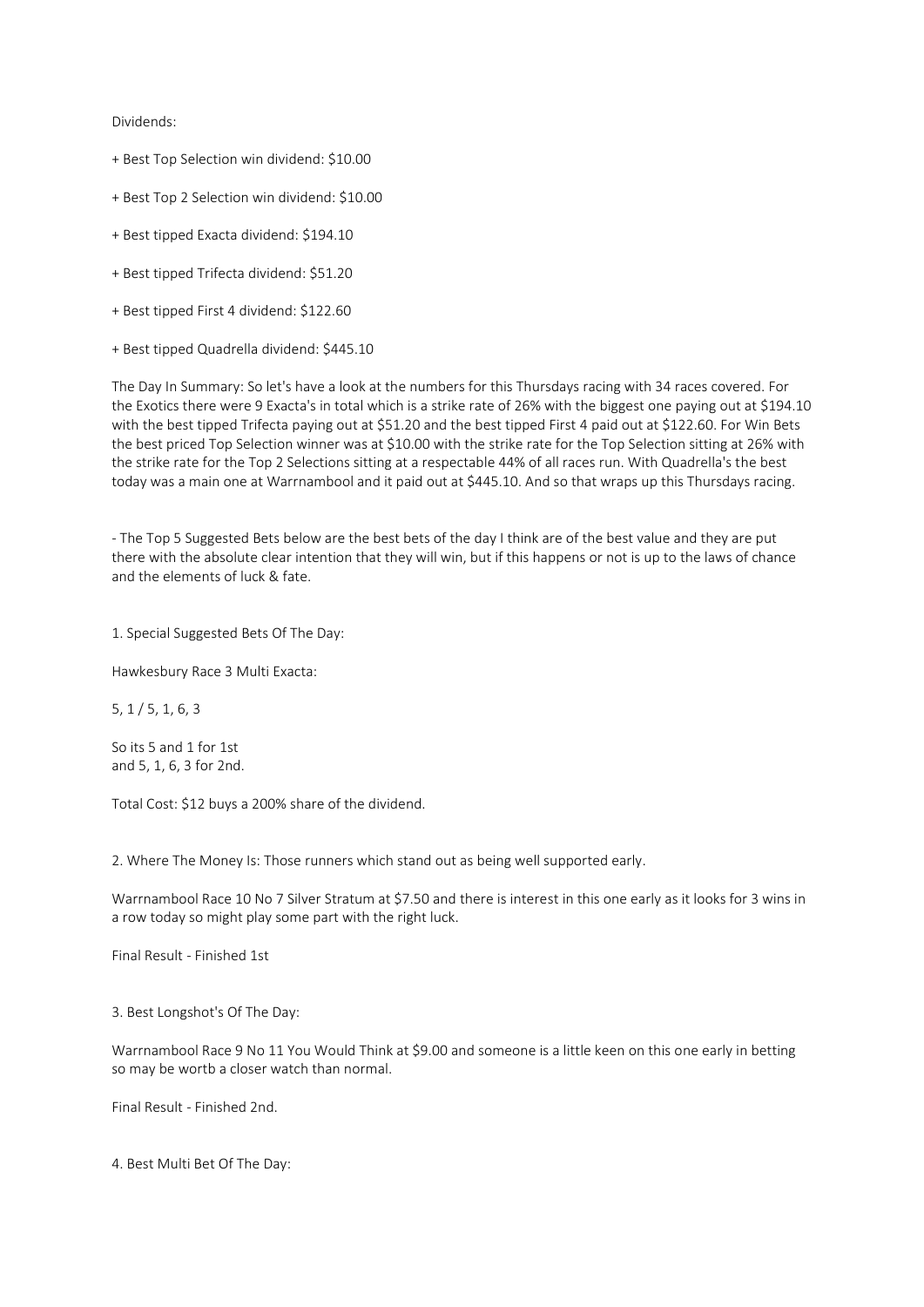Nothing to report today.

5. Best Quaddie Of The Day:

Warrnambool Quadrella:

Race 7: 11, 4, 6, 13 Race 8: 8, 11, 3, 2 Race 9: 11, 8, 5, 1 Race 10: 7, 6, 5, 9

Total Cost: \$13 buys a 5% share of the dividend.

Final Result - A win and paid out at \$445.10 for 100%

6. Bryan Guy Tips: Prominent horse trainer who has a great strike rate and these are his best runners today. Bryan regularly publishes his best runners for the day on social media and if he posts I will report them here as they are defiantly worth following as the man has a real talent for training good winners at great prices. If you want Bryan to train a horse for you he can be contacted here on LinkedIn.

Will be posted right here if available for today.

Thursdays Predicted Betting Outlook:

Gatton and the early money for the 1st 3 races is low with races 1 and 3 looking to be well open and with race 2 being the most predictable with races 4 onward's the day looks interesting and has some potential so hopeful but a little cautious moving forward as well. Warrnambool and the early money for the 1st 3 races is just OK at best with these races looking to be well open so not certain early and hoping for a little luck with races 4 onward's the early money is good and there does look to be potential value with these races as punters are shopping early for value so hopeful of some decent results today. Hawkesbury and the early money for the 1st 3 races is low with the 1st 2 races being somewhat open and race 3 being the most predictable with races 4 onward's the early money is OK and there does look to be a little potential and possible value reading inbetween the lines so play a little cautiously and the day should be OK. And finally Northam and the early money is low but there are a lot of short priced chances running today which have real hopes so there are possibilities of a good day in the making for this meeting.

Today's Race Tips:

(\*) Denotes Top Selection should win.

Warrnambool Race Tips:

Race 1: 5, 9, 8, 7 - Winner (2) \$2.80 Exacta \$22.70 Race 2: 4, 1, 7, 5 - 2nd, 3rd and 4th - Loss Race 3: 3, 4, 5, 2 - 2nd, 3rd and 4th - Loss Race 4: 8, 4, 5, 7 - Loss Race 5: 3, 11, 8, 4 - 2nd and 3rd - Loss Race 6: 10, 4, 8, 1 - 3rd - Loss Race 7: 11, 4, 6, 13 - Winner (1) \$3.00 Exacta \$13.90 Race 8: 8, 11, 3, 2 - Winner (3) \$5.80 Exacta \$26.50 Race 9: 11, 8, 5, 1 - Winner (3) \$2.60 Exacta \$18.00 Trifecta \$51.20 First 4 \$122.60 Race 10: 7, 6, 5, 9 - Winner (1) \$10.00 Quadrella \$445.10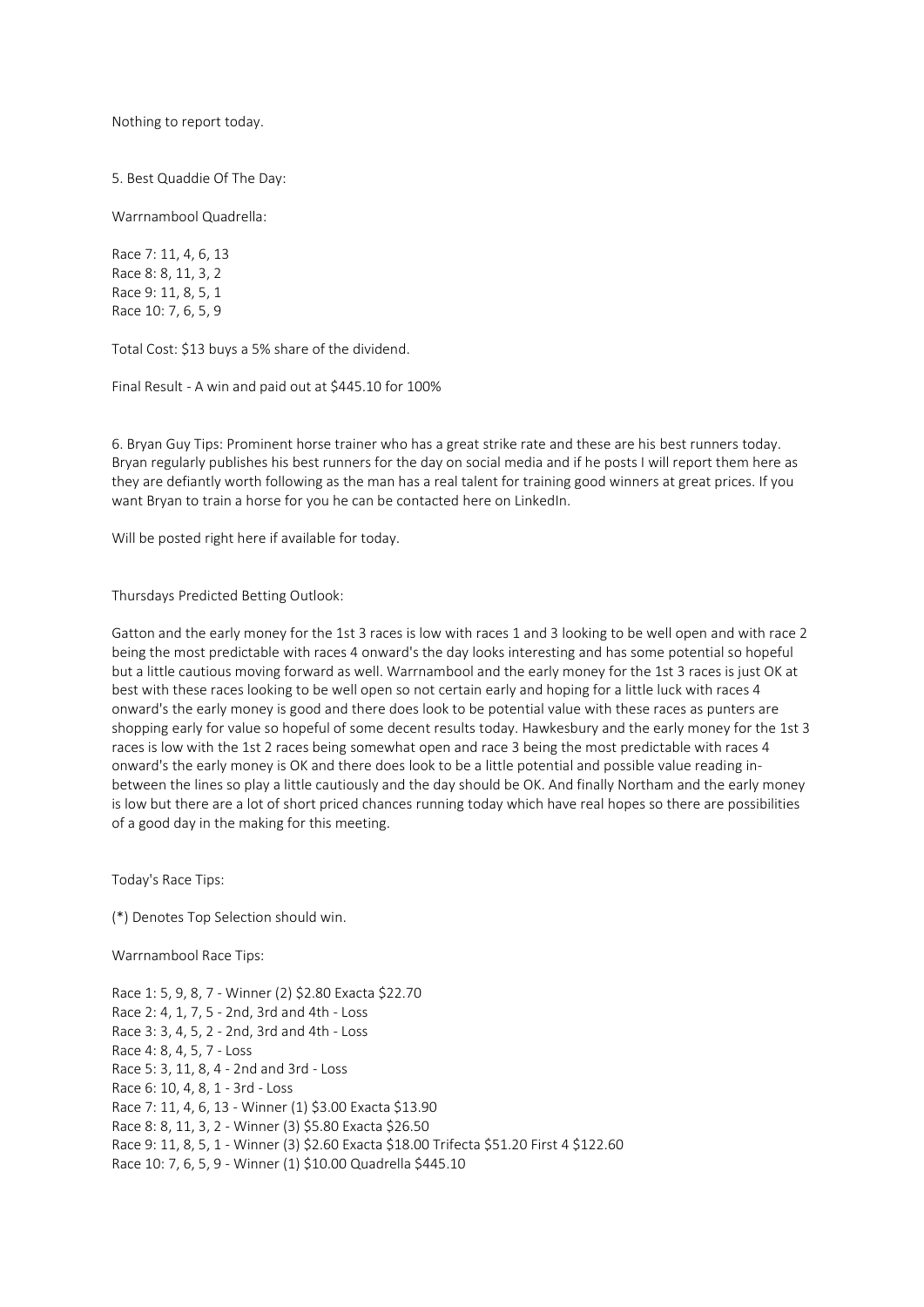Gatton Race Tips:

Race 1: 7, 10, 11, 1 - 2nd and 3rd - Loss Race 2: 2, 1, 5, 8 - 3rd and 4th - Loss Race 3: 7, 6, 9, 3 - 4th - Loss Race 4: 5, 10, 11, 2 - 2nd and 4th - Loss Race 5: 5, 4, 2, 7 - 4th - Loss Race 6: 1, 6, 2, 8 - Winner (2) \$5.10 Exacta \$57.90 Race 7: 3, 5, 6, 2 - Winner (1) \$1.50 Exacta \$4.30 Trifecta \$30.10 First 4 \$94.60 Race 8: 12, 5, 8, 4 - Winner (1) \$3.70

Hawkesbury Race Tips:

Race 1: 2, 3, 5, 1 - Winner (1) \$3.00 Exacta \$9.20 Trifecta \$28.90 First 4 \$36.40 Race 2: 2, 1, 5, 6 - Winner (2) \$4.10 Race 3: 5, 1, 6, 3 - Winner (1) \$2.80 Race 4: 2, 3, 1, 4 - Winner (1) \$2.40 Early Quadrella \$53.40 Race 5: 11, 2, 5, 9 - Winner (1) \$2.20 Exacta \$3.50 Trifecta \$39.30 First 4 \$84.20 Race 6: 6, 3, 2, 1 - Winner (3) \$3.80 Race 7: 1, 2, 4, 3 - Winner (2) \$2.20 Race 8: 9, 4, 3, 6 - Winner (1) \$2.40 Quadrella \$84.20

Northam Race Tips:

Race 1: 1, 3, 9, 8 - Winner (3) \$7.20 Race 2: 5, 13, 9, 6 - Winner (2) \$3.30 Exacta \$8.60 Race 3: 8, 11, 2, 1 - 2nd and 3rd - Loss Race 4: 10, 6, 4, 13 - Winner (2) \$5.10 Race 5: 10, 3, 9, 12 - Winner (4) \$17.90 Exacta \$194.10 Race 6: 2, 3, 5, 4 - Winner (4) \$4.30 Race 7: 8, 3, 1, 10 - 2nd and 3rd - Loss Race 8: 8, 4, 5, 2 - Winner (3) \$5.30

Thursdays June 14th 2018 Horse Racing Tips:

The results are in...

Thursday The Final Statistics.

1. Top Selection strike rate at 28% out of 47 races.

2. Top 2 Selections strike rate at 43% out of 47 races.

+ Total Top 2 Selection winners = 20 out of 47 races.

3. Exacta strike rate at 21% out of 47 races.

+ Total Exacta winners = 10 out of 47 races.

Dividends:

+ Best Top Selection win dividend: \$7.40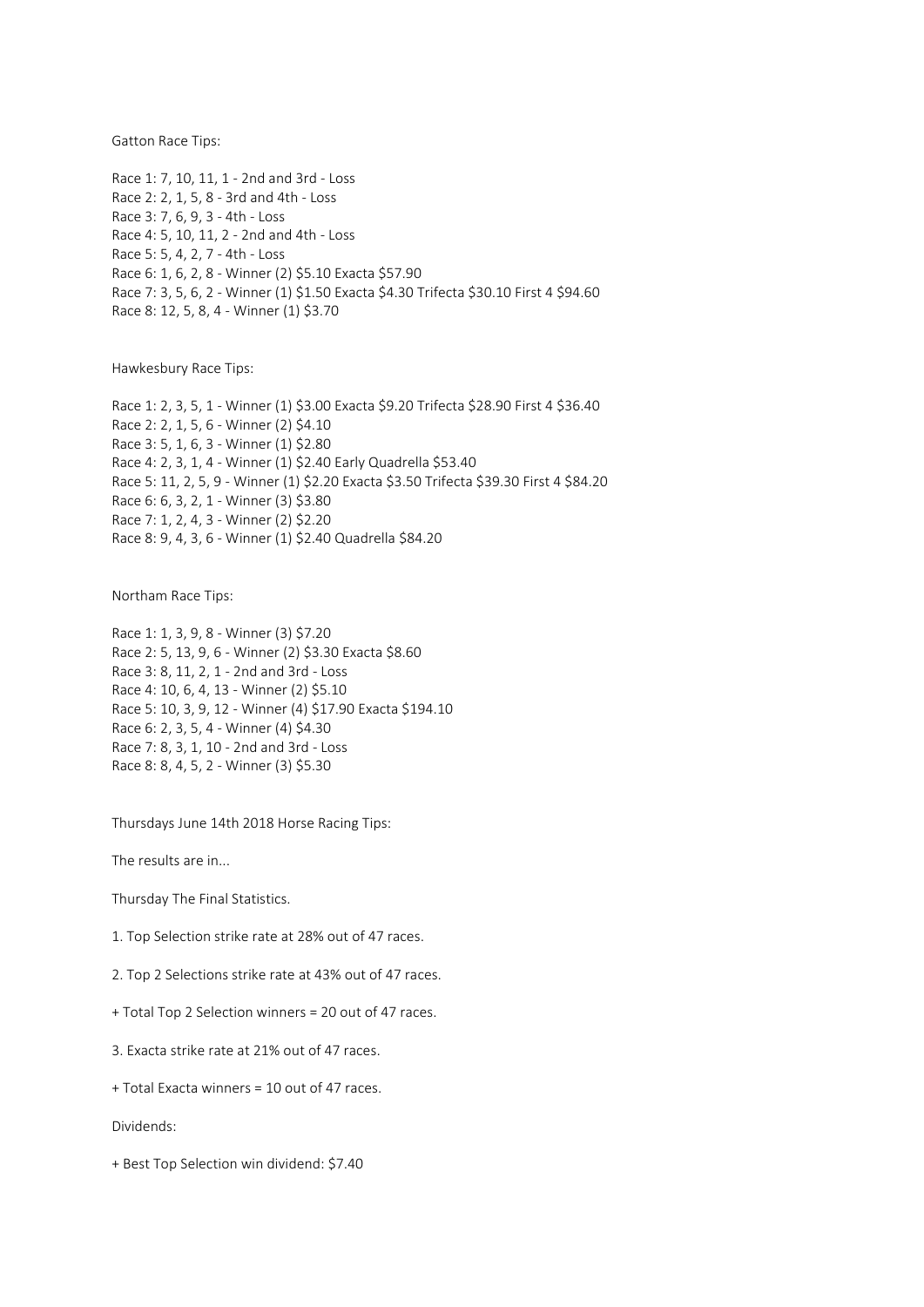+ Best Top 2 Selection win dividend: \$21.20

- + Best tipped Exacta dividend: \$69.50
- + Best tipped Trifecta dividend: \$188.50
- + Best tipped First 4 dividend: n/a
- + Best tipped Quadrella dividend: \$226.10

The Day In Summary: So let's have a look at the numbers for this Thursdays racing with 47 races covered. For the Exotics there were 10 Exacta's in total which is a strike rate of 21% with the biggest one paying out at \$69.50 with the best tipped Trifecta paying out at \$188.50 and there were no tipped First 4's today. For Win Bets the best priced Top Selection winner was at \$7.40 with the strike rate for the Top Selection sitting at 28% with the strike rate for the Top 2 Selections sitting at a respectable 43% of all races run. With Quadrella's the best today was a main one at Mackay and it paid out at \$226.10. And so that wraps up this Thursdays racing.

- The Top 5 Suggested Bets below are the best bets of the day I think are of the best value and they are put there with the absolute clear intention that they will win, but if this happens or not is up to the laws of chance and the elements of luck & fate.

1. Special Suggested Bets Of The Day:

Gosford Race 5 Multi Exacta:

5, 3 / 5, 3, 6, 2

So its 5 and 3 for 1st and 5, 3, 6, 2 for 2nd.

Total Cost: \$12 buys a 200% share of the dividend.

2. Where The Money Is: Those runners which stand out as being well supported early.

Sale Race 9 No 19 Eltizaam at \$6.50 and there is some noticeable support in early betting for this one which makes it stand out so may be worth a follow.

3. Best Longshot's Of The Day:

Sale Race 8 No 15 Bequeathed at \$10.00 and someone has a bit of a like for this one early betting and it may be a good chance in an open race.

Final Result - Finished 3rd

4. Best Multi Bet Of The Day:

Nothing to report today.

5. Best Quaddie Of The Day:

Sale Quadrella: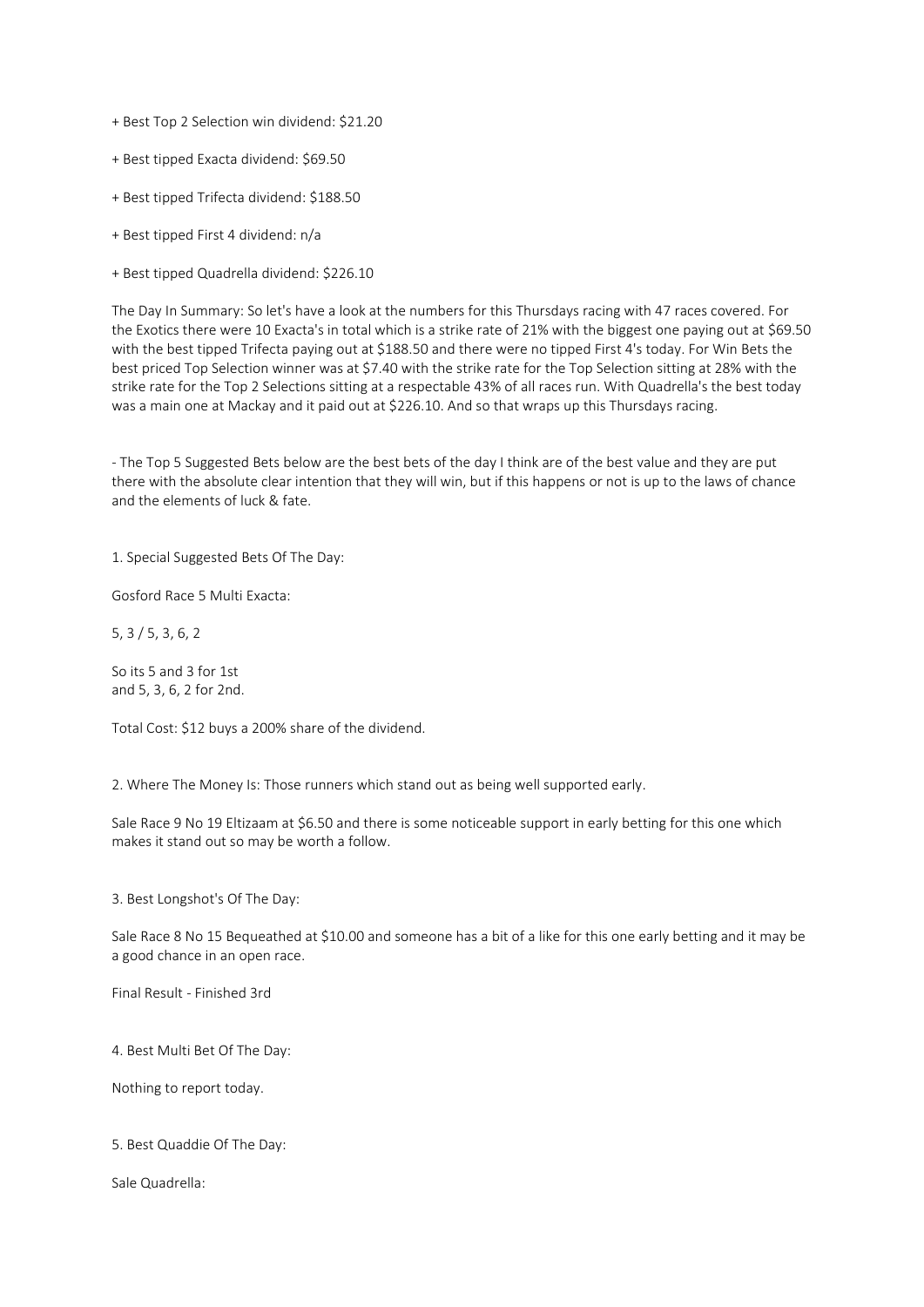Race 6: 1, 3, 11, 4 Race 7: 4, 1, 6, 10 Race 8: 15, 3, 11, 5 Race 9: 19, 8, 4, 10

Total Cost: \$13 buys a 5% share of the dividend.

6. Bryan Guy Tips: Prominent horse trainer who has a great strike rate and these are his best runners today. Bryan regularly publishes his best runners for the day on social media and if he posts I will report them here as they are defiantly worth following as the man has a real talent for training good winners at great prices. If you want Bryan to train a horse for you he can be contacted here on LinkedIn.

Will be posted right here if available for today.

Thursdays Predicted Betting Outlook:

Sale and the early money is just OK for the 1st 7 races and there is solid support for the last 2 races and overall there does look to be opportunity on this card and there is value in the selections so I am hopeful. Gosford and the early money is low so I would take this program on trust so hopeful as always but a little cautious at the same time. Coffs Harbour and the early money is low but on the upside there are quite a few nice priced favorites on this program that really should win so there may be hope here. Pt Augusta and the early betting interest is OK so this meeting may surprise today with a little bit of the right luck. Mackay and the early money is just OK and Mackay can generally be tricky to play so a little bit of careful caution may be advised. And finally Pinajarra and the early betting interest is low but there are quite a few good chances on today's program mixed in with races which are much more open so it is careful as you go with some hope included.

Today's Race Tips:

(\*) Denotes Top Selection should win.

Sale Race Tips:

Race 1: 3, 5, 2, 1 - Winner (2) \$4.30 Exacta \$14.60 Race 2: 2, 6, 1, 3 - Winner (1) \$1.90 Race 3: 8, 7, 3, 2 - Winner (3) \$10.30 Race 4: 3, 1, 2, 5 - 3rd - Loss Race 5: 1, 5, 4, 3 - Winner (2) \$2.50 - L/S No 1 Race 6: 1, 3, 11, 4 - Winner (1) \$2.60 Race 7: 4, 1, 6, 10 - 2nd, 3rd and 4th - Loss Race 8: 15, 3, 11, 5 - Winner (2) \$21.20 Race 9: 19, 8, 4, 10 - Winner (3) \$7.30

Gosford Race Tips:

Race 1: 1, 7, 2, 5 - Winner (4) \$6.40 Race 2: 2, 1, 9, 6 - 2nd, 3rd and 4th - Loss Race 3: 6, 3, 4, 7 - 2nd and 3rd - Loss Race 4: 1, 2, 5, 6 - Winner (4) \$10.90 Race 5: 5, 3, 6, 2 - Winner (1) \$2.10 Race 6: 1, 9, 2, 8 - 2nd, 3rd and 4th - Loss Race 7: 12, 5, 10, 11 - Winner (2) \$6.20 Exacta \$31.10 Trifecta \$70.60 Race 8: 1, 8, 3, 5 - 2nd and 3rd - Loss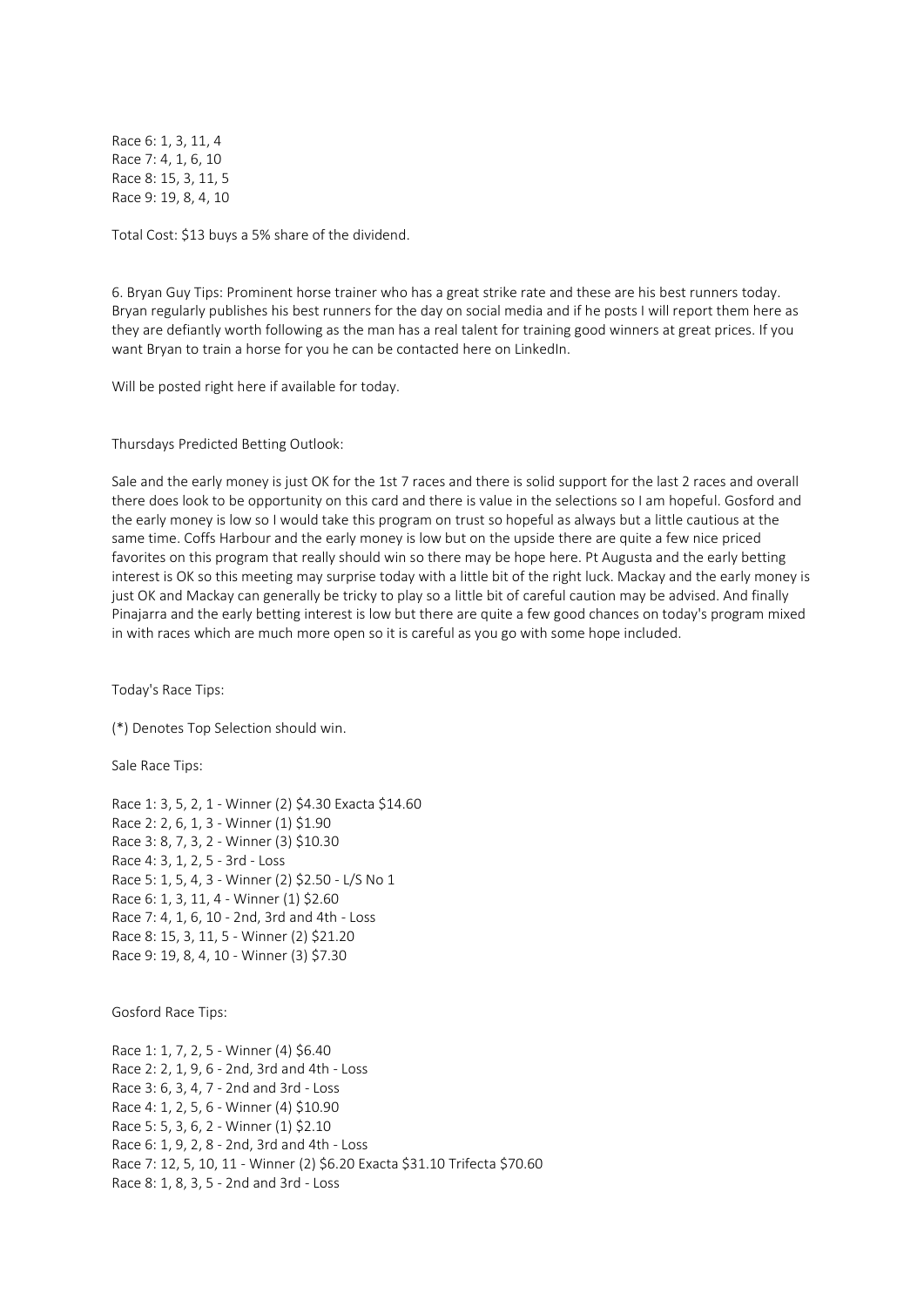Coffs Harbour Race Tips:

Race 1: 2, 5, 9, 3 - Winner (1) \$2.60 Race 2: 2, 3, 1, 9 - Winner (2) \$5.10 Race 3: 2, 5, 8, 3 - 2nd - Loss Race 4: 4, 11, 10, 2 - 2nd and 4th - Loss Race 5: 5, 4, 2, 12 - Winner (3) \$4.50 Race 6: 10, 3, 5, 12 = 2nd - Loss Race 7: 2, 10, 8, 11 - Winner (1) \$3.80

Pt Augusta Race Tips:

Race 1: 7, 6, 1, 8 - Winner (1) \$1.70 Exacta \$6.10 Race 2: 8, 4, 3, 13 - Winner (1) \$1.70 Exacta \$46.30 Race 3: 10, 11, 8, 3 - Winner (4) \$3.50 Race 4: 8, 2, 5, 12 - 2nd, 3rd and 4th - Loss Race 5: 7, 6, 8, 4 - 2nd and 4th - Loss Race 6: 6, 2, 1, 10 - Winner (1) \$5.70 Race 7: 6, 5, 10, 4 - Winner (3) \$3.10

Mackay Race Tips:

Race 1: 1, 5, 8, 9 - 3rd - Loss Race 2: 5, 6, 1, 4 - Winner (3) \$10.40 Exacta \$23.60 Race 3: 2, 1, 6, 7 - 3rd and 4th - Loss Race 4: 1, 2, 3, 5 - Winner (2) \$2.60 Race 5: 6, 9, 3, 10 - Winner (1) \$5.90 Race 6: 5, 2, 4, 1 - Winner (1) \$2.60 Race 7: 4, 2, 12, 1 - Winner (4) \$4.60 Exacta \$14.60 Trifecta \$89.50 Quadrella \$226.10

Pinjarra Race Tips:

Race 1: 4, 2, 7, 3 - Winner (1) \$7.40 Race 2: 2, 8, 10, 2 - 2nd and 4th - Loss Race 3: 4, 3, 5, 9 - Winner (2) \$3.80 Exacta \$17.70 Race 4: 10, 2, 9, 4 - Winner (1) \$2.20 Race 5: 4, 8, 3, 5 - Winner (3) \$4.20 Exacta \$69.50 Race 6: 2, 9, 8, 7 - Winner (4) \$8.20 Exacta \$24.20 Trifecta \$188.50 Race 7: 4, 1, 7, 11 - 2nd and 3rd - Loss Race 8: 1, 3, 2, 11 - Winner (3) \$5.40 Race 9: 3, 14, 13, 2 - Winner (1) \$2.10 Exacta \$19.60 Trifecta \$117.00

Thursdays June 7th 2018 Horse Racing Tips:

The results are in...

Thursday The Final Statistics.

1. Top Selection strike rate at 40% out of 30 races.

2. Top 2 Selections strike rate at 57% out of 30 races.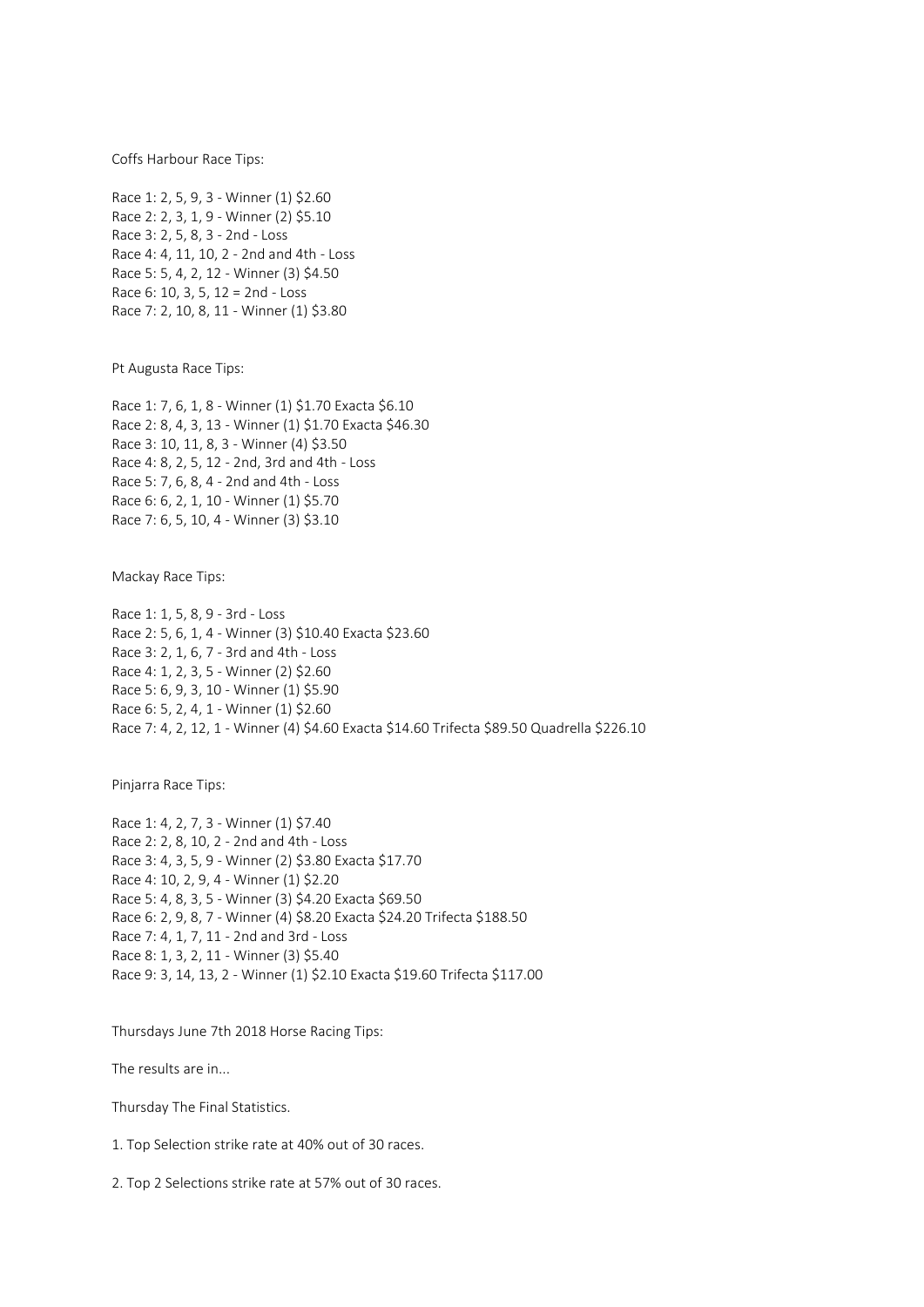+ Total Top 2 Selection winners = 17 out of 30 races.

3. Exacta strike rate at 37% out of 30 races.

+ Total Exacta winners = 11 out of 30 races.

Dividends:

- + Best Top Selection win dividend: \$5.00
- + Best Top 2 Selection win dividend: \$7.00
- + Best tipped Exacta dividend: \$44.30
- + Best tipped Trifecta dividend: \$103.60
- + Best tipped First 4 dividend: \$115.60
- + Best tipped Quadrella dividend: \$219.80

The Day In Summary: So let's have a look at the numbers for this Thursdays racing with 30 races covered. For the Exotics there were 11 Exacta's in total which is a strike rate of 37% with the biggest one paying out at \$44.30 with the best tipped Trifecta paying out at \$103.60 and the best tipped First 4 paid out at \$115.60. For Win Bets the best priced Top Selection winner was at \$5.00 with the strike rate for the Top Selection sitting at 40% with the strike rate for the Top 2 Selections sitting at a respectable 57% of all races run. With Quadrella's the best today was a main one at Dalby and it paid out at \$219.80. And so that wraps up this Thursdays racing.

- The Top 5 Suggested Bets below are the best bets of the day I think are of the best value and they are put there with the absolute clear intention that they will win, but if this happens or not is up to the laws of chance and the elements of luck & fate.

1. Special Suggested Bets Of The Day:

Wellington Race 1 Banker Exacta:

2 / 7, 6, 9

So its 2 for 1st and 7, 6, 9 for 2nd.

Total Cost: \$12 buys a 400% share of the dividend.

2. Where The Money Is: Those runners which stand out as being well supported early.

Nothing to report today.

3. Best Longshot's Of The Day:

Nothing to report today.

4. Best Multi Bet Of The Day: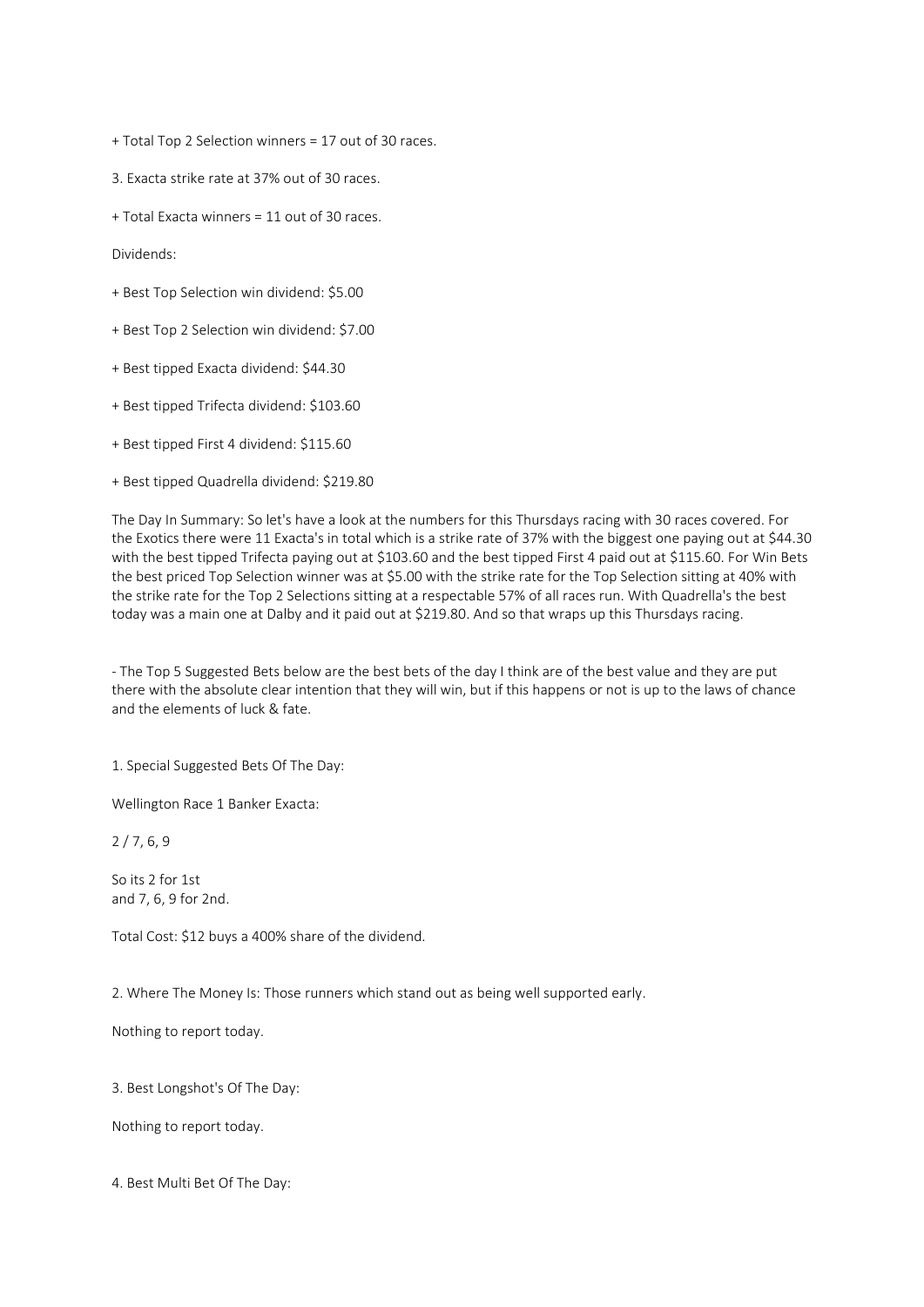All betrs are for the PLACE.

Ballarat Race 2 No 15 | Race 3 No 11 | Race 4 No 7

Suggested Bet: \$10

5. Best Quaddie Of The Day:

Ballarat Quadrella:

Race 5: 9, 2, 8, 10 Race 6: 3, 9, 5, 7 Race 7: 3, 6, 10, 7 Race 8: 3, 9, 6, 10

Total Cost: \$13 buys a 5% share of the dividend.

6. Bryan Guy Tips: Prominent horse trainer who has a great strike rate and these are his best runners today. Bryan regularly publishes his best runners for the day on social media and if he posts I will report them here as they are defiantly worth following as the man has a real talent for training good winners at great prices. If you want Bryan to train a horse for you he can be contacted here on LinkedIn.

Will be posted here if available for today...

Thursdays Predicted Betting Outlook:

Ballarat and the early betting interest is good and punters seem to be flowing towards value and this reflects in today's selections for this meeting so optimistic and hopeful. Wyong and the early money is slow so I would keep a closer eye on the results then normal to see if any betting patterns emerge so hopeful but a little bit cautious at the same time. Dalby and the early money is soft so I would place close attention to the results so I am hopeful as always but I would tread a little carefully. And finally Wellington and the early betting interest is soft but I would not dismiss this meeting at it has potential so I am just hoping that it lives up to it today.

Today's Race Tips:

(\*) Denotes Top Selection should really win.

Wyong Race Tips:

Race 1: 1, 6, 3, 2 - Winner (4) \$7.60 Exacta \$29.60 Trifecta \$43.50 First 4 \$115.60 Race 2: 5, 1, 4, 7 - Winner (2) \$4.30 Exacta \$10.30 Trifecta \$31.70 Race 3: 1, 7, 5, 6 - Winner (1) \$2.80 Exacta \$8.00 Trifecta \$22.90 Race 4: 3, 7, 4, 5 - 2nd, 3rd and 4th - Loss Race 5: 3, 2, 4, 8 - Winner (1) \$1.70 Exacta \$4.90 Trifecta \$16.70 Race 6: 6, 1, 2, 5 - Winner (1) \$2.50 Exacta \$7.20 Trifecta \$25.80 First 4 \$44.20 Race 7: 7, 11, 6, 3 - Winner (3) \$3.00 Race 8: 2, 1, 6, 4 - 2nd and 3rd - Loss

Ballarat Race Tips:

Race 1: 13, 4, 8, 6 - Winner (3) \$4.70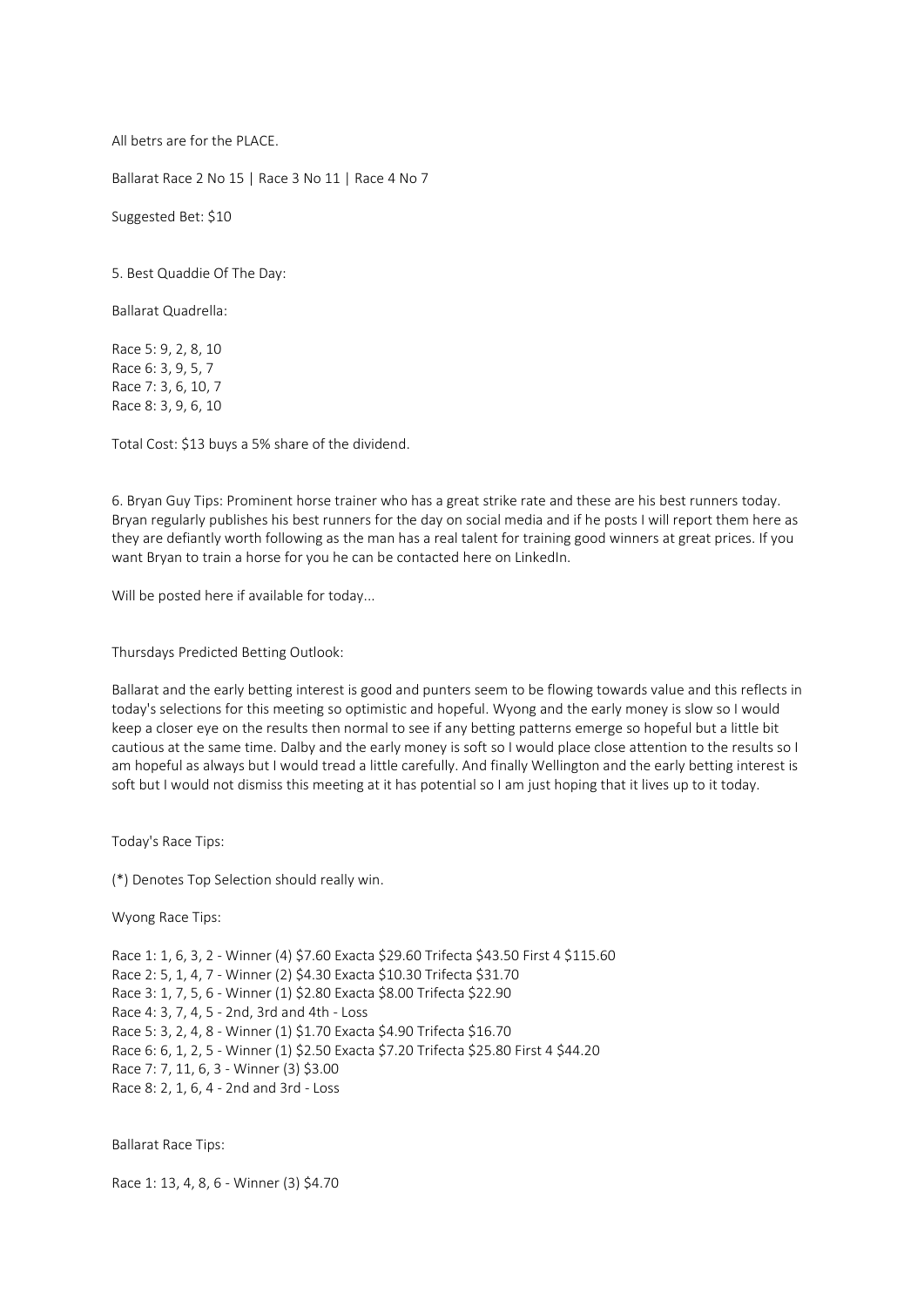Race 2: 20, 15, 2, 7 - 4th - Loss Race 3: 11, 1, 4, 13 - 2nd and 3rd - Loss Race 4: 7, 1, 6, 9 - Winner (3) \$3.60 Exacta \$13.80 Race 5: 9, 2, 8, 10 - Winner (1) \$2.80 Race 6: 3, 9, 5, 7 - Winner (1) \$2.20 Exacta \$6.80 Race 7: 3, 6, 10, 7 - 2nd - Loss Race 8: 3, 9, 6, 10 - Winner (2) \$3.70 Exacta \$44.30 Trifecta \$103.60

Dalby Race Tips:

Race 1: 2, 4, 8, 5 - Winner (1) \$4.00 Exacta \$11.10 Trifecta \$40.10 Race 2: 3, 8, 6, 1 - Winner (1) \$2.50 Race 3: 7, 2, 4, 8 - 2nd and 4th - Loss Race 4: 2, 8, 6, 4 - Winner (3) \$3.30 Race 5: 6, 3, 2, 1 - Winner (1) \$4.20 Race 6: 5, 6, 3, 1 - Winner (1) \$5.00 Race 7: 1, 3, 5, 4 - Winner (1) \$3.50 Exacta \$14.30 Quadrella \$219.80

Wellington Race Tips:

Race 1: 2, 7, 6, 9 - Winner (1) \$1.60 Race 2: 3, 1, 4, 8 - Winner (2) \$3.20 Exacta \$5.70 Race 3: 1, 6, 2, 5 - 2nd and 3rd - Loss Race 4: 4, 8, 3, 1 - Winner (1) \$2.80 Race 5: 8, 10, 3, 7 - Winner (2) \$2.80 Race 6: 10, 11, 3, 4 - Winner (2) \$7.00 Race 7: 13, 4, 6, 7 - 2nd and 4th - Loss

Thursdays May 31st 2018 Horse Racing Tips:

The results are in...

Thursday The Final Statistics.

- 1. Top Selection strike rate at 38% out of 32 races.
- 2. Top 2 Selections strike rate at 63% out of 32 races.
- + Total Top 2 Selection winners = 20 out of 32 races.
- 3. Exacta strike rate at 53% out of 32 races.
- + Total Exacta winners = 17 out of 32 races.

Dividends:

- + Best Top Selection win dividend: \$7.40
- + Best Top 2 Selection win dividend: \$9.80
- + Best tipped Exacta dividend: \$70.10
- + Best tipped Trifecta dividend: \$479.20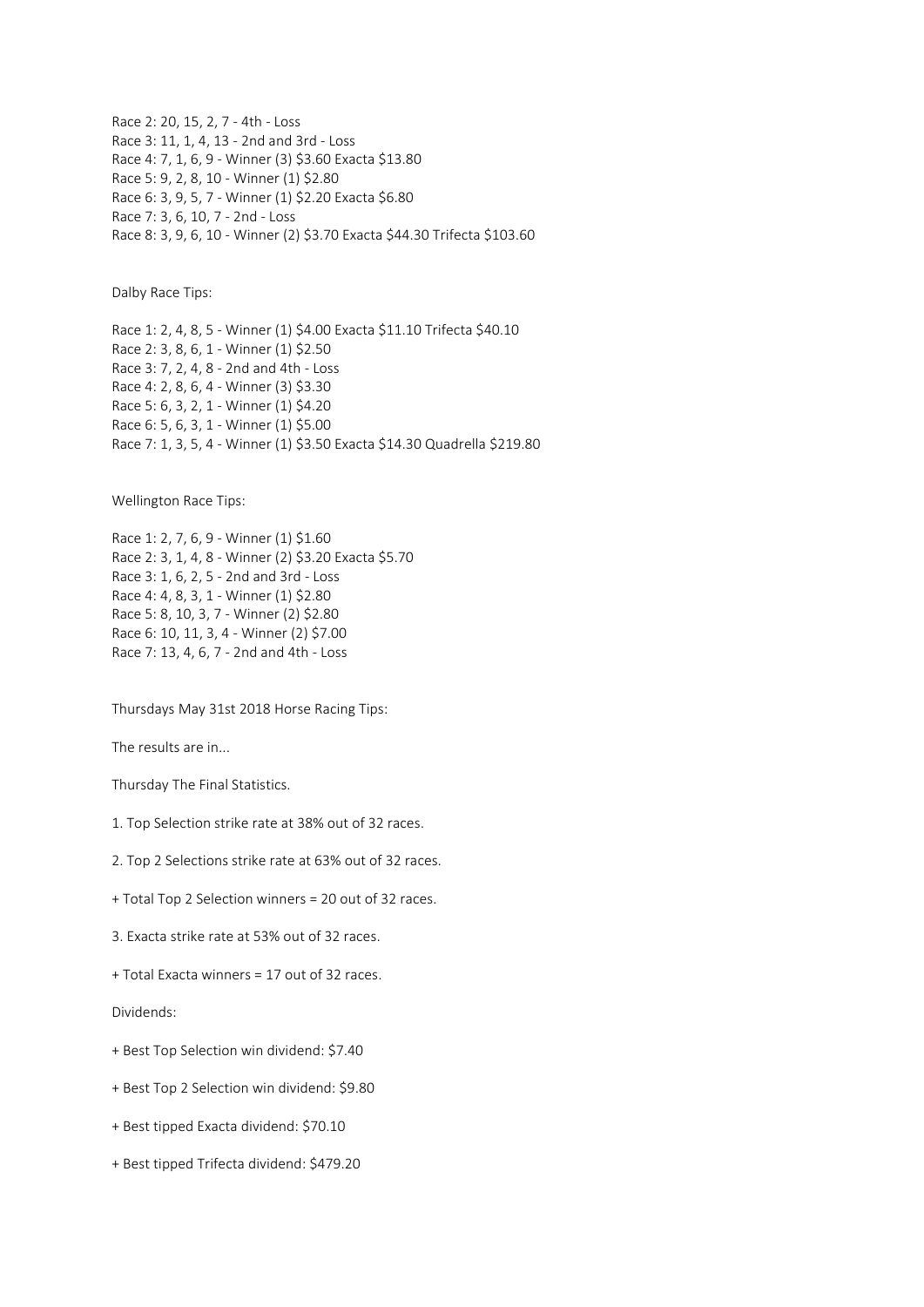- + Best tipped First 4 dividend: \$280.40
- + Best tipped Quadrella dividend: \$2843.80

The Day In Summary: So let's have a look at the numbers for this Thursdays racing with 32 races covered. For the Exotics there were 17 Exacta's in total which is a strike rate of 53% with the biggest one paying out at \$70.10 with the best tipped Trifecta paying out at \$479.20 and the best tipped First 4 paid out at \$280.40. For Win Bets the best priced Top Selection winner was at \$7.40 with the strike rate for the Top Selection sitting at 38% with the strike rate for the Top 2 Selections sitting at a respectable 63% of all races run. With Quadrella's the best today was an early one at Townsville and it paid out at \$2843.80. And so that wraps up this Thursdays racing.

- The Top 5 Suggested Bets below are the best bets of the day I think are of the best value and they are put there with the absolute clear intention that they will win, but if this happens or not is up to the laws of chance and the elements of luck & fate.

1. Special Suggested Bets Of The Day:

Pakenham Race 2 Banker Exacta:

4 / 5, 7, 6

So its 4 for 1st and 5, 7, 6 for 2nd.

Total Cost: \$12 buys a 400% share of the dividend.

2. Where The Money Is: Those runners which stand out as being well supported early.

Nothing to report today.

3. Best Longshot's Of The Day:

Nothing to report today.

4. Best Multi Bet Of The Day:

All bets are for the PLACE.

Pakenham Race 5 No 5 | Race 6 No 7 | Race 7 No 10

Suggested Bet: \$10

5. Best Quaddie Of The Day:

Pakenham Quadrella:

Race 6: 7, 3, 2, 1 Race 7: 10, 3, 4, 2 Race 8: 9, 6, 4, 10 Race 9: 4, 3, 11, 1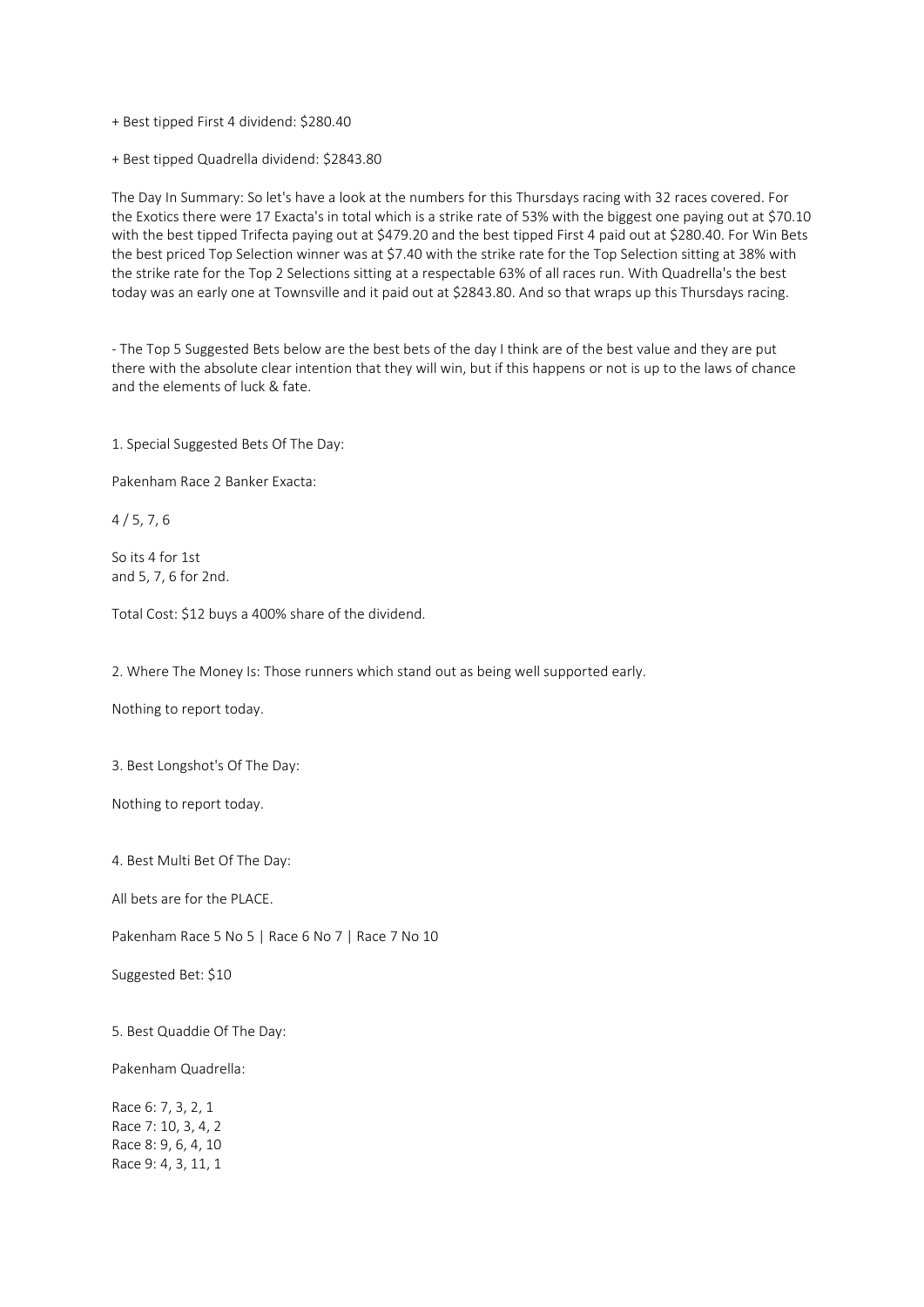Total Cost: \$13 buys a 5% share of the dividend.

6. Bryan Guy Tips: Prominent horse trainer who has a great strike rate and these are his best runners today. Bryan regularly publishes his best runners for the day on social media and if he posts I will report them here as they are defiantly worth following as the man has a real talent for training good winners at great prices. If you want Bryan to train a horse for you he can be contacted here on LinkedIn.

Will be posted here if they are available for today...

Thursdays Predicted Betting Outlook:

Gosford and in the 1st 4 races the early betting money is low but even so I don't think these races will see many upsets with the main hopes I predict to prove successful and with Gosford races 5 onward's the early money is again just OK but on the upside I again don't envisage any long priced winners as this meeting really should be overall a short priced runners day. Pakenham and the early money is OK and punters seem to be pointing towards some value today and time would tell so I would watch the results for any betting patterns which may occur then go forward from there so optimistic but a little cautious at the same time. Townsville and the early betting interest is not strong and I am not that confident today so I would use needed caution if touching this meeting just to be on the safe side. And finally Northam and the early money is low but there really are a lot of favored runners which should be winning so there is an upside to this meeting.

Today's Race Tips:

(\*) Denotes Top Selection should really win.

Gosford Race Tips:

Race 1: 5, 3, 8, 7 - Winner (4) \$4.90 Exacta \$10.20 Trifecta \$25.60 Race 2: 1, 3, 2, 4 - Winner (3) \$5.10 Exacta \$14.80 Trifecta \$34.00 Race 3: 2, 1, 5, 4 - Winner (1) \$3.00 Race 4: 5, 2, 4, 6 - Winner (1) \$1.40 Exacta \$5.80 Trifecta \$28.70 First 4 \$67.20 Early Quadrella \$275.10 Race 5: 3, 2, 5, 9 - Winner (2) \$2.90 Exacta \$7.10 Trifecta \$18.80 First 4 \$49.60 Race 6: 2, 6, 4, 3 - Winner (4) \$1.90 Race 7: 1, 3, 6, 4 - Winner (1) \$1.80 Exacta \$8.90 Trifecta \$18.30 Race 8: 5, 2, 3, 8 - Winner (2) \$3.10 Exacta \$5.00 Quadrella \$39.70

Pakenham Race Tips:

Race 1: 2, 7, 8, 3 - Winner (3) \$4.70 Race 2: 4, 5, 7, 6 - 3rd and 4th - Loss Race 3: 1, 5, 11, 7 - Winner (4) \$5.00 Exacta \$13.90 Race 4: 4, 8, 11, 10 - Winner (1) \$2.70 Exacta \$11.30 Trifecta \$35.40 Race 5: 5, 3, 4, 10 - Winner (2) \$2.50 Exacta \$7.50 Race 6: 7, 3, 2, 1 - 3rd - Loss Race 7: 10, 3, 4, 2 - Winner (2) \$4.00 Race 8: 9, 6, 4, 10 - 2nd and 3rd - Loss Race 9: 4, 3, 11, 1 - Winner (2) \$3.60 Exacta \$22.40

Townsville Race Tips:

Race 1: 4, 7, 1, 6 - Winner (2) \$9.80 Exacta \$16.60 Trifecta \$131.10 First 4 \$280.40 Race 2: 4, 7, 6, 1 - Winner (1) \$5.40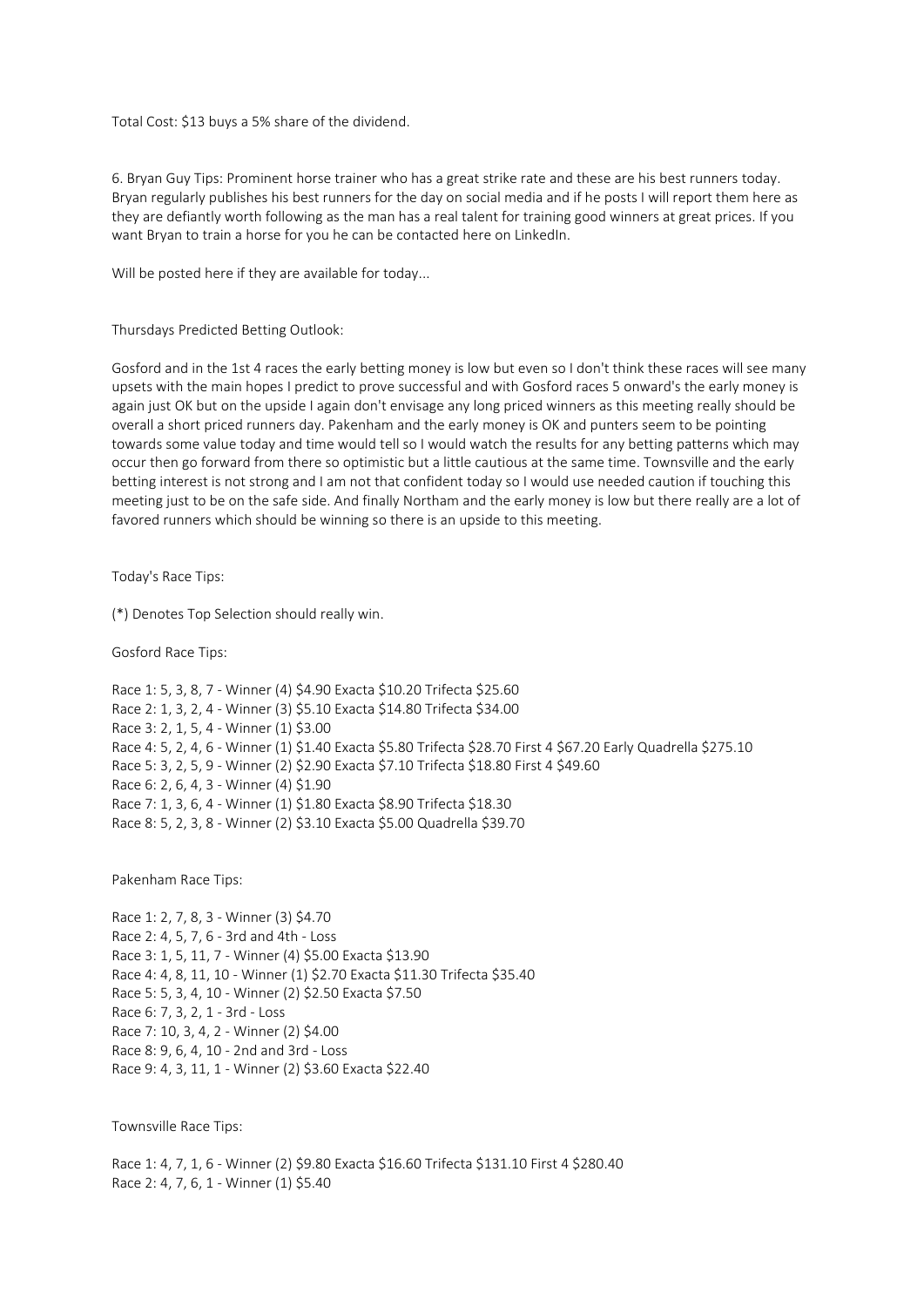Race 3: 6, 3, 1, 4 - Winner (1) \$7.40 Race 4: 5, 6, 7, 3 - Winner (2) \$3.20 Exacta \$18.80 Early Quadrella \$2843.80 Race 5: 5, 7, 3, 6 - Winner (1) \$5.80 Exacta \$70.00 Race 6: 6, 8, 4, 5 - Winner (2) \$5.00 Race 7: 5, 10, 4, 12 - Winner (3) \$5.00 Exacta \$34.30 Quadrella \$1130.40

Northam Race Tips:

Race 1: 4, 5, 8, 2 - Winner (1) \$1.60 Race 2: 1, 5, 10, 2 - Winner (4) \$9.00 Race 3: 10, 9, 7, 5 - Winner (4) \$9.90 Exacta \$70.10 Trifecta \$479.20 Race 4: 11, 2, 3, 6 - Winner (1) \$2.80 Exacta \$12.20 Trifecta \$71.70 Early Quadrella \$346.60 Race 5: 8, 4, 9, 1 - 3rd - Loss Race 6: 2, 5, 6, 7 - Winner (1) \$2.30 Race 7: 2, 11, 9, 10 - Winner (1) \$2.90 Exacta \$22.30 Trifecta \$79.90 Race 8: 9, 1, 11, 12 - Winner (1) \$2.20

## Thursdays May 24th 2018 Horse Racing Tips:

The results are in...

Thursday The Final Statistics.

- 1. Top Selection strike rate at 36% out of 33 races.
- 2. Top 2 Selections strike rate at 52% out of 33 races.
- + Total Top 2 Selection winners = 17 out of 33 races.
- 3. Exacta strike rate at 42% out of 33 races.
- + Total Exacta winners = 14 out of 33 races.

Dividends:

- + Best Top Selection win dividend: \$8.90
- + Best Top 2 Selection win dividend: \$10.10
- + Best tipped Exacta dividend: \$83.00
- + Best tipped Trifecta dividend: \$91.10
- + Best tipped First 4 dividend: \$108.80
- + Best tipped Quadrella dividend: \$2569.30

The Day In Summary: So let's have a look at the numbers for this Thursdays racing with 33 races covered. For the Exotics there were 14 Exacta's in total which is a strike rate of 42% with the biggest one paying out at \$83.00 with the best tipped Trifecta paying out at \$91.10 and the best tipped First 4 paid out at \$108.80. For Win Bets the best priced Top Selection winner was at \$8.90 with the strike rate for the Top Selection sitting at 36% with the strike rate for the Top 2 Selections sitting at a respectable 52% of all races run. With Quadrella's the best today was a main one at Townsville and it paid out at \$2569.30. And so that wraps up this Thursdays racing.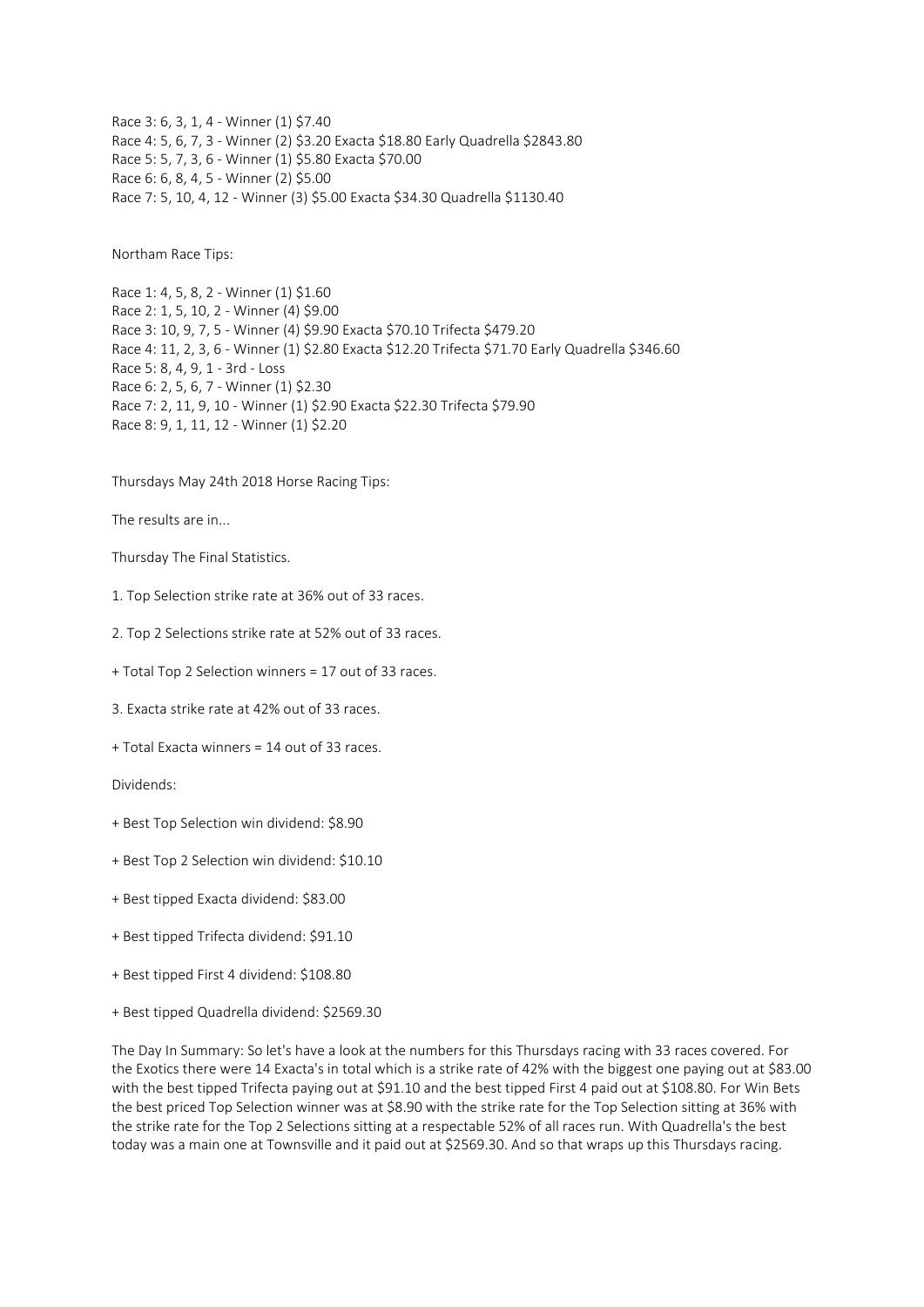- The Top 5 Suggested Bets below are the best bets of the day I think are of the best value and they are put there with the absolute clear intention that they will win, but if this happens or not is up to the laws of chance and the elements of luck & fate.

1. Special Suggested Bets Of The Day:

Pakenham Race 1 Multi Exacta:

4, 5 / 4, 5, 9, 7

So its 4 and 5 for 1st and 4, 5, 9, 7 for 2nd.

Total Cost: \$12 buys a 200% share of the dividend.

2. Where The Money Is: Those runners which stand out as being well supported early.

Hawkesbury Race 8 No 5 Kiarra Rose at \$6.00 and there is enough early support for this one to bring it under a little notice.

Final Result - Finished 1st

3. Best Longshot's Of The Day:

Nothing to report today.

4. Best Multi Bet Of The Day:

All bets are for the PLACE.

Hawkesbury Race 3 No 3 | Race 4 No 4 | Race 5 No 2

Suggested Bet: \$10

5. Best Quaddie Of The Day:

Moe Quadrella:

Race 7: 6, 11, 12, 4 Race 8: 12, 8, 3, 5 Race 9: 12, 3, 4, 11 Race 10: 14, 8, 9, 4

Total Cost: \$13 buys a 5% share of the dividend.

Thursdays Predicted Betting Outlook:

Moe and Hawkesbury and the early money is OK and hopeful of the best but watch the results today to see if any betting patterns occur but overall I am optimistic and both meetings hold promise. Townsville and the early money is OK but is another meeting I would recommend for tracking the results I am hopeful for the best but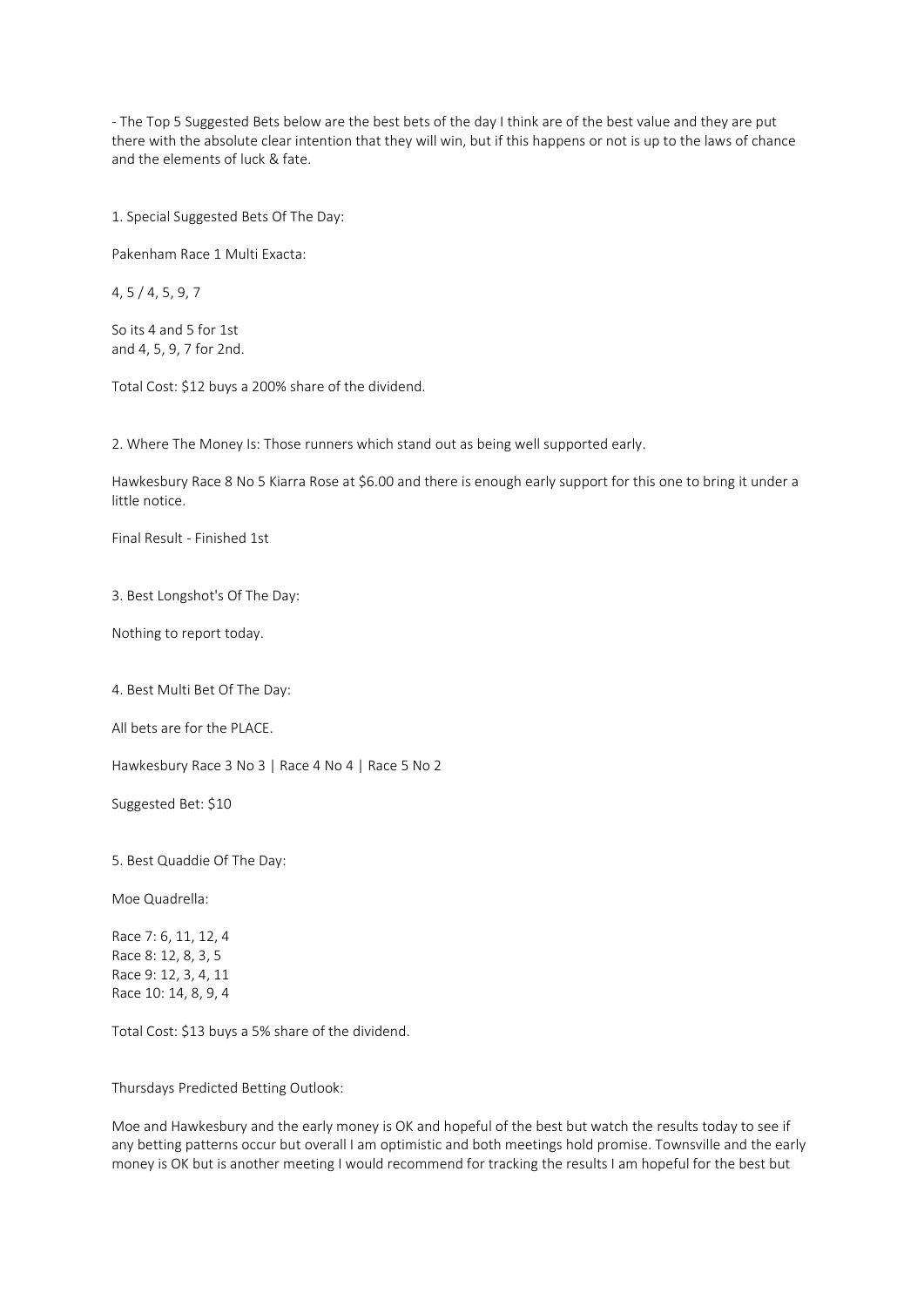treading a little cautiously is always good advice for a Thursday. And finally Pakenham and the early money is just OK and hopeful of a great night but watch the results carefully for any patterns and go forward from there.

Today's Race Tips:

(\*) Denotes Top Selection should really win.

Moe Race Tips:

Race 1: 1, 9, 8, 12 - Winner (1) \$2.50 Exacta \$9.10 Race 2: 1, 7, 3, 13 - Winner (1) \$1.70 Race 3: 14, 13, 7, 6 - Winner (1) \$11.60 Race 4: 4, 5, 7, 10 - 4th - Loss Race 5: 1, 9, 8, 11 - Winner (4) \$3.80 Race 6: 5, 4, 1, 7 - Winner (3) \$8.10 Exacta \$83.00 Race 7: 6, 11, 12, 4 - Winner (1) \$2.50 Race 8: 12, 8, 3, 5 - Winner (3) \$3.10 Exacta \$16.60 Trifecta \$91.10 Race 9: 12, 3, 4, 11 - Winner (2) \$4.80 Race 10: 14, 8, 9, 4 - 3rd - Loss

Hawkesbury Race Tips:

Race 1: 2, 4, 3, 1 - Winner (1) \$2.50 Exacta \$7.80 Trifecta \$10.90 First 4 \$19.40 Race 2: 1, 6, 5, 4 - 2nd, 3rd and 4th - Loss Race 3: 3, 1, 4, 2 - Winner (1) \$3.10 Exacta \$7.30 Race 4: 10, 4, 13, 8 - 2nd - Loss Race 5: 3, 2, 4, 6 - Winner (1) \$2.50 Race 6: 2, 6, 1, 3 - 2nd, 3rd and 4th - Loss Race 7: 4, 5, 2, 7 - Winner (1) \$1.60 Exacta \$4.60 Trifecta \$20.30 Race 8: 5, 8, 3, 1 - Winner (1) \$8.90

Townsville Race Tips:

Race 1: 5, 6, 4, 2 - Winner (2) \$2.70 Race 2: 8, 5, 7, 9 - Winner (1) \$2.80 Exacta \$23.20 Race 3: 1, 5, 11, 8 - Winner (2) \$2.80 Race 4: 4, 10, 1, 5 - Winner (4) \$8.70 Exacta \$41.40 Early Quadrella \$532.20 Race 5: 8, 4, 2, 1 - Winner (2) \$8.80 Exacta \$27.70 Race 6: 1, 7, 9, 5 - Winner (1) \$3.80 Exacta \$9.90 Race 7: 6, 3, 4, 9 - Winner (2) \$10.10 Exacta \$40.50 Quadrella \$2569.30

Pakenham Race Tips:

Race 1: 4, 5, 9, 7 - 2nd and 4th - Loss Race 2: 6, 9, 4, 3 - Winner (1) \$1.40 Exacta \$4.80 Trifecta \$11.80 Race 3: 3, 7, 1, 10 - 2nd - Loss Race 4: 4, 5, 2, 1 - Winner (3) \$2.80 Exacta \$11.30 Trifecta \$40.20 Race 5: 4, 5, 3, 2 - Winner (3) \$3.90 Exacta \$18.00 Trifecta \$63.60 First 4 \$108.80 Race 6: 6, 4, 3, 1 - Winner (4) \$13.70 Race 7: 8, 9, 4, 5 - 2nd and 3rd - Loss Race 8: 10, 5, 3, 2 - Winner (4) \$8.60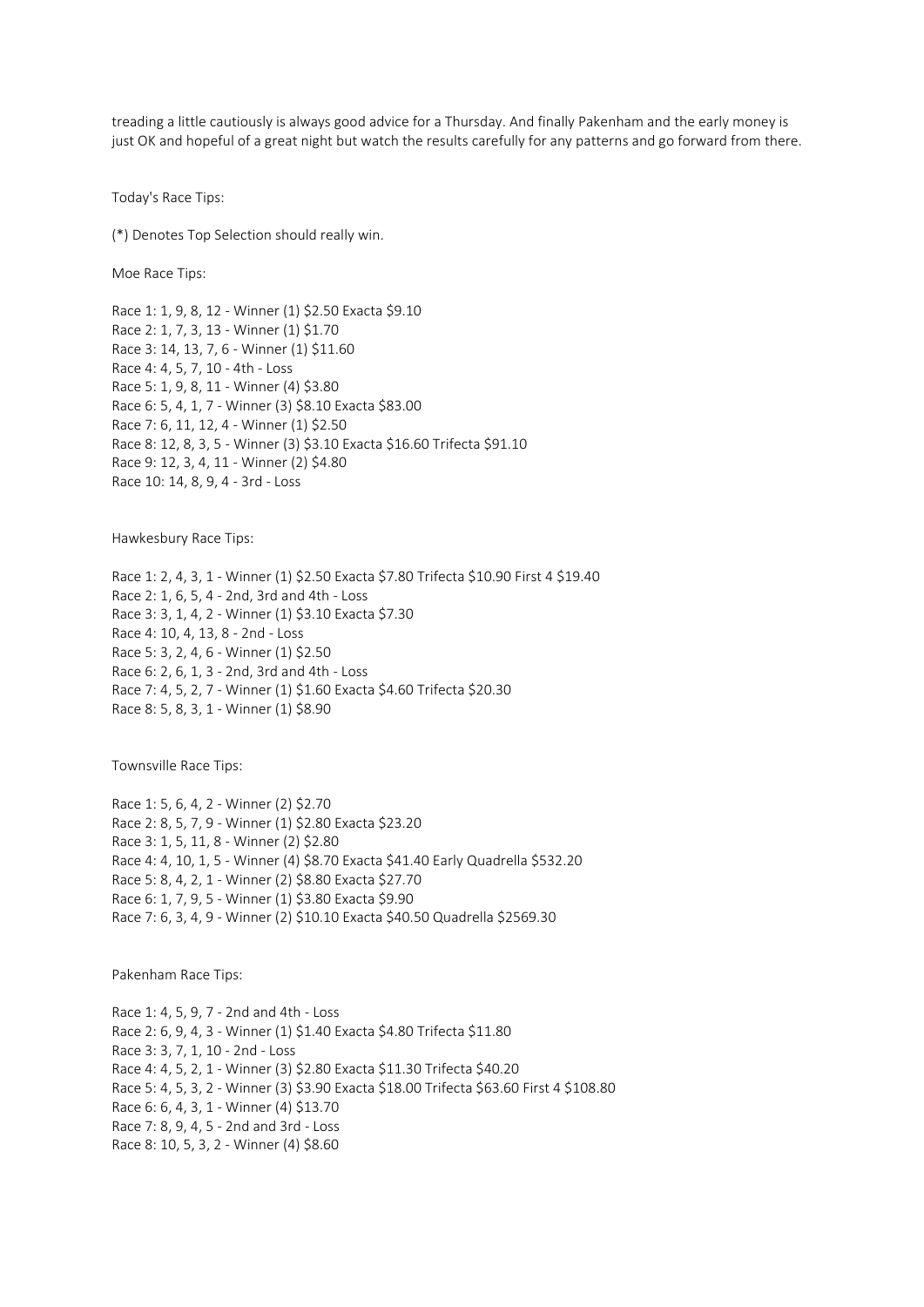Thursdays May 17th 2018 Horse Racing Tips:

The results are in...

Thursday The Final Statistics.

- 1. Top Selection strike rate at 28% out of 39 races.
- 2. Top 2 Selections strike rate at 54% out of 39 races.
- + Total Top 2 Selection winners = 21 out of 39 races.

3. Exacta strike rate at 62% out of 39 races.

+ Total Exacta winners = 24 out of 39 races.

Dividends:

- + Best Top Selection win dividend: \$6.40
- + Best Top 2 Selection win dividend: \$8.70
- + Best tipped Exacta dividend: \$45.80
- + Best tipped Trifecta dividend: \$338.60
- + Best tipped First 4 dividend: \$1020.80
- + Best tipped Quadrella dividend: \$896.40

The Day In Summary: So let's have a look at the numbers for this Thursdays racing with 39 races covered. For the Exotics there were 24 Exacta's in total which is a strike rate of 62% with the biggest one paying out at \$45.80 with the best tipped Trifecta paying out at \$338.60 and the best tipped First 4 paid out at \$1020.80. For Win Bets the best priced Top Selection winner was at \$6.40 with the strike rate for the Top Selection sitting at 28% with the strike rate for the Top 2 Selections sitting at a respectable 54% of all races run. With Quadrella's the best today was an early one at Kembla Grange and it paid out at \$896.40. And so that wraps up this Thursdays racing.

- The Top 5 Suggested Bets below are the best bets of the day I think are of the best value and they are put there with the absolute clear intention that they will win, but if this happens or not is up to the laws of chance and the elements of luck & fate.

1. Special Suggested Bets Of The Day:

Kilmore Race 4 Banker Exacta:

2 / 7, 6, 5

So its 2 for 1st and 7, 6, 5 for 2nd.

Total Cost: \$12 buys a 400% share of the dividend.

Final Result - A winner and paid out at \$78.80 for 400%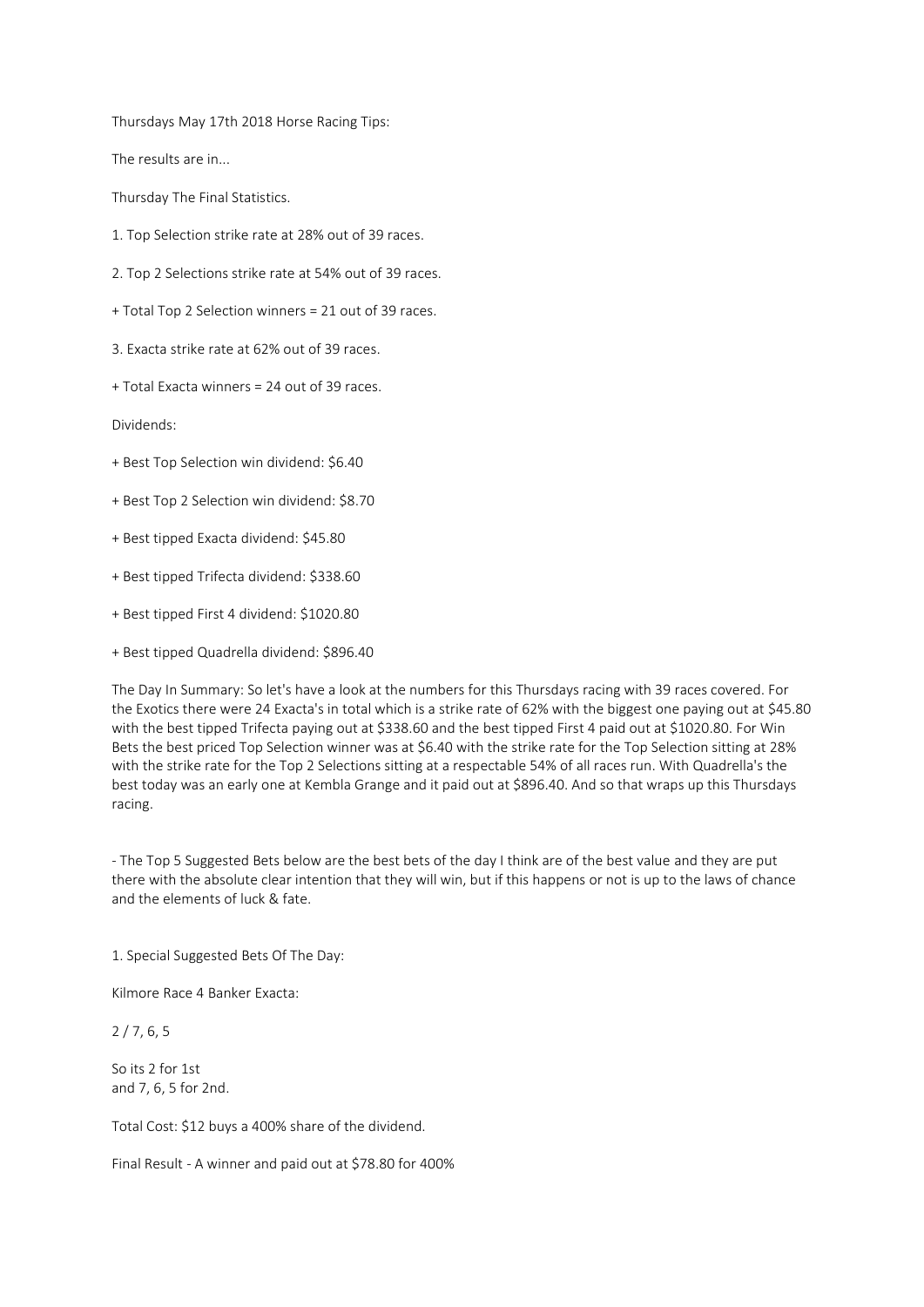2. Where The Money Is: Those runners which stand out as being well supported early.

Nothing to report today.

3. Best Longshot's Of The Day:

Nothing to report today.

4. Best Multi Bet Of The Day:

Nothing to report today.

5. Best Quaddie Of The Day:

Kembla Grange Quadrella:

Race 5: 2, 6, 12, 5 Race 6: 4, 12, 2, 7 Race 7: 3, 6, 5, 9 Race 8: 7, 8, 2, 11

Total Cost: \$13 buys a 5% share of the dividend.

Thursdays Predicted Betting Outlook:

Kembla Grange and the early money is OK a bit soft early but gets stronger as the day progresses and I don't feel that too much will go wildly astray today so quite keen but as always watch the results to see if any betting patterns emerge. Kilmore and the early betting suggests that anything could quite possibly happen today so once again watch the results but as always I am hopefully confident that some good things will happen. Cairns and the early money is really light so not overly keen at all but stranger things have happened when I least expect them so watch the results. Northam and the early money is light so take on trust using some caution. Pakenham and the early money is quite good and I am quite keen on tonight's meeting so hopeful for the best.

Today's Race Tips:

Kembla Grange Race Tips:

Race 1: 1, 2, 6, 5 - Winner (3) \$2.80 Exacta \$7.20 Race 2: 3, 6, 4, 1 - Winner (3) \$3.80 Exacta \$17.50 Trifecta \$26.50 First 4 \$34.00 Race 3: 1, 10, 5, 8 - Winner (4) \$22.60 Race 4: 3, 8, 2, 6 - Winner (1) \$2.20 Exacta \$15.20 Trifecta \$71.50 First 4 \$218.40 Early Quadrella \$896.40 Race 5: 2, 6, 12, 5 - Winner (2) \$3.60 Exacta \$17.90 Trifecta \$35.80 Race 6: 4, 12, 2, 7 - Winner (1) \$4.10 Race 7: 3, 6, 5, 9 - 3rd and 4th - Loss Race 8: 7, 8, 2, 11 - Winner (4) \$4.10 Exacta \$13.60

Kilmore Race Tips:

Race 1: 6, 2, 3, 8 - 3rd - Loss Race 2: 4, 12, 8, 10 - Winner (2) \$3.20 Exacta \$7.10 Trifecta \$23.50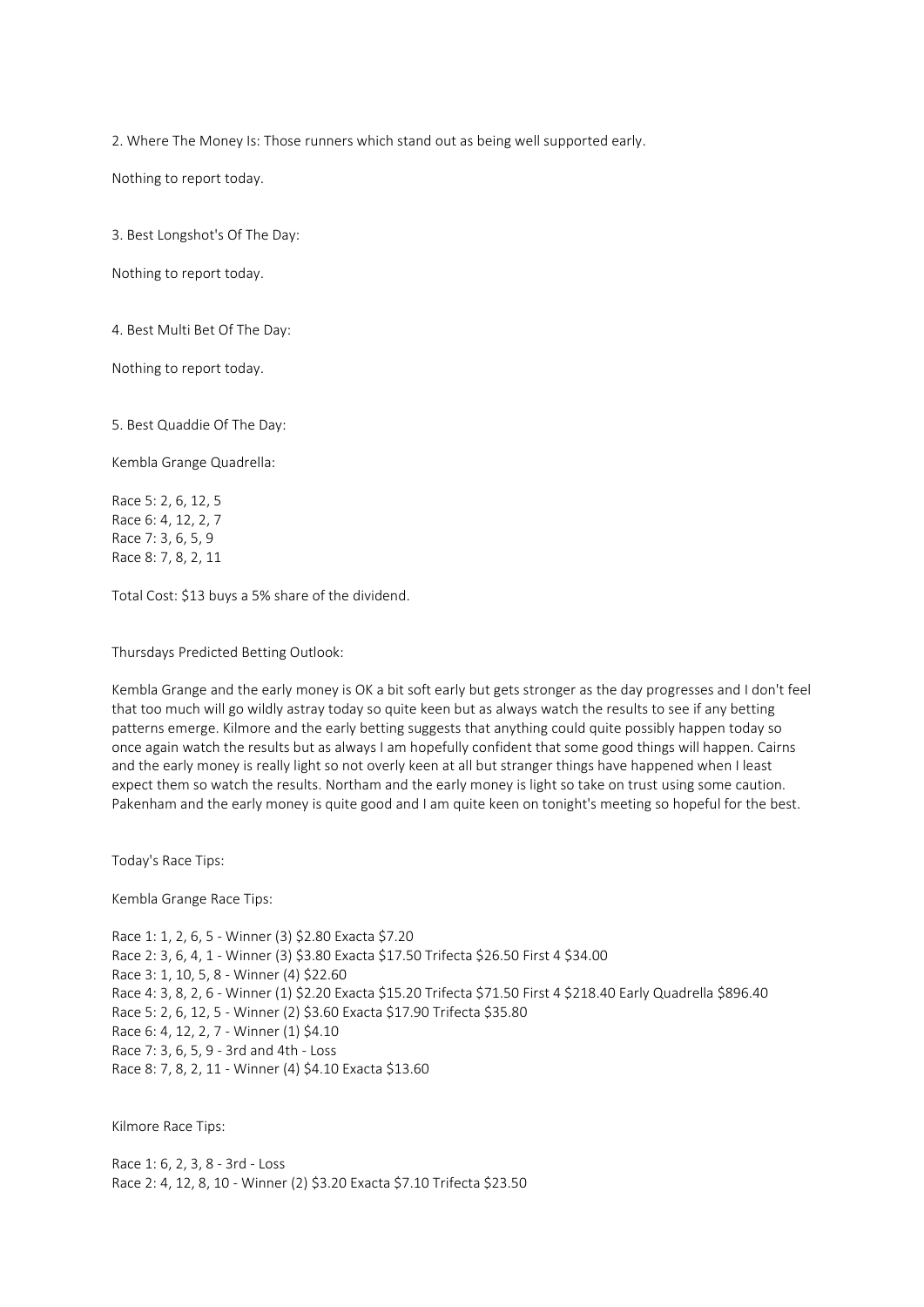Race 3: 6, 11, 5, 7 - Winner (2) \$4.60 Exacta \$16.50 Race 4: 2, 7, 6, 5 - Winner (1) \$2.30 Exacta \$19.70 Race 5: 4, 8, 3, 6 - Winner (2) \$7.10 Exacta \$24.80 Early Quadrella \$274.90 Race 6: 8, 4, 3, 10 - 3rd and 4th - Loss Race 7: 1, 13, 9, 11 - Winner (4) \$8.20 Exacta \$33.20 Trifecta \$338.60 Race 8: 3, 2, 11, 12 - Winner (1) \$3.50 Exacta \$14.60 Trifecta \$74.30 First 4 \$248.80 Race 9: 6, 1, 2, 4 - Winner (3) \$3.60 Exacta \$19.30

Cairns Race Tips:

Race 1: 2, 3, 4, 1 - Winner (2) \$2.60 Exacta \$7.40 Trifecta \$12.90 First 4 \$20.60 Race 2: 4, 3, 9, 2 - Winner (1) \$2.60 Exacta \$7.00 Race 3: 1, 6, 7, 5 - Winner (2) \$8.70 Exacta \$45.80 Trifecta \$145.80 Race 4: 2, 1, 8, 9 - 2nd and 3rd - Loss Race 5: 7, 8, 4, 1 - 3rd and 4th - Loss Race 6: 1, 5, 7, 6 - Winner (4) \$4.90 Race 7: 3, 11, 4, 7 - Winner (1) \$3.90

Northam Race Tips:

Race 1: 10, 7, 9, 5 - Winner (1) \$1.60 Exacta \$8.90 Trifecta \$55.90 Race 2: 4, 5, 2, 9 - 2nd and 3rd - Loss Race 3: 9, 4, 5, 10 - Winner (2) \$4.60 Exacta \$34.70 Trifecta \$54.90 First 4 \$1020.80 Race 4: 8, 7, 6, 3 - Winner (3) \$6.60 Race 5: 5, 1, 3, 7 - Winner (1) \$6.40 Exacta \$30.10 Trifecta \$169.20 First 4 \$410.00 Race 6: 3, 4, 2, 7 - Winner (1) \$3.50 Exacta \$14.50 Race 7: 9, 1, 7, 13 - Winner (2) \$3.10 Exacta \$13.20 Trifecta \$55.80 Quadrella \$733.60

Pakenham Race Tips:

Race 1: 1, 4, 7, 2 - Winner (4) \$3.40 Exacta \$8.40 Trifecta \$16.20 Race 2: 8, 3, 2, 6 - Winner (1) \$2.40 Race 3: 6, 13, 4, 2 - Winner (4) \$4.80 Exacta \$10.90 Trifecta \$37.50 Race 4: 4, 1, 2, 9 - Winner (1) \$2.80 Exacta \$11.60 Trifecta \$70.00 Early Quadrella \$164.90 Race 5: 4, 2, 1, 6 - 2nd and 4th - Loss Race 6: 3, 10, 5, 12 - Winner (2) \$5.40 Exacta \$24.80 Trifecta \$197.40 Race 7: 5, 7, 6, 10 - 2nd, 3rd and 4th - Loss Race 8: 6, 1, 9, 5 - Winner (2) \$4.80

Thursdays May 10th 2018 Horse Racing Tips:

The results are in...

Thursday The Final Statistics.

1. Top Selection strike rate at 26% out of 38 races.

- 2. Top 2 Selections strike rate at 53% out of 38 races.
- + Total Top 2 Selection winners = 20 out of 38 races.
- 3. Exacta strike rate at 39% out of 38 races.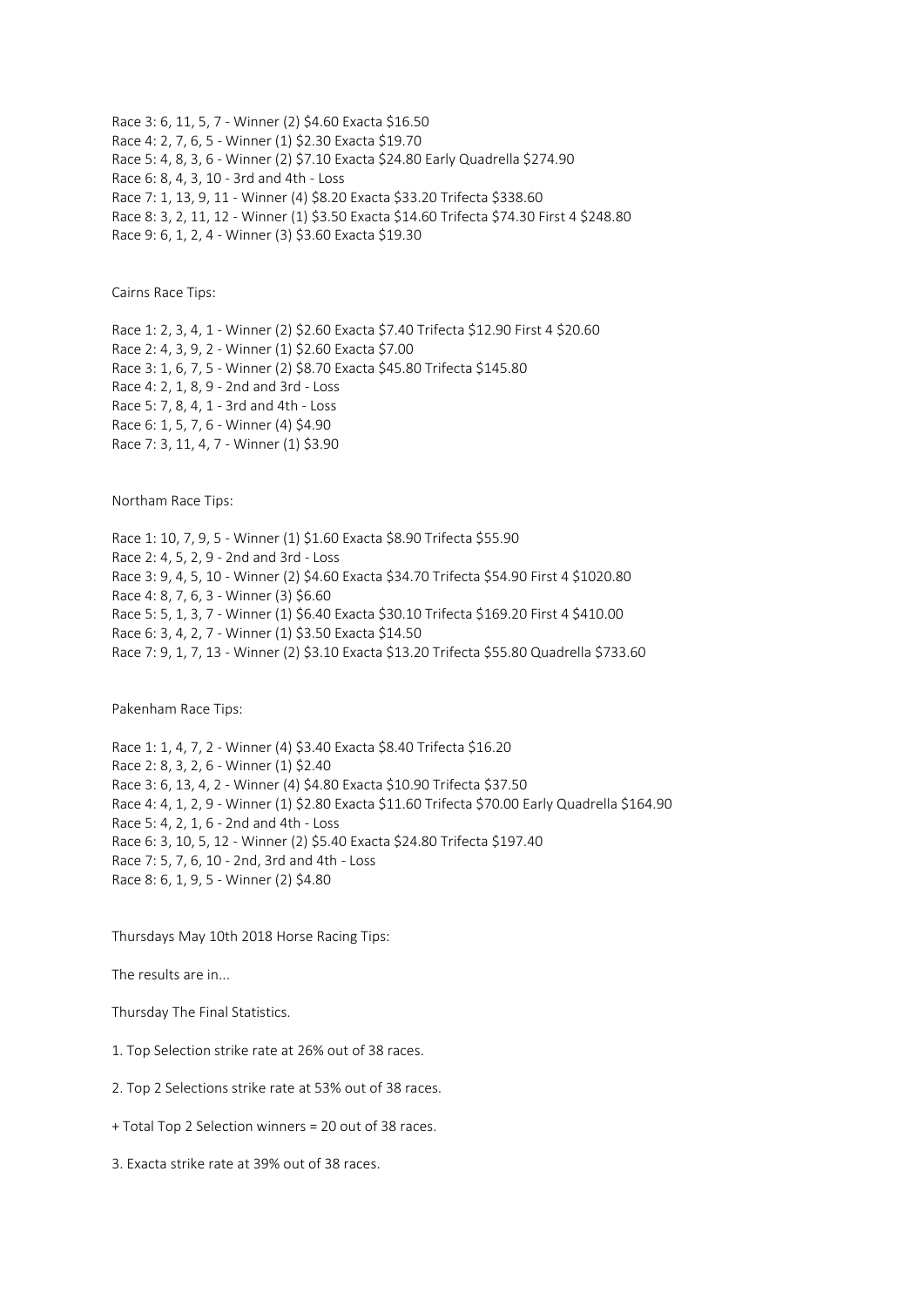+ Total Exacta winners = 14 out of 38 races.

Dividends:

- + Best Top Selection win dividend: \$4.70
- + Best Top 2 Selection win dividend: \$13.90
- + Best tipped Exacta dividend: \$106.10
- + Best tipped Trifecta dividend: \$118.60
- + Best tipped First 4 dividend: \$235.20
- + Best tipped Quadrella dividend: \$915.80

The Day In Summary: So let's have a look at the numbers for this Thursdays racing with 38 races covered. For the Exotics there were 14 Exacta's in total which is a strike rate of 39% with the biggest one paying out at \$106.10 with the best tipped Trifecta paying out at \$118.60 and the best tipped First 4 paid out at \$235.20. For Win Bets the best priced Top Selection winner was at \$4.70 with the strike rate for the Top Selection sitting at 26% with the strike rate for the Top 2 Selections sitting at a respectable 53% of all races run. With Quadrella's the best today was an early one at Townsville and it paid out at \$915.80. And so that wraps up this Thursdays racing.

- The Top 5 Suggested Bets below are the best bets of the day I think are of the best value and they are put there with the absolute clear intention that they will win, but if this happens or not is up to the laws of chance and the elements of luck & fate.

1. Special Suggested Bets Of The Day:

Pakenham Race 4 Multi Exacta:

7, 10 / 7, 10, 4, 11

So its 7 and 10 for 1st and 7, 10, 4, 11 for 2nd.

Total Cost: \$12 buys a 200% share of the dividend.

Final Result - A winner and paid out at \$112.20 for 200%

2. Where The Money Is: Those runners which stand out as being well supported early.

Townsville Race 3 No 12 Hidden Speed at \$10.00 and there is good support for this one early and is appearing 2nd up from a spell so something may be expected fresh today.

3. Best Longshot's Of The Day:

Pakenham Race 3 No 7 Sterling Acheeva at \$7.00 and this is the roughest I can find today and it has been well supported in early betting and is having only its 2nd career start so may surprise hopefully.

4. Best Multi Bet Of The Day: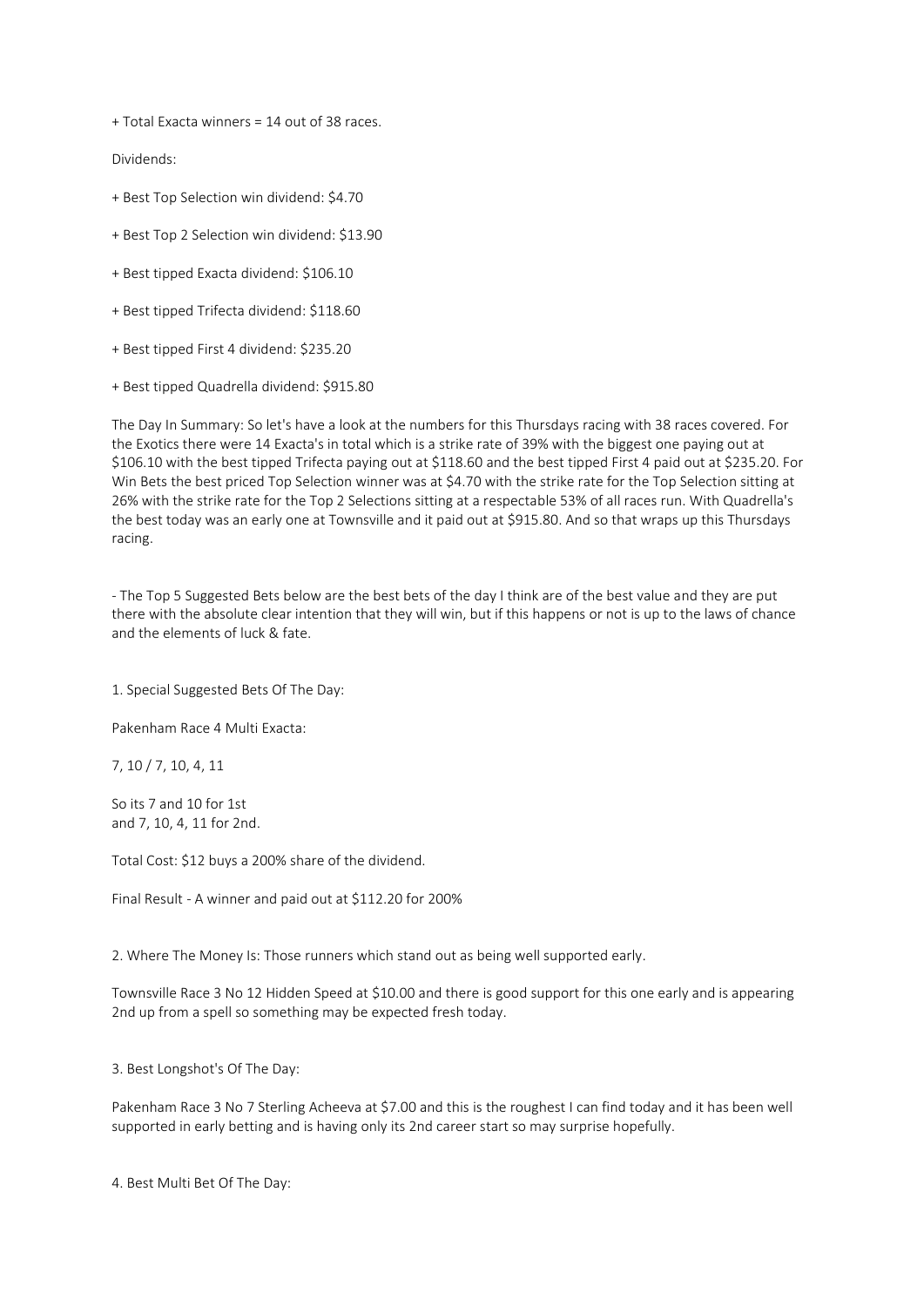All bets are for the PLACE.

Townsville Race 4 No 3 | Race 5 No 8 | Race 6 No 1

Suggested Bet: \$10

5. Best Quaddie Of The Day:

Echuca Quadrella:

Race 5: 5, 6, 3, 8 Race 6: 8, 5, 3, 2 Race 7: 4, 1, 7, 5 Race 8: 12, 11, 7, 3

Total Cost: \$13 buys a 5% share of the dividend.

Thursdays Predicted Betting Outlook:

Hawkesbury and the early money for the 1st 4 races is low so take on trust and watch the results carefully see see if any betting patterns occur but as always I am optimistic and hopeful of the best but use a certain degree of caution, with Hawkesbury races 5 onward's the early money is good and I am quite optimistic about the selections for these races with a certain emphasis towards the top selections. Echuca and the early betting money for the 1st 4 races is good and I am more than happy with the selections with a real pointers toward's the favorites doing well early, the last 4 traces at Echuca and the early money is solid and happy with the selections but we will have to wait and see so optimistic of success but some luck is always needed as usual. Townsville and the early money is OK so there is some interest in today's meeting so overall I am more then happy with today's tips but Townsville always needs some degree of caution so watch the results and move forward from there. Pinjarra and the early money and betting interest is low so take this meeting on trust although on the upside there quite a lot of short priced runners which really should win. And finally Pakenham and the early betting interest is good and there is possible value on tonight's card if the money is right and hopefully the luck will run our way so optimistic of some decent results.

Today's Race Tips:

Hawkesbury Race Tips:

Race 1: 1, 2, 7, 6 - Winner (1) \$1.80 Exacta \$12.80 Race 2: 4, 2, 6, 3 - Winner (2) \$4.20 Exacta \$5.30 Trifecta \$25.00 First 4 \$143.20 Race 3: 10, 6, 9, 1 - Winner (2) \$3.30 Exacta \$18.80 Race 4: 9, 2, 8, 4 - Winner (2) \$7.60 Exacta \$27.90 Trifecta \$118.60 Early Quadrella \$183.30 Race 5: 3, 5, 8, 6 - 3rd and 4th - Loss Race 6: 4, 7, 2, 11 - Winner (1) \$1.50 Race 7: 7, 4, 2, 8 - Winner (4) \$6.30 Race 8: 2, 5, 4, 1 - Winner (1) \$2.00 Exacta \$5.10

Echuca Race Tips:

Race 1: 6, 8, 5, 10 - 4th - Loss Race 2: 11, 5, 9, 1 - Winner (2) \$3.60 Exacta \$10.00 Trifecta \$18.90 Race 3: 7, 5, 4, 10 - Winner (1) \$1.20 Exacta \$5.10 Trifecta \$9.00 First 4 \$29.40 Race 4: 7, 10, 9, 11 - Winner (1) \$3.50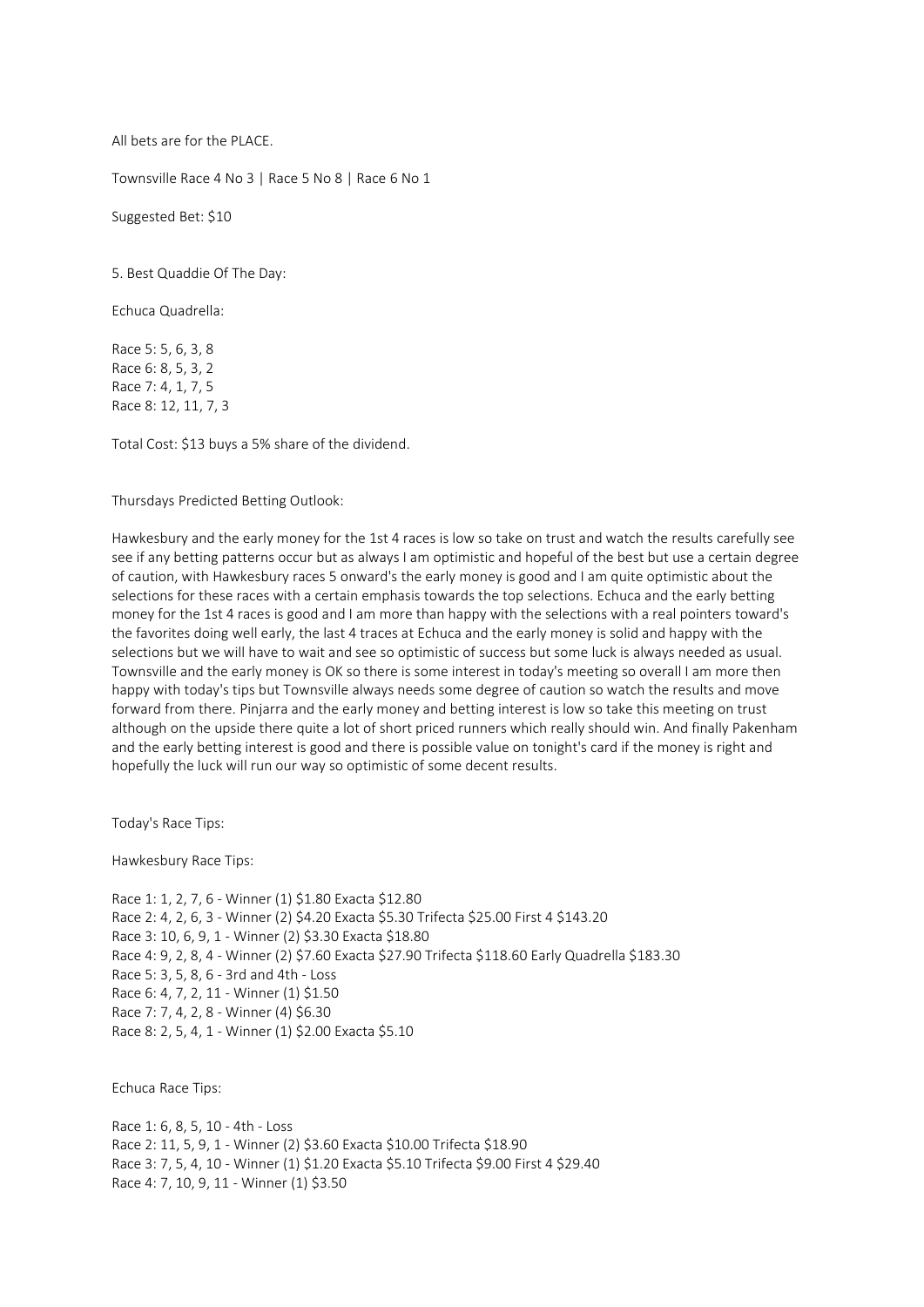Race 5: 5, 6, 3, 8 - 2nd - Loss Race 6: 8, 5, 3, 2 - Winner (4) \$2.50 Exacta \$10.40 Race 7: 4, 1, 7, 5 - Winner (2) \$3.00 Exacta \$10.40 Race 8: 12, 11, 7, 3 - Winner (4) \$7.20

Townsville Race Tips:

Race 1: 2, 1, 4, 5 - Winner (1) \$4.70 Exacta \$22.30 Trifecta \$92.10 First 4 \$235.20 Race 2: 5, 1, 3, 7 - Winner (3) \$2.90 Exacta \$10.50 Race 3: 12, 4, 6, 9 - Winner (2) \$13.90 Race 4: 3, 1, 4, 2 - Winner (2) \$3.30 Exacta \$9.10 Early Quadrella \$915.80 Race 5: 8, 10, 2, 13 - Winner (3) \$3.70 Race 6: 1, 16, 13, 6 - 2nd - Loss Race 7: 2, 10, 6, 7 - 4th - Loss

Pinjarra Race Tips:

Race 1: 10, 6, 5, 11 - 2nd and 3rd - Loss Race 2: 3, 8, 4, 5 - Winner (3) \$4.40 Exacta \$40.70 Race 3: 2, 1, 3, 5 - Winner (1) \$3.10 Race 4: 11, 6, 7, 9 - Winner (1) \$1.60 Exacta \$6.50 Trifecta \$14.00 Race 5: 6, 5, 1, 3 - Winner (2) \$3.50 Race 6: 1, 3, 7, 5 - Winner (1) \$2.40 Exacta \$13.50 Race 7: 4, 3, 8, 9 - Winner (3) \$29.70 Exacta \$71.70 Quadrella \$539.70

Pakenham Race Tips:

Race 1: 9, 1, 7, 6 - 2nd and 4th - Loss Race 2: 7, 5, 8, 1 - Winner (1) \$2.40 Exacta \$9.20 Trifecta \$24.80 Race 3: 7, 9, 6, 1 - 2nd and 3rd - Loss Race 4: 7, 10, 4, 11 - Winner (2) \$5.90 Exacta \$106.10 Race 5: 7, 8, 4, 2 - 3rd - Loss Race 6: 1, 7, 5, 2 - Winner (3) \$4.70 Exacta \$24.00 Trifecta \$52.20 First 4 \$99.20 Race 7: 4, 6, 3, 2 - Winner (4) \$8.70 Race 8: 4, 12, 2, 1 - Winner (2) \$5.60

Thursdays May 3rd 2018 Horse Racing Tips:

The results are in...

Thursday The Final Statistics.

1. Top Selection strike rate at 37% out of 41 races.

2. Top 2 Selections strike rate at 63% out of 41 races.

+ Total Top 2 Selection winners = 26 out of 41 races.

3. Exacta strike rate at 56% out of 41 races.

+ Total Exacta winners = 23 out of 41 races.

Dividends: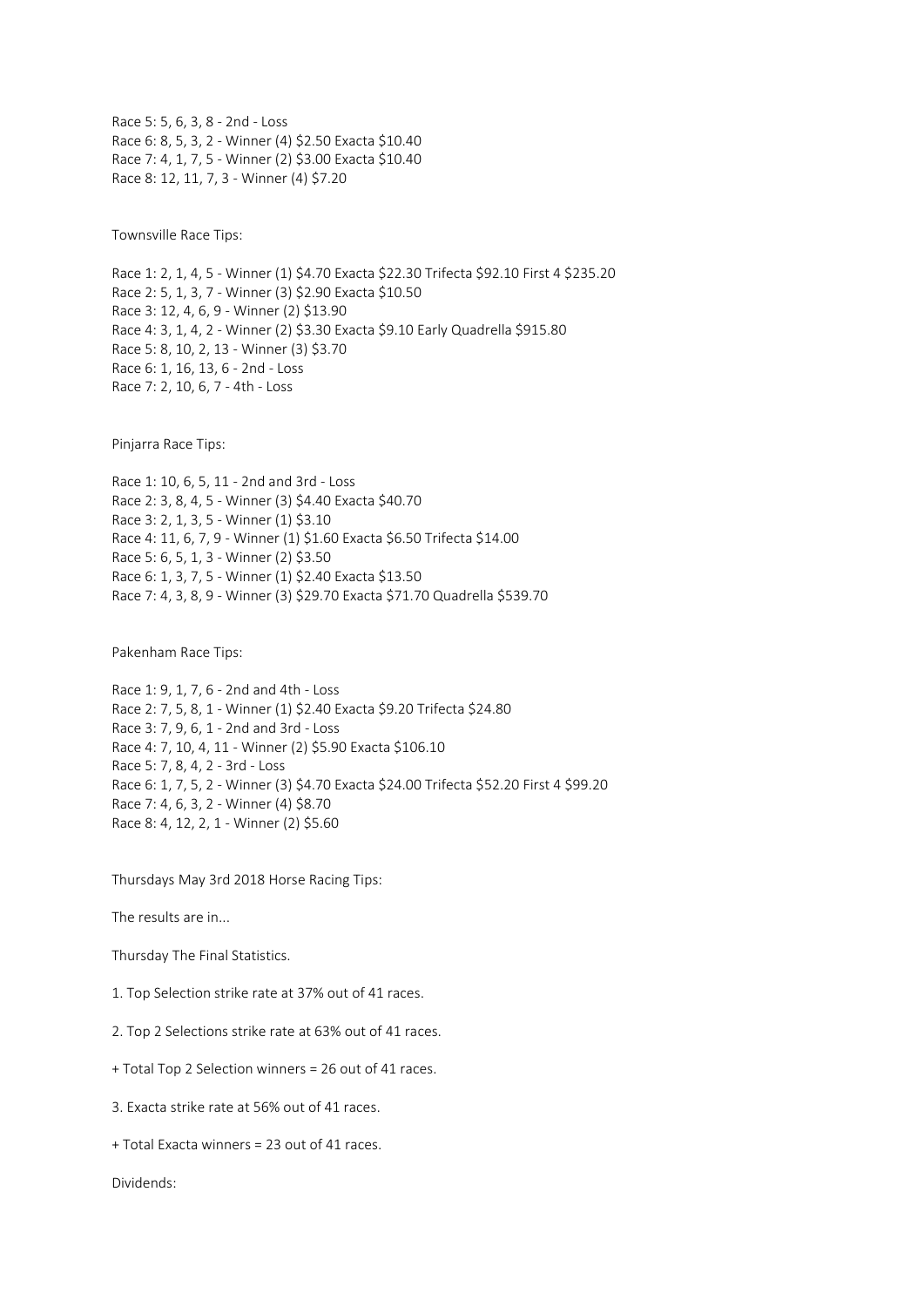+ Best Top Selection win dividend: \$4.60

+ Best Top 2 Selection win dividend: \$9.20

+ Best tipped Exacta dividend: \$71.20

+ Best tipped Trifecta dividend: \$92.30

+ Best tipped First 4 dividend: \$119.60

+ Best tipped Quadrella dividend: \$694.20

The Day In Summary: So let's have a look at the numbers for this Thursdays racing with 41 races covered. For the Exotics there were 23 Exacta's in total which is a strike rate of 56% with the biggest one paying out at \$71.20 with the best tipped Trifecta paying out at \$92.30 and the best tipped First 4 paid out at \$119.60. For Win Bets the best priced Top Selection winner was at \$4.60 with the strike rate for the Top Selection sitting at 37% with the strike rate for the Top 2 Selections sitting at a respectable 63% of all races run. With Quadrella's the best today was an early one at Warrnambool and it paid out at \$694.20. And so that wraps up this Thursdays racing.

- The Top 5 Suggested Bets below are the best bets of the day I think are of the best value and they are put there with the absolute clear intention that they will win, but if this happens or not is up to the laws of chance and the elements of luck & fate.

1. Special Suggested Bets Of The Day:

Gatton Race 7 Banker Exacta:

5 / 7, 15, 3

So its 5 for 1st and 7, 15, 3 for 2nd.

Total Cost: \$12 buys a 400% share of the dividend.

2. Where The Money Is: Those runners which stand out as being well supported early.

Nothing to report today.

3. Best Longshot's Of The Day:

Nothing to report today.

4. Best Multi Bet Of The Day:

Nothing to report today.

5. Best Quaddie Of The Day:

Warrnambool Quadrella: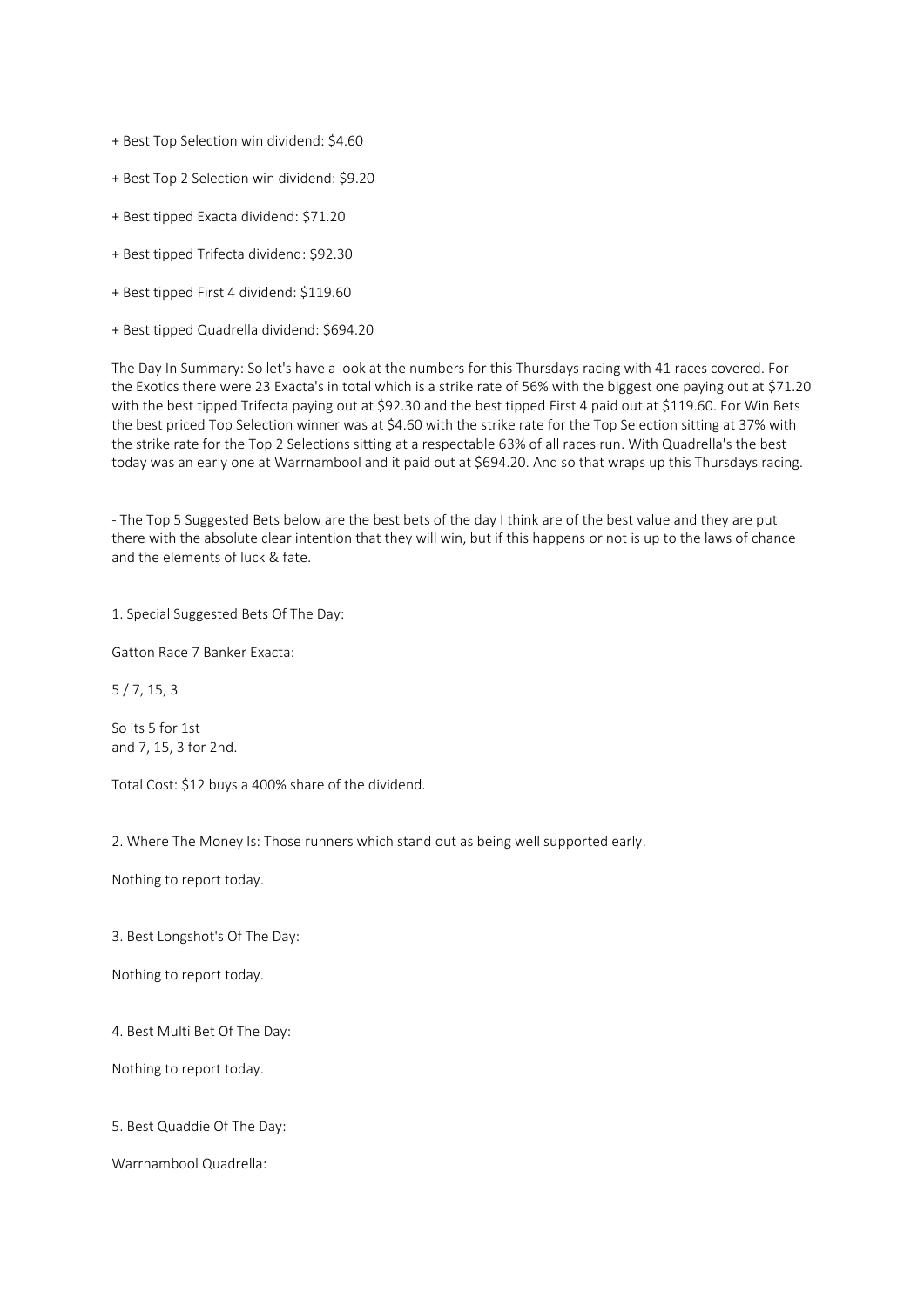Race 7: 1, 2, 6, 3 Race 8: 13, 7, 10, 6 Race 9: 3, 13, 10, 8 Race 10: 6, 9, 8, 14

Total Cost: \$13 buys a 5% share of the dividend.

Thursdays Predicted Betting Outlook:

Warrnambool and the 1st 3 races are really light on early money but they do look straightforward and I don't think there will be any unnecessary surprises with races 4 onward's the early money is strong and there is a strong prediction that it may well be a favorites day with some value for exotics player within the selection given so overall I feel there is bright prospects with for this meeting with just a touch of luck needed hopefully. Gatton and the early money is really lacking but the meeting does give a general whiff that it should really be a favorites day so watch the results and go forward from there. Wyong and Wagga and the early betting interest is fairly low so some degree of careful optimism may be required. And finally Pinjarra and the early interest is pretty dim but on paper it does look to be a win bet players ideal day anyway watch the results and go from there.

Today's Race Tips:

Warrnambool Race Tips:

Race 1: 2, 3, 4, 6 - Winner (2) \$5.70 Exacta \$10.40 Trifecta \$40.30 First 4 \$48.60 Race 2: 4, 11, 9, 6 - Winner (3) \$4.70 Exacta \$13.20 Trifecta \$44.30 Race 3: 6, 4, 2, 3 - Winner (4) \$6.50 Exacta \$17.70 Race 4: 3, 4, 7, 2 - Winner (2) \$5.70 Exacta \$22.90 Trifecta \$73.40 Race 5: 13, 7, 9, 17 - Winner (3) \$5.90 Race 6: 17, 6, 5, 3 - Winner (1) \$1.60 Early Quadrella \$694.20 Race 7: 1, 2, 6, 3 - Winner (4) \$7.90 Exacta \$24.30 Race 8: 13, 7, 10, 6 - Winner (1) \$3.60 Exacta \$34.30 Race 9: 3, 13, 10, 8 - 2nd and 4th - Loss Race 10: 6, 9, 8, 14 - Winner (1) \$1.90 Exacta \$18.80

Gatton Race Tips:

Race 1: 1, 4, 3, 2 - Winner (1) \$1.80 Exacta \$4.40 Trifecta \$6.30 Race 2: 5, 6, 2, 1 - 3rd and 4th - Loss Race 3: 4, 3, 6, 2 - Winner (4) \$7.70 Exacta \$68.40 Race 4: 1, 2, 6, 5 - 2nd, 3rd and 4th - Loss Race 5: 4, 2, 1, 6 - Winner (4) \$3.10 Race 6: 1, 9, 6, 2 - Winner (2) \$9.20 Exacta \$71.20 Race 7: 5, 7, 15, 3 - 3rd and 4th - Loss Race 8: 5, 13, 2, 6 - Winner (2) \$6.50

Wyong Race Tips:

Race 1: 1, 3, 6, 8 - Winner (1) \$1.70 Exacta \$1.90 Race 2: 4, 1, 3, 8 - Winner (2) \$2.70 Exacta \$7.30 Trifecta \$66.70 First 4 \$119.60 Race 3: 2, 5, 3, 6 - Winner (1) \$1.30 Exacta \$7.20 Race 4: 4, 7, 5, 10 - Winner (1) \$1.40 Early Quadrella \$13.90 Race 5: 5, 8, 3, 6 - Winner (1) \$4.60 Exacta \$20.10 Trifecta \$61.10 Race 6: 3, 5, 4, 2 - Winner (2) \$3.60 Exacta \$4.70 Trifecta \$20.30 Race 7: 5, 4, 6, 7 - Winner (1) \$2.10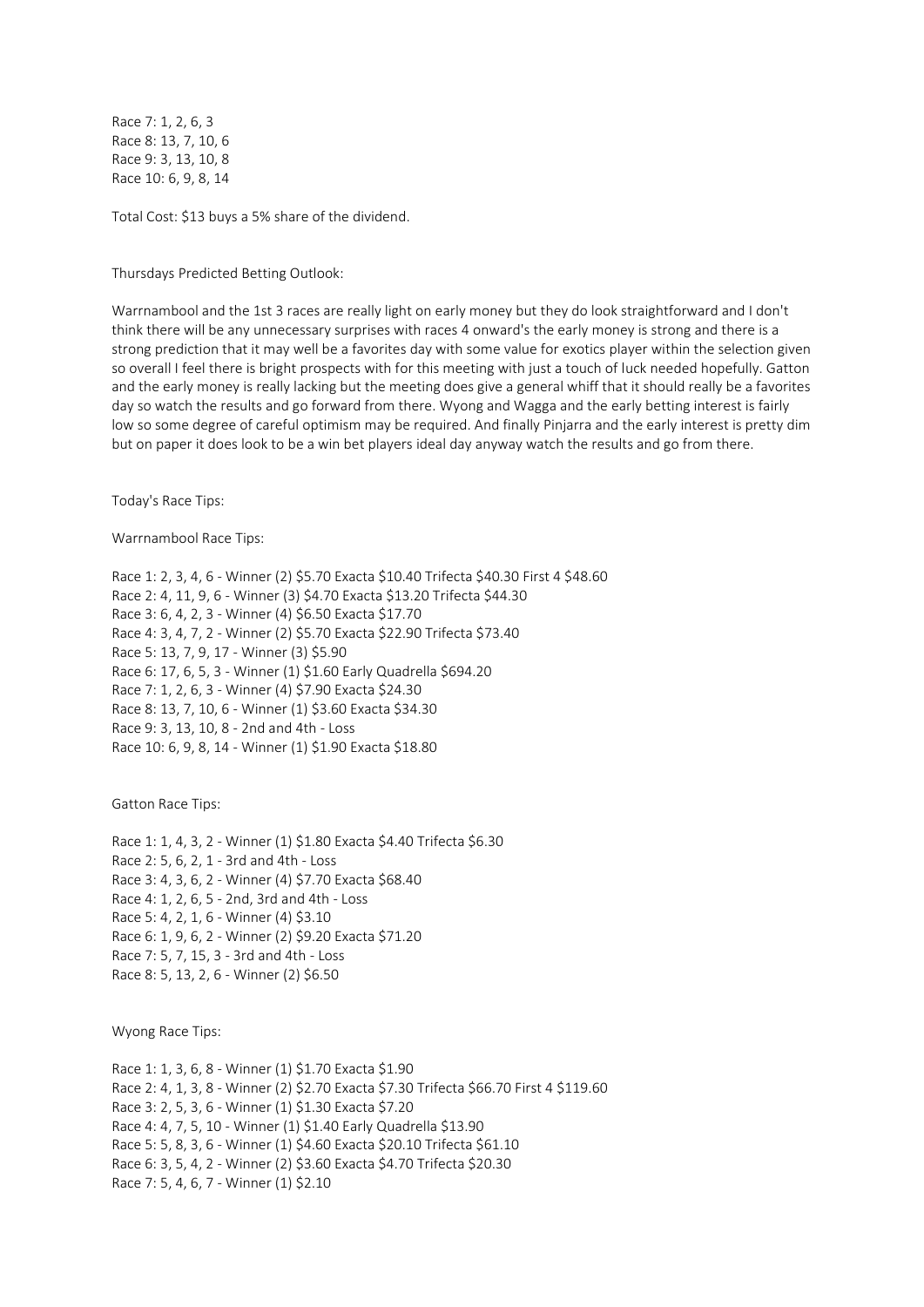Race 8: 5, 8, 2, 6 - 3rd - Loss

Wagga Race Tips:

Race 1: 6, 1, 10, 14 - Winner (3) \$6.00 Race 2: 5. 8, 16, 11 - Winner (2) \$2.40 Exacta \$7.50 Race 3: 6, 5, 1, 3 - Winner (1) \$2.60 Exacta \$33.50 Race 4: 5, 2, 3, 13 - Winner (2) \$1.70 Exacta \$4.80 Early Quadrella \$192.10 Race 5: 8, 2, 9, 12 - Winner (2) \$3.10 Exacta \$14.90 Trifecta \$40.20 First 4 \$106.60 Race 6: 3, 6, 13, 18 - Winner (1) \$2.40 Race 7: 1, 2, 10, 8 - 3rd and 4th - Loss Race 8: 2, 9, 7, 6 - Winner (1) \$2.00 Exacta \$24.70

Pinjarra Race Tips:

Race 1: 1, 2, 3, 6 - Winner (2) \$3.00 Exacta \$15.90 Trifecta \$38.90 First 4 \$111.80 Race 2: 8, 1, 9, 6 - Winner (2) \$6.00 Race 3: 8, 2, 3, 9 - 3rd - Loss Race 4: 7, 2, 1, 5 - Winner (1) \$2.50 Race 5: 3, 1, 2, 4 - Winner (1) \$3.10 Race 6: 8, 7, 3, 2 - Winner (1) \$2.30 Exacta \$26.70 Trifecta \$92.30 Race 7: 5, 9, 7, 6 - Winner (4) \$9.40 Exacta \$33.00 Quadrella \$237.20

Thursdays April 26th 2018 Horse Racing Tips:

The results are in...

Thursday The Final Statistics.

1. Top Selection strike rate at 32% out of 38 races.

2. Top 2 Selections strike rate at 53% out of 38 races.

+ Total Top 2 Selection winners = 20 out of 38 races.

3. Exacta strike rate at 53% out of 38 races.

+ Total Exacta winners = 20 out of 38 races.

Dividends:

+ Best Top Selection win dividend: \$6.10

+ Best Top 2 Selection win dividend: \$11.10

+ Best tipped Exacta dividend: \$41.60

+ Best tipped Trifecta dividend: \$184.80

+ Best tipped First 4 dividend: \$458.80

+ Best tipped Quadrella dividend: \$389.20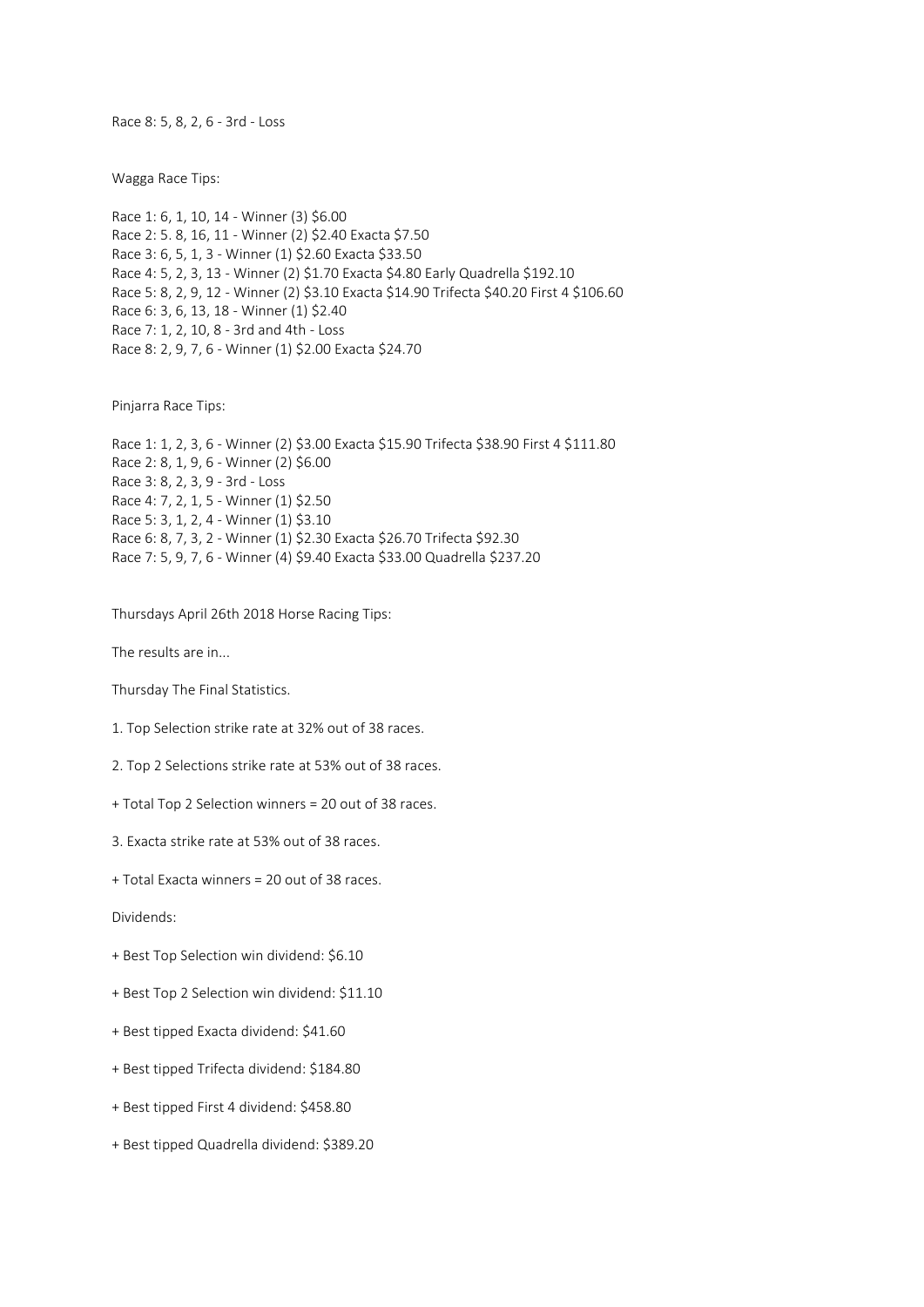The Day In Summary: So let's have a look at the numbers for this Thursdays racing with 38 races covered. For the Exotics there were 20 Exacta's in total which is a strike rate of 50% with the biggest one paying out at \$41.60 with the best tipped Trifecta paying out at \$184.80 and the best tipped First 4 paid out at \$458.80. For Win Bets the best priced Top Selection winner was at \$6.10 with the strike rate for the Top Selection sitting at 32% with the strike rate for the Top 2 Selections sitting at a respectable 53% of all races run. With Quadrella's the best today was an early one at Kembla Grange and it paid out at \$389.20. And so that wraps up this Thursdays racing.

- The Top 5 Suggested Bets below are the best bets of the day I think are of the best value and they are put there with the absolute clear intention that they will win, but if this happens or not is up to the laws of chance and the elements of luck & fate.

1. Special Suggested Bets Of The Day:

Kilmore Race 3 Banker Exacta:

11 / 8, 4, 7

So its 11 for 1st and 8, 4, 7 for 2nd.

Total Cost: \$12 buys a 400% share of the dividend.

2. Where The Money Is: Those runners which stand out as being well supported early.

Kilmore Race 6 No 6 Paris Reward at \$6.00 and there is definite early money support for this one which might be worth a note so consider.

Final Result - Finished 3rd

3. Best Longshot's Of The Day:

Nothing to be reported today.

4. Best Multi Bet Of The Day:

All bets are for the PLACE.

Kilmore Race 6 No 6 | Race 7 No 10 | Race 8 No 12

Suggested Bet: \$10

5. Best Quaddie Of The Day:

Albany Quadrella:

Race 5: 1, 6, 5, 8 Race 6: 3, 1, 5, 6 Race 7: 2, 9, 3, 8 Race 8: 3, 6, 4, 5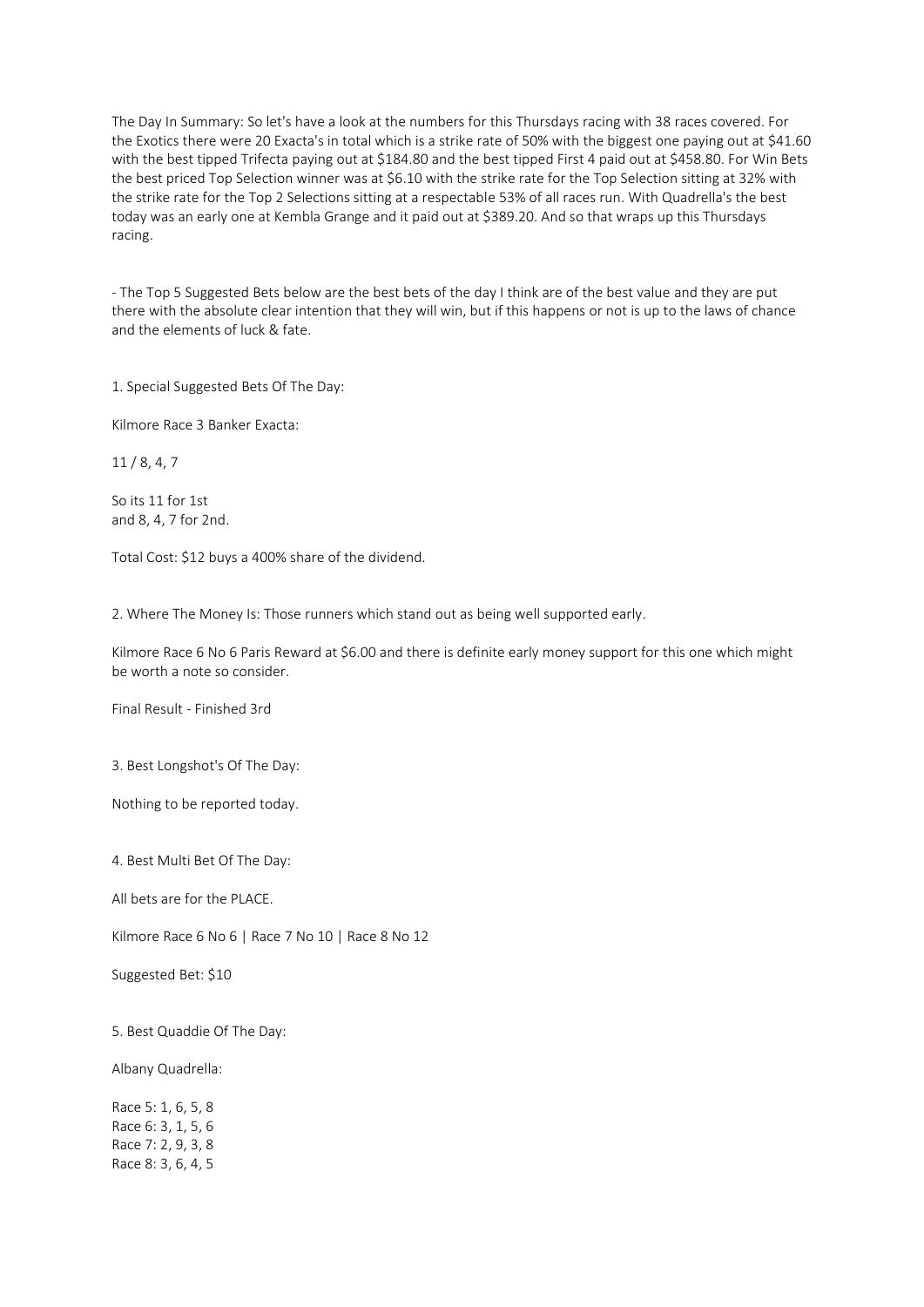Total Cost: \$13 buys a 5% share of the dividend.

Thursdays Predicted Betting Outlook: Kembla Grange and the early money is predictably light as is normal for kembla but in saying that it does look like it will be a short priced runners day with not that many surprises, but the hard part is going to be finding value so you might have to add a little hope and look in-between the lines to try and dig out some value if you like the exotics bets however if you like straight win bets then this meeting might have bright prospects for you and time will tell. Kimore and the early money is just OK but it is predictable coming off a public holiday that the early money would be slow to flow however the day does look like it could bring some promise but as always watch the results to see if any betting patterns occur but generally I am happy with this meeting so I am fairly confident of some good outcomes touch wood for luck. Cairns and the early money is just OK but what money there is all points towards a favorites day so win bet players may well be suited by this meeting with exotics players trying to shop for a bit of hidden value so the meeting overall has promise on paper so let's hope it turns out that way. Albany and there is no early money around so take care with this meeting and watch the results carefully. And finally Pakenham, and the early money is pretty light which seems to be the general theme of the day but it will be a night of short priced winners for almost certain so try and find value in between the lines that is if value can be found.

Today's Race Tips:

Kembla Grange Race Tips:

Race 1: 3, 1, 4, 2 - Winner (1) \$2.20 Exacta \$9.00 Trifecta \$31.30 First 4 \$35.40 Race 2: 4, 3, 1, 2 - Winner (3) \$4.60 Exacta \$25.30 Race 3: 2, 4, 3, 5 - Winner (2) \$3.30 Exacta \$14.50 Trifecta \$27.30 First 4 \$34.20 Race 4: 6, 2, 1, 8 - Winner (3) \$6.90 Exacta \$16.90 Early Quadrella \$389.20 - L/S No 1 Race 5: 9, 1, 5, 10 - Winner (2) \$2.90 Exacta \$9.10 Trifecta \$54.80 Race 6: 1, 3, 5, 4 - Winner (2) \$3.20 Race 7: 6, 8, 1, 9 - Winner (1) \$6.10 Race 8: 7, 2, 9, 3 - 2nd and 3rd - Loss

Kilmore Race Tips:

Race 1: 7, 2, 6, 5 - Winner (4) \$6.70 Exacta \$41.60 Trifecta \$184.80 First 4 \$458.80 Race 2: 4, 10, 1, 9 - Winner (2) \$4.30 Exacta \$6.30 Race 3: 11, 8, 4, 7 - Winner (2) \$11.10 Race 4: 2, 3, 7, 4 - 2nd, 3rd and 4th - Loss Race 5: 7, 9, 4, 2 - Winner (3) \$3.20 Exacta \$15.90 Race 6: 6, 2, 3, 8 - Winner (2) \$1.70 Exacta \$4.10 Trifecta \$16.50 First 4 \$46.60 Race 7: 10, 3, 4, 8 - 2nd and 3rd - Loss Race 8: 7, 12, 13, 10 - Winner (1) \$1.60

Cairns Race Tips:

Race 1: 1, 5, 2, 3 - 2nd and 3rd - Loss Race 2: 1, 3, 4, 5 - Winner (1) \$1.70 Exacta \$17.90 Race 3: 1, 2, 5, 10 - Winner (1) \$2.10 Exacta \$16.60 Trifecta \$166.50 Race 4: 1, 3, 4, 5 - Winner (1) \$4.60 Exacta \$11.00 Trifecta \$31.10 Race 5: 2, 6, 9, 1 - Winner (1) \$2.70 Race 6: 4, 11, 8, 7 - 3rd - Loss

Albany Race Tips: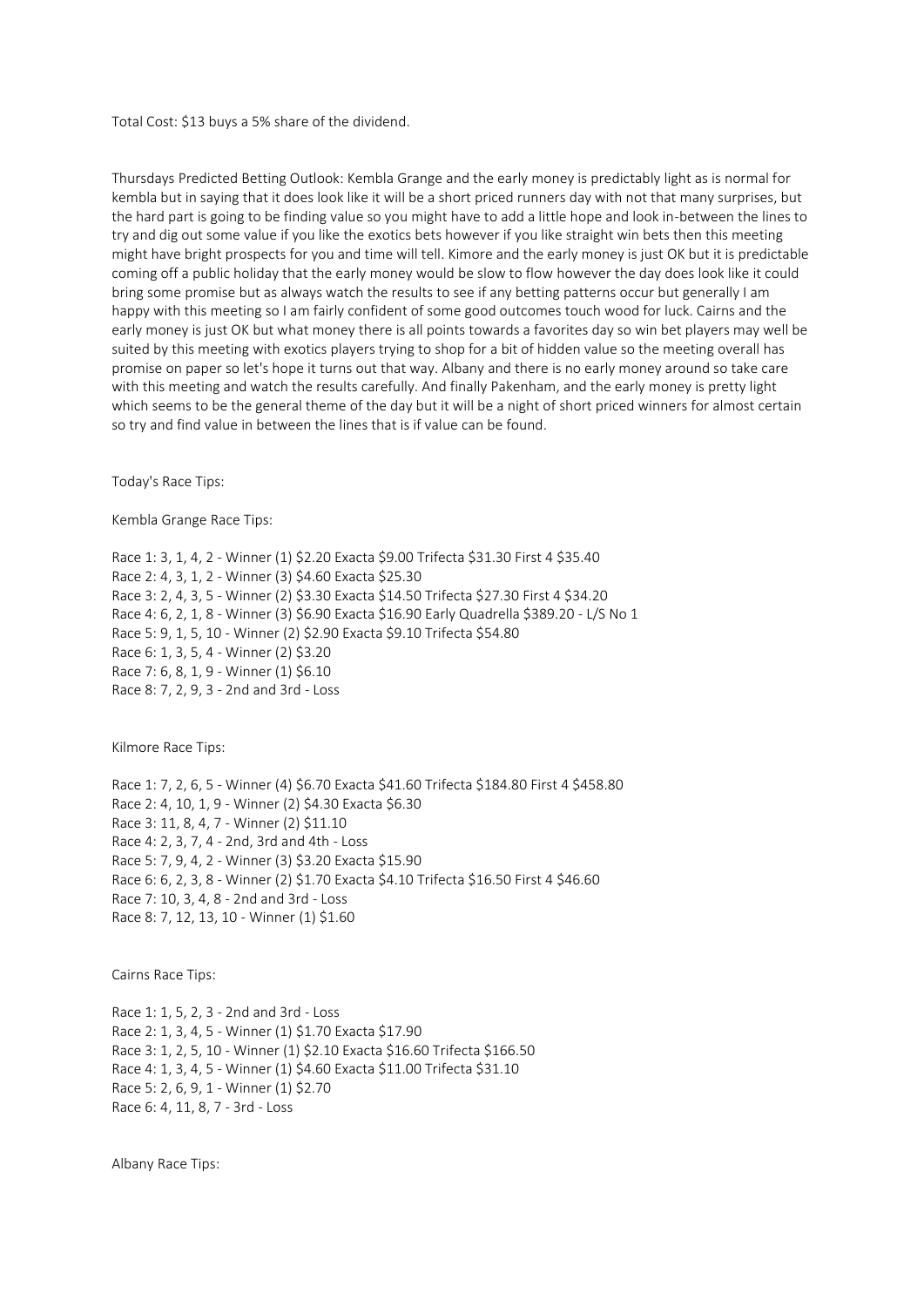Race 1: 1, 3, 6, 4 - Winner (1) \$1.50 Exacta \$11.00 Trifecta \$35.40 Race 2: 3, 1, 5, 6 - Winner (1) \$5.80 Exacta \$11.30 Trifecta \$107.10 Race 3: 3, 7, 5, 6 - Winner (3) \$7.30 Exacta \$28.20 Trifecta \$104.10 Race 4: 3, 5, 7, 6 - Winner (1) \$2.80 Early Quadrella \$142.80 Race 5: 1, 6, 5, 8 - 2nd - Loss Race 6: 3, 1, 5, 6 - Winner (4) \$7.90 Race 7: 2, 9, 3, 8 - Winner (4) \$3.90 Exacta \$13.00 Race 8: 3, 6, 4, 5 - Winner (3) \$3.60 Exacta \$17.00 Trifecta \$79.90

Pakenham Race Tips:

Race 1: 4, 5, 7, 6 - Winner (1) \$1.90 Race 2: 6, 7, 4, 5 - Winner (2) \$2.00 Race 3: 5, 2, 3, 8 - Winner (1) \$2.50 Exacta \$29.70 Trifecta \$55.20 First 4 \$111.20 Race 4: 5, 8, 4, 9 - Winner (3) \$3.00 Exacta \$9.30 Early Quadrella \$30.40 Race 5: 1, 5, 4, 3 - Winner (4) \$3.20 Race 6: 1, 6, 3, 2 - Winner (2) \$4.50 Race 7: 6, 4, 1, 5 - 2nd, 3rd and 4th - Loss Race 8: 5, 9, 2, 10 - Winner (3) \$3.70 Exacta \$10.50

Thursdays April 19th 2018 Horse Racing Tips:

The results are in...

Thursday The Final Statistics.

1. Top Selection strike rate at 32% out of 44 races.

2. Top 2 Selections strike rate at 48% out of 44 races.

- + Total Top 2 Selection winners = 21 out of 44 races.
- 3. Exacta strike rate at 34% out of 44 races.
- + Total Exacta winners = 15 out of 44 races.

Dividends:

- + Best Top Selection win dividend: \$4.40
- + Best Top 2 Selection win dividend: \$9.20
- + Best tipped Exacta dividend: \$64.90
- + Best tipped Trifecta dividend: \$401.30
- + Best tipped First 4 dividend: \$47.60
- + Best tipped Quadrella dividend: \$231.40

The Day In Summary: So let's have a look at the numbers for this Thursdays racing with 44 races covered. For the Exotics there were 15 Exacta's in total which is a strike rate of 34% with the biggest one paying out at \$64.90 with the best tipped Trifecta paying out at \$401.30 and the best tipped First 4 paid out at \$47.60. For Win Bets the best priced Top Selection winner was at \$4.40 with the strike rate for the Top Selection sitting at 32% with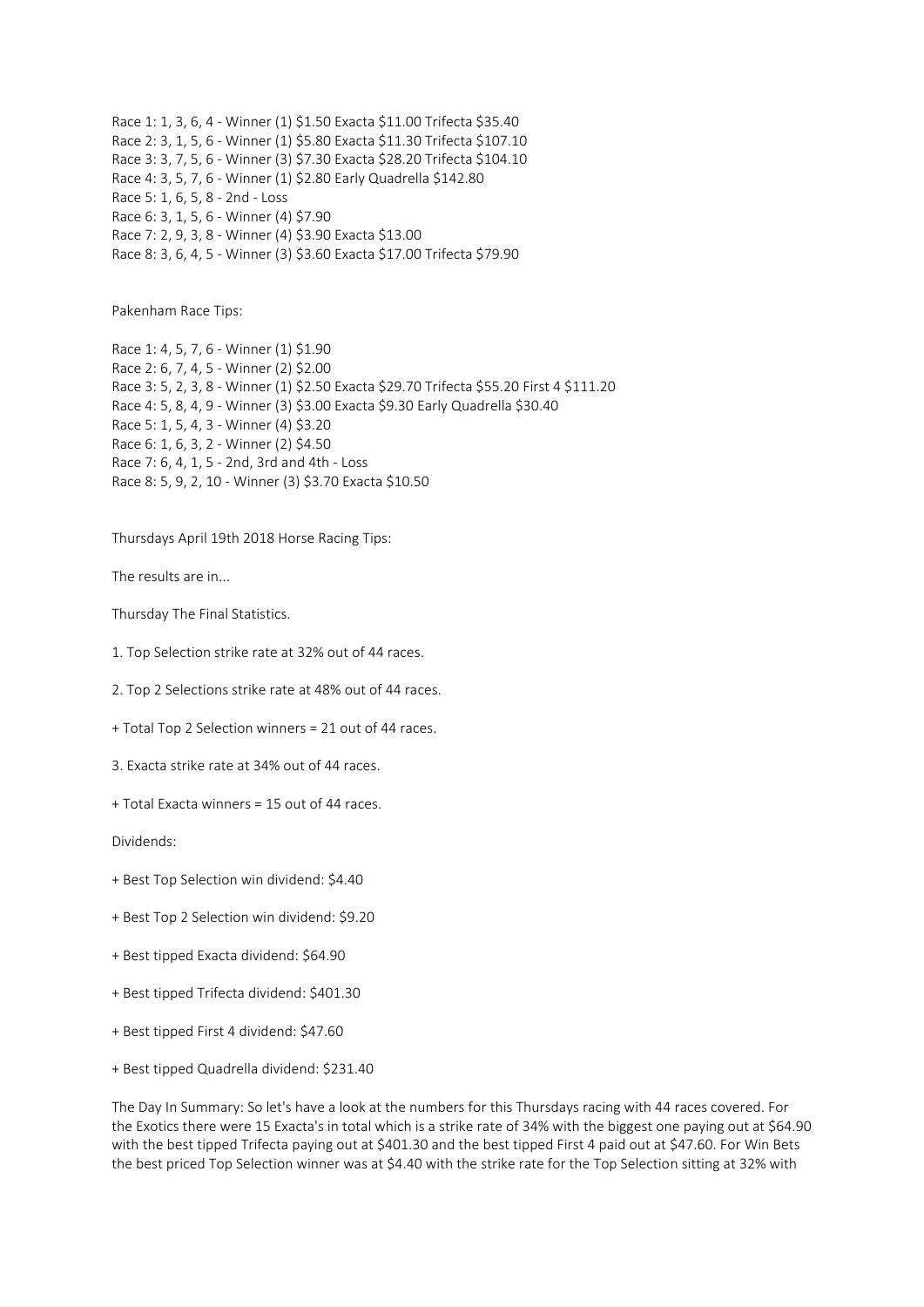the strike rate for the Top 2 Selections sitting at a respectable 48% of all races run. With Quadrella's the best today was an early one at Werribee and it paid out at \$231.40. And so that wraps up this Thursdays racing.

- The Top 5 Suggested Bets below are the best bets of the day I think are of the best value and they are put there with the absolute clear intention that they will win, but if this happens or not is up to the laws of chance and the elements of luck & fate.

1. Special Suggested Bets Of The Day:

Wyong Race 5 Multi Exacta:

3, 2 / 3, 2, 8, 5

So its 3 and 2 for 1st and 3, 2, 8, 5 for 2nd.

Total Cost: \$12 buys a 200% share of the dividend.

2. Where The Money Is: Those runners which stand out as being well supported early.

Werribee Race 5 No 9 The Consigliere at \$9.00 and someone likes this horse early in betting so might be worth an eachway shot in an open type of race.

Final Result - Late scratching

Wyong Race 6 No 8 Parnossos at \$14.00 and again someone this animal early in betting and has been running consistent races so might be ready to show a win today so keep an eye close on this one.

Final Result - Finished 3rd

3. Best Longshot's Of The Day:

Werribee Race 7 No 11 La Rita at \$12.00 and there is definite support for this one early so might be worth a look in today at the good odds.

Final Result - Finished 2nd

4. Best Multi Bet Of The Day:

All bets are for the PLACE.

Werribee Race 6 No 7 | Race 7 No 3 | Race 8 No 8

Suggested Bet: \$10

5. Best Quaddie Of The Day:

Werribee Quadrella:

Race 5: 9, 8, 5, 6 Race 6: 7, 6, 5, 2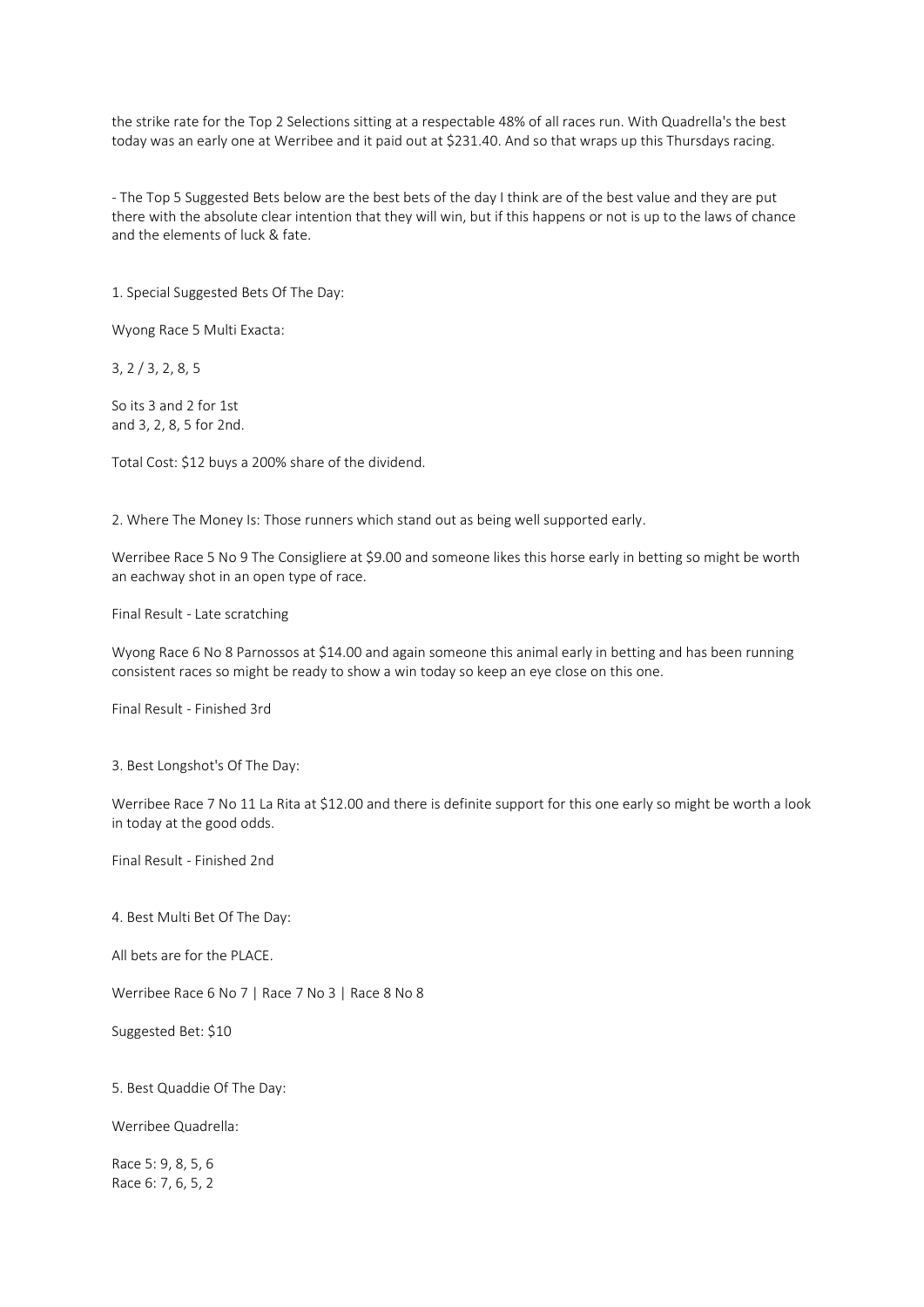Race 7: 3, 11, 4, 10 Race 8: 8, 7, 4, 6

Total Cost: \$13 buys a 5% share of the dividend.

Thursdays Predicted Betting Outlook: Werribee and the early money is good and I think punters have there eye on the prize at this meeting with early races being supported well for the favorite runners and the later races more open to value and people are prepared to put there money on early today which is a good sign for werribee's chances. Wyong and the action with the earrly money begins in race 4 so watch the results and go forward from there but the meeting does look to have some promise. Townsville and the early money is a little light but what money there is all is pointed towards the favored runners today so keep an eye on the results and bet forward from there. Coffs Harbour and there is very little early money interest in this meeting so watch the results and be a little cautious. Pinjarra and there is little early money interest but I am still predicting a favored runners day but still watch the results closely and go from there. And finally Pakenham and the early money is good and quite keen on tonight's selections so hopeful of a decent night but as always keep an eye on the results and go forward from there.

Today's Race Tips:

Wyong Race Tips:

Race 1: 5, 4, 2, 7 - Winner (2) \$5.10 Race 2: 4, 2, 6, 3 - Winner (2) \$3.20 Exacta \$7.90 Trifecta \$30.40 Race 3: 9, 10, 5, 4 - Winner (1) \$2.40 Race 4: 2, 11, 10, 1 - Winner (1) \$1.10 Early Quadrella \$89.00 Race 5: 3, 2, 8, 5 - 2nd and 3rd - Loss Race 6: 8, 3, 10, 6 - Winner (4) \$8.40 Race 7 onward's abandoned

Werribee Race Tips:

Race 1: 10, 8, 6, 7 - Winner (3) \$2.40 Exacta \$4.80 Trifecta \$16.60 First 4 \$47.60 Race 2: 5, 2, 4, 12 - Winner (3) \$3.30 Race 3: 5, 6, 2, 10 - Winner (2) \$4.00 Exacta \$12.10 Race 4: 4, 8, 1, 5 - Winner (2) \$3.30 Early Quadella \$231.40 Race 5: 9, 8, 5, 6 - 2nd - Loss - L/S No's 6 & 9 - Sub was winner No 2 for the quadrella Race 6: 7, 6, 5, 2 - Winner (4) \$5.50 Race 7: 3, 11, 4, 10 - 2nd - Loss Race 8: 8, 7, 4, 6 - Winner (2) \$9.20

Coffs Harbour Race Tips:

Race 1: 1, 8, 7, 2 - Winner (3) \$5.70 Exacta \$31.10 Race 2: 9, 3, 5, 8 - 2nd and 3rd - Loss Race 3: 5, 6, 3, 8 - 2nd and 4th - Loss Race 4: 8, 5, 4, 1 - 2nd, 3rd and 4th - Loss Race 5: 3, 2, 5, 9 - Winner (4) \$6.50 Exacta \$30.20 Race 6: 2, 1, 4, 7 - Winner (1) \$4.40 Exacta \$18.80 Race 7: 7, 1, 9, 10 - Winner (1) \$2.80

Townsville Race Tips: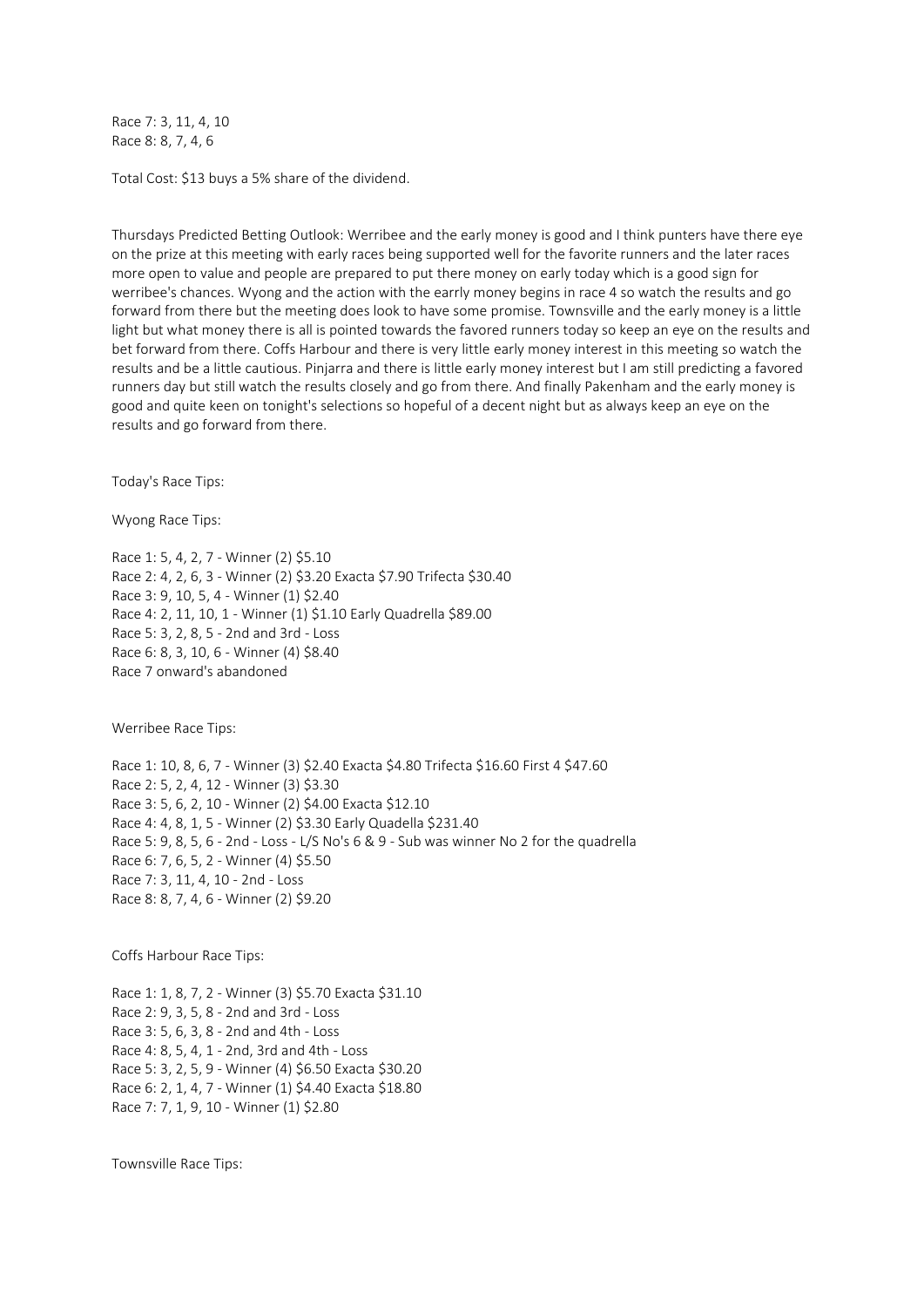Race 1: 3, 1, 2, 9 - Winner (3) \$3.30 Exacta \$8.20 Race 2: 3, 7, 6, 10 - Winner (2) \$6.90 Race 3: 1, 7, 2, 4 - Winner (1) \$2.70 Exacta \$29.30 Race 4: 6, 7, 3, 1 - Winner (1) \$1.80 Early Quadrella \$181.60 Race 5: 7, 5, 9, 6 - Winner (1) \$3.70 Race 6: 4, 7, 11, 2 - Winner (1) \$1.80 Race 7: 9, 12, 10, 2 - Winner (4) \$5.60 Quadrella \$86.80

Pinjarra Race Tips:

Race 1: 1, 3, 7, 4 - Winner (4) \$23.60 Exacta \$64.90 Trifecta \$401.30 Race 2: 2, 1, 7, 9 - Winner (4) \$8.10 Exacta \$36.50 Trifecta \$237.10 Race 3: 3, 5, 2, 1 - 2nd, 3rd and 4th - Loss Race 4: 4, 12, 13, 3 - Winner (1) \$3.00 Exacta \$14.00 Trifecta \$99.60 Race 5: 3, 2, 4, 6 - Winner (1) \$1.70 Exacta \$1.50 Race 6: 4, 8, 1, 7 - Winner (3) \$4.70 Exacta \$22.30 Race 7: 5, 4, 1, 8 - Winner (4) \$4.50 Race 8: 7, 5, 11, 9 - Winner (1) \$3.30 Quadrella \$194.30

Pakenham Race Tips:

Race 1: 10, 11, 2, 6 - 2nd, 3rd and 4th - Loss Race 2: 5, 11, 12, 9 - 2nd and 4th - Loss Race 3: 11, 14, 6, 9 - Winner (4) \$8.20 Race 4: 9, 10, 11, 4 - Winner (1) \$1.50 Race 5: 1, 10, 11, 3 - Winner (1) \$3.00 Race 6: 5, 10, 13, 12 - Winner (1) \$2.40 Exacta \$23.10 Race 7: 2, 10, 11, 5 - Winner (2) \$2.60 Exacta \$5.70 Race 8: 10, 3, 4, 1 - Winner (3) \$3.10 Quadrella \$119.60

Thursdays April 12th 2018 Horse Racing Tips:

The results are in...

Thursday The Final Statistics.

1. Top Selection strike rate at 26% out of 31 races.

2. Top 2 Selections strike rate at 45% out of 31 races.

+ Total Top 2 Selection winners = 14 out of 31 races.

3. Exacta strike rate at 52% out of 31 races.

+ Total Exacta winners = 16 out of 31 races.

Dividends:

+ Best Top Selection win dividend: \$3.70

+ Best Top 2 Selection win dividend: \$6.30

+ Best tipped Exacta dividend: \$99.10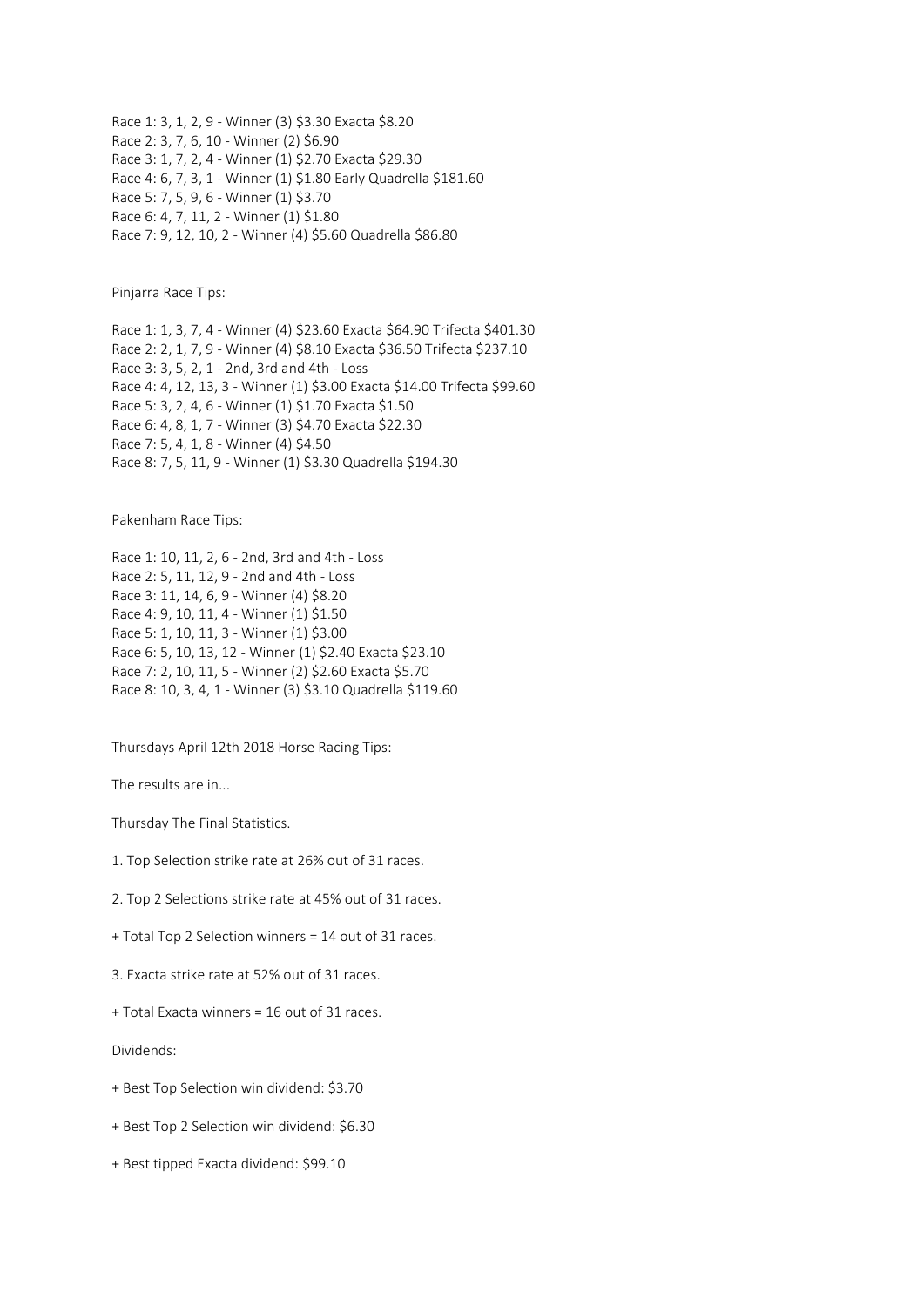- + Best tipped Trifecta dividend: \$533.70
- + Best tipped First 4 dividend: \$169.40
- + Best tipped Quadrella dividend: \$1518.60

The Day In Summary: So let's have a look at the numbers for this Thursdays racing with 31 races covered. For the Exotics there were 16 Exacta's in total which is a strike rate of 52% with the biggest one paying out at \$99.10 with the best tipped Trifecta paying out at \$533.70 and the best tipped First 4 paid out at \$169.40. For Win Bets the best priced Top Selection winner was at \$3.70 with the strike rate for the Top Selection sitting at 26% with the strike rate for the Top 2 Selections sitting at a respectable 45% of all races run. With Quadrella's the best today was an early one at Albany and it paid out at \$1518.60. And so that wraps up this Thursdays racing.

- The Top 5 Suggested Bets below are the best bets of the day I think are of the best value and they are put there with the absolute clear intention that they will win, but if this happens or not is up to the laws of chance and the elements of luck & fate.

1. Special Suggested Bets Of The Day:

Pakenham Race 7 Banker Exacta:

1 / 5, 2, 10

So its 1 for 1st and 5, 2, 10 for 2nd.

Total Cost: \$12 buys a 400% share of the dividend.

Final Result - A win and paid out at \$20.80 for 400%

2. Where The Money Is: Those runners which stand out as being well supported early.

Pakenham Race 6 No 8 She's Got Speed at \$6.00 and there is solid money for this one early so is worth a slight added interest.

Final Result - Finished 3rd

3. Best Longshot's Of The Day:

Mackay Race 5 No 8 Pininfarina at \$18.00 and there is a little interest for this one at the odds early which could cause a little interest with it having its 3rd run back from a spell today.

4. Best Multi Bet Of The Day:

All bets are for the PLACE.

Wyong Race 5 No 8 | Race 6 No 8 | Race 7 No 3

Suggested Bet: \$10

5. Best Quaddie Of The Day: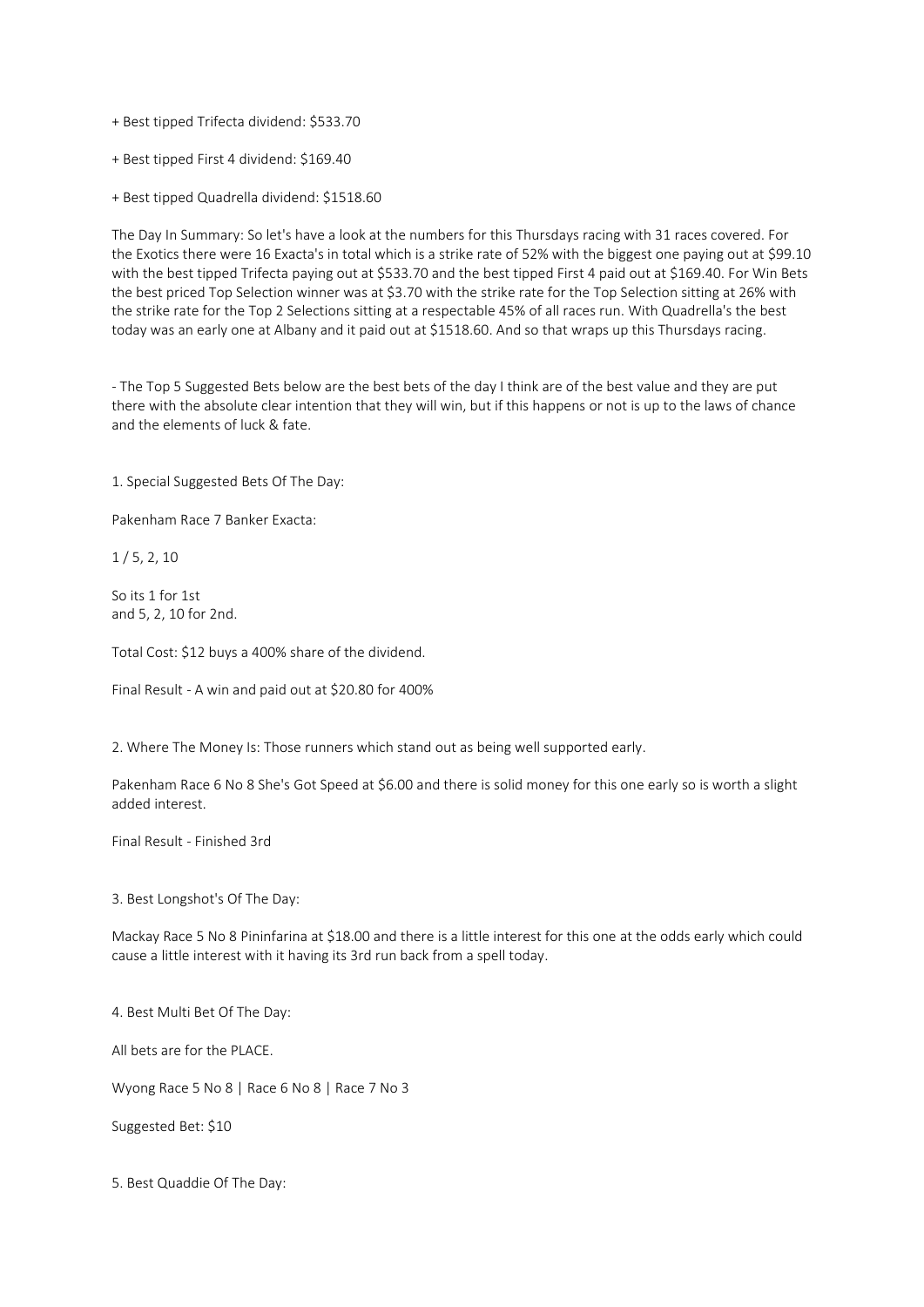Wyong Quadrella:

Race 5: 4, 8, 5, 2 Race 6: 8, 2, 7, 3 Race 7: 8, 3, 4, 1 Race 8: 8, 9, 1, 3

Total Cost: \$13 buys a 5% share of the dividend.

Final Result - A small win and paid out at \$291.30 for 100%

Thursdays Predicted Betting Outlook: Kilmore looks OK and steady as she goes and I think I can predict there won't be too many unusual outcomes there today. Wyong looks OK early with enough early betting money to suggest interest and I feel it is a meeting with out too many upsets on the cards. Mackay is another meeting which I doubt will pose too many shocks as it may well be a favorite based runners day with the early money suggesting this is likely. Albany and not much is happening here early money wise so watch the results and bet from there with some caution. Pakenham and the early money is OK and it does look like a fine night so fingers are crossed with some sense of hopeful confidence.

Today's Race Tips:

Wyong Race Tips:

Race 1: 4, 7, 1, 8 - Winner (3) \$5.40 Exacta \$17.50 Trifecta \$28.00 First 4 \$66.80 Race 2: 1, 5, 2, 7 - Winner (1) \$3.10 Exacta \$6.60 Trifecta \$51.50 First 4 \$169.40 Race 3: 9, 5, 7, 3 - Winner (2) \$4.30 Exacta \$15.30 Trifecta \$31.00 Race 4: 1, 3, 5, 6 - Winner (2) \$2.60 Early Quadrella \$310.50 Race 5: 4, 8, 5, 2 - Winner (3) \$6.90 Race 6: 8, 2, 7, 3 - Winner (2) \$3.50 Exacta \$17.10 Race 7: 8, 3, 4, 1 - Winner (3) \$4.10 Exacta \$23.20 Trifecta \$26.40 Race 8: 8, 9, 1, 3 - Winner (1) \$2.60 Exacta \$14.90 Quadella \$291.30

Kilmore Race Tips:

Meeting was abandoned before the start of race 1.

Mackay Race Tips:

Race 1: 1, 3, 2, 4 - Winner (4) \$2.60 Exacta \$10.50 Trifecta \$23.50 Race 2: 6, 4, 2, 1 - Winner (1) \$2.40 Race 3: 8, 1, 7, 2 - 2nd and 4th - Loss Race 4: 6, 5, 10, 8 - Winner (3) \$7.70 Exacta \$28.70 Trifecta \$67.60 Race 5: 3, 6, 8, 4 - 3rd and 4th - Loss Race 6: 6, 9, 7, 2 - 2nd, 3rd and 4th - Loss Race 7: 5, 9, 1, 3 - Winner (4) \$4.20 Exacta \$13.70

Albany Race Tips:

Race 1: 8, 3, 7, 5 - Winner (1) \$2.00 Exacta \$4.00 Trifecta \$17.50 Race 2: 5, 2, 4, 3 - Winner (2) \$6.30 Race 3: 1, 6, 2, 11 - Winner (3) \$6.90 Exacta \$7.40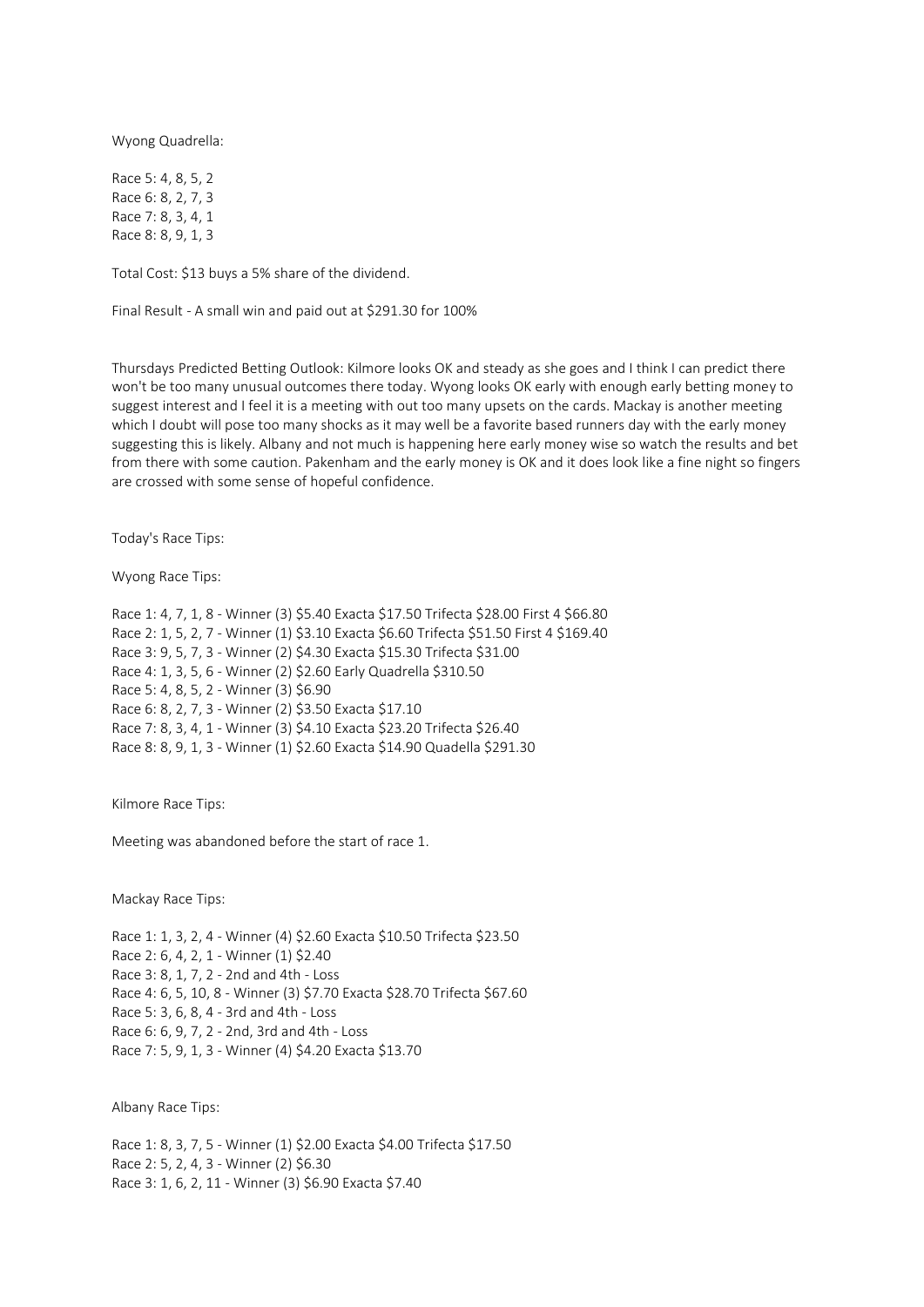Race 4: 2, 8, 4, 7 - Winner (3) \$14.50 Exacta \$99.10 Trifecta \$533.70 Early Quadrella \$1518.60 Race 5: 4. 2, 3, 6 - Winner (1) \$3.70 Race 6: 9, 4, 6, 2 - 3rd - Loss Race 7: 5, 4, 1, 9 - 2nd and 3rd - Loss Race 8: 4, 7, 6, 2 - 2nd and 3rd - Loss

Pakenham Race Tips:

Race 1: 2, 6, 9, 4 - 2nd, 3rd and 4th - Loss Race 2: 2, 3, 4, 7 - Winner (1) \$1.40 Exacta \$7.30 Trifecta \$14.90 First 4 \$15.60 Race 3: 8, 2, 6, 9 - 2nd, 3rd and 4th - Loss Race 4: 10, 5, 2, 3 - Winner (1) \$1.40 Exacta \$3.80 Trifecta \$51.50 First 4 \$143.20 Race 5: 3, 2, 5, 6 - Winner (2) \$4.70 Exacta \$10.70 Trifecta \$19.30 First 4 \$24.80 Race 6: 8, 4, 2, 6 - Winner (2) \$3.20 Race 7: 1, 5, 2, 10 - Winner (1) \$2.30 Exacta \$5.20 Race 8: 7, 11, 6, 9 - 2nd and 4th - Loss

Thursdays April 5th 2018 Horse Racing Tips:

The results are in...

Thursday The Final Statistics.

1. Top Selection strike rate at 26% out of 39 races.

2. Top 2 Selections strike rate at 44% out of 39 races.

+ Total Top 2 Selection winners = 17 out of 39 races.

3. Exacta strike rate at 36% out of 39 races.

+ Total Exacta winners = 14 out of 39 races.

Dividends:

+ Best Top Selection win dividend: \$10.20

+ Best Top 2 Selection win dividend: \$10.20

+ Best tipped Exacta dividend: \$65.20

+ Best tipped Trifecta dividend: \$192.40

+ Best tipped First 4 dividend: \$156.20

+ Best tipped Quadrella dividend: \$198.90

The Day In Summary: So let's have a look at the numbers for this Thursdays racing with 39 races covered. For the Exotics there were 14 Exacta's in total which is a strike rate of 36% with the biggest one paying out at \$65.20 with the best tipped Trifecta paying out at \$192.40 and the best tipped First 4 paid out at \$156.20. For Win Bets the best priced Top Selection winner was at \$10.20 with the strike rate for the Top Selection sitting at 26% with the strike rate for the Top 2 Selections sitting at a respectable 44% of all races run. With Quadrella's the best today was an early one at Benalla and it paid out at \$198.90. And so that wraps up this Thursdays racing.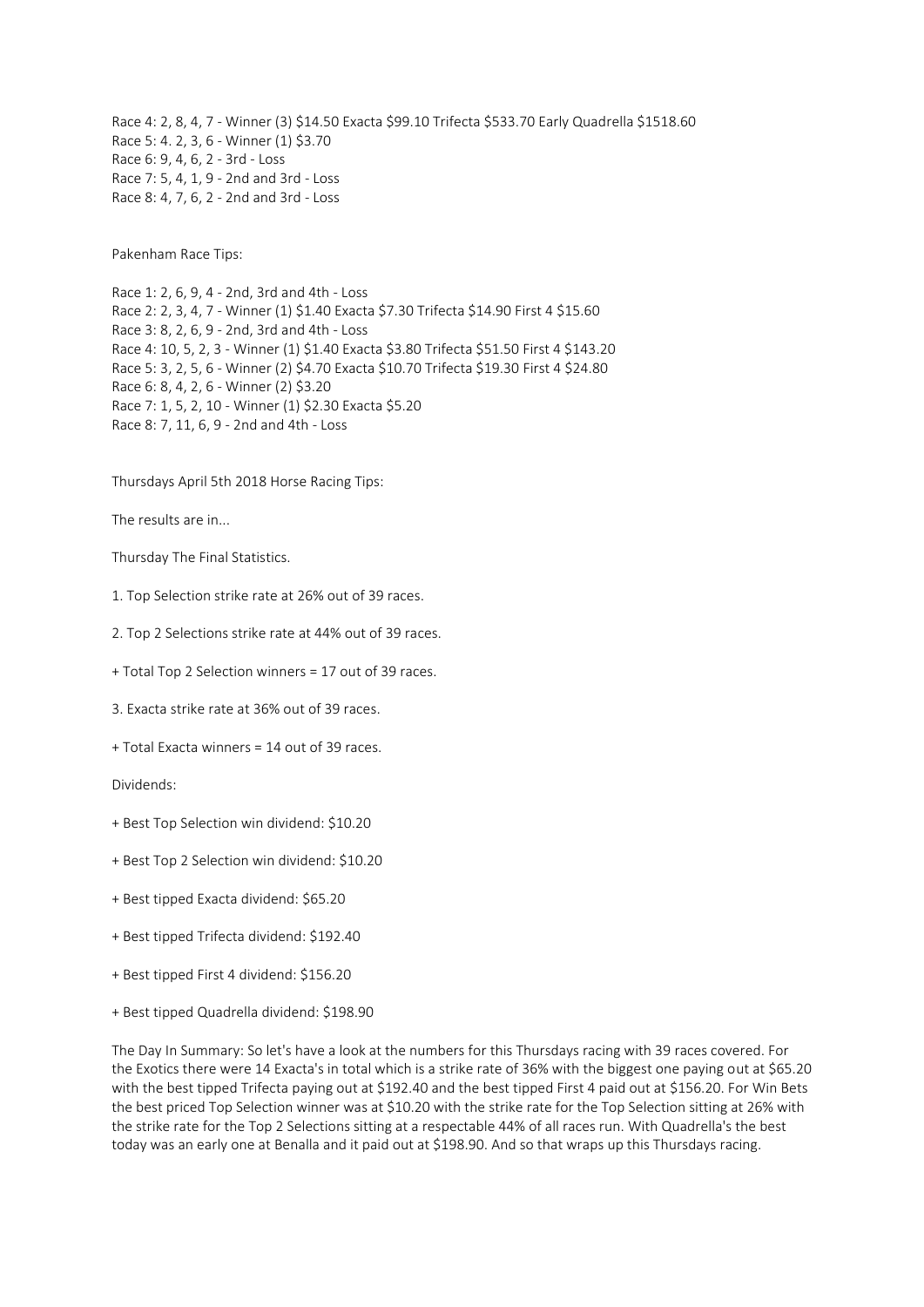- The Top 5 Suggested Bets below are the best bets of the day I think are of the best value and they are put there with the absolute clear intention that they will win, but if this happens or not is up to the laws of chance and the elements of luck & fate.

1. Special Suggested Bets Of The Day:

Benalla Race 3 Banker Exacta:

10 / 8, 2, 12

So its 10 for 1st and 8, 2, 12 for 2nd.

Total Cost: \$12 buys a 400% share of the dividend.

2. Where The Money Is: Those runners which stand out as being well supported early.

Benalla Race 2 No 11 Aladina at \$6.00 and there is money around early for this one so may be worth a watch in an open kind of race.

3. Best Longshot's Of The Day:

Benalla Race 7 No 17 Prairie Son at \$13.00 and there is early support for this one at the odds and hopefully with the right luck it will run a good race.

Result - Finished 1st

4. Best Multi Bet Of The Day:

All bets are for the PLACE.

Dalby Race 3 No 9 | Race 5 No 3 | Race 7 No 7

Suggested Bet: \$10

5. Best Quaddie Of The Day:

Benalla Quadrella:

Race 5: 2, 7, 4, 3 Race 6: 2, 12, 5, 7 Race 7: 17, 4, 2, 5 Race 8: 6, 4, 12, 1

Total Cost: \$13 buys a 5% share of the dividend.

Thursdays Predicted Betting Outlook: Dalby and the money is fair early sometimes these country meetings can be hard to predict at an early glance so watch the results and go from there. Benalla and the early money is good and it does look like an OK meeting which could either go great or go poor so time will tell so again pay a close attention to the results. Hawkesbury and the early money is not exciting and low but there are a lot of short priced runners engaged so I would not expect to many dramas with this meeting. Geraldton is really light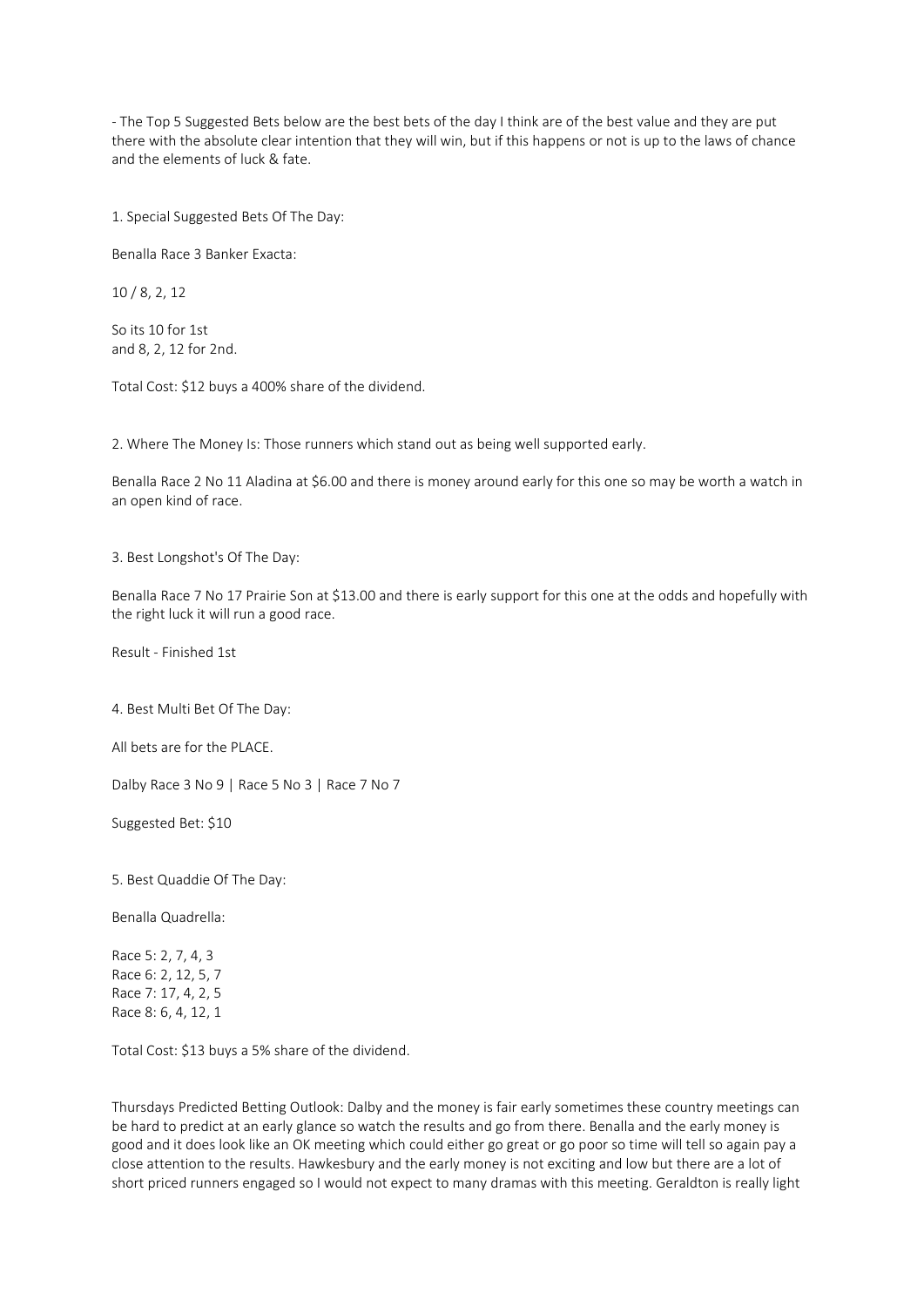early so be careful with this meeting and watch the result to gauge possible outcomes. Pakenham and the early money is strong so that may be a pointer to a decent tonight.

Today's Race Tips:

Dalby Race Tips:

Race 1: 1, 5, 2, 6 - Winner (1) \$1.50 Exacta \$16.00 Trifecta \$48.50 First 4 \$94.40 Race 2: 4, 7, 8, 2 - Winner (1) \$3.60 Race 3: 9, 1, 13, 10 - 3rd - Loss Race 4: 3, 5, 2, 10 - 3rd - Loss Race 5: 3, 8, 6, 5 - 2nd and 3rd - Loss Race 6: 4, 1, 8, 7 - Winner (2) \$5.10 Exacta \$44.20 Trifecta \$192.40 Race 7: 7, 5, 6, 4 - 3rd - Loss

Hawkesbury Race Tips:

Race 1: 4, 6, 7, 5 - Winner (4) \$7.50 Exacta \$15.50 Trifecta \$32.80 First 4 \$147.40 Race 2: 1, 2, 7, 5 - 3rd and 4th - Loss Race 3: 4, 5, 6, 7 - Winner (2) \$5.20 Exacta \$20.10 Trifecta \$39.70 Race 4: 1, 6, 7, 5 - 2nd, 3rd and 4th - Loss Race 5: 6, 4, 2, 1 - Winner (1) \$2.10 Exacta \$4.70 Race 6: 1, 6, 7, 8 - Winner (3) \$6.70 Exacta \$11.60 Race 7: 7, 2, 4, 5 - Winner (3) \$3.70 Race 8: 8, 4, 5, 10 - 2nd and 3rd - Loss

Benalla Race Tips:

Race 1: 10, 9, 4, 5 - Winner (1) \$2.00 Race 2: 11, 9, 7, 2 - Winner (3) \$4.10 Race 3: 10, 8, 2, 12 - Winner (1) \$2.40 Race 4: 12, 13, 5, 6 - Winner (2) \$6.60 Early Quadrella \$198.90 Race 5: 2, 7, 4, 3 - Winner (4) \$11.10 Exacta \$65.20 Race 6: 2, 12, 5, 7 - Winner (2) \$4.70 Race 7: 17, 4, 2, 5 - Winner (1) \$10.20 Race 8: 6, 4, 12, 1 - 2nd and 3rd - Loss

Geraldton Race Tips:

Race 1: 5, 1, 4, 3 - Winner (2) \$3.70 Exacta \$4.00 Trifecta \$25.50 Race 2: 5, 2, 3, 1 - 2nd, 3rd and 4th - Loss Race 3: 12, 11, 8, 7 - 2nd and 4th - Loss Race 4: 5, 2, 3, 6 - Winner (2) \$7.70 Race 5: 1, 3, 4, 5 - 2nd and 4th - Loss Race 6: 2, 5, 6, 8 - 2nd and 3rd - Loss Race 7: 6, 3, 9, 8 - Winner (1) \$5.10 Exacta \$16.60 Trifecta \$169.30 Race 8: 5, 1, 9, 4 - Winner (1) \$2.90

Pakenham Race Tips:

Race 1: 7, 11, 5, 6 - 2nd, 3rd and 4th - Loss Race 2: 4, 9, 5, 8 - Winner (2) \$2.00 Exacta \$4.40 Trifecta \$15.20 First 4 \$35.60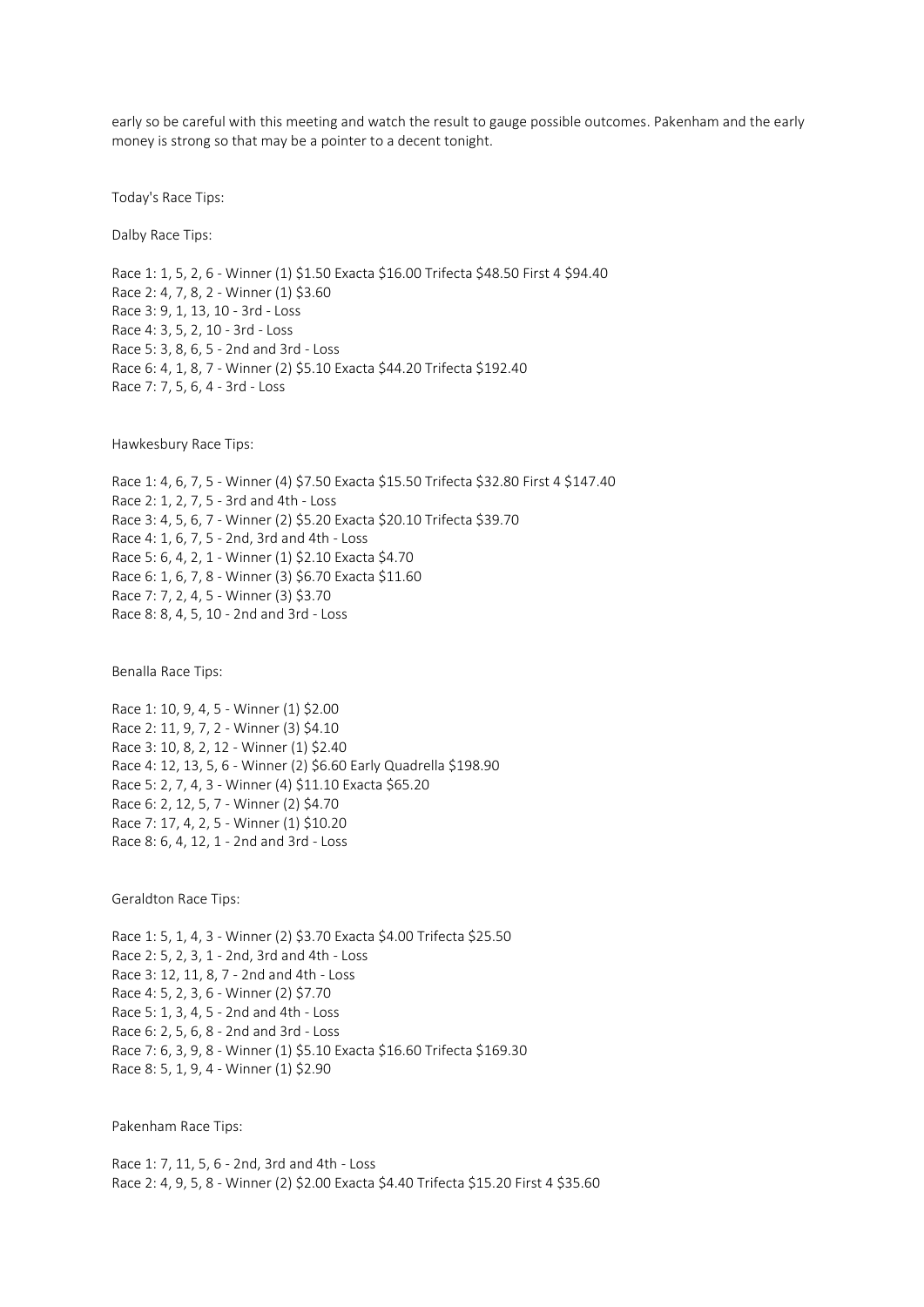Race 3: 8, 4, 3, 7 - Winner (4) \$6.30 Exacta \$12.70 Race 4: 5, 8, 7, 4 - Winner (1) \$1.50 Exacta \$3.90 Trifecta \$9.50 First 4 \$18.40 Race 5: 7, 3, 4, 6 - 3rd and 4th - Loss Race 6: 2, 3, 5, 6 - Winner (1) \$2.00 Exacta \$11.20 Trifecta \$66.00 First 4 \$76.00 Race 7: 1, 2, 5, 9 - Winner (3) \$5.60 Race 8: 8, 5, 4, 2 - Winner (3) \$2.70 Exacta \$22.40 Trifecta \$52.50 First 4 \$156.20

Thursdays March 29th 2018 Horse Racing Tips:

The results are in...

Thursday The Final Statistics.

1. Top Selection strike rate at 42% out of 38 races.

2. Top 2 Selections strike rate at 61% out of 38 races.

+ Total Top 2 Selection winners = 23 out of 38 races.

3. Exacta strike rate at 63% out of 38 races.

+ Total Exacta winners = 24 out of 38 races.

Dividends:

+ Best Top Selection win dividend: \$7.80

+ Best Top 2 Selection win dividend: \$7.80

+ Best tipped Exacta dividend: \$85.00

+ Best tipped Trifecta dividend: \$235.20

+ Best tipped First 4 dividend: \$366.00

+ Best tipped Quadrella dividend: \$883.50

The Day In Summary: So let's have a look at the numbers for this Thursdays racing with 38 races covered. For the Exotics there were 24 Exacta's in total which is a strike rate of 63% with the biggest one paying out at \$85.00 with the best tipped Trifecta paying out at \$235.20 and the best tipped First 4 paid out at \$366.00. For Win Bets the best priced Top Selection winner was at \$7.80 with the strike rate for the Top Selection sitting at 42% with the strike rate for the Top 2 Selections sitting at a respectable 61% of all races run. With Quadrella's the best today was a main one at Warrnambool and it paid out at \$883.50. And so that wraps up this Thursdays racing.

1. Special Suggested Bets Of The Day:

Gosford Race 8 Banker Exacta:

10 / 7, 5, 6

So its 10 for 1st and 7, 5, 6 for 2nd.

Total Cost: \$12 buys a 400% share of the dividend.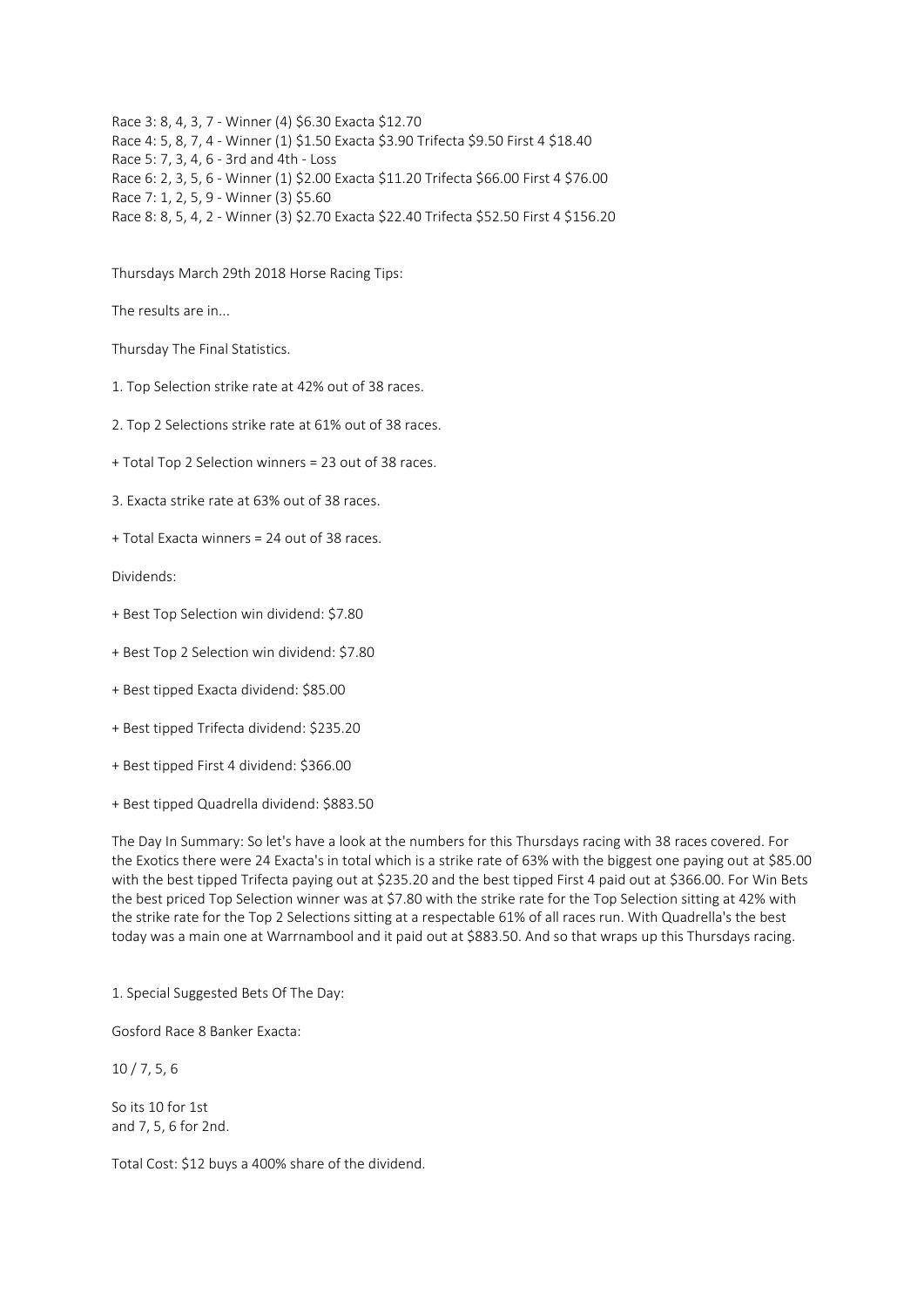2. Where The Money Is: Those runners which stand out as being well supported early.

Pakenham Race 8 No 12 Vainstream at \$6.00 and there is solid early money support and is 2nd up from a spell today so worth some consideration.

Result - Finished 1st

3. Best Longshot's Of The Day:

Pakenham Race 7 No 10 Sky Lake at \$9.00 and there is noticeable support for this one early so might play a part in the finish with luck.

Result - Finished 1st

4. Best Multi Bet Of The Day:

All bets are for the PLACE.

Warrnambool Race 5 No 5 | Race 7 No 2 | Race 8 No 5

Suggested Bet: \$10

5. Best Quaddie Of The Day:

Warrnambool Quadrella:

Race 5: 5, 7, 12, 10 Race 6: 2, 1, 6, 5 Race 7: 2, 5, 6, 7 Race 8: 5, 4, 7, 1

Total Cost: \$13 buys a 5% share of the dividend.

Result - A win and paid out at \$883.50 for 100%

Thursdays Predicted Betting Outlook: Warrnambool and the money early is moderate with the main focus on the last 4 races. Gosford and the early money is light but it does look to be a meeting of short priced runners into winners. Townsville and the early money is extra light so watch how the results fair and bet from there. Darwin and again there is little early money for this meeting but generally overall happy with the meeting anyway. And finally Pakenham and the money is good early so expectant of a decent night with just the right amount of luck.

Today's Race Tips:

Gosford Race Tips:

Race 1: 6, 2, 5, 4 - Winner (2) \$2.20 Exacta \$3.10 Race 2: 2, 4, 3, 5 - Winner (1) \$1.50 Exacta \$3.30 Trifecta \$3.90 First 4 \$2.60 Race 3: 1, 2, 5, 3 - Winner (2) \$2.90 Race 4: 2, 3, 7, 4 - Winner (4) \$2.90 Exacta \$10.20 Trifecta \$24.60 Early Quadrella \$67.90 Race 5: 9, 5, 3, 6 - Winner (1) \$1.70 Exacta \$3.40 Trifecta \$12.50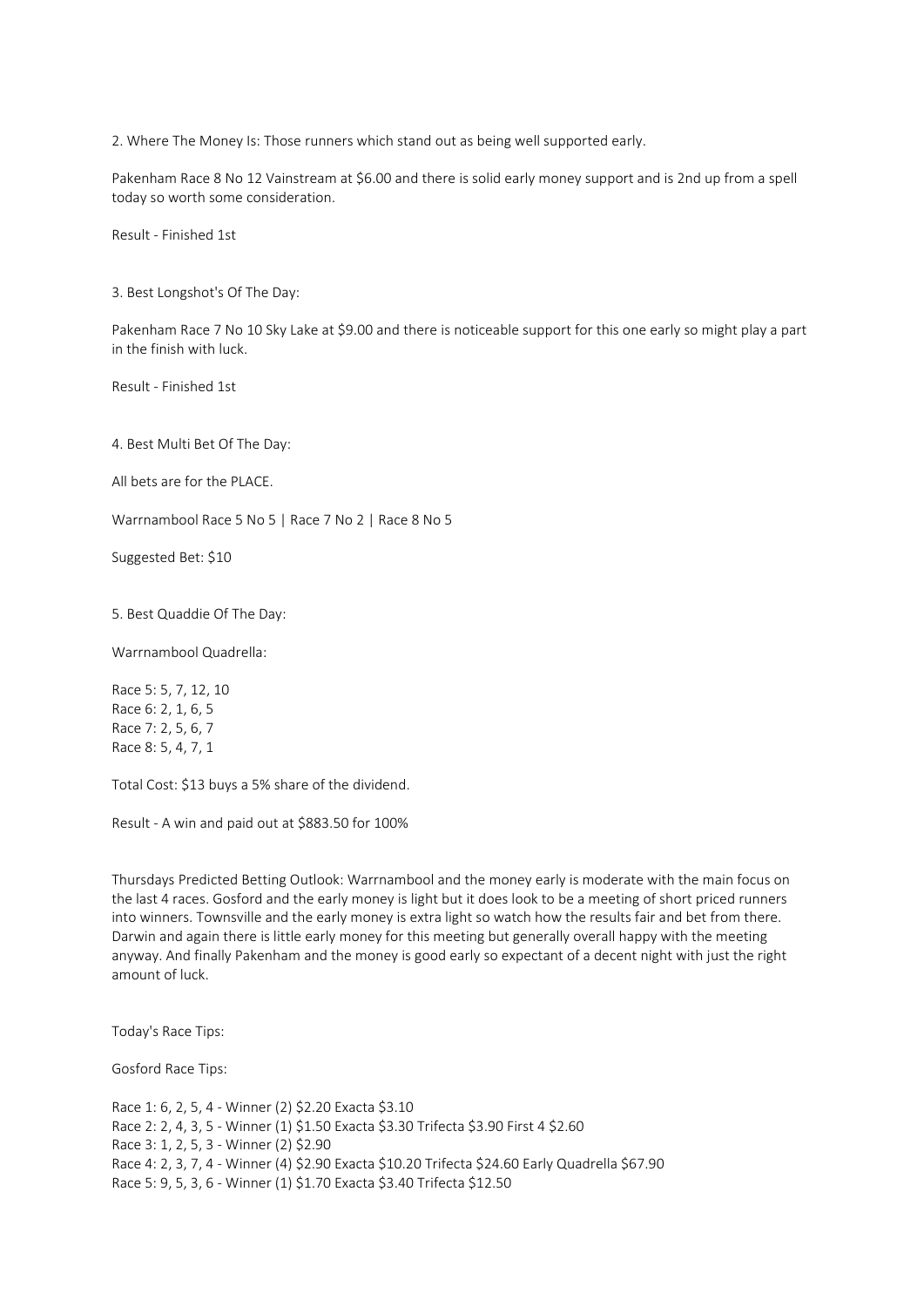Race 6: 2, 5, 4, 1 - Winner (3) \$3.70 Race 7: 3, 7, 5, 1 - Winner (1) \$2.70 Exacta \$5.40 Trifecta \$18.50 Race 8: 10, 7, 5, 6 - Loss

Warrnambool Race Tips:

Race 1: 1, 3, 6, 5 - Winner (2) \$2.20 Exacta \$4.80 Trifecta \$16.30 First 4 \$59.40 Race 2: 7, 5, 6, 4 - Winner (3) \$5.90 Exacta \$11.20 Race 3: 6, 2, 7, 3 - Winner (1) \$1.30 Race 4: 2, 1, 6, 4 - Winner (4) \$2.50 Exacta \$10.20 Trifecta \$32.70 Early Quadrella \$107.20 Race 5: 5, 7, 12, 10 - Winner (1) \$6.90 Race 6: 2, 1, 6, 5 - Winner (2) \$2.50 Exacta \$3.90 Race 7: 2, 5, 6, 7 - Winner (1) \$4.60 Exacta \$19.30 Race 8: 5, 4, 7, 1 - Winner (3) \$5.00 Quadrella \$883.50

Townsville Race Tips:

Race 1: 3, 4, 5 - Winner (2) \$3.10 Exacta \$13.00 Trifecta \$5.20 Race 2: 3, 1, 4 - Winner (1) \$1.50 Exacta \$6.60 Trifecta \$2.90 Race 3: 1, 3, 5, 6 - Winner (2) \$3.80 Exacta \$7.70 Race 4: 7, 6, 8, 3 - 3rd and 4th - Loss Race 5: 3, 4, 5, 2 - Winner (1) \$2.00 Exacta \$11.40 Trifecta \$12.10 First 4 \$12.40 Race 6: 7, 3, 1, 4 - Winner (3) \$3.80 Exacta \$10.10 Trifecta \$22.30 First 4 \$21.20 Race 7: 9, 7, 5, 1 - Winner (1) \$3.00 Exacta \$16.10

Darwin Race Tips:

Race 1: 2, 4, 3, 5 - Winner (1) \$2.00 Exacta \$20.20 Race 2: 10, 3, 4, 12 - 3rd - Loss Race 3: 5, 4, 2, 6 - Winner (1) \$1.80 Race 4: 4, 10, 5, 2 - Winner (1) \$1.60 Exacta \$6.10 Race 5: 3, 7, 1, 6 - Winner (3) \$6.50 Exacta \$11.60 Race 6: 5, 3, 4, 7 - 2nd and 3rd - Loss Race 7: 2, 3, 7, 6 - Winner (4) \$5.80 Exacta \$85.00 Trifecta \$227.50 First 4 \$366.00

Pakenham Race Tips:

Race 1: 9, 4, 8, 6 - Winner (2) \$3.40 Exacta \$9.60 Race 2: 2, 5, 8, 10 - Winner (1) \$2.40 Race 3: 3, 2, 6, 4 - Winner (1) \$1.20 Exacta \$2.40 Trifecta \$5.40 First 4 \$8.40 Race 4: 3, 1, 4, 5 - 3rd and 4th - Loss Race 5: 6, 8, 4, 1 - Winner (3) \$2.40 Race 6: 1, 8, 7, 10 - 2nd, 3rd and 4th - Loss Race 7: 10, 11, 4, 5 - Winner (1) \$7.80 Exacta \$43.20 Trifecta \$235.20 Race 8: 12, 7, 5, 15 - Winner (1) \$4.50 Exacta \$23.60

Thursdays March 22nd 2018 Horse Racing Tips:

The results are in...

Thursday The Final Statistics.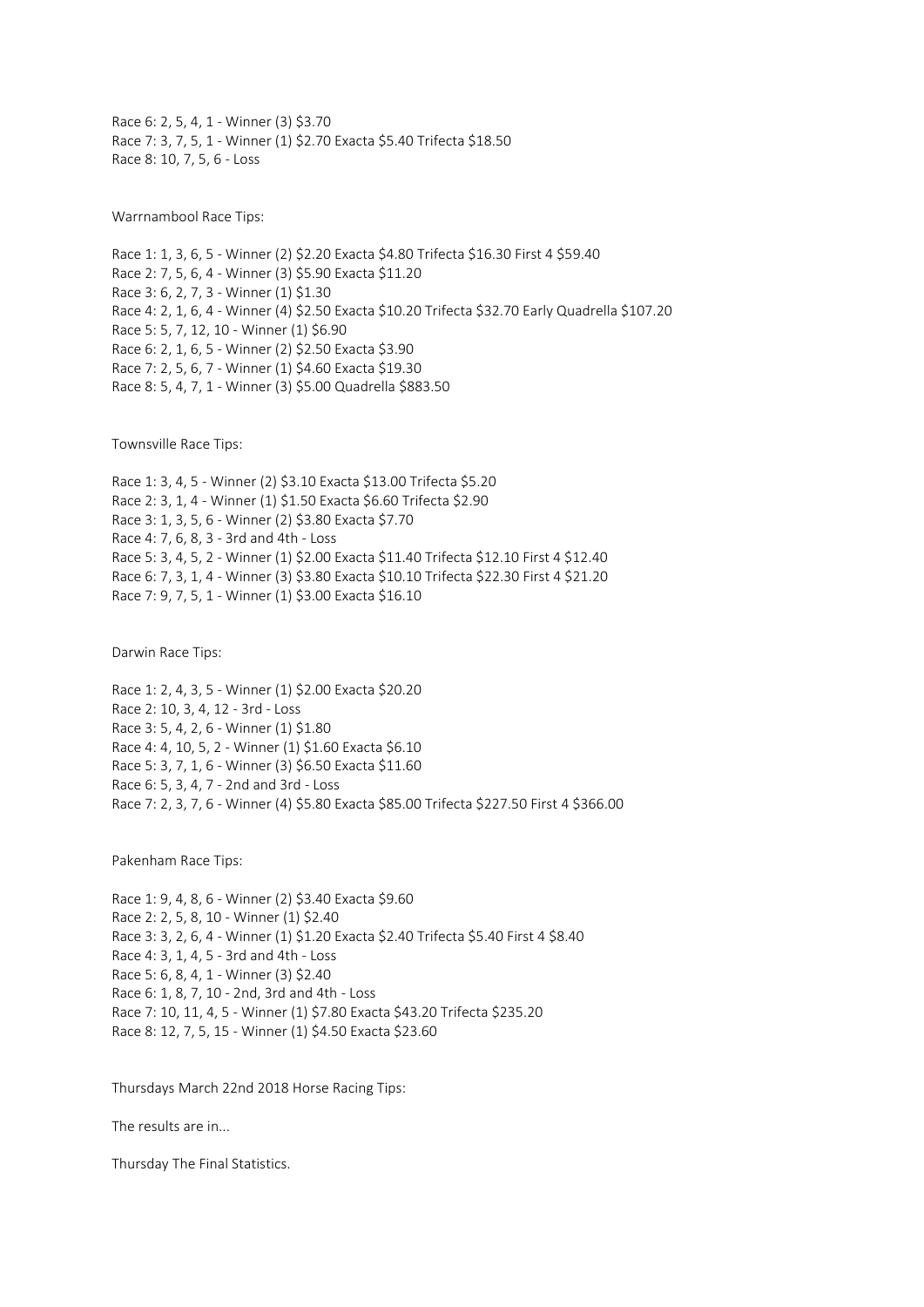- 1. Top Selection strike rate at 42% out of 38 races.
- 2. Top 2 Selections strike rate at 58% out of 38 races.
- + Total Top 2 Selection winners = 22 out of 38 races.
- 3. Exacta strike rate at 55% out of 38 races.
- + Total Exacta winners = 21 out of 38 races.

Dividends:

- + Best Top Selection win dividend: \$3.90
- + Best Top 2 Selection win dividend: \$6.90
- + Best tipped Exacta dividend: \$152.80
- + Best tipped Trifecta dividend: \$303.20
- + Best tipped First 4 dividend: \$506.20
- + Best tipped Quadrella dividend: \$2309.90

The Day In Summary: So let's have a look at the numbers for this Thursdays racing with 38 races covered. For the Exotics there were 21 Exacta's in total which is a strike rate of 55% with the biggest one paying out at \$152.80 with the best tipped Trifecta paying out at \$303.20 and the best tipped First 4 paid out at \$506.20. For Win Bets the best priced Top Selection winner was at \$3.90 with the strike rate for the Top Selection sitting at 42% with the strike rate for the Top 2 Selections sitting at a respectable 58% of all races run. With Quadrella's the best today was an early one at Ipswich and it paid out at \$2309.90. And so that wraps up this Thursdays racing.

1. Special Suggested Bets Of The Day:

Donald Race 4 Multi Exacta:

8, 3 / 8, 3, 2, 11

So its 8 and 3 for 1st and 8, 3, 2, 11 for 2nd.

Total Cost: \$12 buys a 200% share of the dividend.

2. Where The Money Is: Those runners which stand out as being well supported early.

Donald Race 7 No 9 Bee Jay's Choice at \$8.00 and there is some money for this one early which brings it some note so may be worth a watch.

3. Best Longshot's Of The Day:

Nothing to report today.

4. Best Multi Bet Of The Day: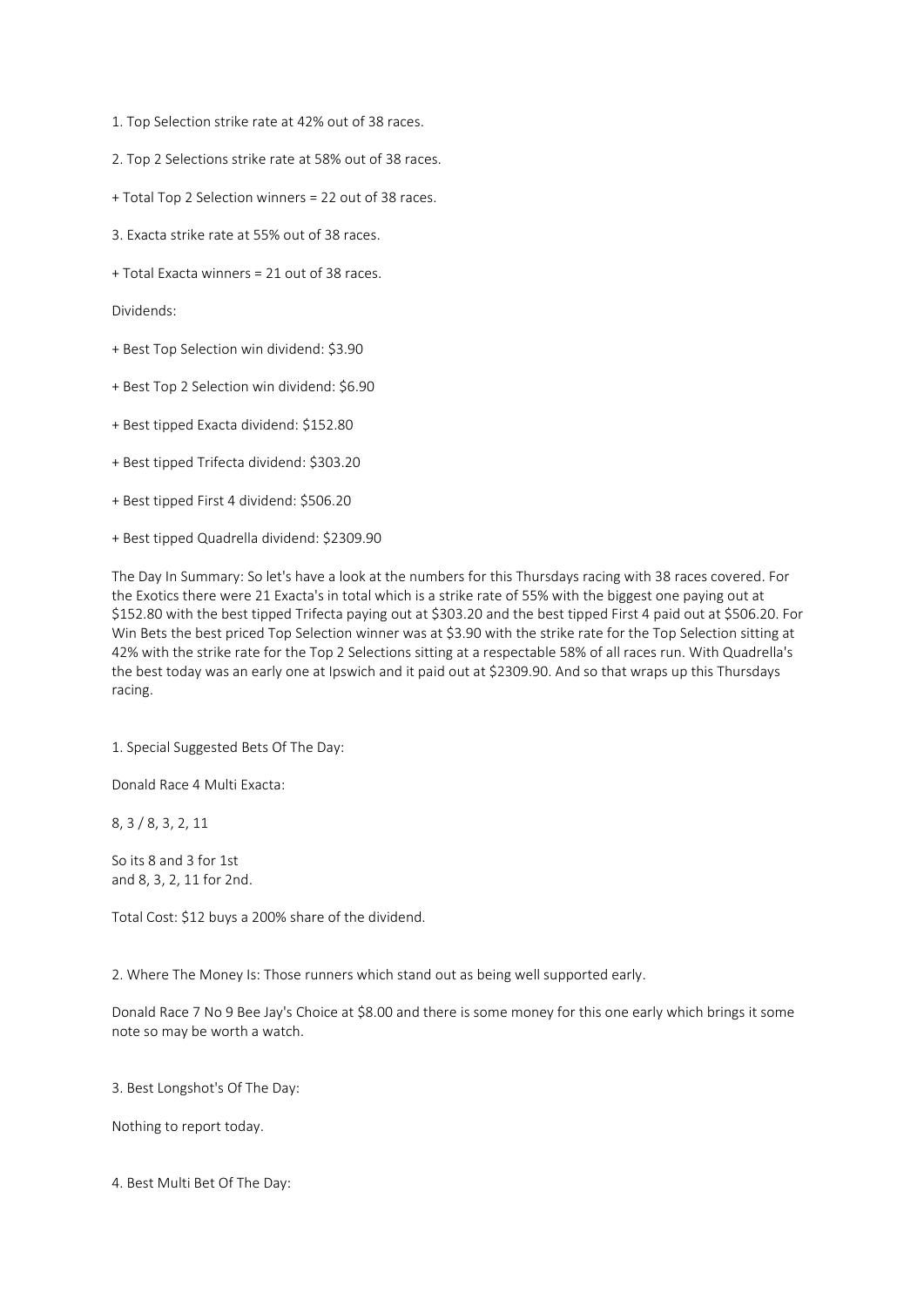All bets are for the PLACE.

Ipswich Race 4 No 2 | Race 5 No 5 | Race 6 No 12

Suggested Bet: \$10

5. Best Quaddie Of The Day:

Donald Quadrella:

Race 5: 7, 1, 3, 5 Race 6: 3, 5, 2, 4 Race 7: 9, 7, 6, 2 Race 8: 2, 6, 4, 9

Total Cost: \$13 buys a 5% share of the dividend.

Thursdays Predicted Betting Outlook: Donald & Newcastle and although there are not massive amounts of early money flowing at these meetings there is enough to show punters are somewhat interested in today's racing so watch the results and go from there. At Ipswich there is not a lot of early results so again keep an eye on the results and bet from there. With Geraldton there is no money around at all early but there are a lot of short priced favorites at this meeting so once again watch the results to gauge if the race is worth betting. And finally Pakenham where there is good support early and the meeting does look interesting but once again keep an eye on the results to see how things are progressing.

Today's Race Tips:

Donald Race Tips:

Race 1: 6, 8, 5, 9 - Winner (1) \$1.90 Exacta \$7.50 Trifecta \$56.40 Race 2: 1, 7, 6, 4 - Winner (1) \$2.50 Exacta \$14.70 Trifecta \$42.90 Race 3: 3, 11, 7, 8 - Winner (4) \$10.30 Exacta \$33.30 Trifecta \$69.70 Race 4: 8, 3, 2, 11 - Winner (1) \$1.90 Exacta \$2.50 Early Quadrella \$146.20 Race 5: 7, 1, 3, 5 - Winner (1) \$3.60 Race 6: 3, 5, 2, 4 - Winner (2) \$3.60 Exacta \$22.60 Race 7: 9, 7, 6, 2 - 2nd and 3rd - Loss Race 8: 2, 6, 4, 9 - Winner (1) \$2.50

Newcastle Race Tips:

Race 1: 2, 6, 1, 8 - 2nd and 3rd - Loss Race 2: 2, 5, 4, 8 - Winner (4) \$3.90 Exacta \$9.30 Trifecta \$35.50 First 4 \$206.20 Race 3: 9, 4, 3, 6 - Winner (1) \$1.60 Race 4: 2, 3, 1, 9 - Winner (4) \$25.30 Exacta \$152.80 Trifecta \$303.20 First 4 \$439.40 Race 5: 10, 7, 9, 6 - Winner (1) \$3.10 Exacta \$9.30 Trifecta \$25.40 Race 6: 1, 3, 6, 4 - Winner (3) \$9.20 Exacta \$57.50 Trifecta \$105.10 Race 7: 2, 5, 6, 9 - Winner (1) \$1.30 Exacta \$2.60 Race 8: 6, 3, 2, 10 - Winner (3) \$5.20 Exacta \$14.20 Quadrella \$237.00

Ipswich Race Tips: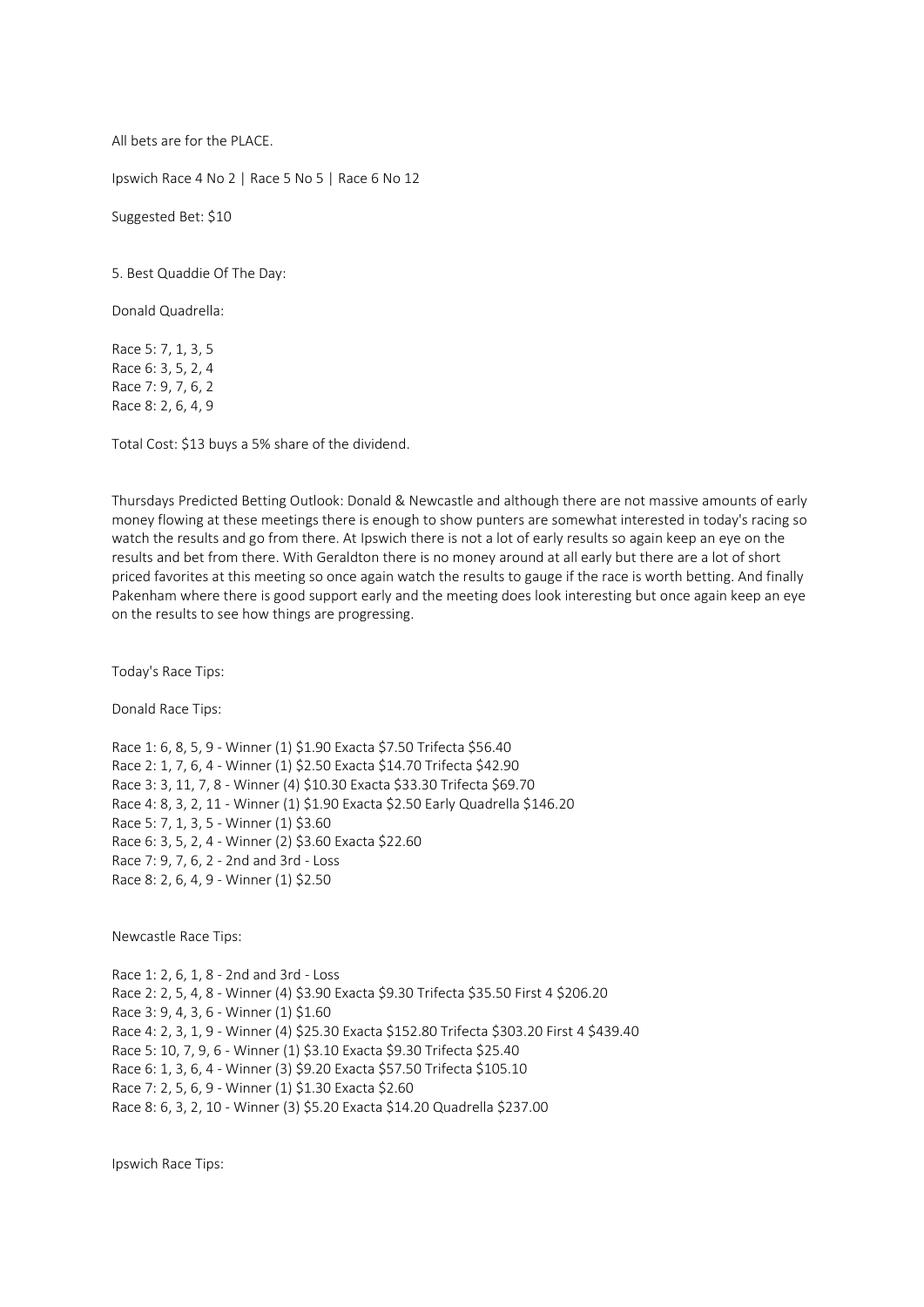Race 1: 4, 1, 3, 2 - Winner (1) \$2.50 Exacta \$6.80 Trifecta \$13.00 First 4 \$23.00 Race 2: 2, 4, 1, 3 - Winner (1) \$2.30 Race 3: 6, 5, 9, 8 - Winner (1) \$2.50 Exacta \$7.60 Race 4: 2, 10, 12, 9 - Winner (2) \$4.20 Early Quadrella \$73.40 Race 5: 5, 1, 13, 7 - Winner (2) \$6.90 Exacta \$36.00 Race 6: 12, 11, 14, 10 - Winner (3) \$12.50 Race 7: 4, 9, 12, 11 - Winner (2) \$5.40 Exacta \$8.80 Trifecta \$131.30 First 4 \$506.20 Quadrella \$2309.90

Geraldton Race Tips:

Race 1: 2, 5, 6, 3 - 2nd and 3rd - Loss Race 2: 8, 5, 2, 1 - Winner (1) \$1.80 Race 3: 1, 4, 5, 7 - 2nd and 3rd - Loss Race 4: 2, 4, 8, 7 - 2nd, 3rd and 4th - Loss Race 5: 2, 4, 3, 5 - Winner (1) \$1.80 Exacta \$29.10 Race 6: 11, 9, 10, 3 - 3rd and 4th - Loss Race 7: 1, 5, 3, 7 - 4th - Loss

Pakenham Race Tips:

Race 1: 4, 2, 5, 3 - Winner (2) \$2.30 Exacta \$16.20 Trifecta \$23.80 First 4 \$17.60 Race 2: 7, 6, 10, 9 - Winner (1) \$3.30 Exacta \$11.20 Trifecta \$63.30 Race 3: 6, 2, 8, 12 - Winner (3) \$3.90 Race 4: 10, 12, 8, 2 - Winner (1) \$3.90 Early Quadrella \$228.70 Race 5: 6, 1, 3, 9 - Winner (4) \$8.20 Exacta \$19.40 Race 6: 5, 4, 7, 6 - Winner (1) \$1.60 Exacta \$8.10 Trifecta \$26.50 Race 7: 2, 5, 7, 6 - Winner (2) \$5.50 Exacta \$53.30 Race 8: 4, 9, 10, 7 - Winner (3) \$4.80 Quadrella \$1147.50

Thursdays March 15th 2018 Horse Racing Tips:

The results are in...

Thursday The Final Statistics.

- 1. Top Selection strike rate at 34% out of 44 races.
- 2. Top 2 Selections strike rate at 55% out of 44 races.
- + Total Top 2 Selection winners = 24 out of 44 races.
- 3. Exacta strike rate at 34% out of 44 races.
- + Total Exacta winners = 15 out of 44 races.

Dividends:

- + Best Top Selection win dividend: \$9.60
- + Best Top 2 Selection win dividend: \$10.70
- + Best tipped Exacta dividend: \$51.70
- + Best tipped Trifecta dividend: \$121.60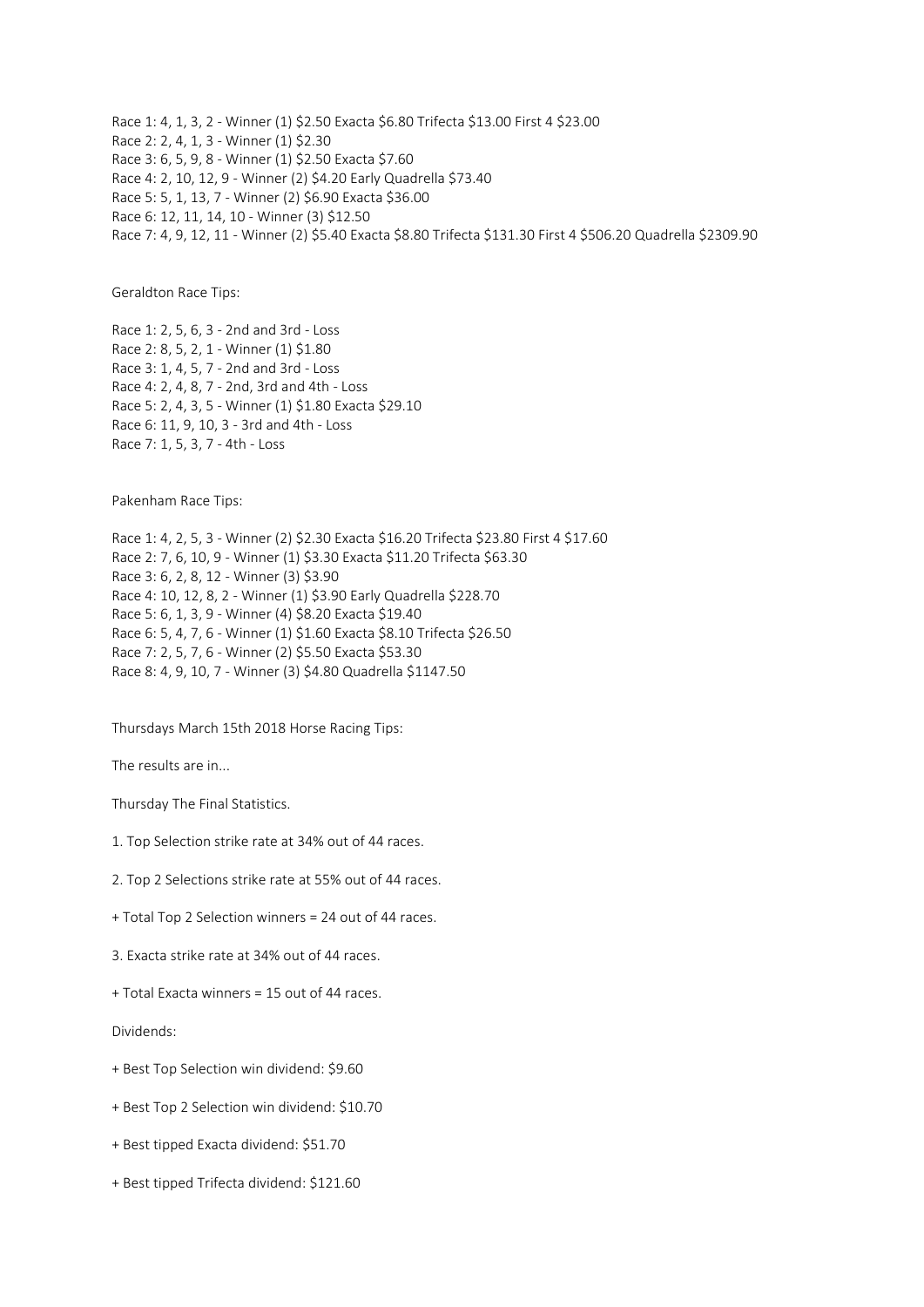+ Best tipped First 4 dividend: \$278.20

+ Best tipped Quadrella dividend: \$8090.80

The Day In Summary: So let's have a look at the numbers for this Thursdays racing with 44 races covered. For the Exotics there were 15 Exacta's in total which is a strike rate of 34% with the biggest one paying out at \$51.70 with the best tipped Trifecta paying out at \$121.60 and the best tipped First 4 paid out at \$278.20. For Win Bets the best priced Top Selection winner was at \$8.10 with the strike rate for the Top Selection sitting at 34% with the strike rate for the Top 2 Selections sitting at a respectable 55% of all races run. With Quadrella's the best today was an early one at Goulburn and it paid out at \$8090.80. And so that wraps up this Thursdays racing.

1. Special Suggested Bets Of The Day:

Warrnambool Race 2 Multi Exacta:

4, 5 / 4, 5, 2, 7

So its 4 and 5 for 1st and 4, 5, 2, 7 for 2nd.

Total Cost: \$12 buys a 200% share of the dividend.

2. Where The Money Is: Those runners which stand out as being well supported early.

Goulburn Race 4 No 6 Vegas Strip at \$6.00 and someone likes this horse a whole lot so it will be interesting to see how well it goes today.

3. Best Longshot's Of The Day:

Nothing to report today.

4. Best Multi Bet Of The Day:

All bets are for the PLACE.

Moree Race 4 No 3 | Race 5 No 6 | Race 6 No 5 | Race 7 No 3

Suggested Bet: \$10

5. Best Quaddie Of The Day:

Townsville Quadrella:

Race 4: 4, 2, 7, 1 Race 5: 2, 1, 3, 5 Race 6: 1, 8, 9, 6 Race 7: 3, 1, 9, 10

Total Cost: \$13 buys a 5% share of the dividend.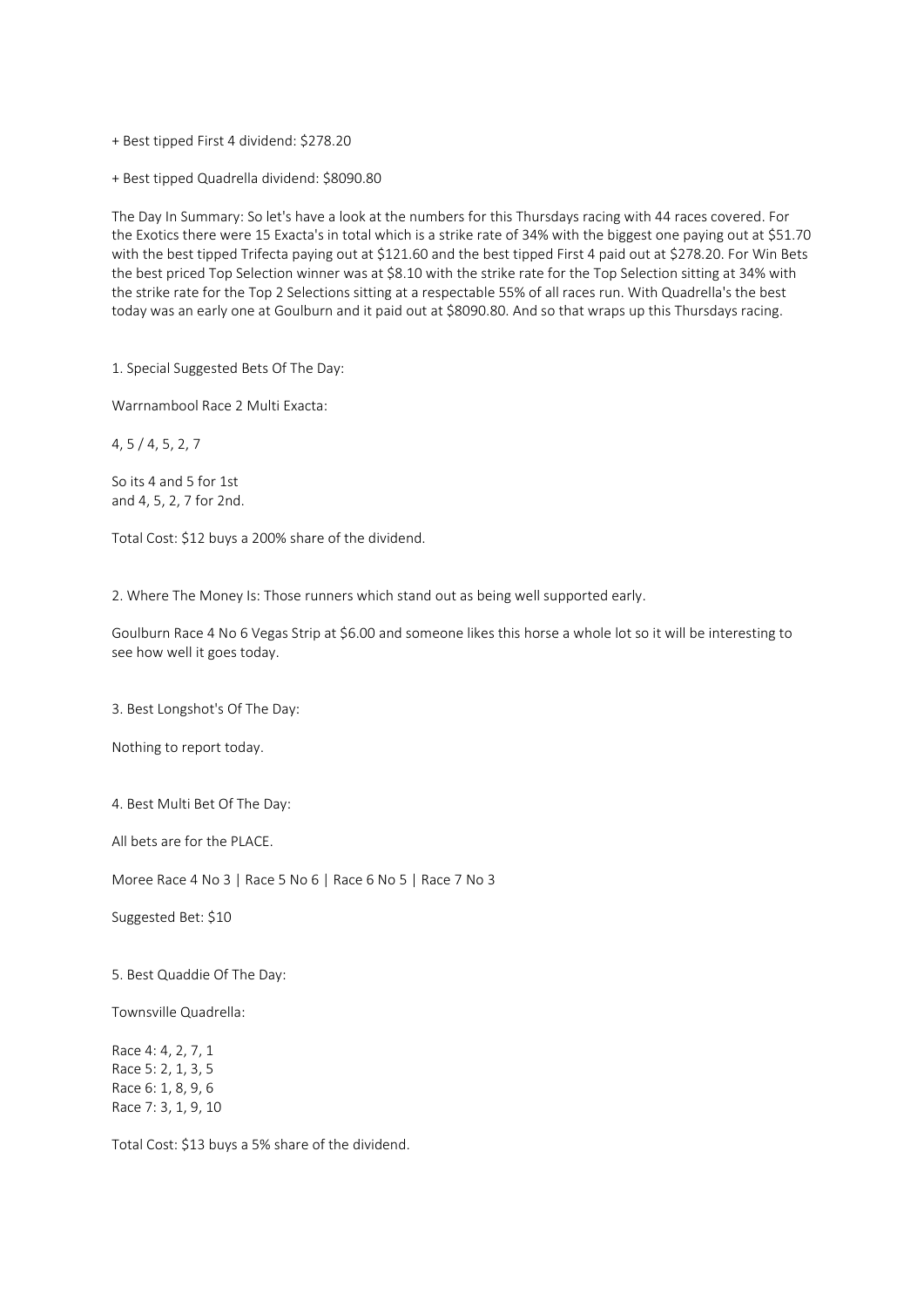Thursdays Predicted Betting Outlook: And there is enough early money around at the early meetings to keep me interested. Geraldton and there is not much early money around at all so will have to play this meeting by ear. And finally there is a lot of early money around at Pakenham and I predict quite a few short priced runners will pop up here.

Today's Race Tips:

Goulburn Race Tips:

Race 1: 1, 4, 6, 7 - Winner (4) \$22.80 Race 2: 1, 2, 8, 9 - Winner (2) \$4.60 Exacta \$14.50 Race 3: 3, 4, 6, 5 - Winner (1) \$3.00 Race 4: 6, 7, 3, 4 - Winner (2) \$6.00 Early Quadrella \$8090.80 Race 5: 14, 9, 2, 4 - Winner (1) \$2.40 Race 6: 5, 3, 1, 10 - 2nd - Loss Race 7: 1, 4, 7, 12 - 4th - Loss

Warrnambool Race Tips:

Race 1: 1, 3, 7, 6 - Winner (1) \$3.60 Exacta \$9.40 Trifecta \$32.50 First 4 \$66.80 Race 2: 4, 5, 2, 7 - Winner (1) \$3.90 Race 3: 5, 4, 1, 3 - Winner (1) \$1.50 Exacta \$6.80 Race 4: 1, 5, 8, 2 - 2nd, 3rd and 4th - Loss Race 5: 3, 2, 7, 4 - Winner (4) \$7.90 Race 6: 2, 1, 4, 6 - Winner (1) \$1.90 Race 7: 3, 7, 8, 2 - Winner (3) \$4.10 Race 8: 7, 11, 5, 9 - Winner (2) \$10.70 Exacta \$27.00 Quadrella \$1212.70

Moree Race Tips:

Race 1: 1, 11, 10, 12 - Winner (2) \$4.60 Exacta \$16.30 Trifecta \$74.70 First 4 \$160.40 Race 2: 10, 1, 3, 5 - Winner (1) \$3.00 Race 3: 2, 5, 4, 7 - Winner (4) \$8.20 Exacta \$33.90 Trifecta \$106.90 First 4 \$278.20 Race 4: 3, 1, 6, 7 - Winner (2) \$4.90 Early Quadrella \$1007.50 Race 5: 6, 3, 9, 1 - 3rd and 4th - Loss Race 6: 5, 8, 2, 6 - Winner (3) \$4.10 Race 7: 3, 6, 11, 9 - Winner (2) \$3.10 Exacta \$15.90

Townsville Race Tips:

Race 1: 1, 3, 4, 5 - Winner (1) \$2.10 Exacta \$3.50 Trifecta \$10.80 First 4 \$17.60 Race 2: 6, 11, 8, 5 - Winner (1) \$1.60 Race 3: 6, 5, 9, 10 - 3rd and 4th - Loss Race 4: 4, 2, 7, 1 - Winner (2) \$4.30 Exacta \$12.00 Trifecta \$79.90 Race 5: 2, 1, 3, 5 - Winner (1) \$3.20 Exacta \$13.20 Trifecta \$31.70 Race 6: 1, 8, 9, 6 - Winner (4) \$2.10 Race 7: 3, 1, 9, 10 - 2nd and 3rd - Loss

Geraldton Race Tips:

Race 1: 3, 4, 5, 1 - Winner (2) \$2.30 Exacta \$22.60 Trifecta \$58.40 Race 2: 4, 7, 2, 9 - Winner (1) \$8.10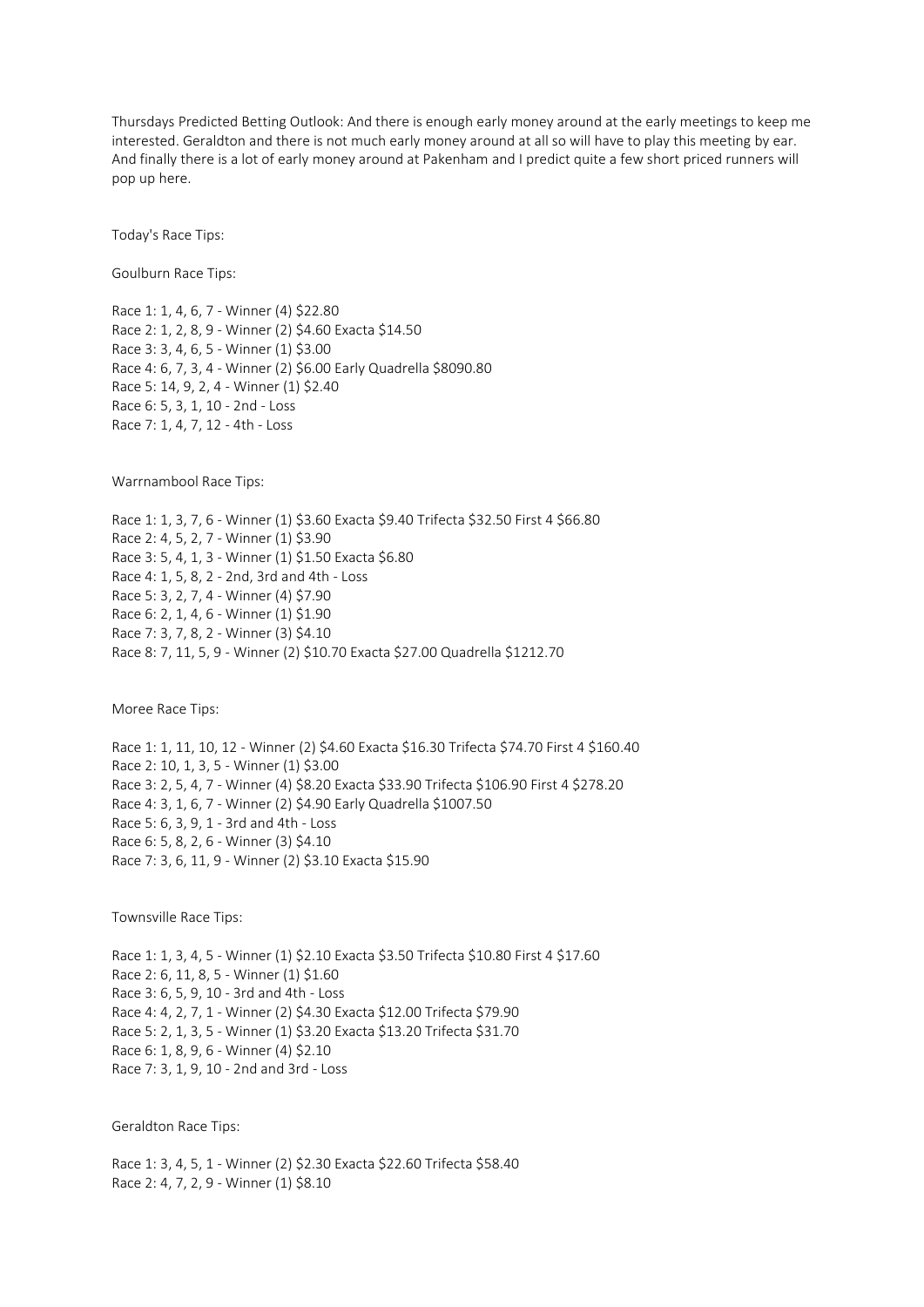Race 3: 6, 5, 8, 9 - 3rd - Loss Race 4: 2, 4, 5, 3 - Winner (2) \$3.50 Exacta \$11.20 Race 5: 4, 5, 7, 6 - 4th - Loss - L/S No's 5 & 6 Race 6: 1, 9, 4, 7 - 3rd and 4th - Loss Race 7: 10, 8, 9, 5 - Winner (2) \$3.50

Pakenham Race Tips:

Race 1: 6, 5, 3, 1 - 3rd - Loss Race 2: 3, 6, 12, 7 - Winner (1) \$1.80 Race 3: 7, 5, 12, 10 - Winner (1) \$1.40 Exacta \$8.00 Trifecta \$121.60 Race 4: 10, 6, 5, 1 - Winner (1) \$1.80 Race 5: 12, 8, 5, 14 - Winner (3) \$2.40 Race 6: 5, 8, 9, 3 - Winner (3) \$8.80 Exacta \$51.70 Race 7: 1, 11, 10, 3 - Winner (3) \$4.30 Exacta \$29.30 Race 8: 8, 10, 5, 9 - Winner (1) \$9.60 Quadrella \$1151.50

Thursdays March 8th 2018 Horse Racing Tips:

The results are in...

Thursday The Final Statistics.

1. Top Selection strike rate at 30% out of 30 races.

2. Top 2 Selections strike rate at 53% out of 30 races.

+ Total Top 2 Selection winners = 16 out of 30 races.

3. Exacta strike rate at 37% out of 30 races.

+ Total Exacta winners = 11 out of 30 races.

Dividends:

+ Best Top Selection win dividend: \$3.90

+ Best Top 2 Selection win dividend: \$6.90

+ Best tipped Exacta dividend: \$37.10

+ Best tipped Trifecta dividend: \$259.10

+ Best tipped First 4 dividend: \$245.40

+ Best tipped Quadrella dividend: \$2558.80

The Day In Summary: So let's have a look at the numbers for this Thursdays racing with 30 races covered. For the Exotics there were 11 Exacta's in total which is a strike rate of 37% with the biggest one paying out at \$37.10 with the best tipped Trifecta paying out at \$259.10 and the best tipped First 4 paid out at \$245.40. For Win Bets the best priced Top Selection winner was at \$3.90 with the strike rate for the Top Selection sitting at 30% with the strike rate for the Top 2 Selections sitting at a respectable 53% of all races run. With Quadrella's the best today was an early one at Pinjarra and it paid out at \$2558.80. And so that wraps up this Thursdays racing.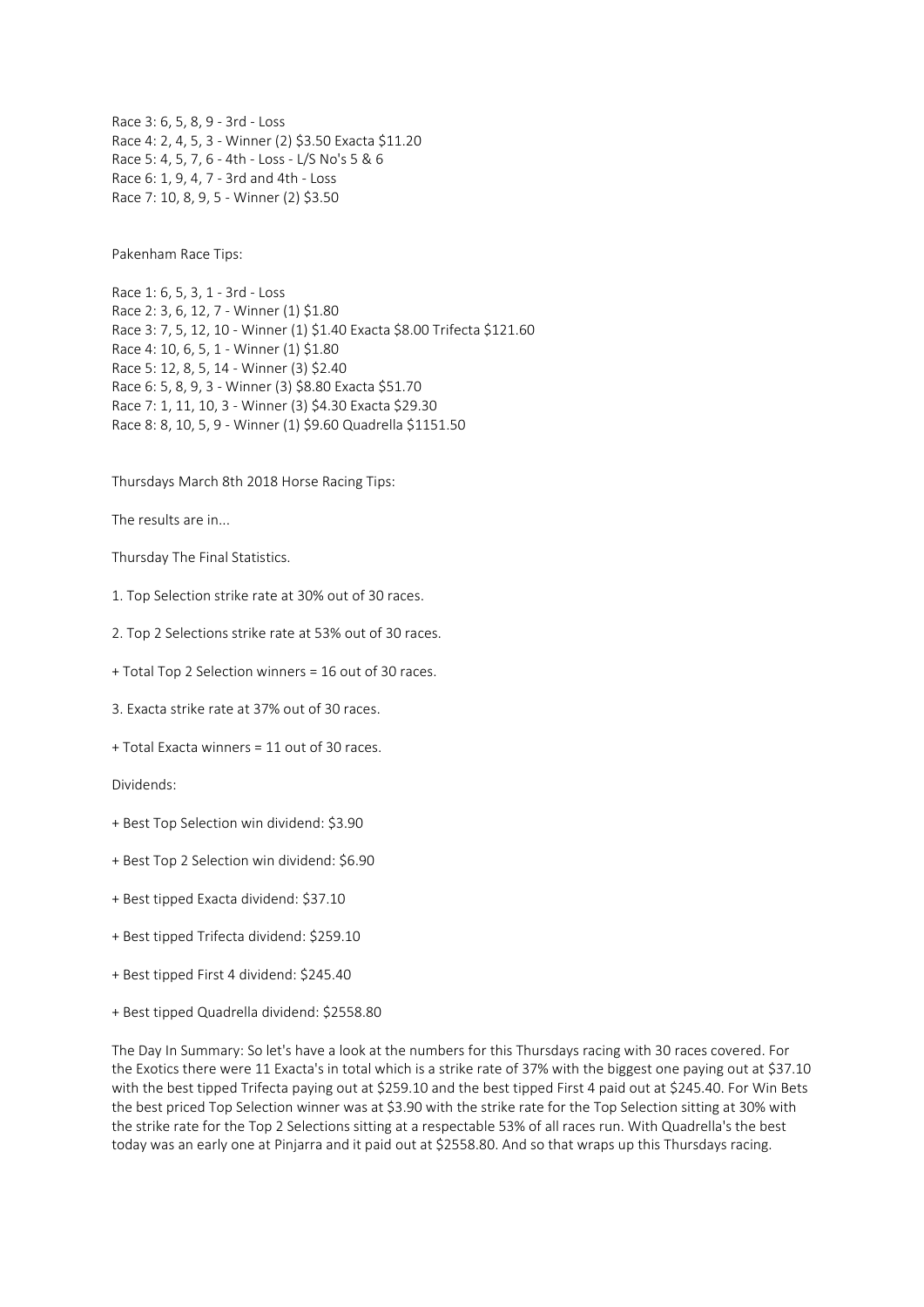1. Special Suggested Bets Of The Day:

Rockhampton Race 3 Banker Exacta:

1 / 11, 6, 9

So its 1 for 1st and 11, 6, 9 for 2nd.

Total Cost: \$12 buys a 400% share of the dividend.

2. Where The Money Is: Those runners which stand out as being well supported early.

Pakenham Race 7 No 2 Bob Of The Head at \$8.00 and there is quite a bit of early support for this one so may be worth noticing a little.

Result - Finished 4th

3. Best Longshot's Of The Day:

Nothing to report today.

4. Best Multi Bet Of The Day:

All bets are for the PLACE.

Pakenham Race 6 No 8 | Race 7 No 2 | Race 8 No 5

Suggested Bet: \$10

5. Best Quaddie Of The Day:

Scone Quadrella:

Race 5: 2, 6, 5, 7 Race 6: 9, 2, 11, 10 Race 7: 2, 8, 7, 3 Race 8: 3, 4, 2, 5

Total Cost: \$13 buys a 5% share of the dividend.

Thursdays Predicted Betting Outlook: Scone and there is enough early money support to acknowledge that punters today have some idea of the outcome so let's hope its the right outcome. Rockhampton has provided some keen interest with good money flowing early for that meeting.

Today's Race Tips:

Scone Race Tips:

Race 1: 1, 3, 4, 5 - Winner (2) \$1.80 Exacta \$30.20 Trifecta \$52.50 First 4 \$85.80 Race 2: 2, 7, 6, 10 - 3rd - Loss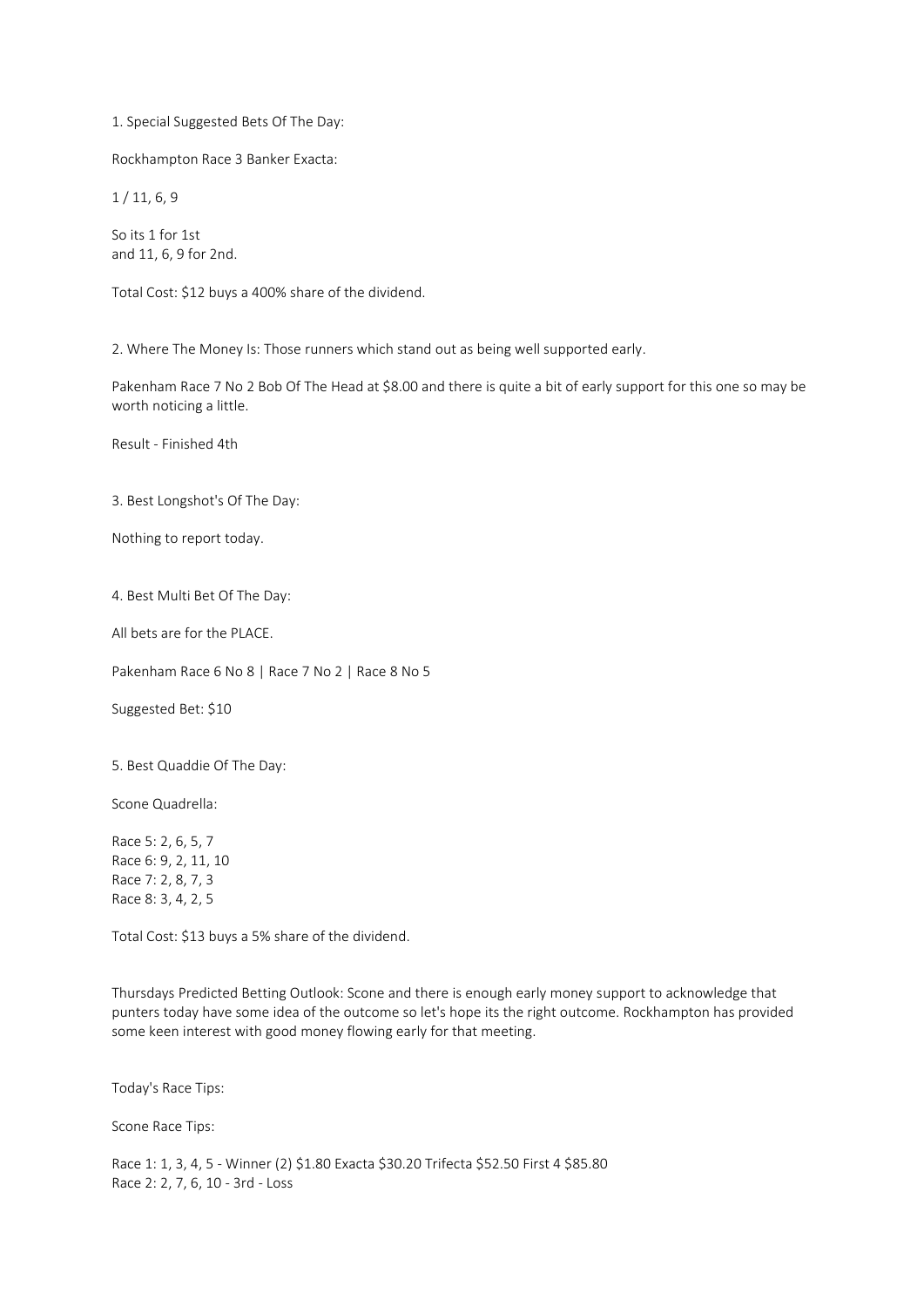Race 3: 8, 2, 14, 4 - Winner (1) \$3.90 Race 4: 6, 5, 3, 7 - Winner (4) \$7.70 Exacta \$35.90 Race 5: 2, 6, 5, 7 - Winner (1) \$1.30 Exacta \$3.70 Trifecta \$9.70 Race 6: 9, 2, 11, 10 - 2nd and 4th - Loss Race 7: 2, 8, 7, 3 - 2nd and 3rd - Loss Race 8: 3, 4, 2, 5 - Winner (2) \$6.90

Rockhampton Race Tips:

Race 1: 12, 8, 4, 9 - Winner (1) \$3.50 Exacta \$13.30 Trifecta \$39.80 First 4 \$188.80 Race 2: 4, 1, 3, 2 - Winner (1) \$1.70 Exacta \$12.70 Trifecta \$25.40 Race 3: 1, 11, 6, 9 - 2nd and 3rd - Loss Race 4: 11, 3, 6, 8 - 3rd and 4th - Loss Race 5: 3, 6, 4, 9 - 3rd - Loss Race 6: 2, 6, 1, 8 - 2nd and 3rd - Loss

Pinjarra Race Tips:

Race 1: 4, 1, 5, 8 - Winner (2) \$4.90 Exacta \$32.50 Trifecta \$113.30 First 4 \$245.40 Race 2: 1, 5, 3, 7 - Winner (3) \$7.90 Exacta \$37.10 Race 3: 12, 8, 3, 9 - Winner (4) \$11.60 Exacta \$30.40 Trifecta \$191.30 Race 4: 9, 1, 5, 2 - Winner (2) \$3.30 Early Quadrella \$2558.80 Race 5: 1, 9, 4, 8 - Loss Race 6: 5, 4, 7, 2 - Winner (2) \$3.20 Race 7: 1, 3, 2, 6 - Winner (2) \$3.90 Race 8: 6, 1, 8, 5 - Winner (1) \$1.70

Pakenham Race Tips:

Race 1: 12, 6, 5, 4 - Winner (1) \$3.10 Exacta \$15.70 Trifecta \$89.50 Race 2: 4, 7, 5, 6 - Winner (1) \$1.50 Race 3: 4, 5, 3, 9 - 3rd and 4th - Loss Race 4: 10, 7, 9, 4 - Winner (3) \$18.30 Exacta \$31.70 Trifecta \$259.10 Race 5: 8, 4, 3, 2 - Winner (1) \$1.40 Race 6: 8, 3, 10, 7 - Winner (2) \$3.70 Exacta \$22.00 Race 7: 2, 12, 3, 10 - 2nd, 3rd and 4th - Loss Race 8: 5, 7, 4, 6 - Winner (1) \$1.80

Thursdays March 1st 2018 Horse Racing Tips:

The results are in...

Thursday The Final Statistics.

- 1. Top Selection strike rate at 25% out of 40 races.
- 2. Top 2 Selections strike rate at 35% out of 40 races.
- + Total Top 2 Selection winners = 14 out of 40 races.
- 3. Exacta strike rate at 53% out of 40 races.
- + Total Exacta winners = 21 out of 40 races.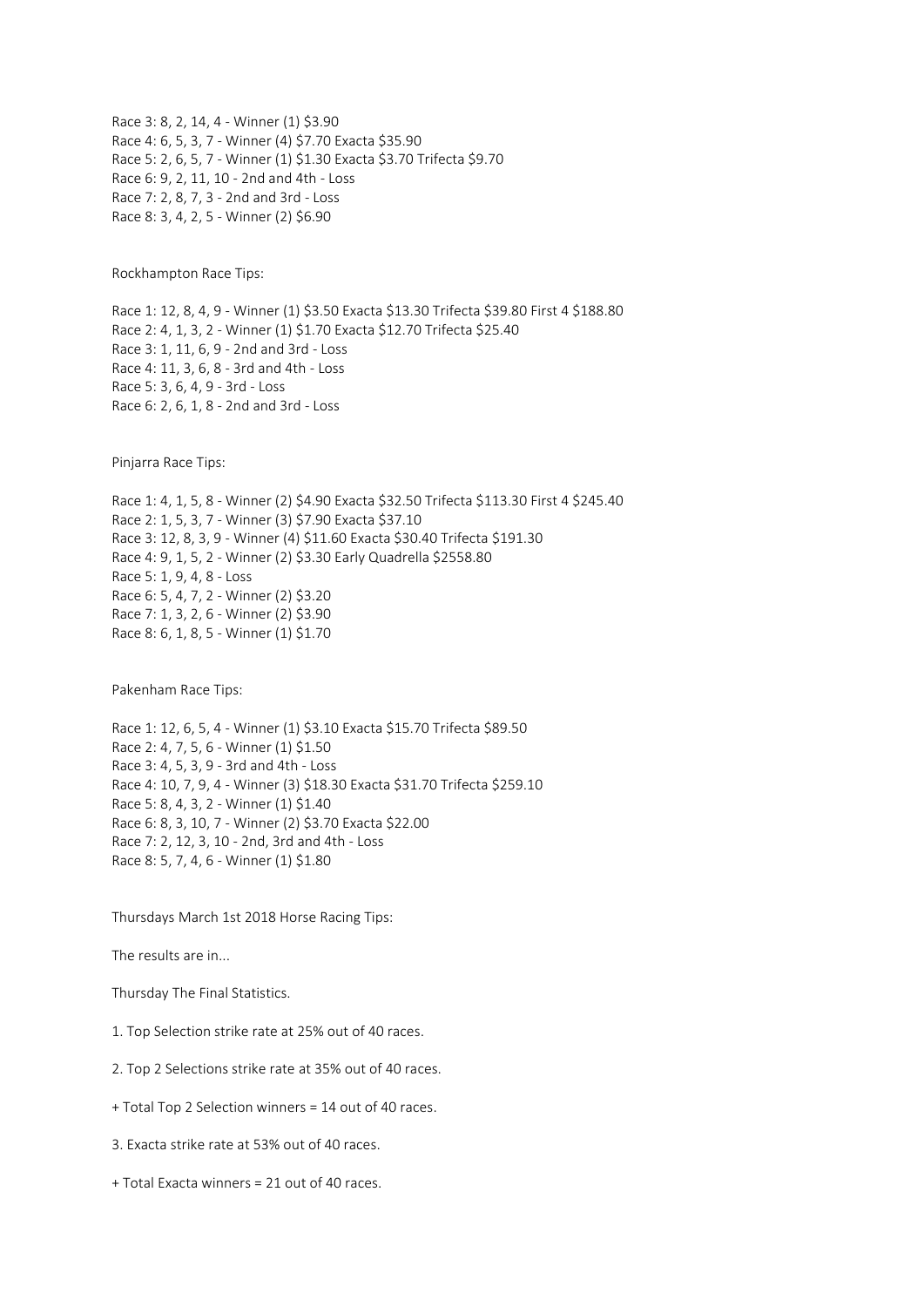Dividends:

- + Best Top Selection win dividend: \$3.50
- + Best Top 2 Selection win dividend: \$6.50
- + Best tipped Exacta dividend: \$138.20
- + Best tipped Trifecta dividend: \$500.10
- + Best tipped First 4 dividend: \$280.80
- + Best tipped Quadrella dividend: \$1501.70

The Day In Summary: So let's have a look at the numbers for this Thursdays racing with 40 races covered. For the Exotics there were 21 Exacta's in total which is a strike rate of 53% with the biggest one paying out at \$138.20 with the best tipped Trifecta paying out at \$500.10 and the best tipped First 4 paid out at \$280.80. For Win Bets the best priced Top Selection winner was at \$3.50 with the strike rate for the Top Selection sitting at 25% with the strike rate for the Top 2 Selections sitting at 35% of all races run. With Quadrella's the best today was a main one at Newcastle and it paid out at \$1501.70. And so that wraps up this Thursdays racing.

1. Special Suggested Bets Of The Day:

Terang Race 2 Banker Exacta:

11 / 3, 8, 10

So its 11 for 1st and 3, 8, 10 for 2nd.

Total Cost: \$12 buys a 400% share of the dividend.

2. Where The Money Is: Those runners which stand out as being well supported early.

Nothing to report.

3. Best Longshot's Of The Day:

Nothing to report.

4. Best Multi Bet Of The Day:

All bets are for the PLACE.

Pakenham Race 5 No 11 | Race 6 No 6 | Race 7 No 4 | Race 8 No 6

Suggested Bet: \$10.00

5. Best Quaddie Of The Day:

Terang Quadrella: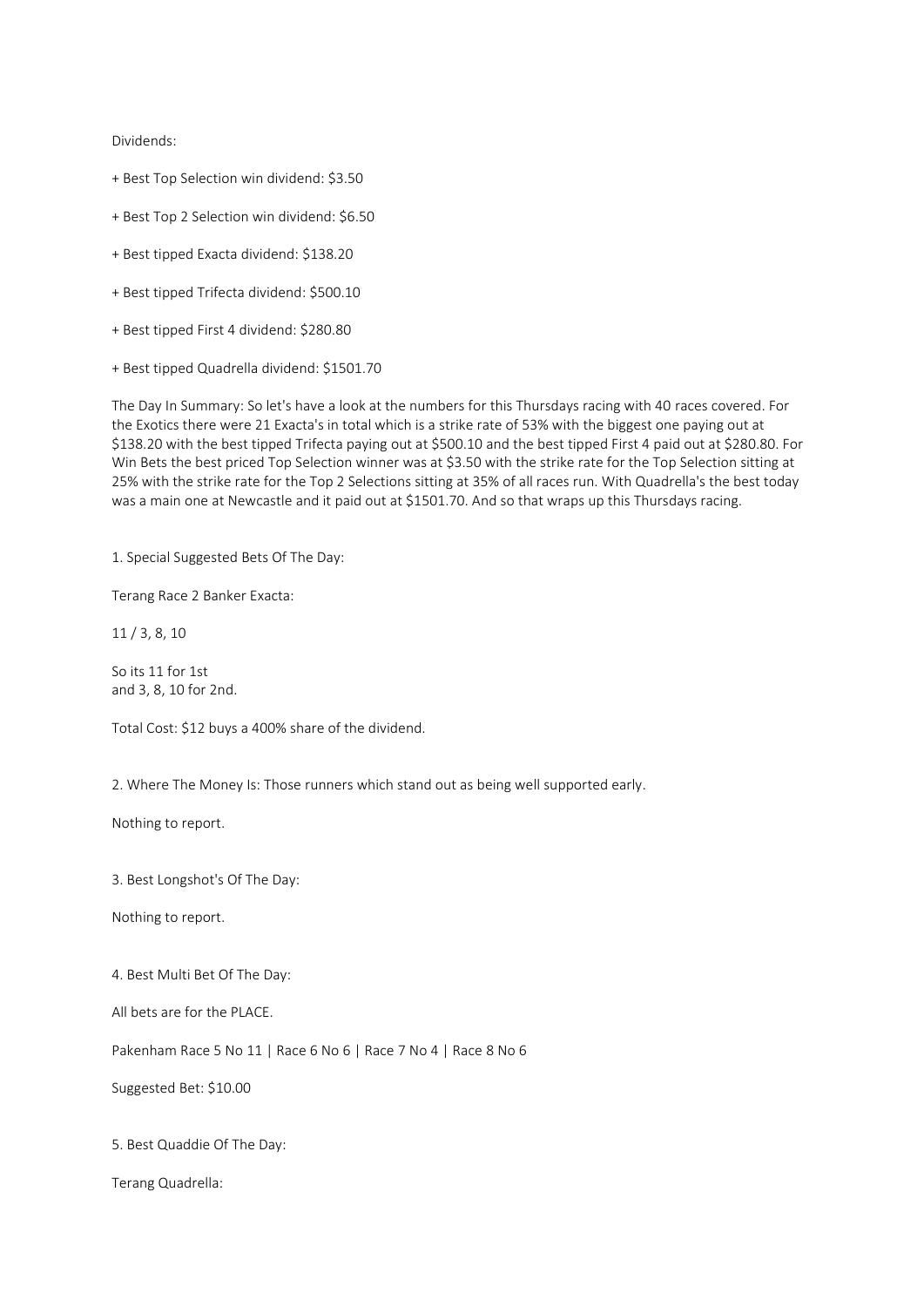Race 5: 5, 4, 3, 6 Race 6: 3, 7, 4, 9 Race 7: 6, 5, 4, 7 Race 8: 4, 2, 6, 3

Total Cost: \$13 buys a 5% share of the dividend.

Thursdays Predicted Betting Outlook: Newcastle, Terang & Beaudesert and there is enough early money flowing so suggest it will be an interesting day and so I am happy about that. Albany is a little light on the early money but it does look like an interesting meeting. And there is strong money at Pakenham and looks like it might be a good night fingers crossed.

Today's Race Tips:

Newcastle Race Tips:

Race 1: 2, 8, 4, 7 - Winner (3) \$6.90 Exacta \$26.20 Trifecta \$61.70 Race 2: 3, 8, 7, 6 - Winner (3) \$6.70 Exacta \$22.40 Trifecta \$82.30 Race 3: 9, 8, 5, 3 - Winner (1) \$1.30 Exacta \$4.10 - L/S No 9 Race 4: 2, 1, 12, 8 - 2nd and 3rd - Loss Race 5: 2, 3, 8, 1 - Winner (3) \$21.60 Exacta \$125.40 Trifecta \$500.10 Race 6: 10, 3, 11, 8 - Winner (1) \$2.40 Race 7: 3, 4, 7, 8 - Winner (1) \$3.20 Exacta \$17.90 Race 8: 2, 6, 3, 5 - Winner (4) \$3.20 Exacta \$8.80 Quadrella \$1501.70

Terang Race Tips:

Race 1: 8, 2, 3, 7 - Winner (3) \$3.60 Exacta \$14.20 Trifecta \$25.70 Race 2: 11, 3, 8, 10 - 2nd, 3rd and 4th - Loss Race 3: 10, 4, 13, 16 - Winner (4) \$10.20 Exacta \$138.20 Trifecta \$421.30 Race 4: 1, 7, 4, 5 - Winner (4) \$5.30 Exacta \$27.80 Race 5: 5, 4, 3, 6 - Winner (4) \$9.30 Exacta \$45.50 Trifecta \$173.50 Race 6: 3, 7, 4, 9 - Winner (1) \$2.30 Exacta \$6.80 Race 7: 6, 5, 4, 7 - 2nd and 4th - Loss Race 8: 4, 2, 6, 3 - 4th - Loss

Beaudesert Race Tips:

Race 1: 3, 7, 2, 6 - 2nd and 3rd - Loss Race 2: 6, 4, 5, 11 - Winner (3) \$4.10 Race 3: 1, 5, 11, 8 - Winner (3) \$3.60 Exacta \$18.50 Race 4: 12, 11, 13, 2 - 3rd and 4th - Loss Race 5: 5, 3, 1, 6 - Winner (4) \$16.60 Race 6: 5, 11, 3, 1 - Winner (4) \$6.60 Exacta \$31.00 Trifecta \$76.50 First 4 \$280.80 Race 7: 11, 1, 5, 7 - 3rd - Loss

Albany Race Tips:

Race 1: 1, 3, 2, 7 - Winner (3) \$8.60 Exacta \$69.10 Trifecta \$87.90 Race 2: 1, 7, 3, 8 - Winner (2) \$6.50 Exacta \$29.00 Race 3: 2, 1, 8, 6 - Winner (2) \$4.60 Exacta \$16.70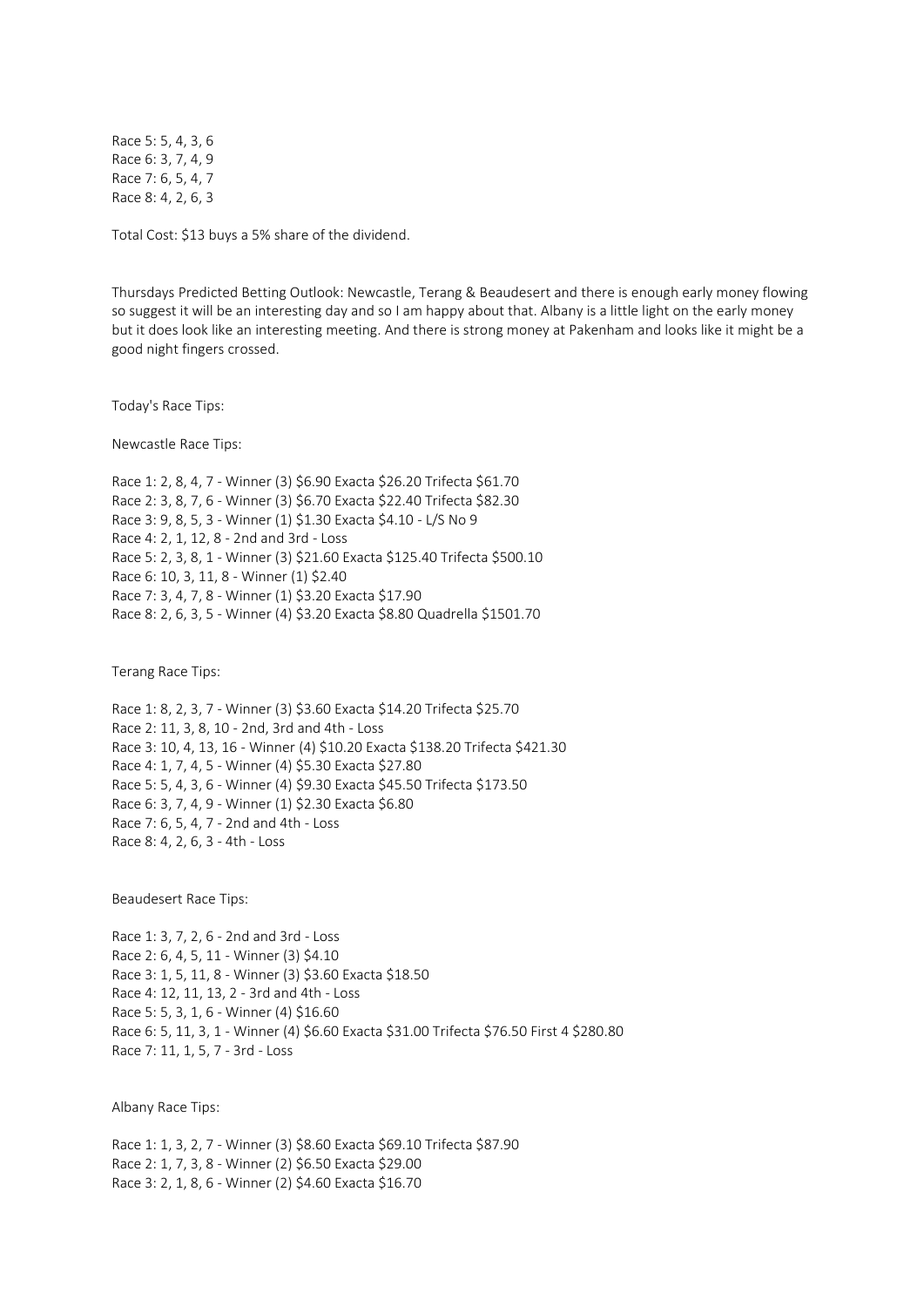Race 4: 7, 10, 11, 12 - 2nd and 4th - Loss Race 5: 1, 2, 5, 4 - Winner (3) \$9.20 Race 6: 2, 1, 6, 4 - 2nd and 3rd - Loss Race 7: 1, 2, 3, 8 - Winner (1) \$2.00 Exacta \$6.90 Trifecta \$68.70 Race 8: 6, 3, 2, 7 - Winner (1) \$3.50 Race 9: 5, 4, 1, 10 - Winner (1) \$2.90

Pakenham Race Tips:

Race 1: 7, 4, 1, 8 - 3rd and 4th - Loss Race 2: 6, 3, 5, 7 - Winner (2) \$6.50 Exacta \$23.20 Trifecta \$51.50 Race 3: 2, 10, 9, 4 - Winner (1) \$2.00 Exacta \$14.90 Trifecta \$72.30 Race 4: 9, 11, 7, 5 - Winner (1) \$1.40 Exacta \$8.40 Trifecta \$20.60 First 4 \$56.00 Race 5: 11, 6, 9, 5 - 2nd, 3rd and 4th - Loss Race 6: 6, 7, 2, 5 - Winner (1) \$1.90 Exacta \$3.20 Race 7: 4, 8, 3, 10 - 2nd, 3rd and 4th - Loss Race 8: 6, 10, 2, 9 - Winner (2) \$3.90

Thursdays February 22nd 2018 Horse Racing Tips:

The results are in...

Thursday The Final Statistics.

1. Top Selection strike rate at 39% out of 31 races.

2. Top 2 Selections strike rate at 48% out of 31 races.

+ Total Top 2 Selection winners = 15 out of 31 races.

3. Exacta strike rate at 45% out of 31 races.

+ Total Exacta winners = 14 out of 31 races.

Dividends:

- + Best Top Selection win dividend: \$7.40
- + Best Top 2 Selection win dividend: \$7.40
- + Best tipped Exacta dividend: \$42.80
- + Best tipped Trifecta dividend: \$239.40
- + Best tipped First 4 dividend: \$421.80
- + Best tipped Quadrella dividend: \$795.10

The Day In Summary: So let's have a look at the numbers for this Thursdays racing with 31 races covered. For the Exotics there were 14 Exacta's in total which is a strike rate of 45% with the biggest one paying out at \$42.80 with the best tipped Trifecta paying out at \$239.40 and the best tipped First 4 paid out at \$421.80. For Win Bets the best priced Top Selection winner was at \$7.40 with the strike rate for the Top Selection sitting at 39% with the strike rate for the Top 2 Selections sitting at a respectable 48% of all races run. With Quadrella's the best today was a main one at Townsville and it paid out at \$795.10. And so that wraps up this Thursdays racing.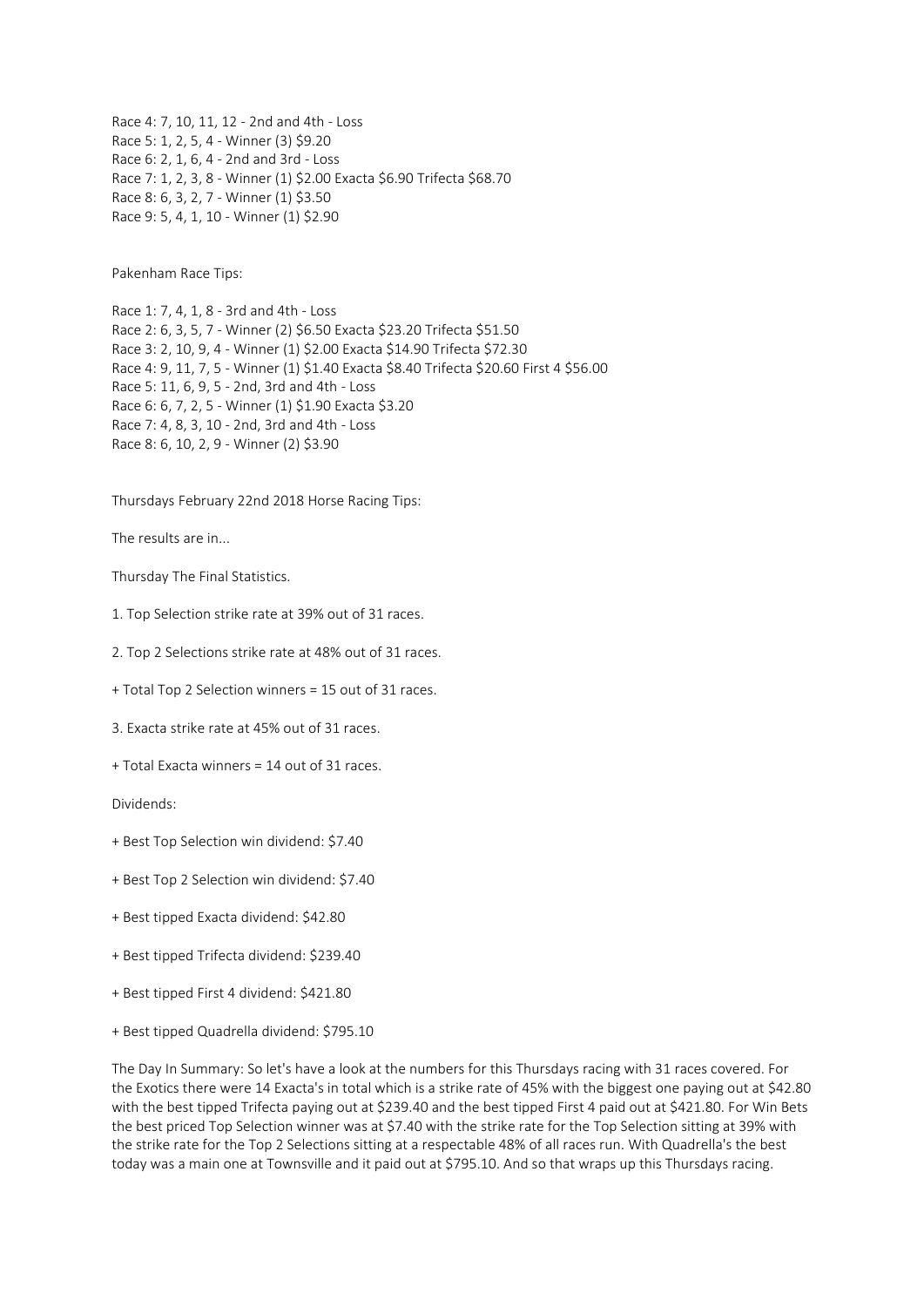1. Special Suggested Bets Of The Day:

Gosford Race 5 Banker Exacta:

3 / 1, 7, 2

So its 3 for 1st and 1, 7, 2 for 2nd.

Total Cost: \$12 buys a 400% share of the dividend.

2. Where The Money Is: Those runners which stand out as being well supported early.

Mt Barker Race 7 No 8 Daisy Express at \$7.00 and someone likes this one a little so might be worth some interest.

3. Best Longshot's Of The Day:

Wagga Race 3 No 11 Our Smoothie at \$11.00 and there is money for this one early which gives it a little bit of a reason to watch it more closely than usual.

4. Best Multi Bet Of The Day:

All bets are for the PLACE.

Warrnambool Race 5 No 5 | Race 6 No 7 | Race 7 No 8 | Race 8 No 9

Suggested Bet: \$10

5. Best Quaddie Of The Day:

Wagga Quadrella:

Race 4: 9, 2, 3, 1 Race 5: 8, 5, 3, 10 Race 6: 4, 14, 3, 9 Race 7: 13, 4, 8, 11

Total Cost: \$13 buys a 5% share of the dividend.

Thursdays Predicted Betting Outlook: Gosford, Wagga & Townsville and there is not a lot of early money action to report so hopeful with crossed fingers. Warrnambool there is plenty of interest as expected and Mt Barker is a little soft early so take on trust.

Today's Race Tips:

Gosford Race Tips:

Race 1: 4, 3, 2, 5 - Winner (1) \$1.30 Exacta \$5.10 Race 2: 4, 3, 2, 1 - Winner (1) \$4.40 Exacta \$25.10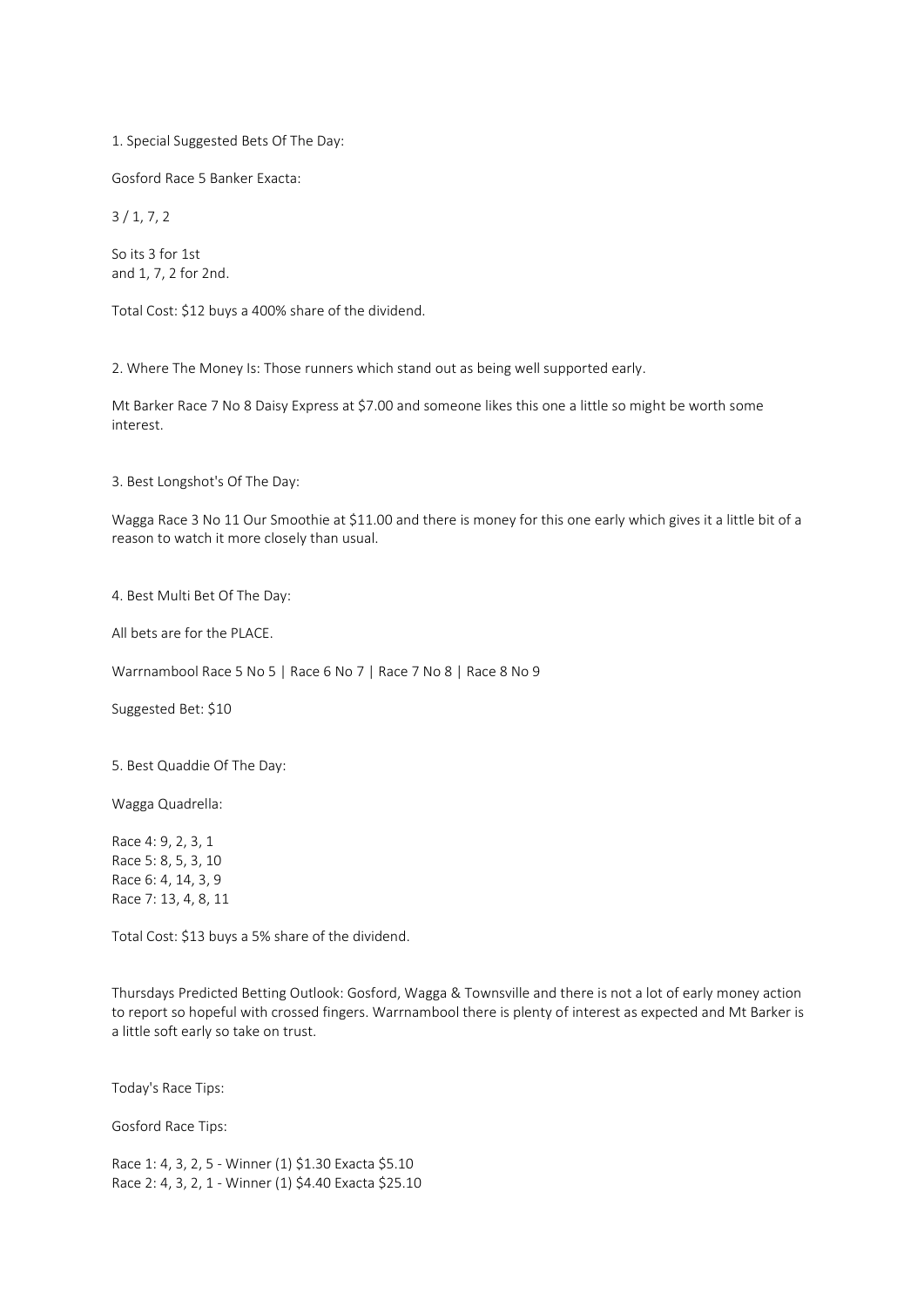Race 3: 1, 5, 2, 3 - Winner (3) \$4.50 Exacta \$12.30 Race 4: 1, 2, 4, 8 - Winner (3) \$10.00 Early Quadrella \$427.50 Race 5: 3, 1, 7, 2 - 3rd and 4th - Loss Race 6: 5, 6, 8, 3 - Winner (1) \$3.50 Race 7: 8, 1, 5, 7 - Winner (3) \$7.50 Exacta \$20.90 Trifecta \$96.40 Race 8: 6, 4, 9, 5 - Winner (1) \$2.30 Exacta \$6.20

Wagga Race Tips:

Race 1: 7, 10, 9, 2 - Winner (1) \$1.90 Exacta \$6.10 Race 2: 2, 11, 6, 3 - Winner (1) \$1.80 Exacta \$21.50 Race 3: 11, 7, 4, 2 - Winner (4) \$2.50 Race 4: 9, 2, 3, 1 - 2nd - Loss Race 5: 8, 5, 3, 10 - Winner (2) \$5.70 Race 6: 4, 14, 3, 9 - Winner (3) \$4.10 Exacta \$24.60 Race 7: 13, 4, 8, 11 - 4th - Loss

Townsville Race Tips:

Race 1: 8, 2, 3, 5 - Winner (1) \$2.40 Race 2: 4, 6, 5, 2 - Winner (2) \$4.30 Exacta \$25.70 Race 3: 3, 1, 4, 5 - Winner (1) \$1.80 Exacta \$4.00 Trifecta \$6.70 Race 4: 2, 6, 7, 5 - Winner (4) \$6.60 Early Quadrella \$121.30 Race 5: 10, 7, 1, 6 - Winner (1) \$1.80 Race 6: 4, 2, 5, 7 - Winner (1) \$7.30 Race 7: 1, 5, 2, 6 - Winner (3) \$4.60 Exacta \$18.70 Trifecta \$103.80 First 4 \$421.80 Quadrella \$795.10

Warrnambool Race Tips:

Race 1: 3, 4, 8, 10 - Winner (1) \$1.60 Exacta \$4.40 Race 2: 3, 4, 6, 7 - 2nd and 3rd - Loss Race 3: 8, 4, 6, 2 - 2nd and 4th - Loss Race 4: 8, 14, 9, 10 - Winner (3) \$6.60 Race 5: 5, 2, 3, 9 - Winner (2) \$2.90 Race 6: 7, 4, 2, 1 - Winner (1) \$7.40 Exacta \$42.80 Trifecta \$239.40 Race 7: 8, 6, 7, 2 - 2nd and 3rd - Loss Race 8: 9, 3, 15, 5 - Winner (3) \$15.40

Mt Barker Race Tips:

Race 1: 1, 4, 5, 3 - Winner (3) \$6.80 Exacta \$33.00 Race 2 onward's abandoned.

Thursdays February 15th 2018 Horse Racing Tips:

The results are in...

Thursday The Final Statistics.

1. Top Selection strike rate at 34% out of 44 races.

2. Top 2 Selections strike rate at 57% out of 44 races.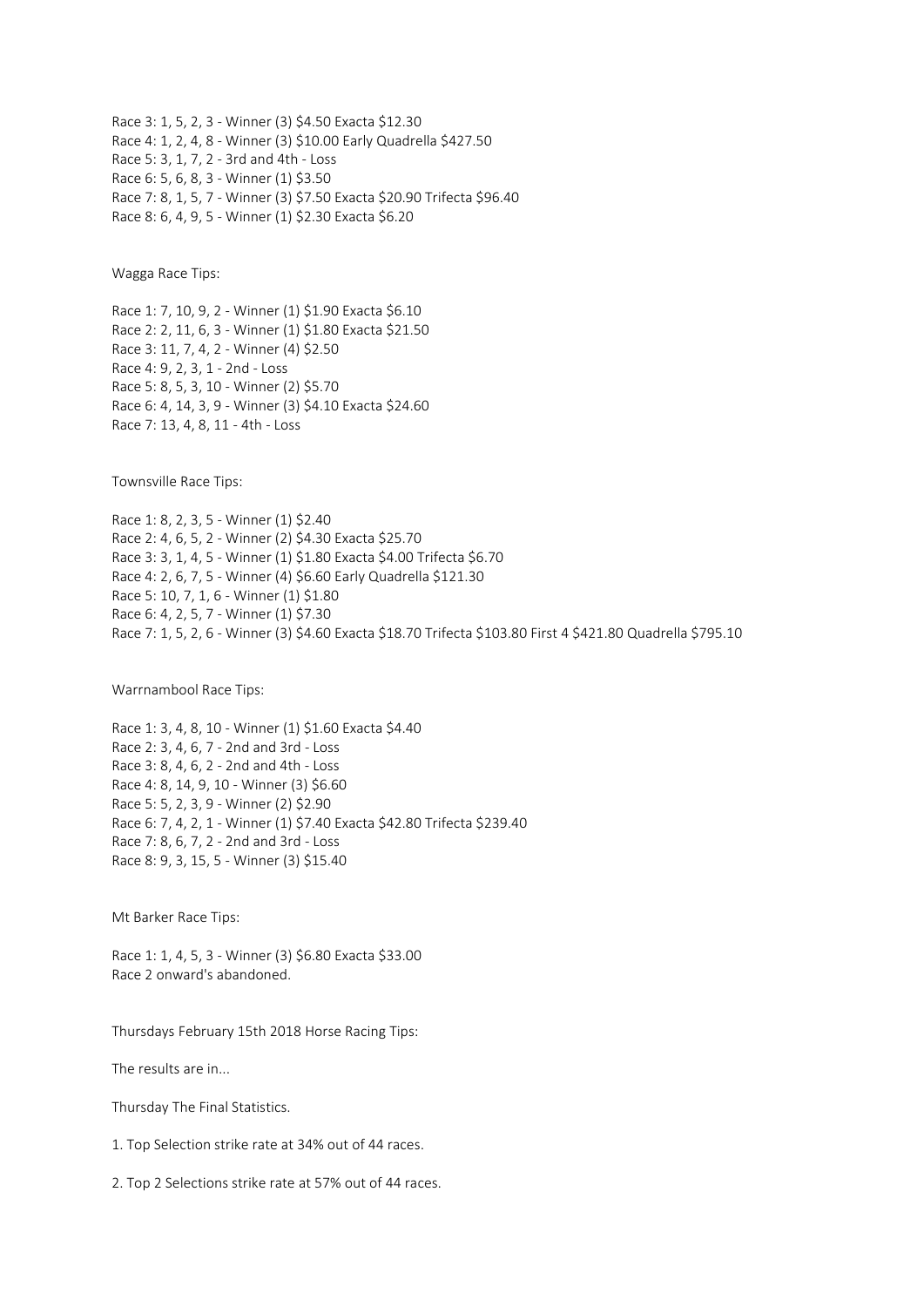+ Total Top 2 Selection winners = 25 out of 44 races.

3. Exacta strike rate at 50% out of 44 races.

+ Total Exacta winners = 22 out of 44 races.

Dividends:

- + Best Top Selection win dividend: \$6.20
- + Best Top 2 Selection win dividend: \$9.20
- + Best tipped Exacta dividend: \$50.70
- + Best tipped Trifecta dividend: \$110.00
- + Best tipped First 4 dividend: \$16.20
- + Best tipped Quadrella dividend: \$1735.40

The Day In Summary: So let's have a look at the numbers for this Thursdays racing with 44 races covered. For the Exotics there were 22 Exacta's in total which is a strike rate of 50% with the biggest one paying out at \$50.70 with the best tipped Trifecta paying out at \$110.00 and the best tipped First 4 paid out at \$16.20. For Win Bets the best priced Top Selection winner was at \$6.20 with the strike rate for the Top Selection sitting at 34% with the strike rate for the Top 2 Selections sitting at a respectable 57% of all races run. With Quadrella's the best today was an early one at Yarra Vallley and it paid out at \$1735.40. And so that wraps up this Thursdays racing.

Special Suggested Bets Of The Day:

Yarra Valley Race 2 Banker Exacta:

5 / 4, 12, 9

So its 5 for 1st and 4, 12, 9 for 2nd.

Total Cost: \$12 buys a 400% share of the dividend.

Result - Loss in wrong order

Dubbo Race 3 Multi Exacta:

5, 14 / 5, 14, 8, 3

So its 5 and 14 for 1st and 5, 14, 8, 3 for 2nd.

Total Cost: \$12 buys a 200% share of the dividend.

Result - A win and paid out at \$13.20 for 200%

Where The Money Is: Those runners which stand out as being well supported early.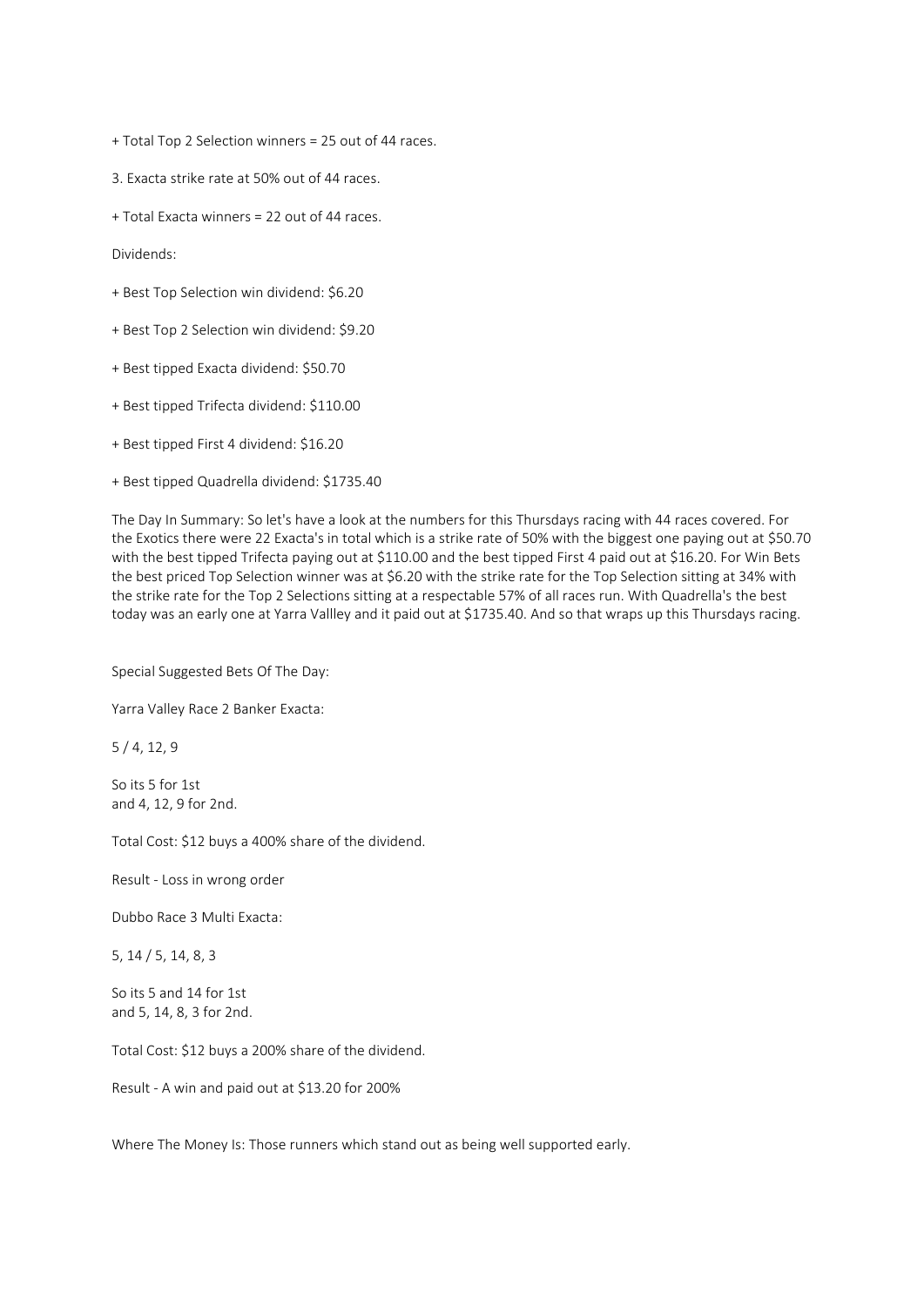Yarra Valley Race 6 No 7 Trimouille at \$6.50 and this one has had a bit of support early and is 2nd up from a spell today so may fire.

Result - Finished unplaced

Best Longshot's Of The Day:

Yarra Valley Race 8 No 10 Jack Henry at \$16.00 and there is not a huge amount of money around for this one, but there is some and may be worth a little bet eachway at the odds in an open type of race to end the day.

Result - Finished 4th

Best Multi Bet Of The Day:

All bets are for the PLACE.

Dubbo Race 4 No 3 | Race 5 No 6 | Race 6 No 3 | Race 7 No 8

Suggested Bet: \$10

Result - A winner and paid out at \$186.00 for \$10

Best Quaddie Of The Day:

Ballina Quadrella:

Race 4: 2, 3, 5, 4 Race 5: 8, 7, 10, 3 Race 6: 7, 5, 11, 2 Race 7: 8, 12, 3, 4

Total Cost: \$13 buys a 5% share of the dividend.

Result - Loss as missed 1 leg

Thursdays Predicted Betting Outlook: Yarra Valley and there is enough early betting money around to ensure an interesting day. Kangaroo Island and Dubbo and there is not a huge amount of early money around, but still am keen on both these meeting so we will have to just wait and see how the day pans out there. Ballina and there is quite a lot of early money around which is a little unusual for a Thursday so it may be a meeting to follow.

Today's Race Tips:

Yarra Valley Race Tips:

Race 1: 7, 4, 6, 2 - Winner (4) \$10.60 Race 2: 5, 4, 12, 9 - Winner (3) \$8.80 Exacta \$21.10 Race 3: 6, 3, 9, 2 - Winner (3) \$3.80 Exacta \$9.60 Race 4: 4, 9, 7, 6 - Winner (1) \$3.60 Exacta \$15.30 Early Quadrella \$1735.40 Race 5: 2, 3, 6, 1 - Winner (2) \$2.40 Exacta \$17.70 Trifecta \$31.20 First 4 \$16.20 Race 6: 7, 4, 3, 1 - Winner (3) \$6.00 Race 7: 7, 1, 8, 3 - 2nd - Loss Race 8: 4, 10, 3, 5 - Winner (3) \$9.60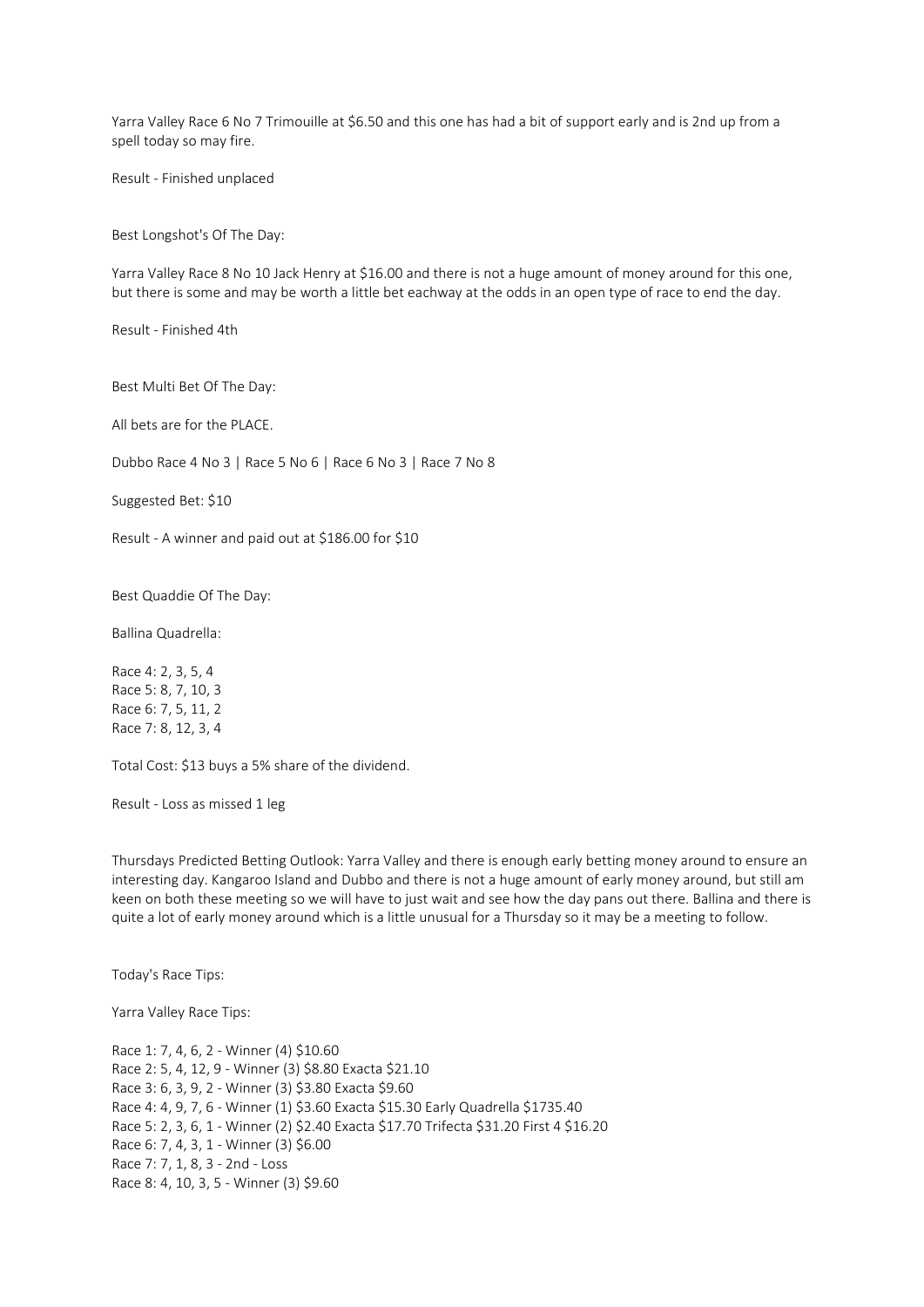Kangaroo Island Race Tips:

Race 1: 2, 10, 5, 8 - Winner (3) \$2.60 Exacta \$9.70 Trifecta \$28.70 Race 2: 3, 5, 10, 8 - Winner (2) \$2.30 Exacta \$9.20 Race 3: 6, 2, 1, 3 - Winner (1) \$2.90 Race 4: 3, 2, 4, 7 - Winner (2) \$3.10 Early Quadrella \$212.70 Race 5: 3, 8, 7, 5 - 2nd and 4th - Loss Race 6: 1, 2, 7, 10 - Winner (2) \$3.10 Exacta \$32.90

Dubbo Race Tips:

Race 1: 2, 1, 5, 4 - 2nd and 3rd - Loss Race 2: 3, 2, 4, 9 - 2nd, 3rd and 4th - Loss Race 3: 5, 14, 8, 3 - Winner (2) \$2.50 Exacta \$6.60 Race 4: 3, 7, 5, 6 - 2nd, 3rd and 4th - Loss Race 5: 6, 11, 7, 8 - 2nd and 4th - Loss Race 6: 3, 7, 11, 6 - Winner (1) \$3.40 Race 7: 8, 4, 9, 1 - Winner (1) \$3.60

Ballina Race Tips:

Race 1: 7, 6, 9, 8 - Winner (1) \$2.00 Exacta \$6.60 Trifecta \$22.90 Race 2: 8, 12, 2, 7 - Winner (1) \$1.70 Race 3: 8, 6, 12, 11 - Winner (1) \$5.50 Race 4: 2, 3, 5, 4 - Winner (3) \$2.50 Exacta \$10.30 Early Quadrella \$158.20 Race 5: 8, 7, 10, 3 - Winner (4) \$4.20 Exacta \$20.10 Race 6: 7, 5, 11, 2 - 2nd and 4th - Loss Race 7: 8, 12, 3, 4 - Winner (2) \$3.60

Pinjarra Race Tips:

Race 1: 1, 2, 4, 6 - Winner (2) \$2.20 Race 2: 1, 4, 3, 6 - Winner (1) \$2.60 Exacta \$5.20 Race 3: 3, 10, 6, 9 - Winner (1) \$1.90 Race 4: 6, 7, 1, 8 - Winner (1) \$3.30 Exacta \$18.60 Trifecta \$110.00 Early Quadrella \$45.80 Race 5: 6, 5, 3, 1 - Winner (4) \$4.40 Race 6: 12, 7, 2, 15 - 2nd and 4th - Loss Race 7: 3, 4, 7, 6 - Winner (2) \$4.00 Exacta \$4.60 Trifecta \$44.70 Race 8: 4, 8, 2, 5 - Winner (2) \$4.50 Exacta \$41.30

Pakenham Race Tips:

Race 1: 8, 4, 6, 7 - Winner (4) \$5.70 Exacta \$11.70 Race 2: 9, 3, 10, 6 - Winner (2) \$9.20 Exacta \$50.70 Race 3: 11, 6, 12, 9 - Winner (1) \$3.90 Exacta \$13.00 Race 4: 11, 3, 12, 9 - Winner (1) \$1.70 Exacta \$8.30 Early Quadrella \$293.20 Race 5: 4, 7, 8, 2 - Winner (4) \$2.80 Exacta \$11.00 Trifecta \$62.60 Race 6: 6, 10, 11, 7 - Winner (1) \$1.80 Exacta \$5.00 Race 7: 4, 3, 2, 9 - Winner (1) \$6.20 Exacta \$37.30 Trifecta \$100.90 Race 8: 1, 12, 11, 5 - Winner (1) \$4.90 Quadrella \$258.10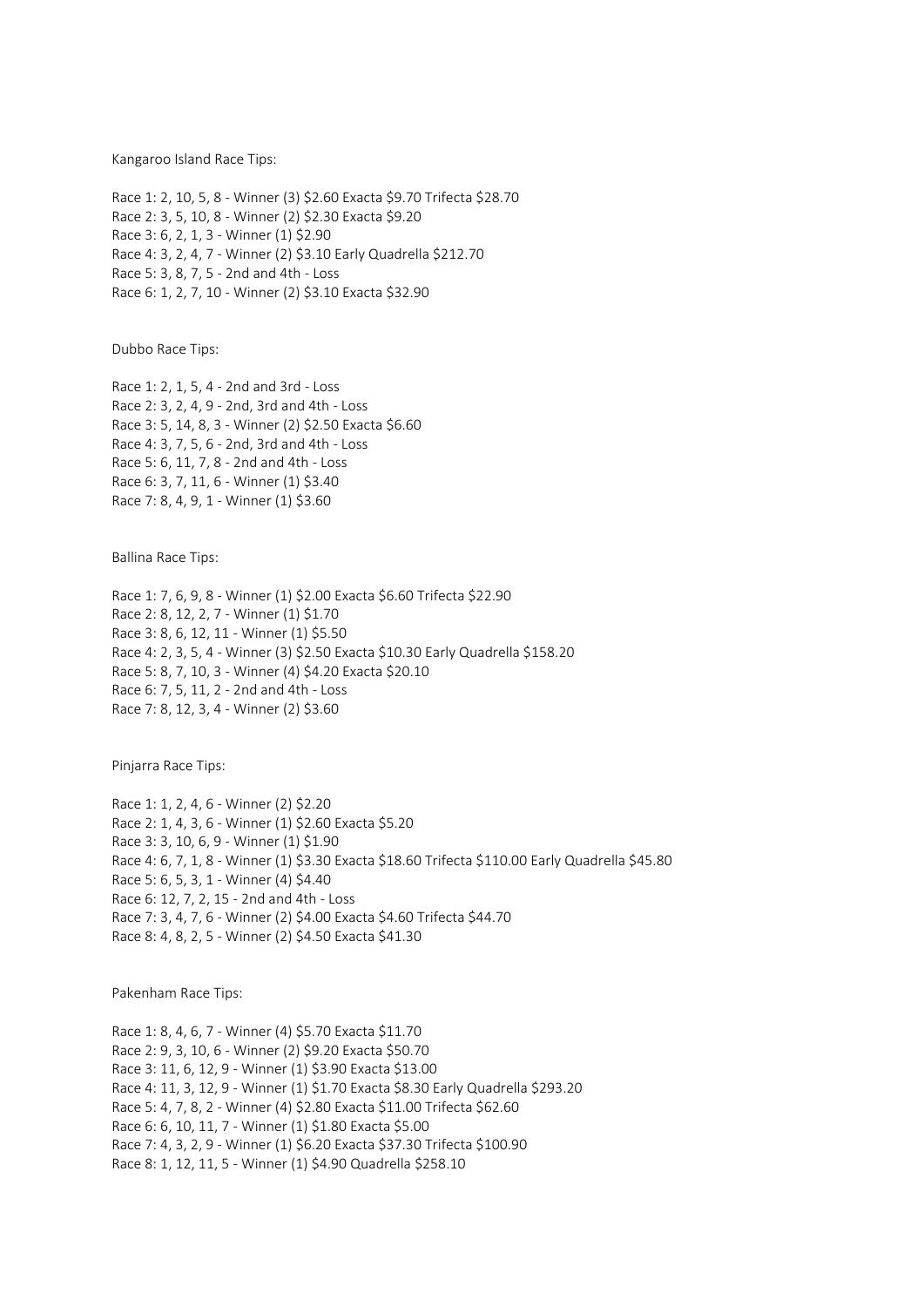Thursdays February 8th 2018 Horse Racing Tips:

The results are in...

Thursday The Final Statistics.

- 1. Top Selection strike rate at 13% out of 40 races.
- 2. Top 2 Selections strike rate at 45% out of 40 races.
- + Total Top 2 Selection winners = 18 out of 40 races.
- 3. Exacta strike rate at 40% out of 40 races.
- + Total Exacta winners = 16 out of 40 races.

Dividends:

- + Best Top Selection win dividend: \$4.60
- + Best Top 2 Selection win dividend: \$6.90
- + Best tipped Exacta dividend: \$440.50
- + Best tipped Trifecta dividend: \$376.70
- + Best tipped First 4 dividend: \$288.40
- + Best tipped Quadrella dividend: n/a

The Day In Summary: So let's have a look at the numbers for this Thursdays racing with 40 races covered. For the Exotics there were 16 Exacta's in total which is a strike rate of 40% with the biggest one paying out at \$440.50 with the best tipped Trifecta paying out at \$376.70 and the best tipped First 4 paid out at \$288.40. For Win Bets the best priced Top Selection winner was at \$4.60 with the strike rate for the Top Selection sitting low today at 13% with the strike rate for the Top 2 Selections sitting at a respectable 45% of all races run. With Quadrella's none were successfully tipped today. And so that wraps up this Thursdays racing.

Special Suggested Bets Of The Day:

Geraldton Race 3 Banker Exacta:

14 / 1, 9, 5

So its 14 for 1st and 1, 9, 5 for 2nd.

Total Cost: \$12 buys a 400% share of the dividend.

Where The Money Is: Those runners which stand out as being well supported early.

Grafton Race 4 No 11 Moshe Lass at \$8.00 and this one is first up from a spell today and there is enough early money around to expect a forward showing.

Result - Backed into \$5.50 but showed little and finished in the 2nd half of the field.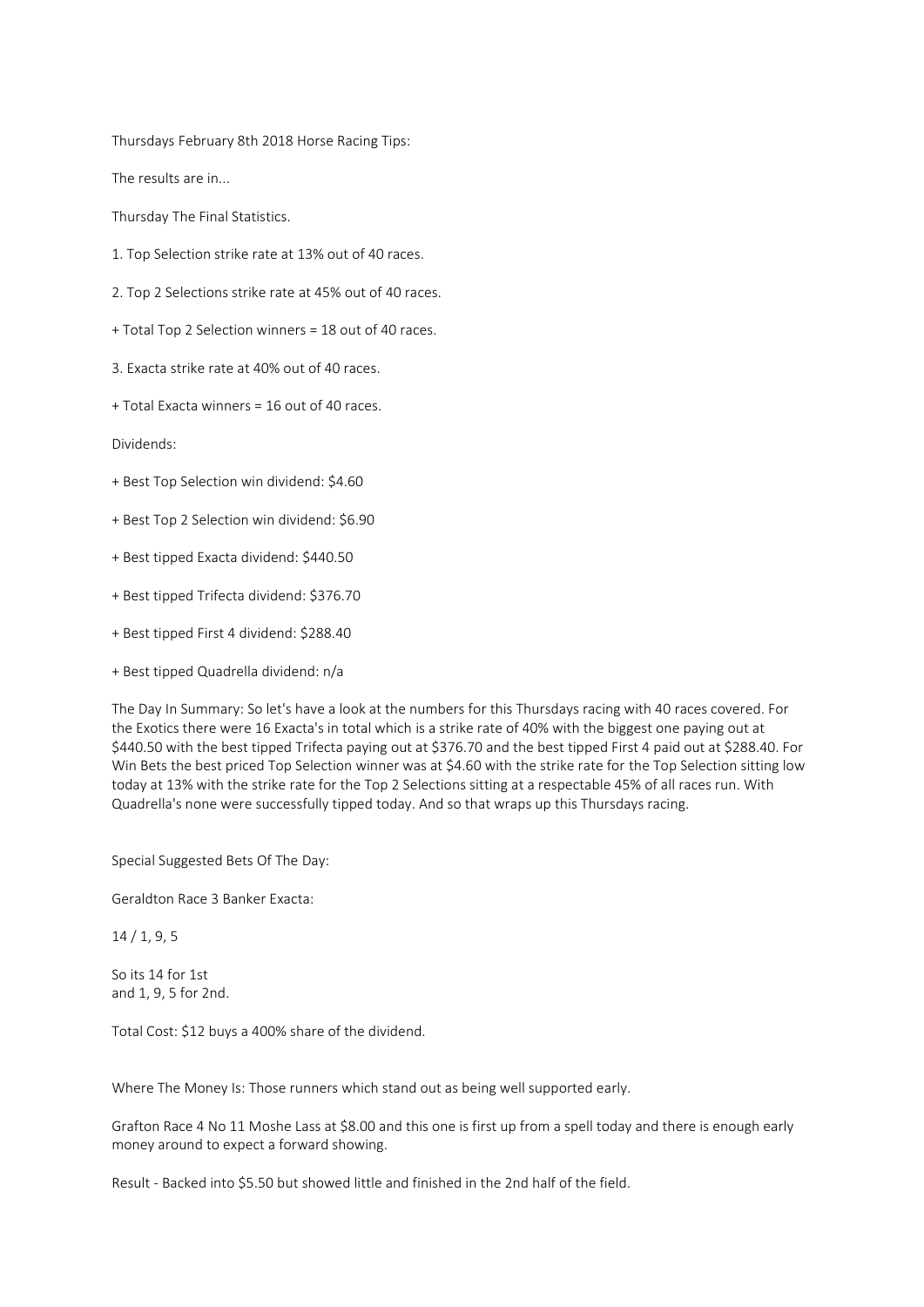Best Longshot's Of The Day:

Grafton Race 7 No 7 Push the Sky Away at \$13.00 the best longshot I can find so far today and although not a huge price it has had plenty of support early.

Best Multi Bet Of The Day:

All bets are for the PLACE.

Pakenham Race 1 No 8 | Race 4 No 7 | Race 6 No 4 | Race 7 No 1

Suggested Bet: \$10

Best Quaddie Of The Day:

Ararat Quadrella:

Race 5: 3, 5, 2, 1 Race 6: 6, 2, 3, 4 Race 7: 8, 2, 5, 7 Race 8: 7, 6, 4, 10

Total Cost: \$13 buys a 5% share of the dividend.

Thursdays Predicted Betting Outlook: An even amount of money around early for both Grafton and Ararat, with not a lot flowing early for Rockhampton so it might pay to take Rocky a bit cautiously. Geraldton is a little light as well in early betting action so again play a little cautiously and Pakenham is fairly strong early so it is reasonable to be evenly optimistic about tonight's chances.

Today's Race Tips:

Gafton Race Tips:

Race 1: 1, 4, 2, 3 - Winner (1) \$1.10 Exacta \$1.90 Trifecta \$1.90 First 4 \$2.60 Race 2: 6, 8, 10, 4 - Winner (4) \$5.00 Exacta \$67.00 Trifecta \$376.70 Race 3: 5, 14, 2, 13 - Winner (2) \$3.10 Exacta \$10.50 Race 4: 11, 14, 5, 9 - 3rd - Loss Race 5: 5, 2, 11, 8 - Winner (2) \$6.90 Race 6: 3, 4, 7, 8 - Winner (1) \$2.10 Exacta \$9.10 Race 7: 7, 2, 6, 3 - 2nd - Loss Race 8: 5, 3, 7, 15 - Winner (2) \$6.70 Race 9: 4, 6, 1, 5 - 2nd - Loss Race 10: 14, 10, 4, 13 - Winner (1) \$4.40

Ararat Race Tips:

Race 1: 4, 10, 9, 6 - Winner (2) \$6.30 Exacta \$48.50 Trifecta \$92.80 First 4 \$201.60 Race 2: 11, 10, 12, 8 - Winner (3) \$10.70 Exacta \$30.50 Trifecta \$197.90 Race 3: 7, 13, 14, 4 - Winner (3) \$3.00 Race 4: 9, 11, 10, 2 - 2nd - Loss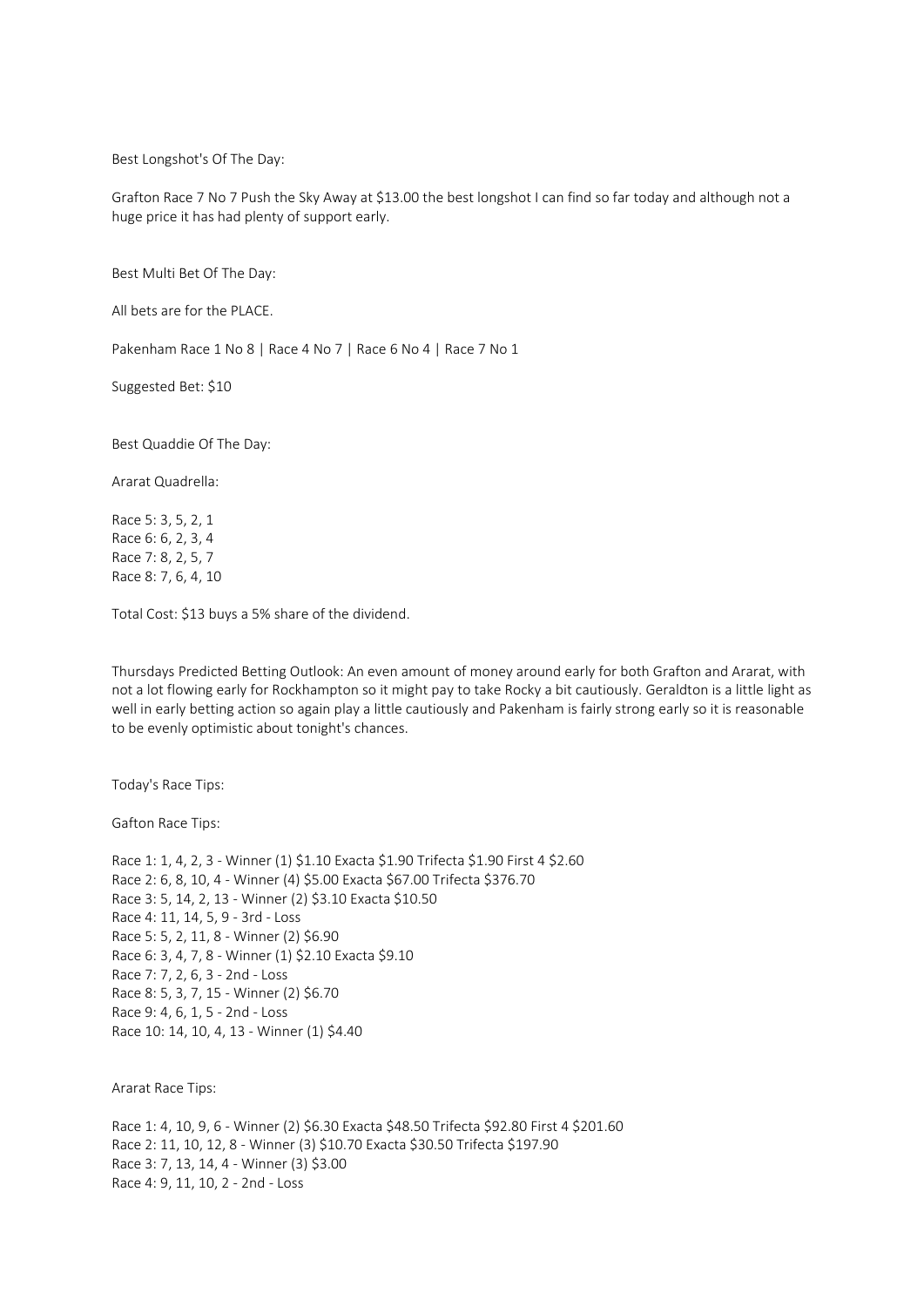Race 5: 3, 5, 2, 1 - Winner (4) \$3.60 Exacta \$12.00 Race 6: 6, 2, 3, 4 - 3rd and 4th - Loss Race 7: 8, 2, 5, 7 - 2nd and 3rd - Loss Race 8: 7, 6, 4, 10 - 4th - L/S No 7

Rockhampton Race Tips:

Race 1: 1, 2, 3, 4 - Winner (1) \$2.20 Exacta \$4.00 Trifecta \$4.20 First 4 \$2.80 Race 2: 1, 6, 4, 2 - 2nd, 3rd and 4th - Loss Race 3: 2, 1, 4, 3 - 2nd, 3rd and 4th - Loss Race 4: 5, 6, 10, 8 - Winner (4) \$3.20 Race 5: 4, 8, 5, 1 - Winner (1) \$4.60 Race 6: 8, 5, 6, 4 - Winner (2) \$6.80 Race 7: 6, 4, 11, 12 - 3rd - Loss

Geraldton Race Tips:

Race 1: 4, 1, 2, 6 - Winner (2) \$2.10 Exacta \$4.20 Race 2: 6, 1, 4, 2 - Winner (2) \$3.00 Exacta \$54.80 Trifecta \$40.10 First 4 \$54.80 Race 3: 14, 1, 9, 5 - Winner (2) \$3.40 Race 4: 6, 9, 2, 4 - 4th - Loss Race 5: 1, 8, 4, 7 - 2nd - Loss Race 6: 11, 5, 1, 3 - Winner (4) \$2.80 Race 7: 11, 5, 8, 6 - Winner (4) \$11.10 Exacta \$440.50

Pakenham Race Tips:

Race 1: 9, 8, 2, 6 - Winner (2) \$4.20 Exacta \$18.20 Trifecta \$133.20 First 4 \$288.40 Race 2: 8, 4, 11, 9 - 2nd, 3rd and 4th - Loss Race 3: 4, 1, 2, 3 - Winner (2) \$4.80 Exacta \$8.50 Race 4: 7, 12, 8, 5 - Winner (2) \$5.50 Race 5: 3, 2, 1, 5 - Winner (1) \$4.10 Exacta \$16.40 Trifecta \$36.60 Race 6: 6, 4, 7, 9 - Winner (3) \$9.00 Exacta \$70.60 Race 7: 1, 5, 3, 2 - Winner (2) \$2.50 Exacta \$15.70 Trifecta \$67.80 Race 8: 9, 11, 4, 1 - 3rd and 4th - Loss

Thursdays February 1st 2018 Horse Racing Tips:

The results are in...

Thursday The Final Statistics.

1. Top Selection strike rate at 33% out of 39 races.

2. Top 2 Selections strike rate at 62% out of 39 races.

+ Total Top 2 Selection winners = 24 out of 39 races.

3. Exacta strike rate at 59% out of 39 races.

+ Total Exacta winners = 23 out of 39 races.

Dividends: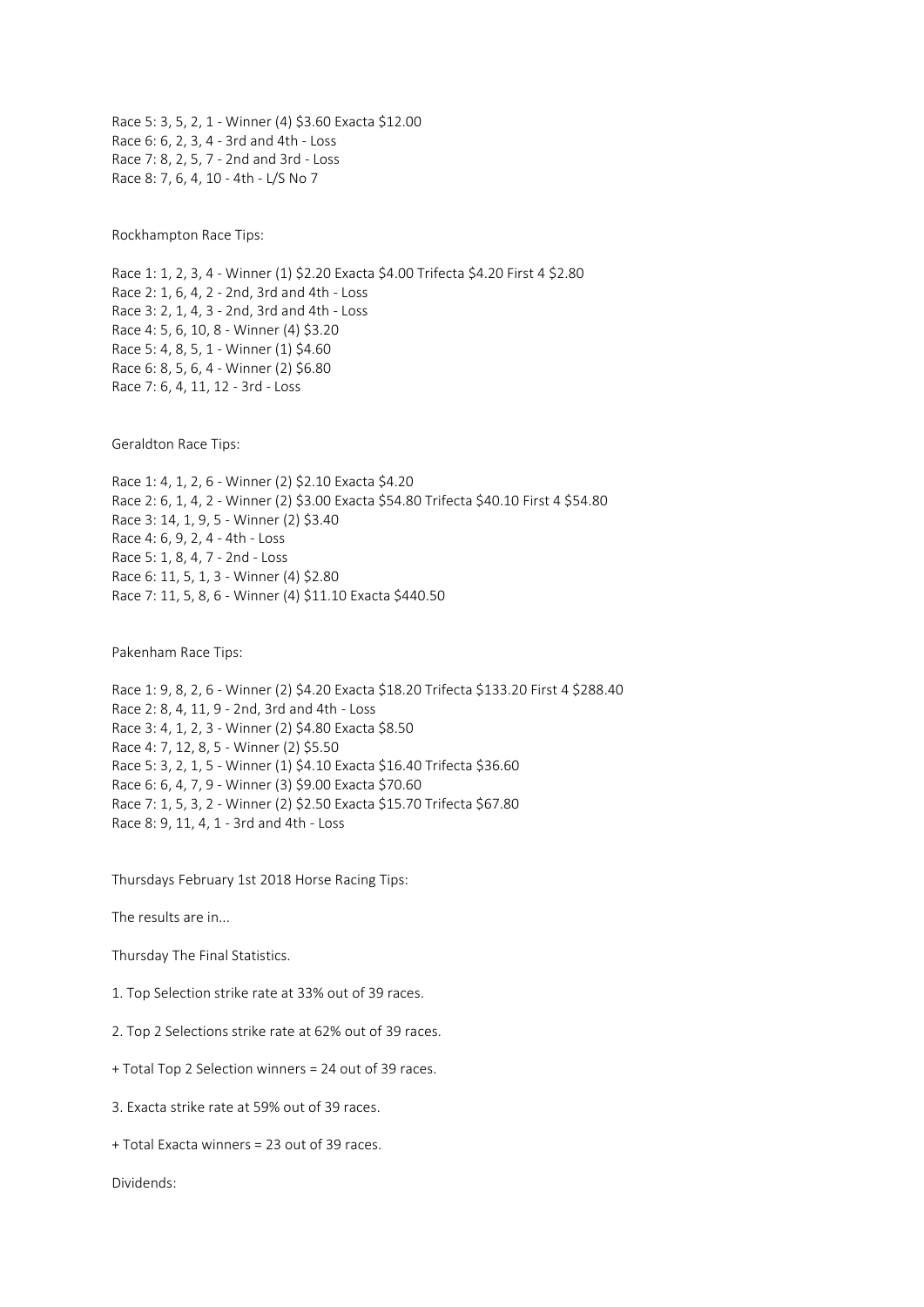+ Best Top Selection win dividend: \$4.90

+ Best Top 2 Selection win dividend: \$8.80

- + Best tipped Exacta dividend: \$33.70
- + Best tipped Trifecta dividend: \$97.40
- + Best tipped First 4 dividend: \$56.80
- + Best tipped Quadrella dividend: \$1066.60

The Day In Summary: So let's have a look at the numbers for this Thursdays racing with 39 races covered. For the Exotics there were 23 Exacta's in total which is a strike rate of 59% with the biggest one paying out at \$33.70 with the best tipped Trifecta paying out at \$97.40 and the best tipped First 4 paid out at \$56.80. For Win Bets the best priced Top Selection winner was at \$4.90 with the strike rate for the Top Selection sitting at 33% with the strike rate for the Top 2 Selections sitting at a respectable 62% of all races run. With Quadrella's the best today was a main one at Kilmore and it paid out at \$1066.60. And so that wraps up this Thursdays racing.

Special Suggested Bets Of The Day:

Pakenham Race 8 Banker Exacta:

5 / 8, 4, 9

So its 5 for 1st and 8, 4, 9 for 2nd.

Total Cost: \$12 buys a 400% share of the dividend.

Result - A win and paid out at \$45.20 for 400%

Where The Money Is: Those runners which stand out as being well supported early.

Nothing to report today.

Best Longshot's Of The Day:

Kilmore Race 4 No 13 Flash Design at \$41.00 and someone has had a real go at this one early and is first up from a spell today so may surprise.

Best Multi Bet Of The Day:

All bets are for the the PLACE.

Pakenham Race 2 No 11 | Race 3 No 5 | Race 6 No 4 | Race 7 No 2

Recommended Bet: \$10

Best Quaddie Of The Day: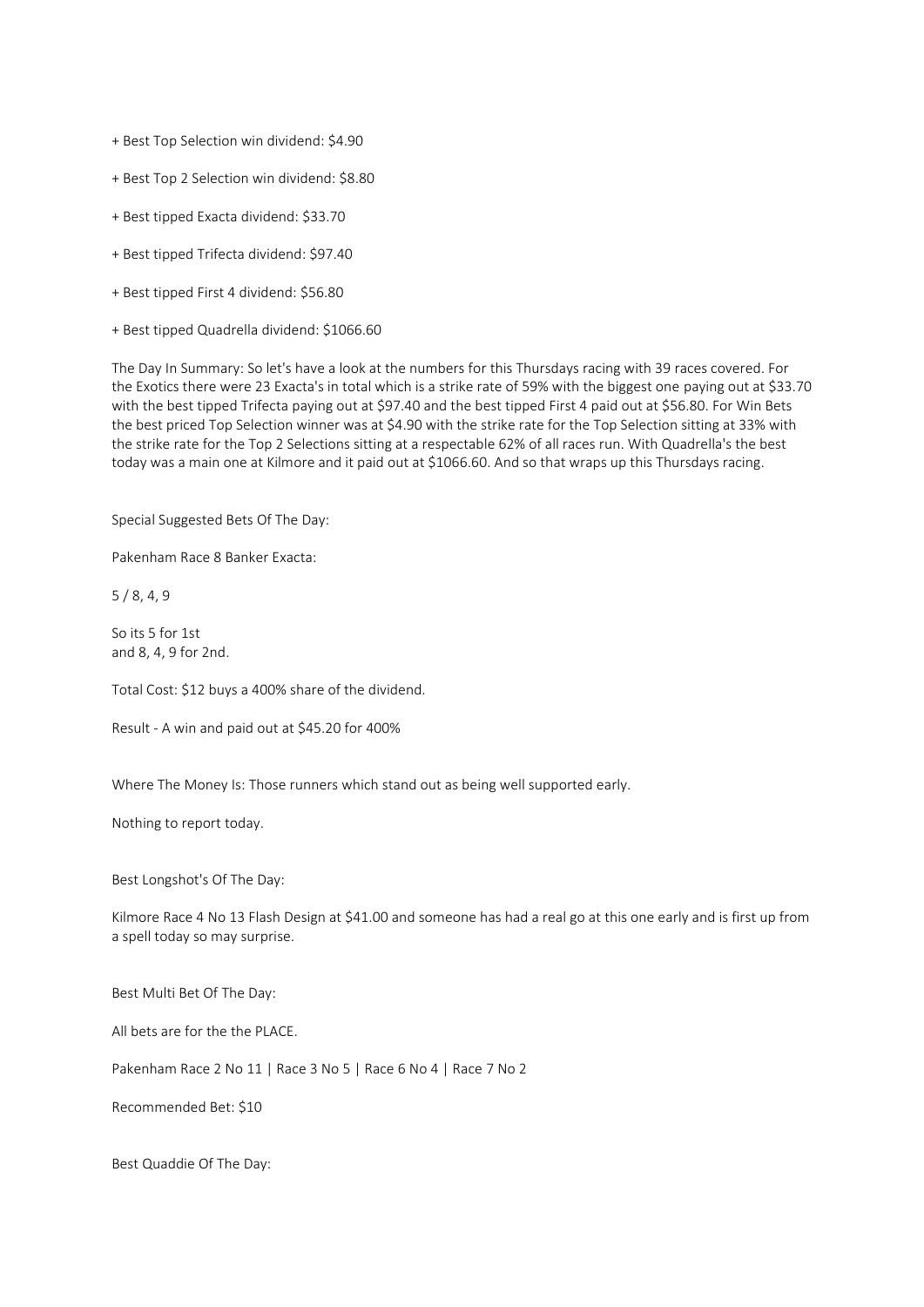Kilmore Quadrella:

Race 5: 1, 4, 5, 2 Race 6: 5, 6, 10, 8 Race 7: 5, 4, 2, 7 Race 8: 5, 2, 10, 11

Total Cost: \$13 buys a 5% share of the dividend.

Result - A winner and paid out at \$1066.60 for 100%

Today's Race Tips:

Rockhampton Race Tips:

Race 1: 4, 5, 2, 3 - Winner (2) \$2.20 Exacta \$4.80 Trifecta \$8.60 First 4 \$7.80 Race 2: 3, 1, 2, 6 - Winner (3) \$3.90 Race 3: 4, 2, 8, 3 - Winner (1) \$2.70 Exacta \$9.50 Race 4: 5, 2, 6, 4 - Winner (1) \$3.50 Exacta \$15.60 Early Quadrella \$125.70 Race 5: 1, 2, 3, 4 - Winner (2) \$3.50 Exacta \$27.70 Race 6: 8, 1, 5, 6 - Winner (2) \$4.00 Race 7: 6, 1, 5, 4 - Winner (4) \$4.80 Quadrella \$298.90

Muswellbrook Race Tips:

Race 1: 1, 2, 4, 3 - Winner (4) \$4.30 Exacta \$12.20 Trifecta \$33.50 First 4 \$56.80 Race 2: 2, 1, 9, 12 - Winner (1) \$1.30 Race 3: 9, 4, 7, 1 - Winner (1) \$1.50 Exacta \$6.50 Race 4: 10, 2, 6, 11 - Winner (3) \$4.70 Early Quadrella \$57.40 Race 5: 4, 3, 1, 7 - Winner (1) \$4.90 Exacta \$9.10 Race 6: 5, 1, 6, 3 - Winner (2) \$3.00 Race 7: 3, 7, 5, 4 - Winner (1) \$2.30 Race 8: 1, 3, 5, 6 - Winner (3) \$9.60 Exacta \$21.90 Trifecta \$97.40 Quadrella \$607.20

Kilmore Race Tips:

Race 1: 1, 8, 4, 9 - Winner (1) \$4.40 Exacta \$20.10 Trifecta \$57.90 Race 2: 6, 9, 10, 8 - Winner (1) \$1.80 Exacta \$4.30 Race 3: 6, 3, 5, 9 - Winner (2) \$4.10 Exacta \$20.20 Trifecta \$28.90 Race 4: 13. 5, 1, 4 - Winner (4) \$2.70 Early Quadrella \$264.30 Race 5: 1, 4, 5, 2 - Winner (2) \$5.40 Exacta \$33.70 Race 6: 5, 6, 10, 8 - Winner (2) \$8.80 Exacta \$31.70 Race 7: 5, 4, 2, 7 - Winner (1) \$4.40 Exacta \$15.70 Race 8: 5, 2, 10, 11 - Winner (2) \$5.90 Quadrella \$1066.60

Albany Race Tips:

Race 1: 1, 2, 7, 3 - Winner (2) \$2.80 Exacta \$6.80 Trifecta \$7.50 First 4 \$27.20 Race 2: 2, 3, 5, 7 - 2nd and 3rd - Loss Race 3: 1, 5, 2, 7 - Winner (3) \$7.30 Exacta \$25.40 Trifecta \$60.90 Race 4: 1, 4, 2, 3 - Winner (3) \$2.90 Race 5: 1, 4, 7, 3 - 2nd and 4th - Loss Race 6: 4, 2, 5, 7 - DH Winner (1) \$1..80 & (4) \$6.10 Exacta \$20.60 & \$48.80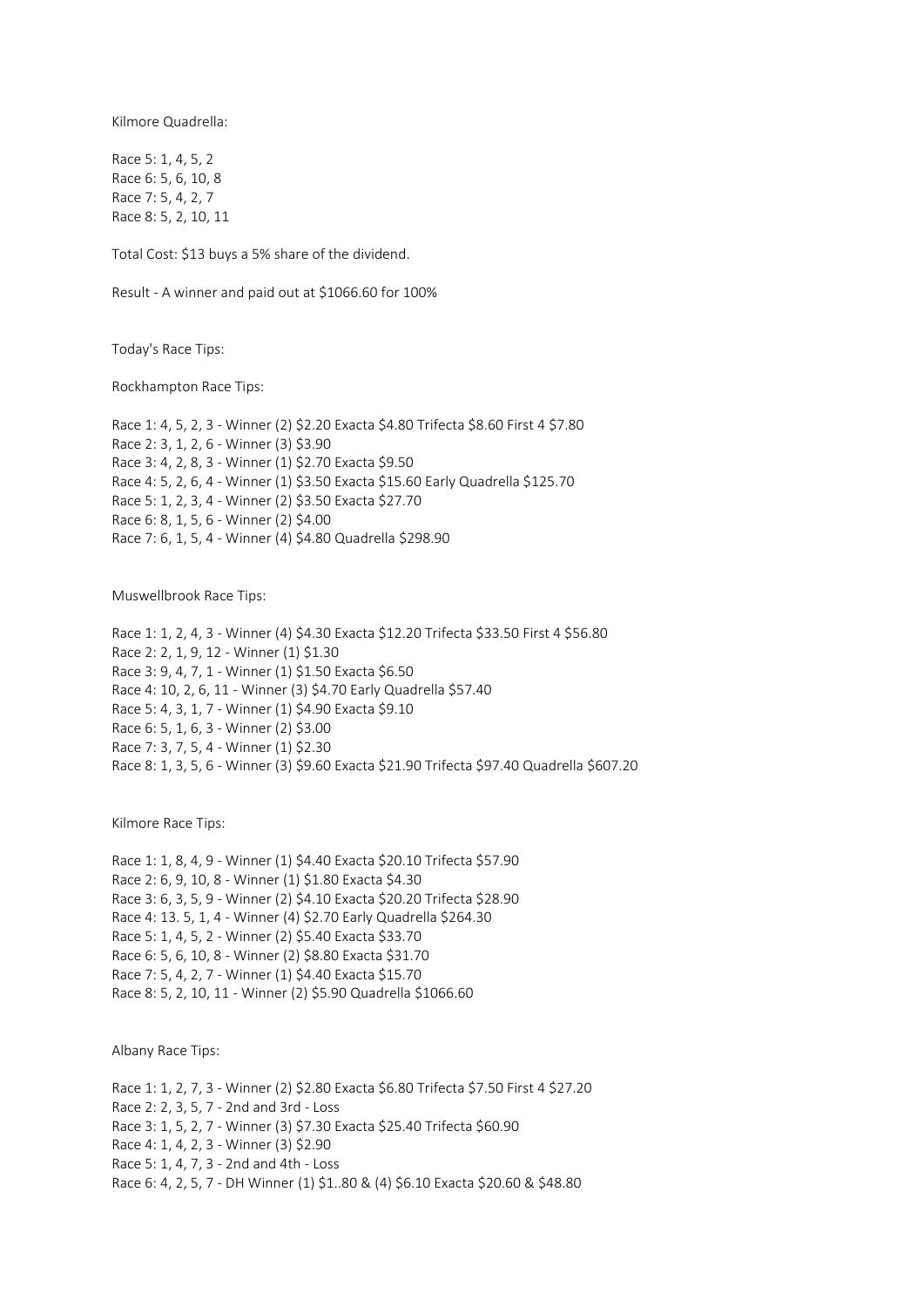Race 7: 2, 4, 6, 5 - Winner (2) \$4.80 Exacta \$14.40 Race 8: 1, 13, 11, 5 - Winner (3) \$11.50

Pakenham Race Tips:

Race 1: 7, 4, 6, 10 - Winner (2) \$2.00 Exacta \$16.00 Trifecta \$48.20 Race 2: 11, 1, 9, 7 - 2nd, 3rd and 4th - Loss Race 3: 5, 12, 9, 3 - 2nd and 3rd - Loss Race 4: 6, 5, 9, 11 - 2nd, 3rd and 4th - Loss Race 5: 3, 2, 4, 6 - Winner (1) \$2.70 Exacta \$17.00 Race 6: 4, 2, 11, 12 - Winner (4) \$3.00 Exacta \$11.70 Race 7: 2, 5, 6, 3 - Winner (1) \$4.50 Exacta \$19.00 Trifecta \$48.90 Race 8: 5, 8, 4, 9 - Winner (1) \$2.10 Exacta \$11.30 Quadrella \$93.70

Thursdays January 25th 2018 Horse Racing Tips:

The results are in...

Thursday The Final Statistics.

1. Top Selection strike rate at 18% out of 39 races.

2. Top 2 Selections strike rate at 46% out of 39 races.

+ Total Top 2 Selection winners = 18 out of 39 races.

3. Exacta strike rate at 33% out of 39 races.

+ Total Exacta winners = 13 out of 39 races.

Dividends:

+ Best Top Selection win dividend: \$10.80

+ Best Top 2 Selection win dividend: \$10.80

+ Best tipped Exacta dividend: \$42.50

+ Best tipped Trifecta dividend: \$225.20

+ Best tipped First 4 dividend: \$322.00

+ Best tipped Quadrella dividend: \$272.20

The Day In Summary: So let's have a look at the numbers for this Thursdays racing with 39 races covered. For the Exotics there were 13 Exacta's in total which is a strike rate of 33% with the biggest one paying out at \$42.50 with the best tipped Trifecta paying out at \$225.20 and the best tipped First 4 paid out at \$322.00. For Win Bets the best priced Top Selection winner was at \$10.80 with the strike rate for the Top Selection sitting at a little low today at 18% with the strike rate for the Top 2 Selections sitting at a respectable 46% of all races run. With Quadrella's the best today was an early one at Rockhampton and it paid out at \$272.20. And so that wraps up this Thursdays racing.

Special Suggested Bets Of The Day: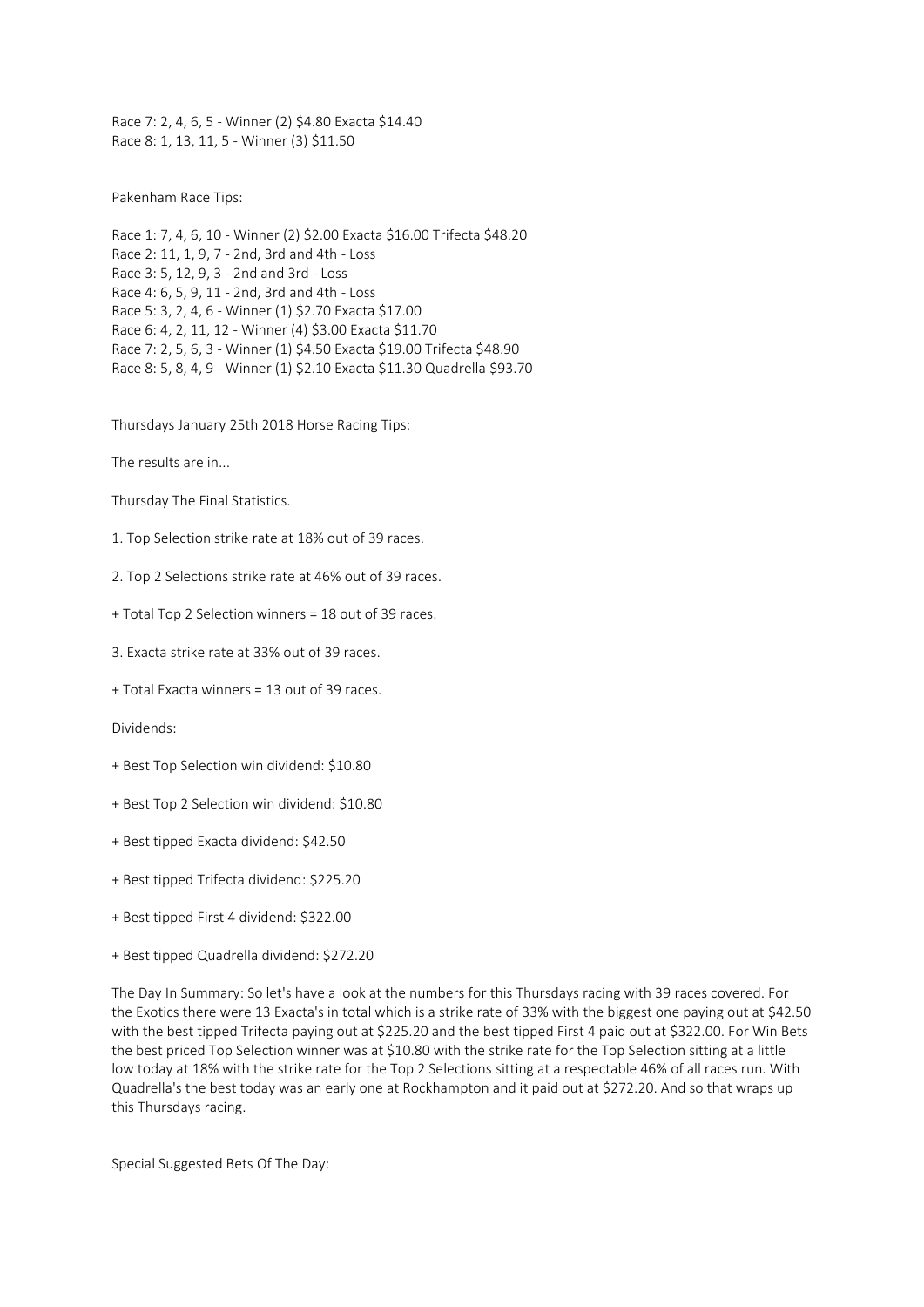Tamworth Race 3 Banker Exacta:

 $1/11, 7, 3$ 

So its 1 for 1st and 11, 7, 3 for 2nd.

Total Cost: \$12 buys a 400% share of the dividend.

Where The Money Is: Those runners which stand out as being well supported early.

Nothing to report today.

Best Longshot's Of The Day:

Nothing to report today.

Best Quaddie Of The Day:

Pakenham Quadrella:

Race 5: 1, 9, 6, 10 Race 6: 1, 3, 7, 6 Race 7: 1, 4, 7, 5 Race 8: 11, 8, 12, 5

Total Cost: \$13 buys a 5% share of the dividend.

Today's Race Tips:

Murray Bridge Race Tips:

Race 1: 10, 4, 11, 6 - 2nd and 3rd - Loss Race 2: 7, 11, 10, 5 - 2nd and 3rd - Loss Race 3: 5, 12, 3, 9 - 3rd - Loss Race 4: 3, 2, 1, 4 - Winner (3) \$7.80 Exacta \$13.70 Trifecta \$83.80 First 4 \$70.20 Race 5: 1, 4, 6, 3 - 3rd and 4th - Loss Race 6: 5, 1, 8, 4 - Winner (2) \$4.40 Exacta \$39.60 Trifecta \$225.20 Race 7: 5, 6, 3, 8 - Winner (2) \$2.90 Race 8: 7, 10, 6, 3 - 2nd and 3rd - Loss

Tamworth Race Tips:

Race 1: 5, 8, 10, 6 - 2nd, 3rd and 4th - Loss Race 2: 11, 8, 3, 7 - Winner (4) \$6.50 Exacta \$26.90 Trifecta \$176.80 Race 3: 1, 11, 7, 3 - Winner (2) \$6.50 Race 4: 3, 2, 4, 12 - Winner (3) \$4.90 Exacta \$23.60 Trifecta \$70.70 - L/S No 3 Race 5: 2, 5, 1, 11 - 4th - Loss Race 6: 10, 4, 3, 7 - 2nd, 3rd and 4th - Loss Race 7: 12, 13, 8, 2 - 2nd - Loss Race 8: 11, 7, 4, 10 - 3rd - Loss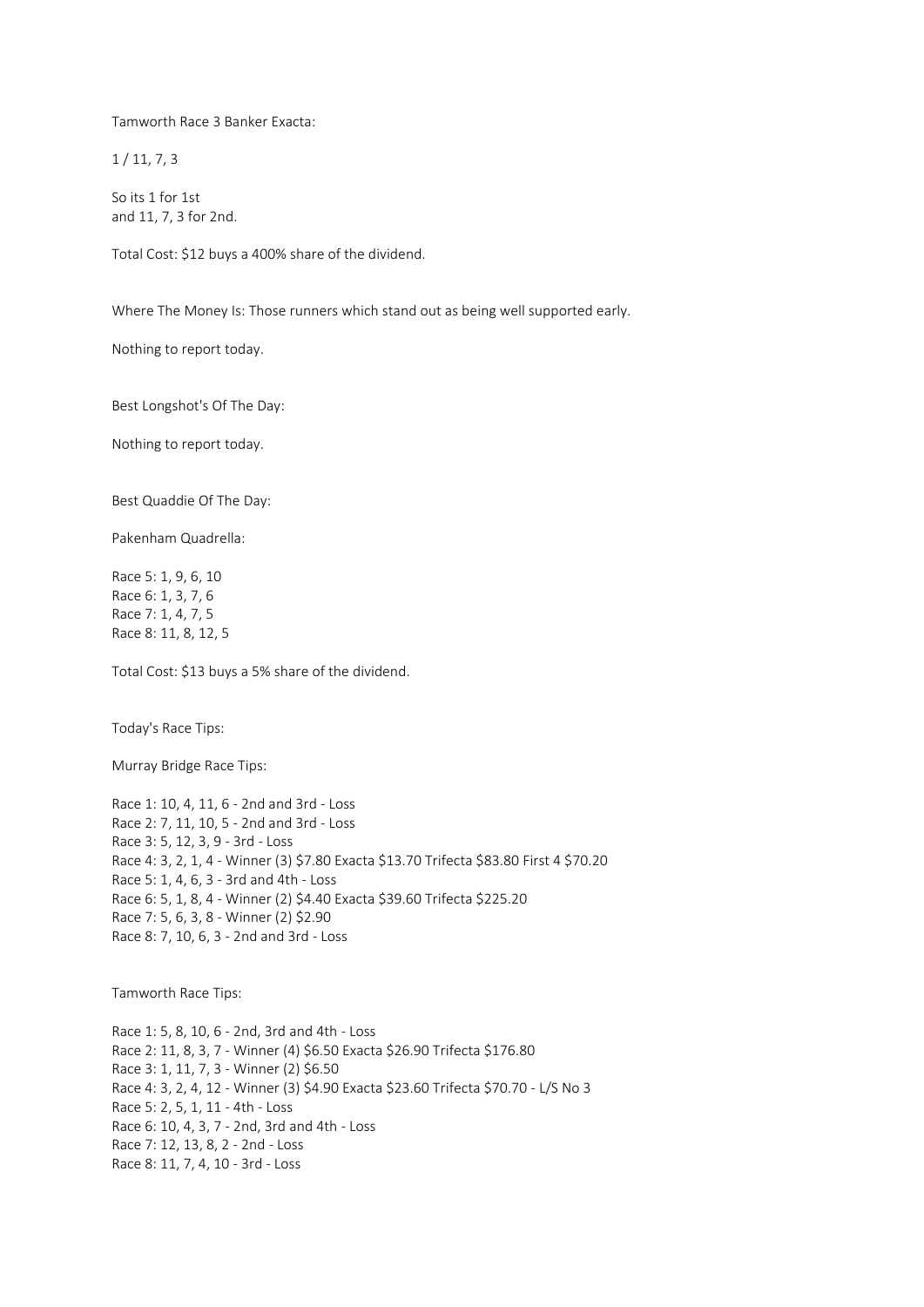Rockhampton Race Tips:

Race 1: 1, 5, 4, 2 - Winner (2) \$2.90 Exacta \$8.00 Race 2: 2, 1, 3, 6 - Winner (2) \$3.30 Race 3: 3, 4, 2, 6 - Winner (1) \$1.50 Race 4: 4, 2, 6, 3 - Winner (2) \$6.20 Exacta \$20.80 Early Quadrella \$272.20 Race 5: 5, 6, 7, 4 - Winner (2) \$8.70 Exacta \$42.50 Trifecta \$93.60 First 4 \$322.00 Race 6: 1, 6, 7, 4 - Winner (1) \$1.90 Race 7: 6, 8, 3, 9 - 2nd and 3rd - Loss

Narrogin Race Tips:

Race 1: 1, 3, 4, 7 - Winner (2) \$3.70 Exacta \$13.70 Trifecta \$22.40 First 4 \$87.20 Race 2: 1, 4, 5, 2 - Winner (1) \$1.50 Exacta \$6.30 Trifecta \$17.80 Race 3: 5, 3, 2, 8 - 2nd, 3rd and 4th - Loss Race 4: 5, 6, 2, 1 - Winner (1) \$4.30 Exacta \$7.80 Trifecta \$29.10 Race 5: 8, 3, 5, 7 - Winner (2) \$5.90 Exacta \$24.80 Trifecta \$84.50 Race 6: 3, 4, 1, 2 - 3rd and 4th - Loss Race 7: 1, 6, 3, 7 - 2nd, 3rd and 4th - Loss Race 8: 8, 10, 1, 2 - Winner (1) \$10.80

Pakenham Race Tips:

Race 1: 6, 5, 4, 7 - Winner (4) \$5.90 Exacta \$23.00 Race 2: 8, 9, 12, 2 - 3rd and 4th - Loss Race 3: 11, 7, 8, 9 - Winner (1) \$1.40 Race 4: 9, 4, 8, 15 - 2nd, 3rd and 4th - Loss Race 5: 1, 9, 6, 10 - Winner (1) \$5.10 Race 6: 1, 3, 7, 6 - Winner (2) \$2.70 Race 7: 1, 4, 7, 5 - Winner (2) \$4.70 Exacta \$15.70 Trifecta \$88.80 Race 8: 11, 8, 12, 5 - 3rd - Loss

Thursdays January 18th 2018 Horse Racing Tips:

The results are in...

Thursday The Final Statistics.

1. Top Selection strike rate at 41% out of 51 races.

2. Top 2 Selections strike rate at 59% out of 51 races.

+ Total Top 2 Selection winners = 30 out of 51 races.

3. Exacta strike rate at 45% out of 51 races.

+ Total Exacta winners = 23 out of 51 races.

Dividends:

+ Best Top Selection win dividend: \$5.60

+ Best Top 2 Selection win dividend: \$5.60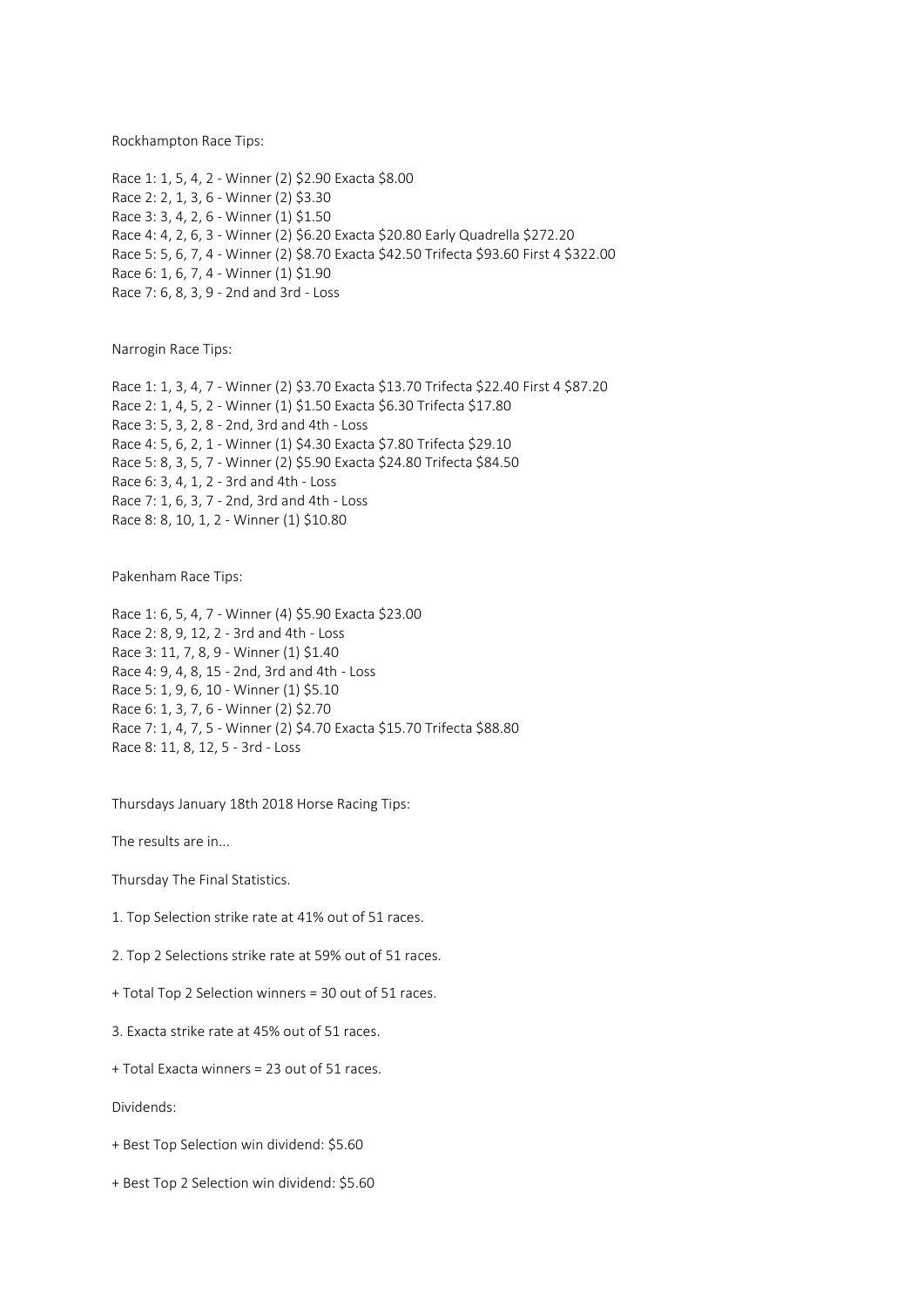- + Best tipped Exacta dividend: \$39.40
- + Best tipped Trifecta dividend: \$134.10
- + Best tipped First 4 dividend: \$269.40
- + Best tipped Quadrella dividend: \$254.70

The Day In Summary: So let's have a look at the numbers for this Thursdays racing with 51 races covered. For the Exotics there were 23 Exacta's in total which is a strike rate of 45% with the biggest one paying out at \$39.40 with the best tipped Trifecta paying out at \$134.10 and the best tipped First 4 paid out at \$269.40. For Win Bets the best priced Top Selection winner was at \$5.60 with the strike rate for the Top Selection sitting at 41% with the strike rate for the Top 2 Selections sitting at a respectable 59% of all races run. With Quadrella's the best today was an early one at Rockhampton and it paid out at \$254.70. And so that wraps up this Thursdays racing.

Special Suggested Bets Of The Day:

Rockhampton Race 7 Banker Exacta:

10 / 7, 2, 3

So its 10 for 1st and 7, 2, 3 for 2nd.

Total Cost: \$12 buys a 400% share of the dividend.

Where The Money Is: Those runners which stand out as being well supported early.

Nothing to really report today.

Best Longshot's Of The Day:

Gosford Race 5 No 2 Americana Magic at \$19.00 and someone has a big bet on this one which may be nothing or it may be something either way just keep an eye on it.

Best Quaddie Of The Day:

Bunbury Quadrella:

Race 4: 3, 6, 4, 5 Race 5: 12, 10, 5, 11 Race 6: 3, 6, 2, 7 Race 7: 1, 2, 12, 6

Total Cost: \$13 buys a 5% share of the dividend.

Today's Race Tips:

Kilmore Race Tips:

Race 1: 8, 6, 7, 2 - Winner (1) \$2.30 Exacta \$11.30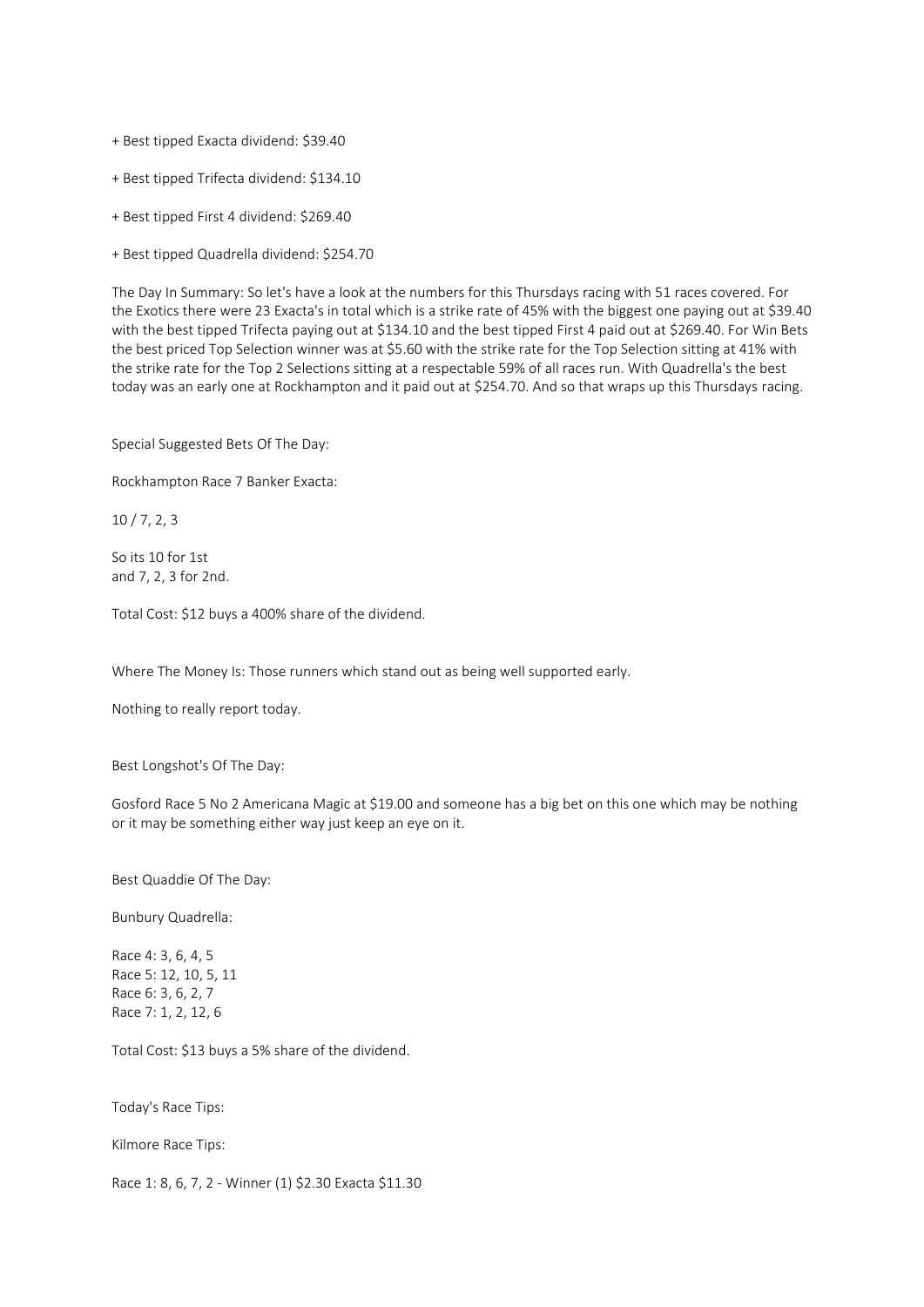Race 2: 4, 10, 9, 6 - Winner (1) \$3.30 Race 3: 10, 11, 6, 3 - Winner (3) \$6.00 Exacta \$17.90 - L/S No 6 Race 4: 10, 11, 9, 5 - Winner (1) \$1.70 Exacta \$8.00 Early Quadrella \$118.80 Race 5: 1, 7, 6, 5 - Winner (1) \$1.70 Race 6: 7, 2, 10, 6 - Winner (2) \$3.30 Exacta \$7.50 Trifecta \$29.10 Race 7: 3, 7, 9, 10 - 2nd and 3rd - Loss Race 8: 2, 5, 3, 4 - Winner (4) \$5.30

Penola Race Tips:

Race 1: n/a Race 2: 5, 9, 3, 6 - Winner (1) \$2.50 Race 3: 5, 8, 9, 10 - Winner (1) \$2.90 Exacta \$11.20 Trifecta \$49.10 First 4 \$89.00 Race 4: 8, 3, 4, 6 - Winner (1) \$3.60 Exacta \$11.50 Race 5: 1, 8, 4, 9 - Winner (2) \$5.30 Exacta \$11.10 Trifecta \$134.10 Race 6: 1, 5, 6, 3 - Winner (1) \$1.70 Exacta \$27.50 Trifecta \$96.60 Race 7: 2, 7, 8, 4 - 2nd and 3rd - Loss Race 8: 4, 5, 10, 12 - Winner (1) \$5.60 Exacta \$35.10

Albury Race Tips:

Race 1: 9, 7, 6, 3 - 3rd - Loss Race 2: 5, 14, 10, 4 - Winner (1) \$1.80 Race 3: 8, 9, 3, 6 - Winner (3) \$2.90 Race 4: 4, 9, 6, 8 - Winner (2) \$4.50 Exacta \$10.60 Race 5: 12, 11, 8, 1 - 2nd and 3rd - Loss Race 6: 2, 1, 3, 12 - Winner (2) \$3.90 Exacta \$26.30 Race 7: 4, 3, 9, 8 - 3rd and 4th - Loss

Rockhampton Race Tips:

Race 1: 4, 3, 1, 2 - Winner (2) \$3.00 Exacta \$17.00 Trifecta \$39.60 First 4 \$87.80 Race 2: 2, 3, 4, 1 - Winner (1) \$1.30 Race 3: 3, 1, 4, 7 - Winner (3) \$3.20 Race 4: 2, 3, 4, 6 - Winner (4) \$8.30 Exacta \$39.40 Trifecta \$79.10 Early Quadrella \$254.70 Race 5: 8, 7, 10, 4 - 2nd and 4th - Loss Race 6: 1, 2, 3, 5 - Winner (3) \$3.20 Exacta \$13.50 Race 7: 10, 7, 2, 3 - Winner (4) \$14.00

Gosford Race Tips:

Race 1: 2, 3, 5, 6 - Winner (1) \$2.40 Exacta \$6.90 Trifecta \$12.00 Race 2: 1, 2, 9, 8 - Winner (3) \$1.80 Exacta \$3.70 Trifecta \$39.30 First 4 \$104.00 Race 3: 6, 2, 4, 3 - Winner (3) \$5.60 Exacta \$35.80 Race 4: 4, 7, 3, 8 - Winner (1) \$1.60 Early Quadrella \$100.10 Race 5: 5, 1, 2, 6 - Winner (1) \$1.90 Exacta \$4.00 Trifecta \$6.70 Race 6: 2, 3, 5, 6 - Winner (4) \$2.80 Exacta \$7.00 Trifecta \$42.30 First 4 \$269.40 Race 7: 4, 3, 8, 5 - Winner (1) \$1.80 Exacta \$1.60 Trifecta \$5.00 Quadrella \$21.90

Bunbury Race Tips:

Race 1: 4, 3, 5, 2 - Winner (3) \$7.50 Exacta \$14.90 Trifecta \$30.40 First 4 \$45.60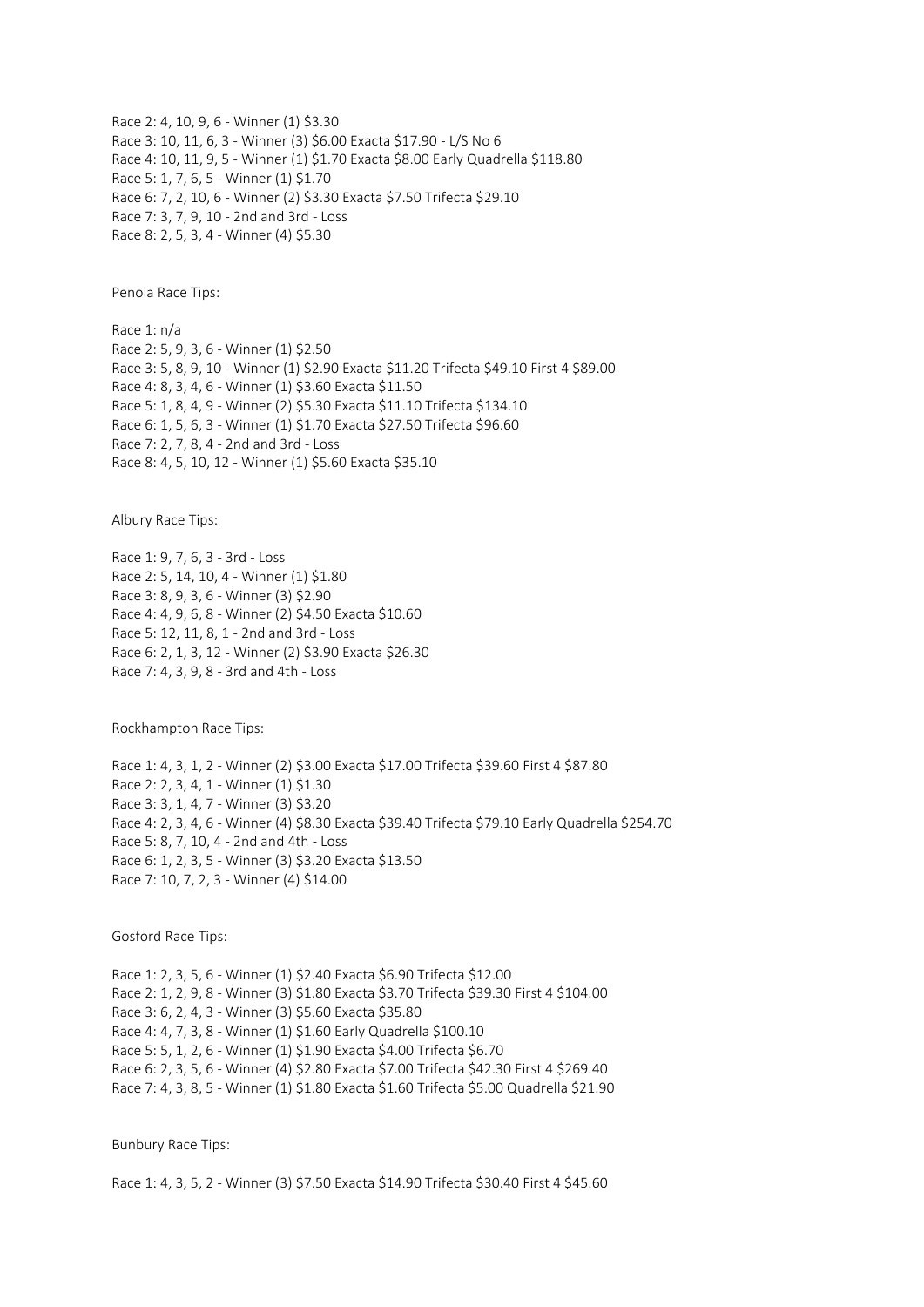Race 2: 2, 3, 4, 8 - Winner (1) \$2.00 Race 3: 1, 9, 4, 3 - Winner (1) \$3.60 Race 4: 3, 6, 4, 5 - Winner (2) \$2.70 Exacta \$20.60 Trifecta \$74.20 Early Quadrella \$133.40 Race 5: 12, 10, 5, 11 - Winner (1) \$3.30 Race 6: 3, 6, 2, 7 - 3rd and 4th - Loss Race 7: 1, 2, 12, 6 - Winner (2) \$2.70 Exacta \$20.80 Trifecta \$46.80

Pakenham Race Tips:

Race 1: 5, 4, 8, 9 - Winner (1) \$1.90 Exacta \$10.10 Race 2: 3, 8, 1, 4 - Winner (1) \$1.30 Exacta \$4.60 Trifecta \$18.10 Race 3: 6, 9, 8, 3 - Winner (2) \$4.10 Exacta \$11.30 Race 4: 5, 11, 8, 12 - Winner (2) \$3.40 Exacta \$24.10 Early Quadrella \$47.50 Race 5: 1, 4, 7, 5 - 2nd and 4th - Loss Race 6: 6, 7, 8, 1 - 2nd and 4th - Loss Race 7: 8, 4, 6, 3 - 2nd and 3rd - Loss Race 8: 7, 1, 4, 2 - Winner (1) \$2.50

Thursdays January 11th 2018 Horse Racing Tips:

The results are in...

Thursday The Final Statistics.

1. Top Selection strike rate at 17% out of 29 races.

2. Top 2 Selections strike rate at 38% out of 29 races.

+ Total Top 2 Selection winners = 11 out of 29 races.

3. Exacta strike rate at 55% out of 29 races.

+ Total Exacta winners = 16 out of 29 races.

Dividends:

- + Best Top Selection win dividend: \$3.40
- + Best Top 2 Selection win dividend: \$5.40
- + Best tipped Exacta dividend: \$168.20
- + Best tipped Trifecta dividend: \$268.60
- + Best tipped First 4 dividend: \$634.40
- + Best tipped Quadrella dividend: \$751.80

The Day In Summary: So let's have a look at the numbers for this Thursdays racing with 29 races covered. For the Exotics there were 16 Exacta's in total which is a strike rate of 55% with the biggest one paying out at \$168.20 with the best tipped Trifecta paying out at \$268.60 and the best tipped First 4 paid out at \$634.40. For Win Bets the best priced Top Selection winner was at \$3.40 with the strike rate for the Top Selection sitting a little low today at 17% with the strike rate for the Top 2 Selections sitting at an almost respectable 38% of all races run. With Quadrella's the best today was an early one at Rockhampton and it paid out at \$751.80. And so that wraps up this Thursdays racing.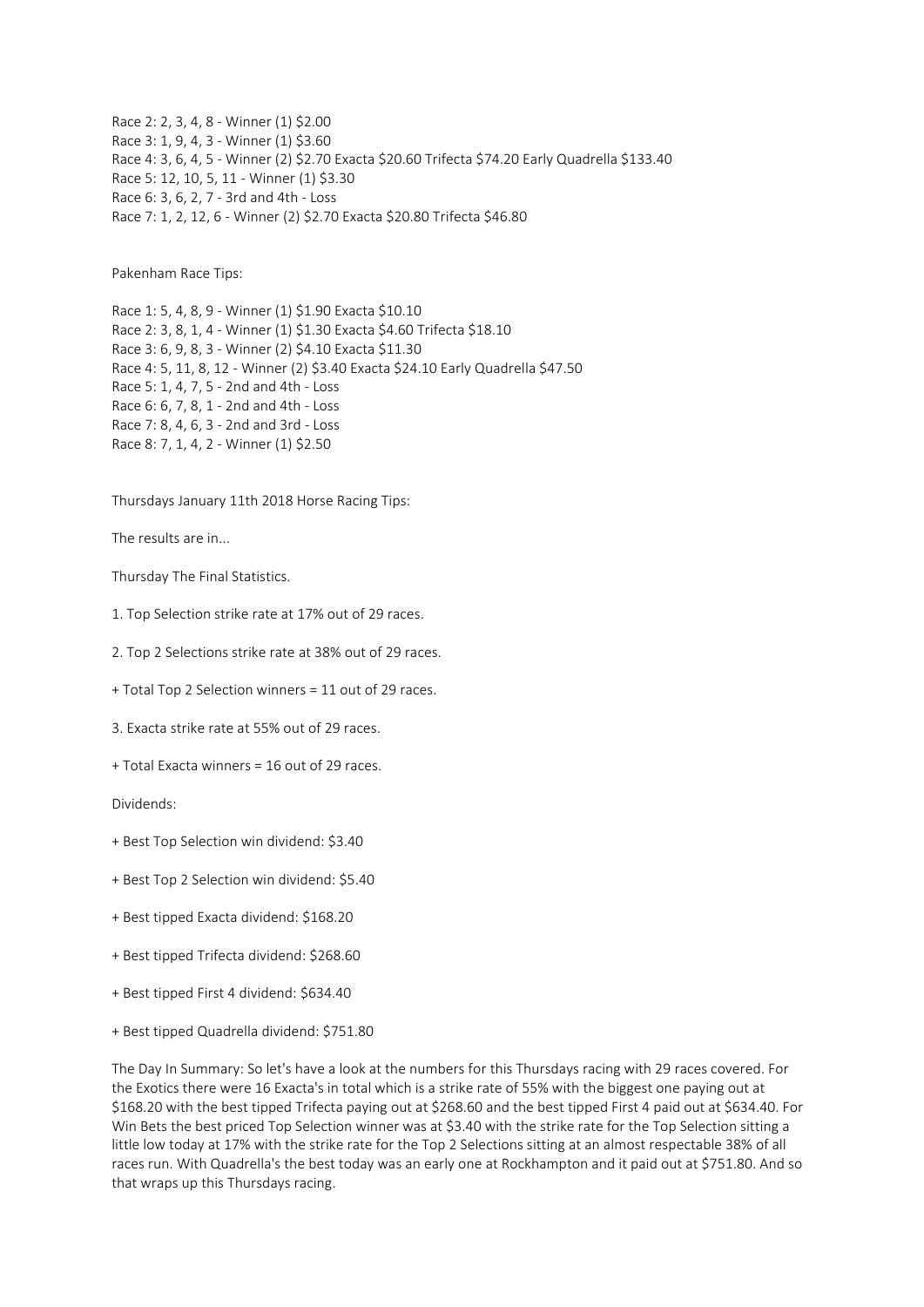Special Suggested Bets Of The Day:

Gosford Race 2 Banker Exacta:

4 / 9, 8, 3

So its 4 for 1st and 9, 8, 3 for 2nd.

Total Cost: \$12 buys a 400% share of the dividend.

Where The Money Is: Those runners which stand out as being well supported early.

Geelong Race 7 No 11 Phoenix Lane at \$8.00 and there is enough early money support to keep this one a little safe today in calculations.

Best Longshot's Of The Day:

Nothing to report today.

Best Quaddie Of The Day:

Geelong Quadrella:

Race 5: 6, 2, 10, 4 Race 6: 4, 5, 6, 3 Race 7: 11, 1, 4, 8 Race 8: 7, 4, 12, 9

Total Cost: \$13 buys a 5% share of the dividend

Today's Race Tips:

Rockhampton Race Tips:

Race 1: 2, 3, 6, 1 - Winner (4) \$9.40 Exacta \$72.70 Trifecta \$128.50 First 4 \$222.20 Race 2: 6, 1, 5, 3 - Winner (2) \$3.20 Exacta \$5.90 Race 3: 5, 2, 1, 3 - Winner (3) \$5.50 Race 4: 6, 3, 1, 2 - Winner (2) \$3.40 Exacta \$11.90 Trifecta \$42.00 First 4 \$101.60 Early Quadrella \$751.80 Race 5: 1, 4, 5, 8 - Winner (2) \$2.20 Exacta \$3.70 Race 6: 3, 7, 4, 5 - Winner (3) \$4.40 Exacta \$29.80 Trifecta \$95.70 Race 7: 3, 6, 7, 4 - Winner (3) \$6.00 Exacta \$19.30 Quadrella \$340.70

Gosford Race Tips:

Race 1: 4, 3, 6, 1 - Winner (2) \$4.60 Exacta \$15.10 Race 2: 4, 9, 8, 3 - Winner (4) \$26.90 Exacta \$168.20 Race 3: 3, 5, 6, 4 - 2nd and 3rd - Loss Race 4: 8, 1, 6, 9 - Winner (1) \$1.40 Exacta \$5.40 Trifecta \$15.10 First 4 \$27.60 Race 5: 8, 10, 7, 11 - 2nd and 3rd - Loss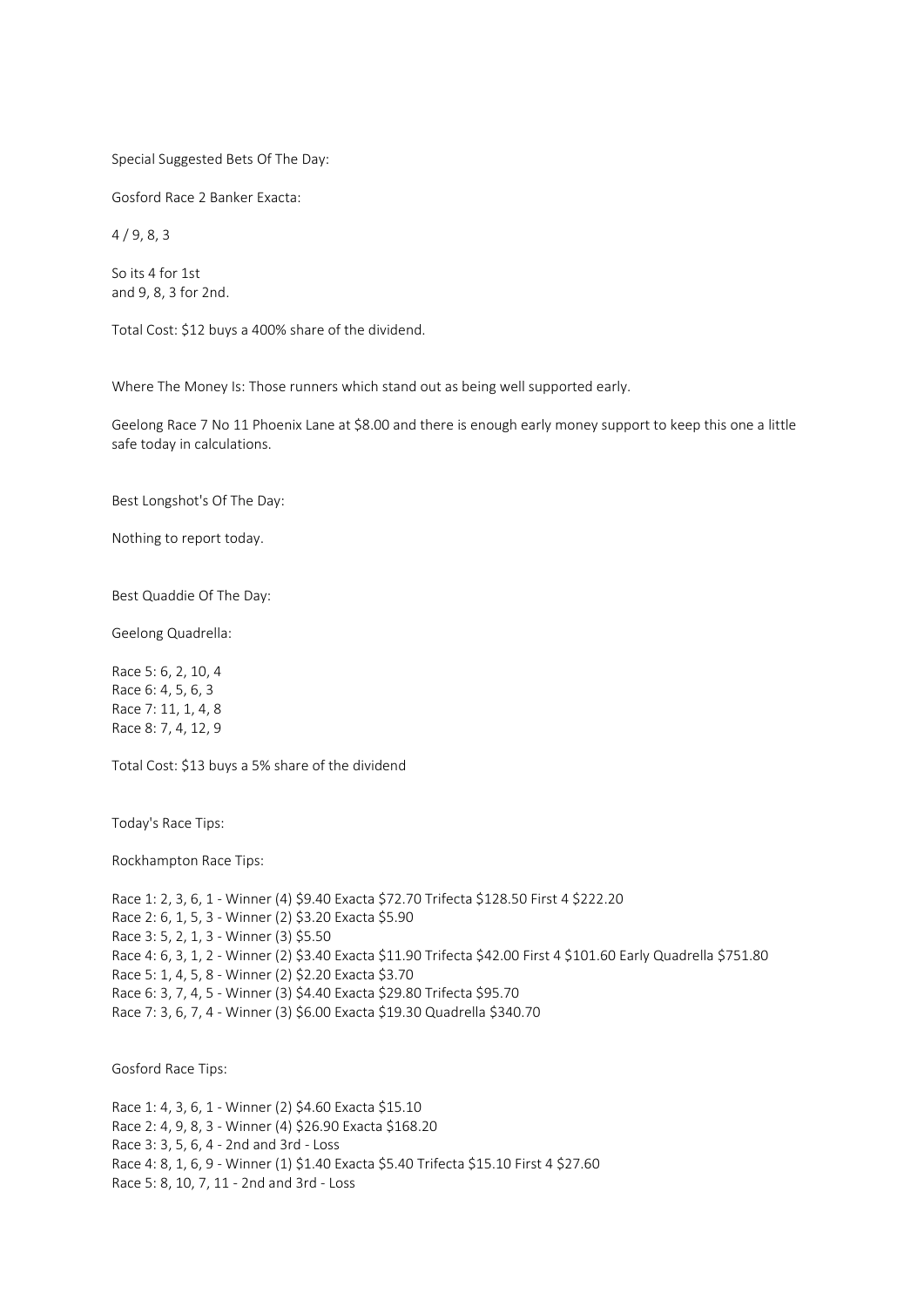Race 6: 3, 5, 1, 6 - Winner (1) \$3.40 Exacta \$3.40 Race 7: 1, 7, 2, 5 - Winner (4) \$2.60

Geelong Race Tips:

Race 1: 6, 2, 4 - Winner (2) \$1.80 Exacta \$6.20 Trifecta \$5.90 Race 2: 6, 4, 7, 8 - 2nd, 3rd and 4th - Loss Race 3: 2, 4, 7, 3 - Winner (3) \$5.20 Race 4: 7, 11, 9, 12 - Winner (3) \$3.80 Exacta \$13.90 Trifecta \$35.30 Race 5: 6, 2, 10, 4 - Winner (3) \$6.00 Exacta \$23.80 Trifecta \$150.90 Race 6: 4, 5, 6, 3 - Winner (1) \$2.70 Exacta \$15.50 Race 7: 11, 1, 4, 8 - Loss Race 8: 7, 4, 12, 9 - Winner (2) \$5.40 Exacta \$41.20 Trifecta \$268.60 First 4 \$634.40

Geraldton Race Tips:

Race 1: 6, 4, 9, 5 - Winner (1) \$2.10 Race 2: 9, 8, 6, 5 - 2nd and 3rd - Loss Race 3: 3, 2, 6, 7 - Winner (1) \$1.60 Exacta \$6.90 Race 4: 5, 7, 6, 8 - Winner (4) \$5.20 Race 5: 3, 8, 12, 11 - 2nd and 3rd - Loss Race 6: 1, 6, 2, 9 - 4th - Loss Race 7: 3, 1, 8, 6 - 2nd and 4th - Loss

Thursdays January 4th 2018 Horse Racing Tips:

The results are in...

Thursday The Final Statistics.

1. Top Selection strike rate at 33% out of 36 races.

2. Top 2 Selections strike rate at 53% out of 36 races.

+ Total Top 2 Selection winners = 19 out of 36 races.

3. Exacta strike rate at 31% out of 36 races.

+ Total Exacta winners = 11 out of 36 races.

Dividends:

+ Best Top Selection win dividend: \$5.60

+ Best Top 2 Selection win dividend: \$10.70

+ Best tipped Exacta dividend: \$142.00

+ Best tipped Trifecta dividend: \$149.70

+ Best tipped First 4 dividend: \$315.80

+ Best tipped Quadrella dividend: \$260.00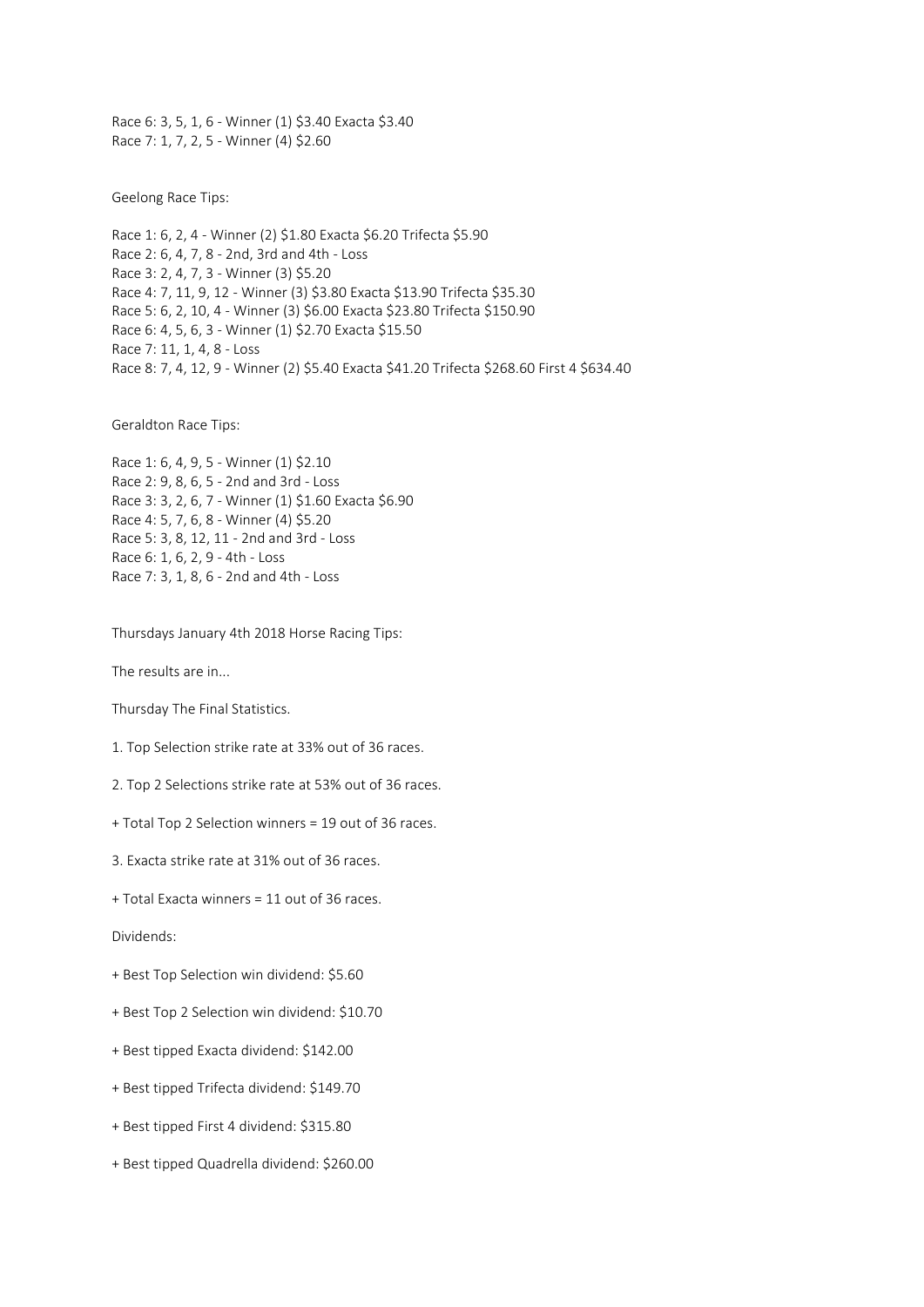The Day In Summary: So let's have a look at the numbers for this Thursdays racing with 36 races covered. For the Exotics there were 11 Exacta's in total which is a strike rate of 31% with the biggest one paying out at \$142.00 with the best tipped Trifecta paying out at \$149.70 and the best tipped First 4 paid out at \$315.80. For Win Bets the best priced Top Selection winner was at \$5.60 with the strike rate for the Top Selection sitting at 33% with the strike rate for the Top 2 Selections sitting at a respectable 53% of all races run. With Quadrella's the best today was an early one at Townsville and it paid out at \$260.00. And so that wraps up this Thursdays racing.

Special Suggested Bets Of The Day:

Taree Race 2 Banker Exacta:

1 / 7, 3, 10

So its 1 for 1st and 7, 3, 10 for 2nd.

Total Cost: \$12 buys a 400% share of the dividend.

Where The Money Is: Those runners which stand out as being well supported early.

Nothing to report.

Best Longshot's Of The Day:

Taree Race 4 No 2 Kenninghall at \$51.00 and this one might be worth a place ticket with some decent support early at the odds.

Best Quaddie Of The Day:

Geelong Quadrella:

Race 5: 7, 2, 6, 4 Race 6: 1, 7, 6, 4 Race 7: 10, 11, 4, 5 Race 8: 12, 5, 11, 4

Total Cost: \$13 buys a 5% share of the dividend.

Today's Race Tips:

Townsville Race Tips:

Race 1: 1, 6, 3, 2 - Winner (4) \$3.90 Race 2: 2, 5, 3, 4 - Winner (1) \$2.60 Exacta \$7.10 Trifecta \$34.20 First 4 \$71.40 Race 3: 6, 2, 12, 7 - Winner (3) \$3.70 Exacta \$18.30 Race 4: 5, 8, 6, 4 - Winner (4) \$4.40 Early Quadrella \$260.00 Race 5: 5, 2, 9, 8 - Winner (1) \$2.80 Race 6: 5, 2, 3, 4 - 2nd, 3rd and 4th - Loss Race 7: 2, 10, 8, 3 - Winner (2) \$8.00